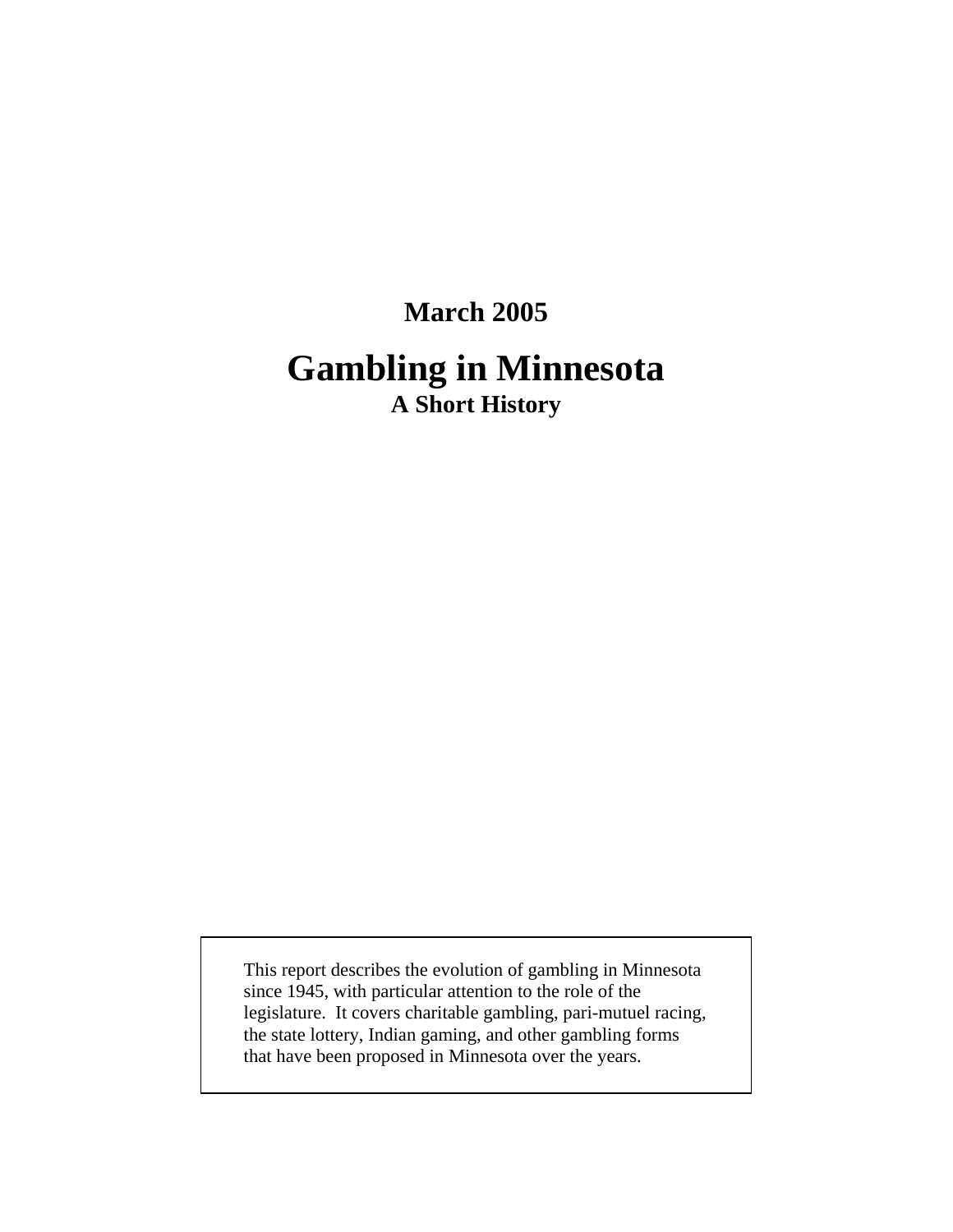This report was prepared by **John Williams,** legislative analyst in the House Research Department.

Questions may be addressed to **John** at 651-296-5045.

**Julie Fastner and Carol Thompson** provided secretarial support.

Copies of this publication may be obtained by calling 651-296-6753. This publication can be made available in alternative formats upon request. Please call 651-296-6753 (voice); or the Minnesota State Relay Service at 1-800-627-3529 (TTY) for assistance. Many House Research Department publications are also available on the Internet at: [www.house.mn/hrd/hrd.htm](http://www.house.mn/hrd/hrd.htm).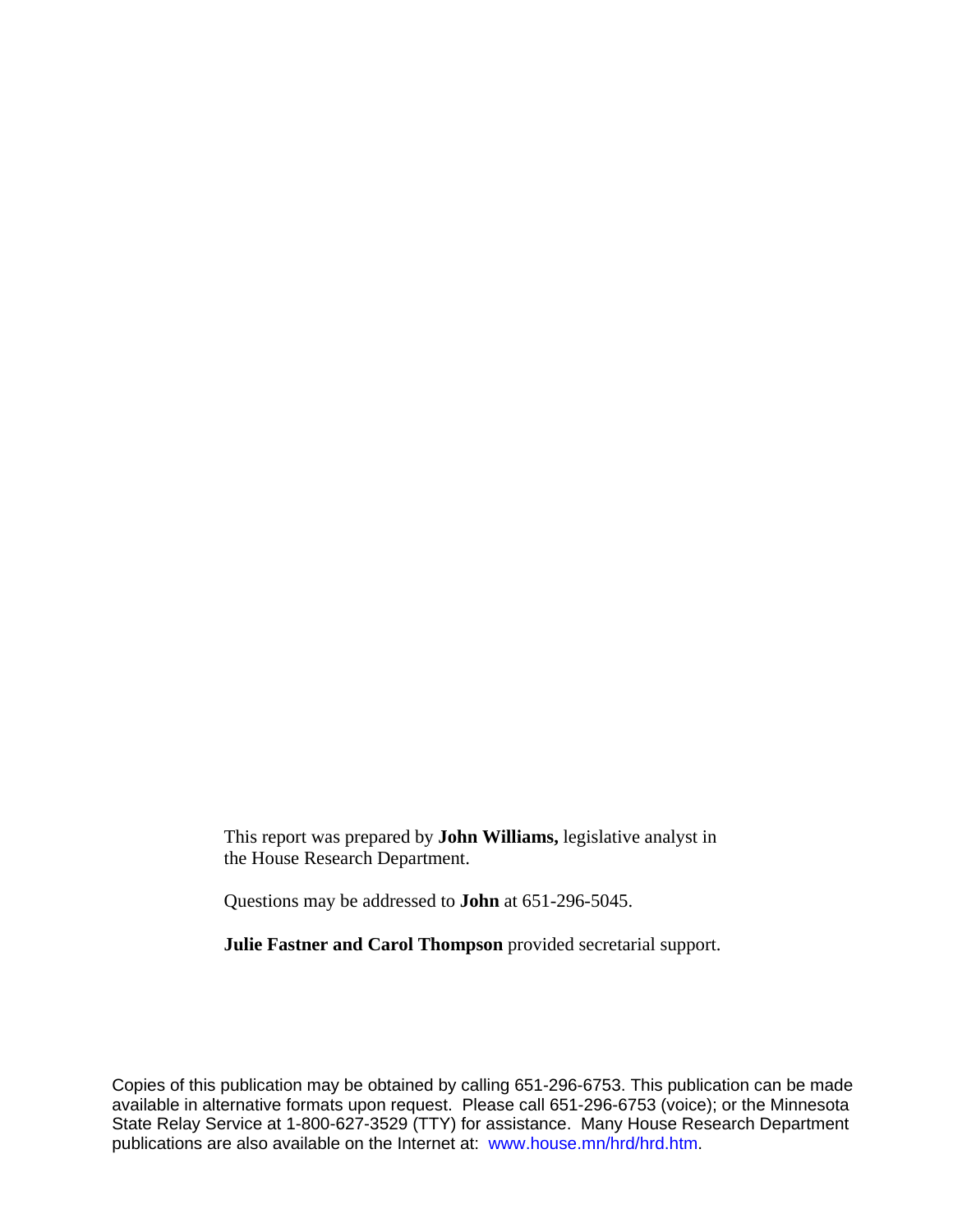# **Contents**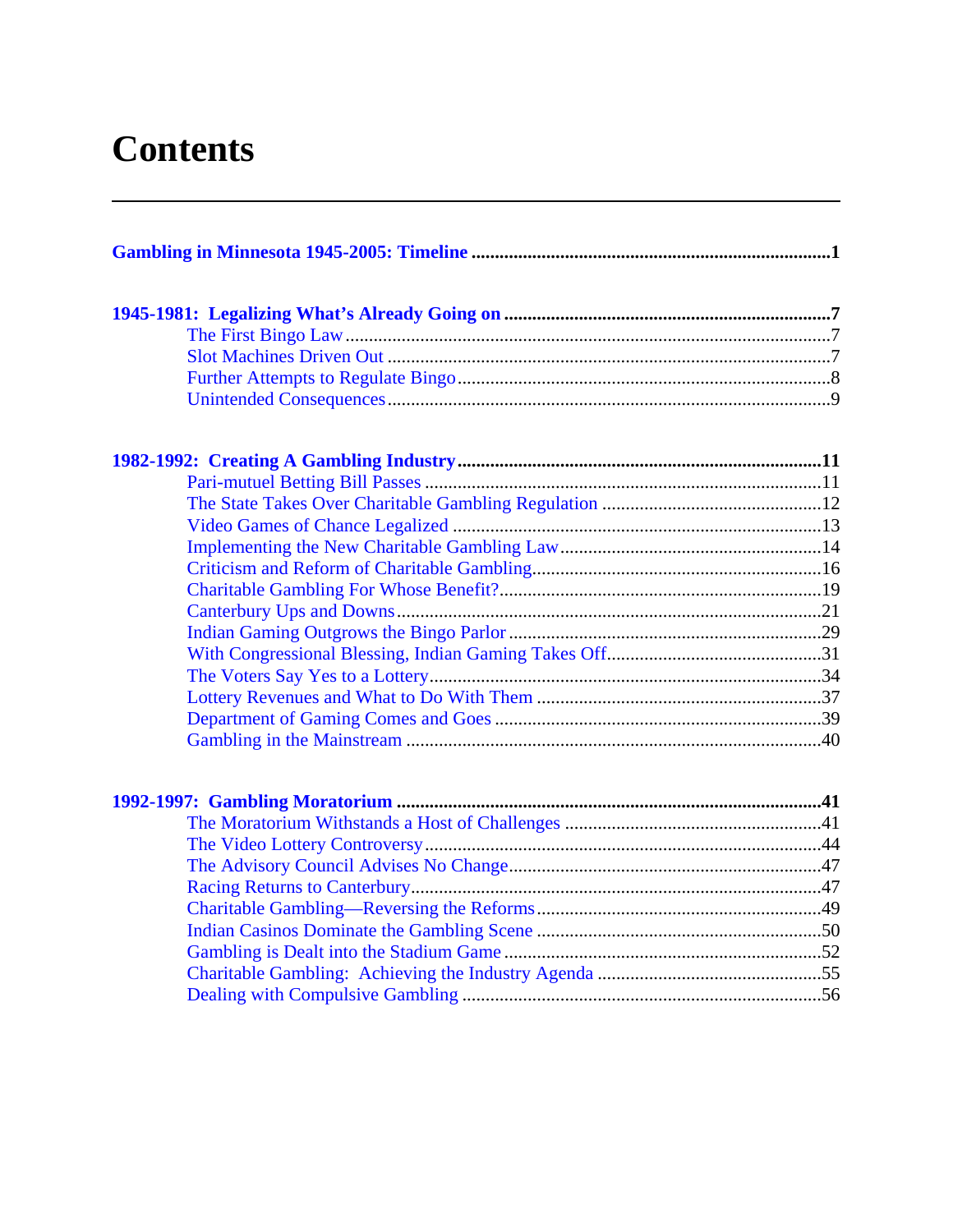| .93 |
|-----|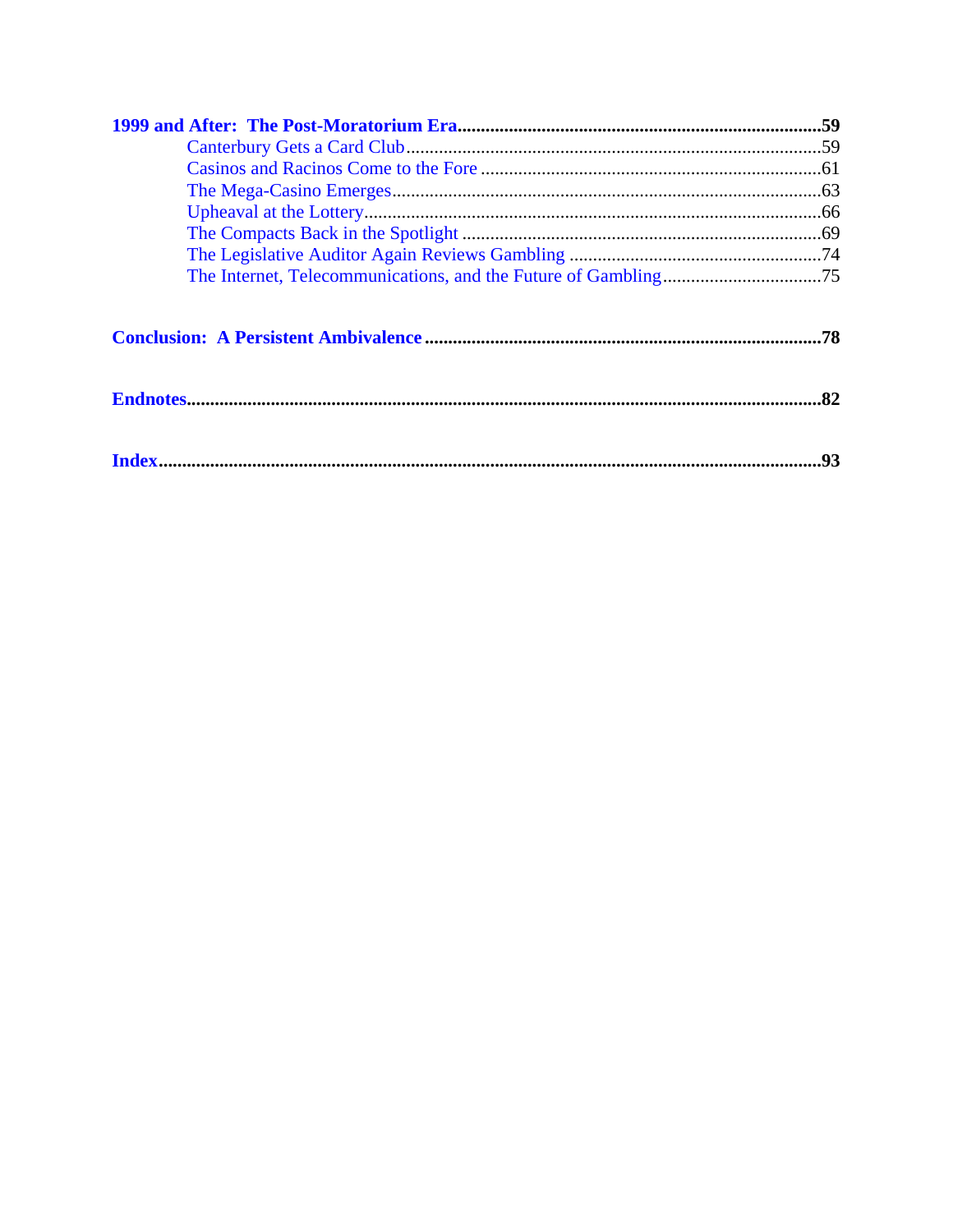## **Gambling in Minnesota 1945-2005: Timeline**

<span id="page-4-0"></span>

|      | <b>Charitable</b><br><b>Gambling</b>                                              | <b>Horse Racing</b>                                                                                                       | <b>State Lottery</b>                                   | <b>Tribal Casinos</b>                                                                                                                                                         | <b>Other</b>                                         |
|------|-----------------------------------------------------------------------------------|---------------------------------------------------------------------------------------------------------------------------|--------------------------------------------------------|-------------------------------------------------------------------------------------------------------------------------------------------------------------------------------|------------------------------------------------------|
| 1945 | Bingo legalized for<br>first time                                                 |                                                                                                                           |                                                        |                                                                                                                                                                               |                                                      |
| 1947 |                                                                                   |                                                                                                                           |                                                        |                                                                                                                                                                               | Gov. Youngdahl's<br>anti-slot machine law<br>enacted |
| 1963 | Bingo law<br>amended to limit<br>compensation to<br>workers                       |                                                                                                                           |                                                        |                                                                                                                                                                               |                                                      |
| 1964 |                                                                                   |                                                                                                                           | New Hampshire<br>creates first modern<br>state lottery |                                                                                                                                                                               |                                                      |
| 1967 |                                                                                   |                                                                                                                           | New York becomes<br>first large lottery<br>state       |                                                                                                                                                                               |                                                      |
| 1971 |                                                                                   | Bill to legalize pari-<br>mutuel betting<br>reaches floor of both<br>houses for first time                                |                                                        |                                                                                                                                                                               |                                                      |
| 1972 |                                                                                   |                                                                                                                           | First lottery bill<br>introduced in<br>Minnesota       |                                                                                                                                                                               |                                                      |
| 1976 | Bingo law<br>amended to require<br>local licensing,<br>regulate use of<br>profits |                                                                                                                           |                                                        |                                                                                                                                                                               |                                                      |
| 1978 | Paddlewheels,<br>tipboards, raffles<br>legalized                                  | <b>Bill for constitutional</b><br>amendment to allow<br>pari-mutuel betting<br>nearly passes House                        |                                                        |                                                                                                                                                                               |                                                      |
| 1981 | Pull-tabs legalized                                                               |                                                                                                                           |                                                        | U.S. Court of<br>Appeals says tribes<br>may conduct bingo<br>on Indian land<br>without state<br>regulation; bingo<br>parlors appear on<br>Indian reservations<br>in Minnesota |                                                      |
| 1982 |                                                                                   | Legislature passes<br>bill to put pari-<br>mutuel betting<br>amendment on the<br>ballot; voters<br>approve in<br>November |                                                        | More bingo parlors<br>open on Indian land,<br>including<br><b>Mdewakanton Sioux</b><br>near Prior Lake and<br>Prairie Island near<br>Red Wing                                 |                                                      |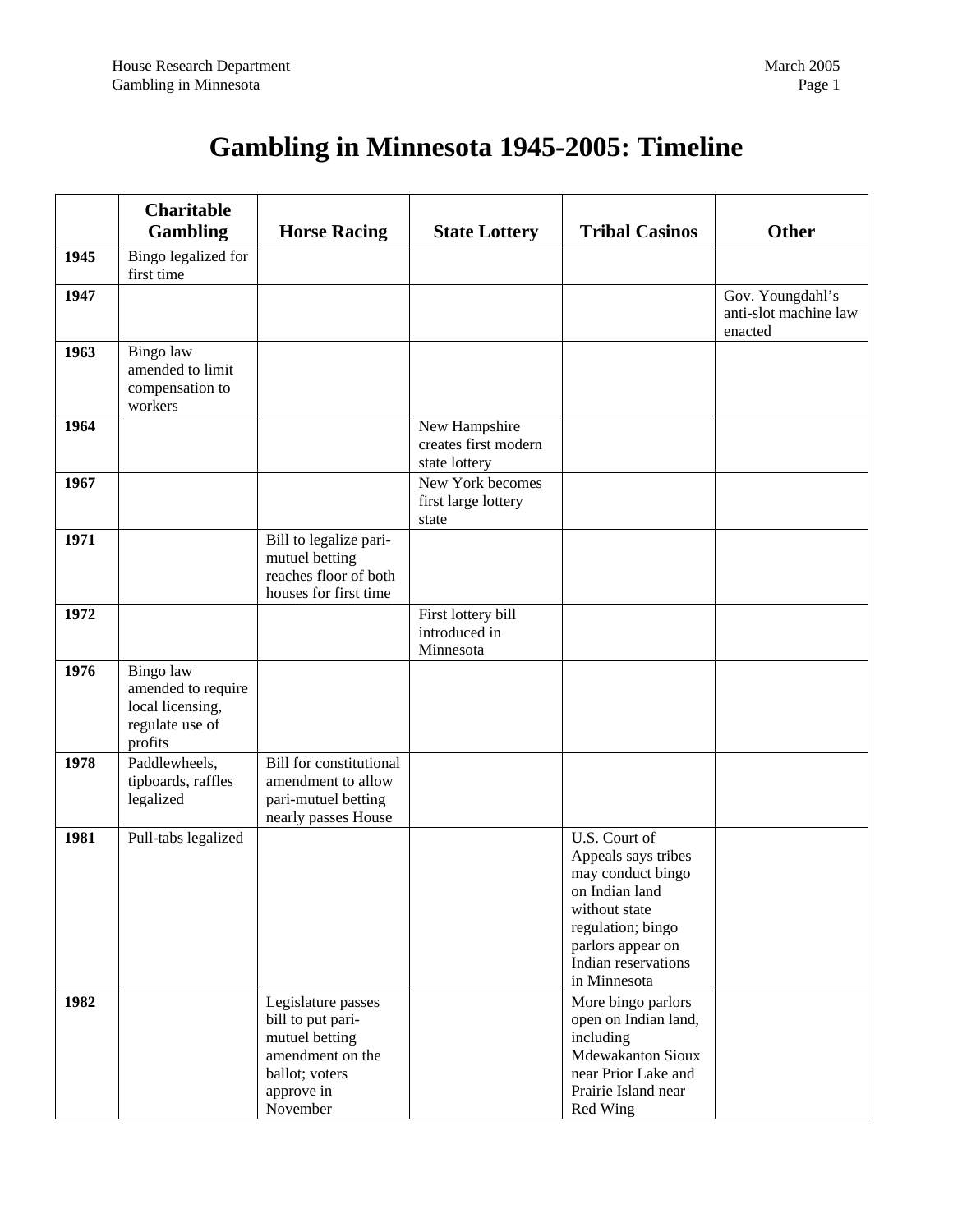|      | <b>Charitable</b><br><b>Gambling</b>                                                                                                                            | <b>Horse Racing</b>                                                                                                                                                                     | <b>State Lottery</b>                                                                                                                                                                                                      | <b>Tribal Casinos</b>                                                                                                                                                                          | <b>Other</b>                                                                                                            |
|------|-----------------------------------------------------------------------------------------------------------------------------------------------------------------|-----------------------------------------------------------------------------------------------------------------------------------------------------------------------------------------|---------------------------------------------------------------------------------------------------------------------------------------------------------------------------------------------------------------------------|------------------------------------------------------------------------------------------------------------------------------------------------------------------------------------------------|-------------------------------------------------------------------------------------------------------------------------|
| 1983 |                                                                                                                                                                 | Legislature approves<br>pari-mutuel enabling<br>legislation and<br>creates Minnesota<br>Racing Commission                                                                               |                                                                                                                                                                                                                           |                                                                                                                                                                                                |                                                                                                                         |
| 1984 | Legislature<br>transfers<br>regulation and<br>licensing from<br>local governments<br>to Charitable<br><b>Gambling Control</b><br>Board; gambling<br>tax enacted |                                                                                                                                                                                         |                                                                                                                                                                                                                           |                                                                                                                                                                                                | Legislature legalizes<br>possession of "video<br>games of chance"<br>(video poker, etc.)<br>but not gambling on<br>them |
| 1985 | Deadline for<br>exchanging local<br>licenses for state<br>licenses extended<br>after gambling<br>board is swamped<br>with applications                          | <b>Canterbury Downs</b><br>opens in Shakopee<br>for first season of<br>racing                                                                                                           |                                                                                                                                                                                                                           |                                                                                                                                                                                                | Bill to legalize<br>casino in Ely rejected                                                                              |
| 1986 | Pull-tab tax<br>becomes tax on<br>ideal gross                                                                                                                   | <b>Canterbury Downs</b><br>total wagering peaks<br>at \$134 million                                                                                                                     |                                                                                                                                                                                                                           | Fond du Luth bingo<br>parlor opens in<br>downtown Duluth<br>Video gaming<br>machines begin to<br>appear in tribal<br>casinos                                                                   |                                                                                                                         |
| 1987 | Local governments<br>allowed to tax<br>charitable<br>gambling                                                                                                   | <b>Canterbury Downs</b><br>shows signs of<br>financial strain and<br>requires new<br>infusion of cash;<br>owners<br>unsuccessfully seek<br>tax relief from<br>legislature               |                                                                                                                                                                                                                           | U.S. Supreme Court<br>rules in Cabazon<br>decision that tribes<br>could conduct any<br>gambling form that a<br>state permits, without<br>state regulation                                      |                                                                                                                         |
| 1988 | Gross receipts<br>approach \$500<br>million; most<br>gambling board<br>functions shifted to<br>Administration<br>Department                                     | Canterbury Downs<br>given significant tax<br>relief as tax basis<br>shifts from total<br>wagering to total<br>takeout; mandated<br>share of takeout<br>dedicated to purses<br>increased | Legislature puts state<br>lottery amendment<br>on ballot; legislation<br>dedicates half of<br>revenue to<br>environmental trust<br>fund, half to Greater<br>Minnesota Corp.<br>Voters approve<br>amendment in<br>November | Congress passes<br><b>Indian Gaming</b><br><b>Regulatory Act</b><br>affirming legal basis<br>for gaming on tribal<br>land; authorizes<br>tribal-state compacts<br>for casino-style<br>gambling |                                                                                                                         |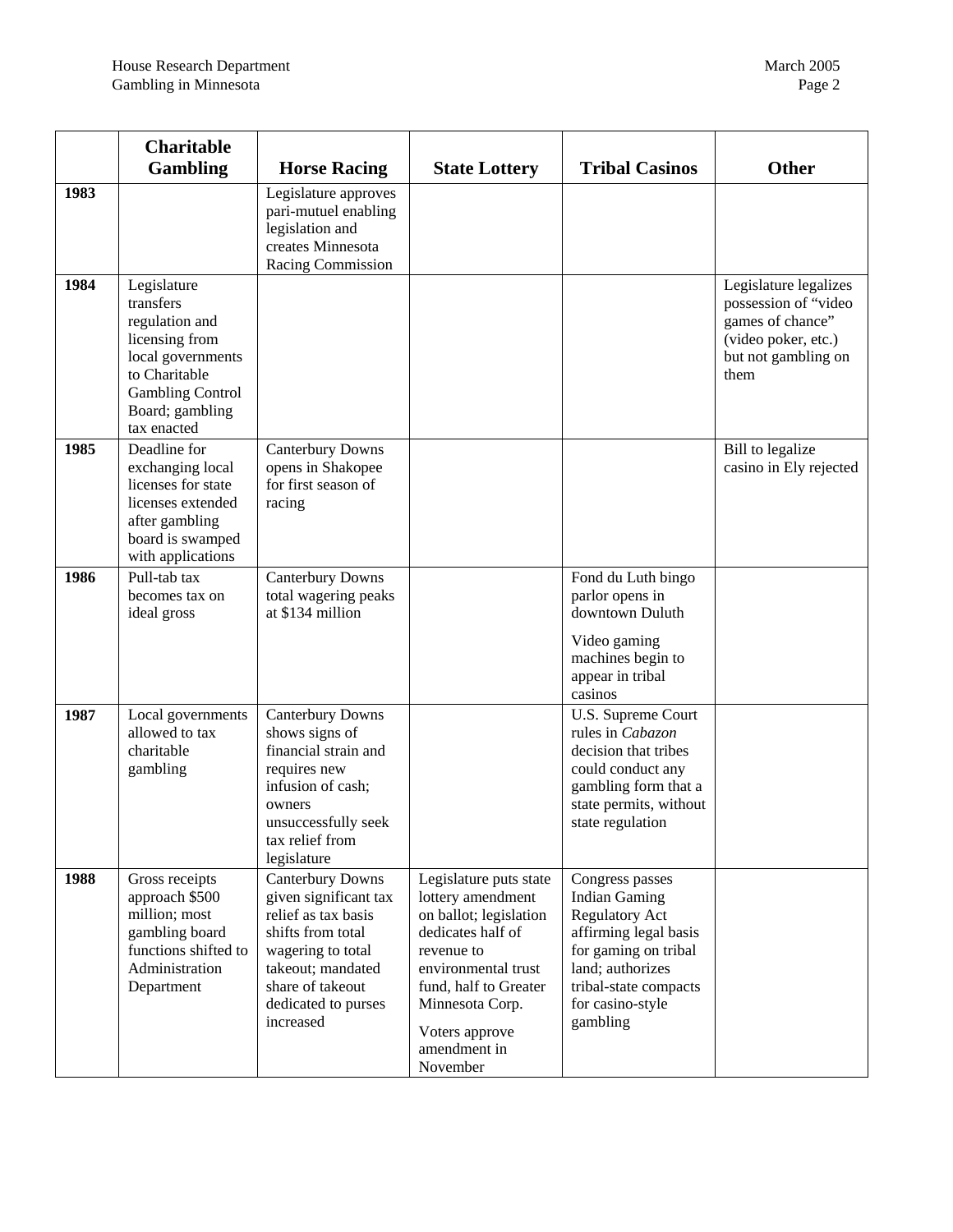|      | <b>Charitable</b><br><b>Gambling</b>                                                                                                                                                                                                                                                                                                                                                      | <b>Horse Racing</b>                                                                                                                                               | <b>State Lottery</b>                                                                                                                                                                                                                                                                                                                                                                                                                                                                               | <b>Tribal Casinos</b>                                                                                                                                                                                           | <b>Other</b>                                                                                                                                                                                                                                         |
|------|-------------------------------------------------------------------------------------------------------------------------------------------------------------------------------------------------------------------------------------------------------------------------------------------------------------------------------------------------------------------------------------------|-------------------------------------------------------------------------------------------------------------------------------------------------------------------|----------------------------------------------------------------------------------------------------------------------------------------------------------------------------------------------------------------------------------------------------------------------------------------------------------------------------------------------------------------------------------------------------------------------------------------------------------------------------------------------------|-----------------------------------------------------------------------------------------------------------------------------------------------------------------------------------------------------------------|------------------------------------------------------------------------------------------------------------------------------------------------------------------------------------------------------------------------------------------------------|
| 1989 | Gross receipts<br>exceed \$1 billion;<br>gambling board<br>becomes agency of<br>Department of<br>Gaming;<br>newspaper articles<br>raise questions<br>about uses of<br>gambling<br>proceeds; 13-<br>member board<br>replaced by 6-<br>member board plus<br>gaming<br>commissioner;<br>combined receipts<br>tax imposed on<br>pull-tab and<br>tipboard revenues                             | Out-of-season<br>simulcasting<br>legalized; track<br>ownership files for<br>bankruptcy; track put<br>up for sale                                                  | Lottery legislation<br>enacted with lottery<br>as division of<br>Department of<br>Gaming; lottery put<br>under supervision of<br>lottery director with<br>advisory board<br>George Andersen<br>named first lottery<br>director                                                                                                                                                                                                                                                                     | State signs compacts<br>with 7 tribes for<br>video gambling                                                                                                                                                     | Legislature creates<br>Department of<br>Gaming with<br>commissioner sitting<br>on gambling and<br>lottery boards and<br>racing commission<br>Legislature increases<br>penalties for<br>gambling on video<br>games of chance                          |
| 1990 | Charitable<br>gambling<br>criticized by<br><b>Attorney General</b><br>and office of<br>Legislative<br>Auditor for lax<br>enforcement, lack<br>of accountability,<br>and spending on<br>noncharitable<br>purposes<br>Legislature passes<br>reform bill to<br>require posting of<br>pull-tab winners,<br>tighten lawful<br>purpose<br>expenditures,<br>increase<br>enforcement<br>resources | Track bought by<br>Detroit investors,<br>who enter into<br>partnership with<br>Ladbroke<br>International to<br>manage the track;<br>winter simulcasting<br>begins | Minnesota State<br>Lottery begins sales<br>in April; sales begin<br>with instant tickets;<br>on-line games added<br>in August<br>Legislature redirects<br>lottery profits,<br>reducing<br>environmental trust<br>fund to 40 percent,<br>Greater Minnesota<br>Corp. to 25 percent,<br>and remainder to<br>infrastructure<br>Legislature proposes<br>constitutional<br>amendment to<br>guarantee<br>environmental trust<br>fund's 40 percent<br>share for 10 years;<br>voters approve in<br>November | State signs video<br>compacts with 2<br>more tribes<br>Federal magistrate<br>rules that state must<br>negotiate compacts<br>with tribes for<br>blackjack, based on<br>state's "private social<br>bet" exemption | Compulsive<br>gambling program<br>created in<br>Department of<br>Human Services,<br>funded through<br>lottery proceeds<br>Legislature ends<br>licensing of video<br>games of chance and<br>instead classifies<br>them as illegal<br>gambling devices |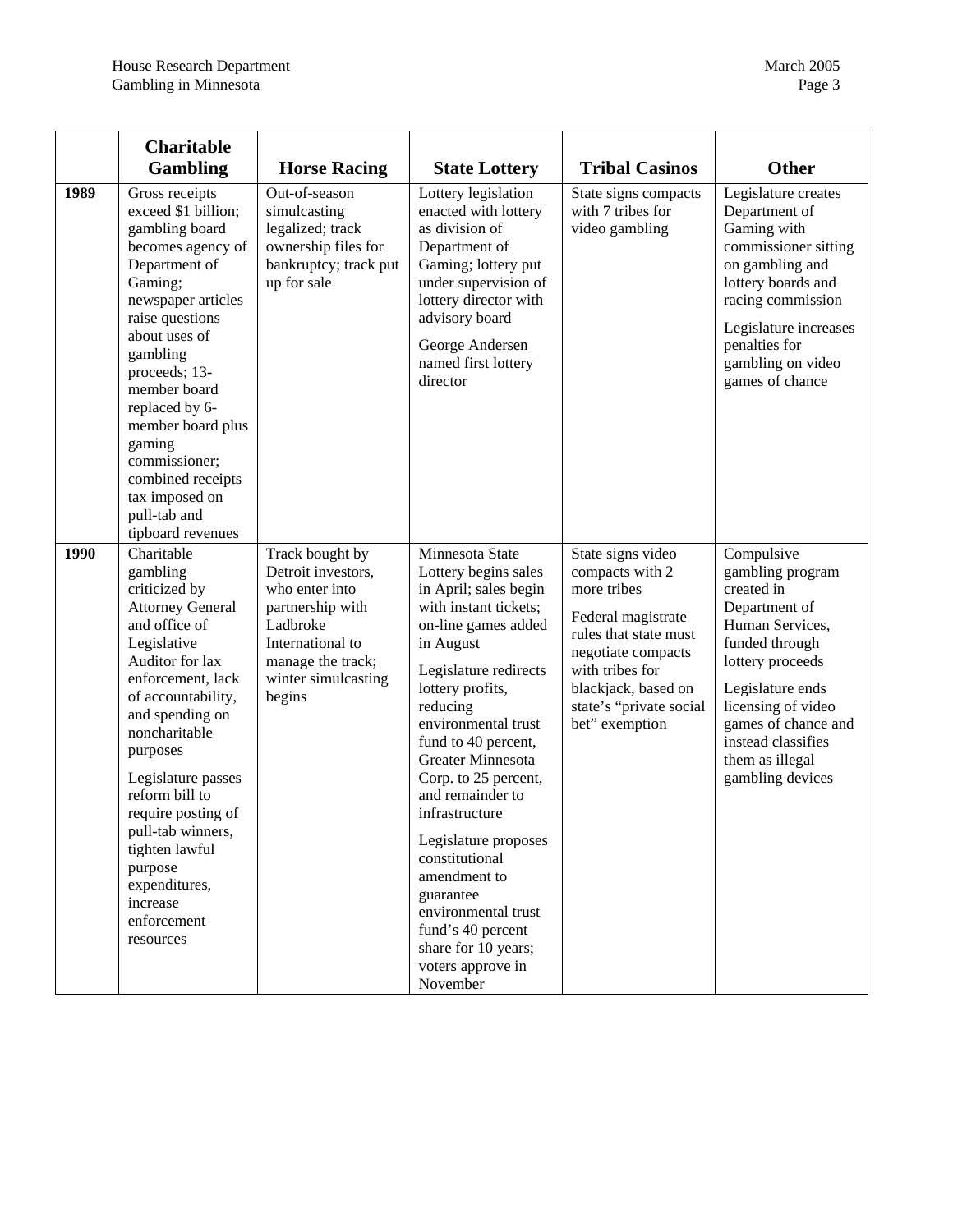|      | <b>Charitable</b><br><b>Gambling</b>                                                       | <b>Horse Racing</b>                                                                                                                                                                                                                     | <b>State Lottery</b>                                                                                                                                                                               | <b>Tribal Casinos</b>                                                                                                                     | <b>Other</b>                                                                                                                                                                                    |
|------|--------------------------------------------------------------------------------------------|-----------------------------------------------------------------------------------------------------------------------------------------------------------------------------------------------------------------------------------------|----------------------------------------------------------------------------------------------------------------------------------------------------------------------------------------------------|-------------------------------------------------------------------------------------------------------------------------------------------|-------------------------------------------------------------------------------------------------------------------------------------------------------------------------------------------------|
| 1991 | Legislature begins<br>reversing reforms<br>by relaxing pull-<br>tab posting<br>requirement | Legislature passes<br>bill to legalize off-<br>track betting; racing<br>commission<br>approves rules for<br>telephone betting                                                                                                           | Lottery profits<br>reallocated again,<br>with 60 percent of<br>net proceeds<br>dedicated to state<br>general fund<br>Lottery proposes,<br>then withdraws plan<br>for Nintendo home<br>lottery play | State signs video<br>compacts with last 2<br>tribes<br>State signs compacts<br>with 11 tribes for<br>blackjack                            | Department of<br>Gaming abolished;<br>racing commission,<br>gambling board,<br>lottery made<br>independent                                                                                      |
| 1992 |                                                                                            | Off-track betting and<br>telephone betting<br>declared<br>unconstitutional by<br>state supreme court;<br>racing commission<br>declines to approve<br>simulcasting for<br>1993 without<br>commitment from<br>Ladbroke for live<br>racing | Minnesota joins<br>multi-state Powerball<br>game                                                                                                                                                   | 14 casinos operating<br>on Indian land<br>offering video<br>gambling and<br>blackjack; gross<br>wager estimated at<br>\$1 billion or more | Congress prohibits<br>states from licensing<br>or operating sports<br>betting; grandfathers<br>existing systems<br>First compulsive<br>gambling treatment<br>program using state<br>funds opens |
| 1993 |                                                                                            | Without simulcasting<br>days approved,<br><b>Canterbury Downs</b><br>closes for the year<br>Irwin Jacobs buys<br>track, but quickly<br>puts it back up for<br>sale<br>Curt and Randy<br>Sampson lead<br>ownership group<br>buying track |                                                                                                                                                                                                    | Number of casinos<br>grows to 17, total<br>wager estimated at<br>\$5 billion                                                              | Legislative effort to<br>legalize video lottery<br>in bars hits high<br>point as issue is tied<br>to fishing rights on<br>Lake Mille Lacs                                                       |
| 1994 |                                                                                            | Legislature passes<br>constitutional<br>amendment to allow<br>off-track betting, but<br>voters narrowly<br>reject it<br><b>Canterbury Downs</b><br>operates as<br>simulcasting-only<br>facility                                         |                                                                                                                                                                                                    |                                                                                                                                           | Video lottery in bars<br>rejected                                                                                                                                                               |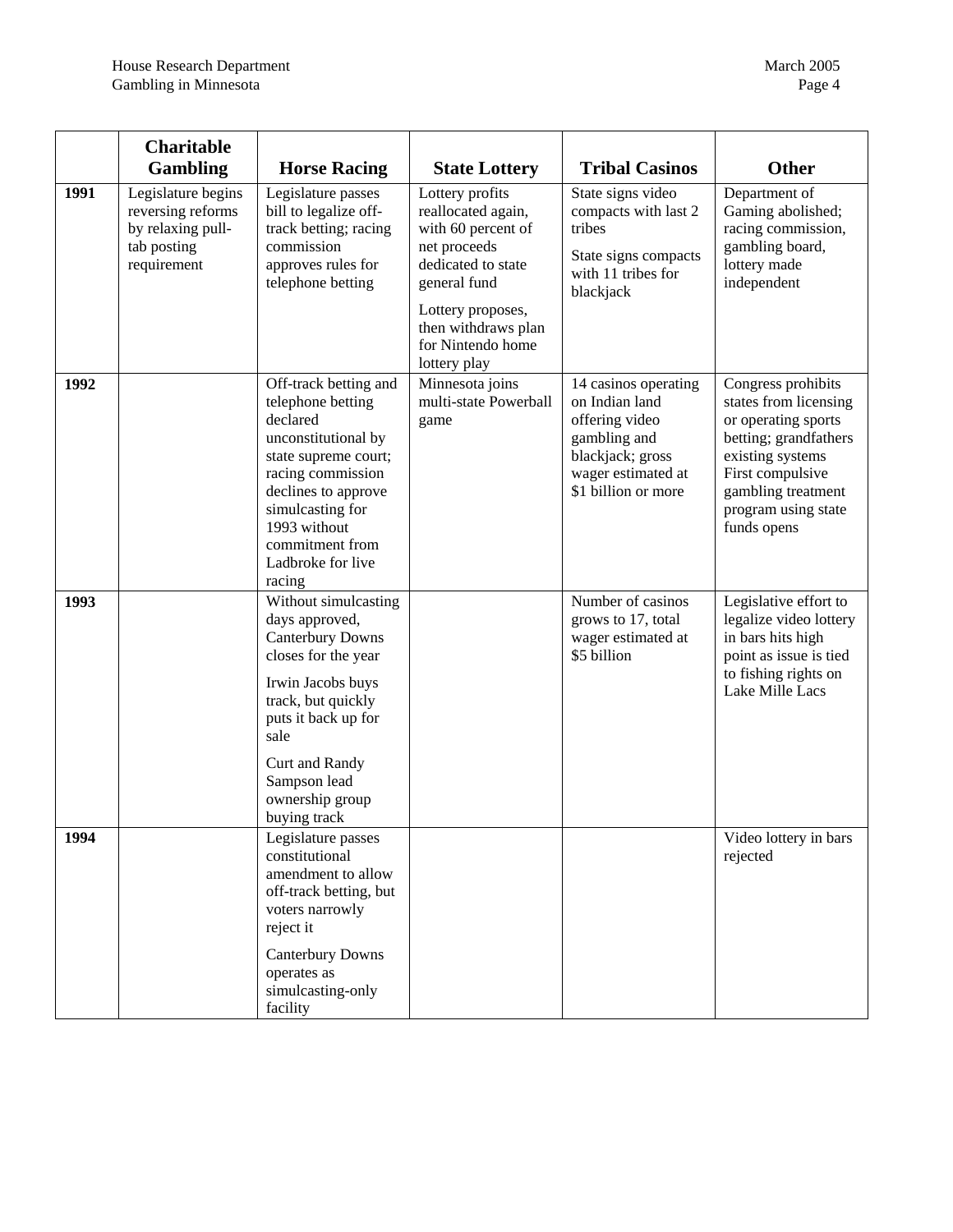|      | <b>Charitable</b><br><b>Gambling</b>                                                                                                                                                                          | <b>Horse Racing</b>                                                                                                      | <b>State Lottery</b>                                           | <b>Tribal Casinos</b> | <b>Other</b>                                                                                                                                                                                                                                                                                                     |
|------|---------------------------------------------------------------------------------------------------------------------------------------------------------------------------------------------------------------|--------------------------------------------------------------------------------------------------------------------------|----------------------------------------------------------------|-----------------------|------------------------------------------------------------------------------------------------------------------------------------------------------------------------------------------------------------------------------------------------------------------------------------------------------------------|
| 1995 |                                                                                                                                                                                                               | Canterbury Downs,<br>renamed Canterbury<br>Park, reopens with<br>live racing season of<br>51 days                        | Legislature abolishes<br>lottery board                         |                       | <b>Attorney General</b><br>tells legislature that it<br>would little chance<br>of winning a lawsuit<br>to invalidate federal<br>law prohibiting<br>sports betting<br>Advisory Council on<br>Gambling report to<br>legislature<br>recommends no new<br>forms of gambling,<br>no major change in<br>existing forms |
| 1996 | Tax relief granted<br>as legislature<br>allows refunds on<br>taxes paid on<br>unsold boxes of<br>pull-tabs                                                                                                    | Legislature grants<br>additional tax relief<br>by exempting first<br>\$12 million in<br>takeout from pari-<br>mutuel tax | Lottery reaches \$375<br>million in total sales<br>for FY 1996 |                       |                                                                                                                                                                                                                                                                                                                  |
| 1997 | Allowable<br>expenses raised to<br>65 percent of gross<br>profit for bingo, 55<br>percent for other<br>forms<br>Sanctions against<br>organizations on<br>premises where<br>illegal gambling<br>occurs relaxed |                                                                                                                          |                                                                |                       | Special legislative<br>session to deal with<br>stadium issues,<br>including options to<br>fund stadiums with<br>gambling revenue,<br>ends with no<br>agreement                                                                                                                                                   |
| 1998 | Lawful gambling<br>taxes reduced by 5<br>percent                                                                                                                                                              |                                                                                                                          |                                                                |                       |                                                                                                                                                                                                                                                                                                                  |
| 1999 | Additional 5<br>percent reduction<br>in gambling taxes                                                                                                                                                        | Legislature<br>authorizes card club<br>for Canterbury Park<br>where betting on<br>"unbanked" card<br>games is allowed    |                                                                |                       |                                                                                                                                                                                                                                                                                                                  |
| 2000 | Gambling taxes<br>again reduced by<br>additional 5<br>percent                                                                                                                                                 | Card club opens at<br>Canterbury                                                                                         |                                                                |                       |                                                                                                                                                                                                                                                                                                                  |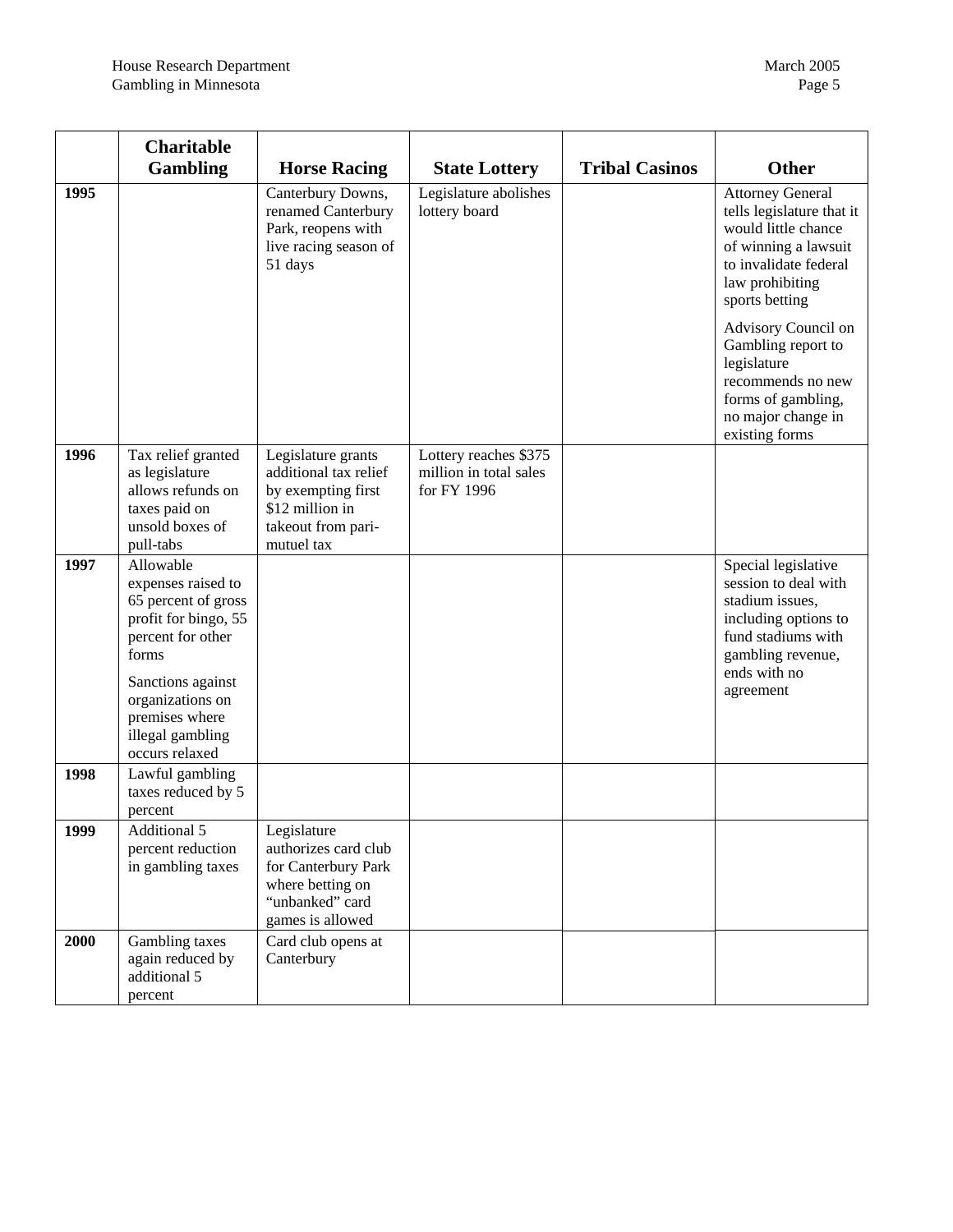|      | <b>Charitable</b><br><b>Gambling</b>                                                                                                          | <b>Horse Racing</b>                                                                              | <b>State Lottery</b>                                                                                                                                                                                                                                                                                                                                                                                                                                                                  | <b>Tribal Casinos</b>                                                                                                                                                                                                                                                                                                                                                                                                                                                                                                           | <b>Other</b>                                                                                                                                                                                                 |
|------|-----------------------------------------------------------------------------------------------------------------------------------------------|--------------------------------------------------------------------------------------------------|---------------------------------------------------------------------------------------------------------------------------------------------------------------------------------------------------------------------------------------------------------------------------------------------------------------------------------------------------------------------------------------------------------------------------------------------------------------------------------------|---------------------------------------------------------------------------------------------------------------------------------------------------------------------------------------------------------------------------------------------------------------------------------------------------------------------------------------------------------------------------------------------------------------------------------------------------------------------------------------------------------------------------------|--------------------------------------------------------------------------------------------------------------------------------------------------------------------------------------------------------------|
| 2003 | Licensed gambling<br>organizations<br>assessed new<br>regulatory fee of<br>0.1 percent of<br>gross receipts to<br>fund gambling<br>regulation | Minnesota House<br>passes bill to allow<br>"racino" at<br>Canterbury, but<br>Senate rejects plan | Minnesota Center for<br>Environmental<br>Advocacy criticizes<br>lottery, claiming its<br>performance in<br>returning state<br>revenue is below<br>average<br>Legislative Auditor<br>undertakes study of<br>lottery operations                                                                                                                                                                                                                                                         | Red Lake, White<br>Earth bands propose<br>partnership with state<br>for metro area<br>casino; legislature<br>fails to approve                                                                                                                                                                                                                                                                                                                                                                                                   | Caesar's<br>Entertainment<br>proposes massive<br>casino project at<br>Mall of America; bill<br>is withdrawn before<br>vote<br>Total national<br>volume of Internet<br>wagering estimated<br>at \$5.7 billion |
| 2004 |                                                                                                                                               |                                                                                                  | Lottery director<br>George Andersen<br>found dead in<br>January, death later<br>ruled a suicide<br>Legislative Auditor<br>report issued shortly<br>thereafter criticizes<br>several lottery<br>contracts and<br>business<br>arrangements but<br>finds no evidence of<br>illegal acts<br>Legislature creates<br>task force to study<br>lottery organization<br>Michael Vekich<br>named interim<br>lottery director, later<br>succeeded on<br>permanent basis by<br><b>Clint Harris</b> | Gov. Pawlenty<br>proposes tribes share<br>revenues with state,<br>suggests "other<br>gambling options" if<br>they decline<br>Mille Lacs tribal<br>chair Melanie<br>Benjamin proposes<br>new relationship<br>between tribes and<br>state, suggests that<br>tribal gaming<br>revenue be used for<br>nontribal purposes<br>including stadiums<br>or assistance to local<br>governments,<br>nonprofits, or other<br>tribes<br>Tribal leaders critical<br>after governor<br>intensifies efforts to<br>seek other gambling<br>options |                                                                                                                                                                                                              |
| 2005 |                                                                                                                                               |                                                                                                  | Lottery task force<br>report advocates<br>reestablishment of<br>lottery board but<br>with mostly advisory<br>function                                                                                                                                                                                                                                                                                                                                                                 |                                                                                                                                                                                                                                                                                                                                                                                                                                                                                                                                 | Legislative Auditor<br>releases program<br>evaluation report on<br>gambling,<br>recommends<br>improved oversight<br>over charitable<br>gambling                                                              |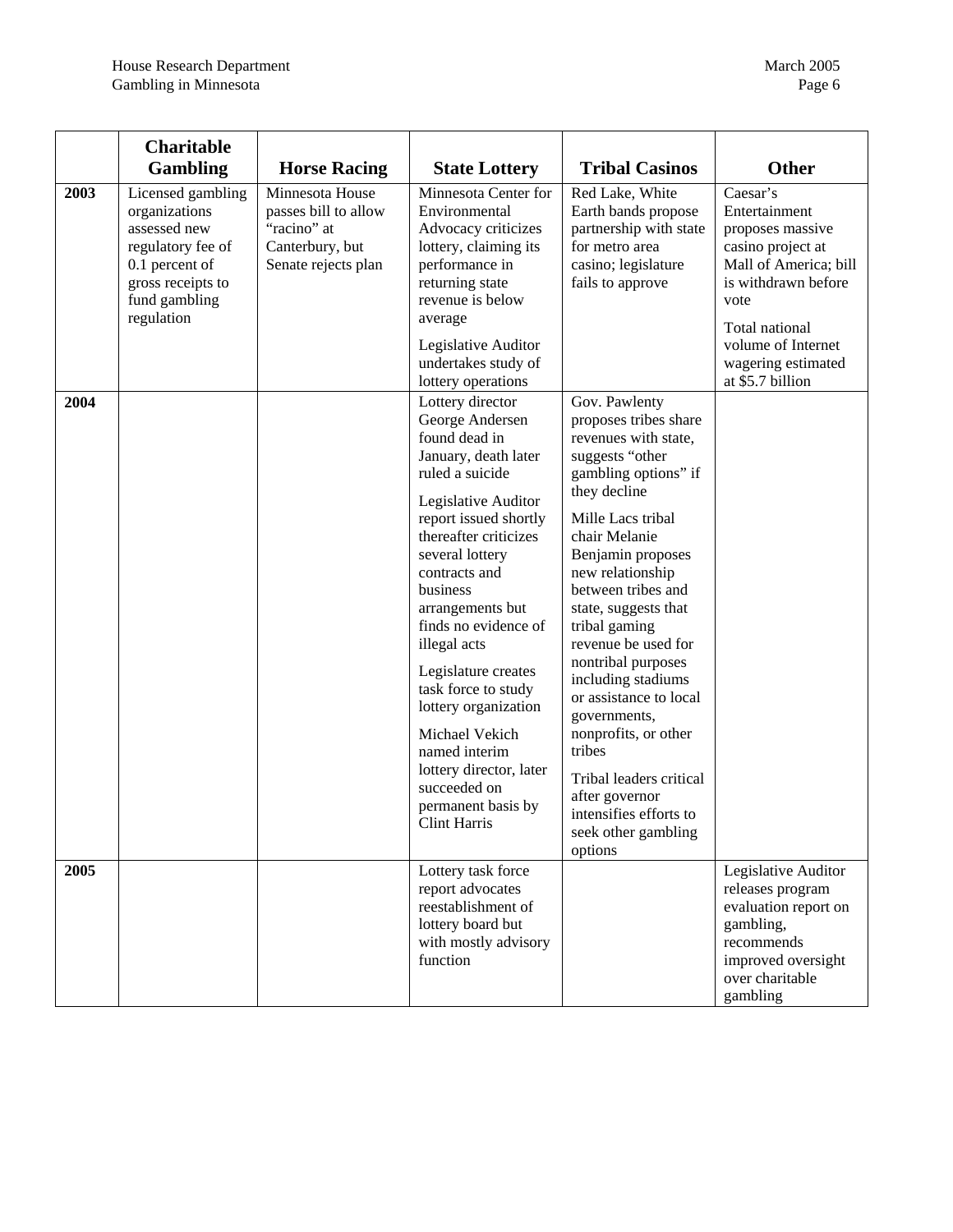## <span id="page-10-0"></span>**1945-1981: Legalizing What's Already Going on**

Almost every attempt to write a history of gambling, however limited in scope, begins with the observation that gambling is among the oldest of human activities. Gambling in one form or another has existed in virtually every human society, often with little regard to whether or not it is officially proscribed. As one history has noted, "Whether gambling is a basic human instinct or not has been argued long, and often loudly, without a positive resolution. But, be it instinctive or cultural, gambling has been pervasive in human society throughout time."

While the urge to gamble is probably older than written history, in Minnesota the urge to suppress gambling is older than statehood. The 1851 territorial legislature enacted strict prohibitions against all forms of gambling.<sup>[2](#page-95-1)</sup> The prohibition that still influences the state's gambling policy was contained in the state's first constitution adopted in 1858:

The legislature shall never authorize any lottery or the sale of lottery tickets. *Article XIII, section 5.*

For nearly a century, gambling statutes faithfully carried out this stern injunction by making not just lotteries but all forms of gambling illegal.

#### **The First Bingo Law**

Minnesota's first cautious venture into legalized gambling came in 1945 with a legalization of nonprofit bingo. Charitable, fraternal, and other nonprofit associations were allowed to conduct the game as long as the proceeds "did not inure to the profit of any individual."<sup>[3](#page-95-2)</sup> The conducting organization was required to give 30 days advance notice of each game to its local governing body, which could prevent it by passing a resolution.

It is interesting to note how many of the elements of this brief act can be found in current Minnesota law. Bingo can still be conducted only by nonprofit organizations, individuals are still not supposed to profit from it, and local governments can still veto it. Another element of this law was its artful evasion of the constitutional prohibition against lotteries by the simple mechanism of declaring bingo not to be a lottery, despite the presence in the game of the three essential elements—consideration, prize, and chance—that have almost universally defined a lottery.

#### **Slot Machines Driven Out**

Minnesota law may have left no room for commercial gambling, but in the post-World War II era its presence in some parts of the state was pervasive despite its illegality. An estimated 8,000 illegal slot machines were being operated in Minnesota<sup>[4](#page-95-3)</sup> and the annual revenue from these machineswas estimated at \$4 million (equivalent to about \$35 million today).<sup>5</sup> Many of the machines were operated in resort areas with little interference from local law enforcement. Gov.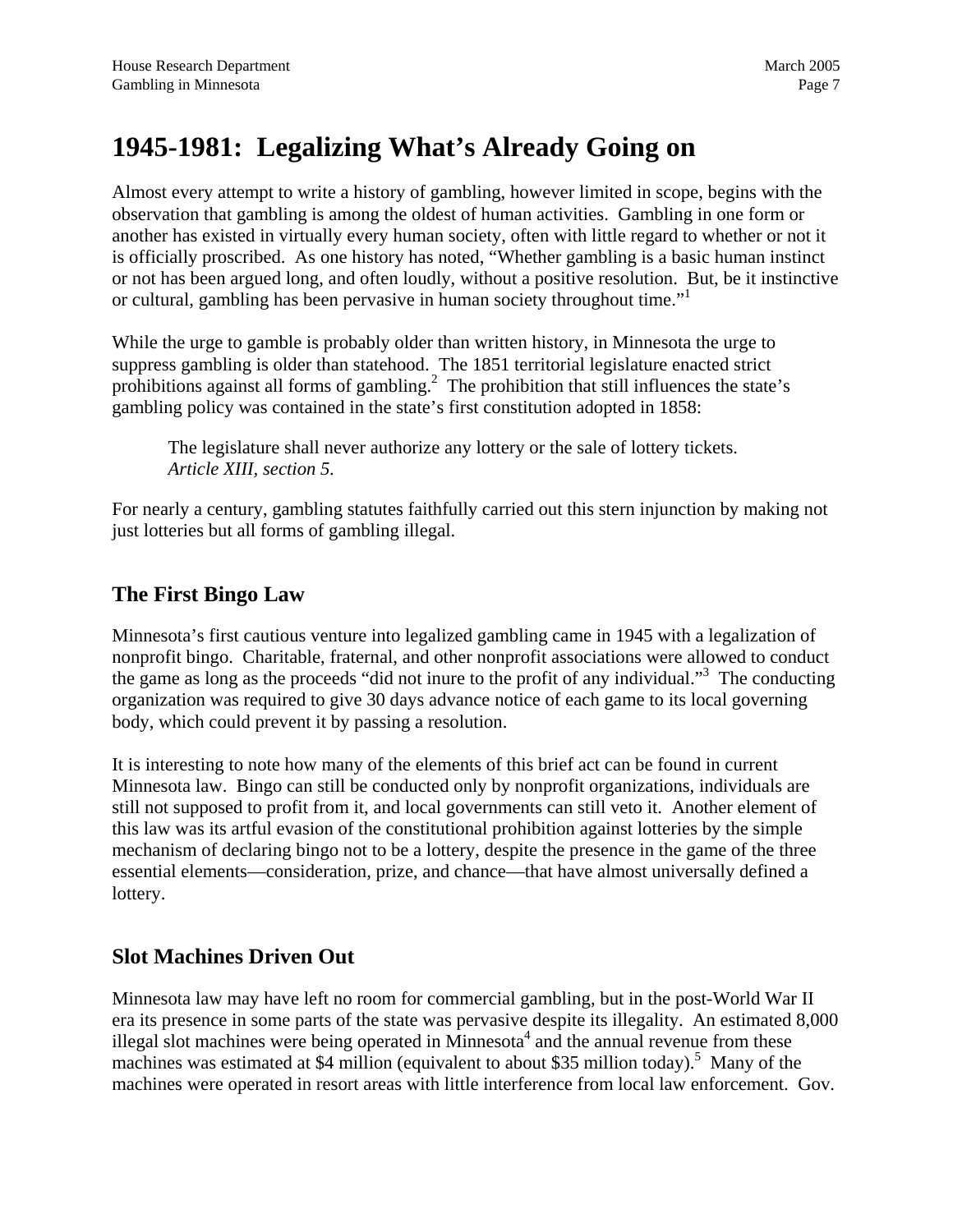<span id="page-11-0"></span>Luther Youngdahl, who in his 1946 campaign had made clear his intention to stamp out slot machines, succeeded in passing legislation in 1947 that made the possession of a gambling device grounds for revocation of any of the violator's business licenses, including its liquor license. $6$ 

Controversial at the time, the new law was largely successful in driving slot machines out of the state (some resorts replacing them with signs reading "Luther Was Here"), and Youngdahl went on to be re-elected as governor twice.

#### **Further Attempts to Regulate Bingo**

Sixteen years would go by until the legislature addressed the problem of gambling again, and when it finally did so in 1963 it was in phrases that, in light of subsequent developments, seem almost quaint. The 1963 bingo law's declaration of policy deplored the "increasing commercialization in the conduct of bingo" as being "contrary to public policy and deleterious to the morals of the citizens of the state." The stated intent of the act was to limit bingo to "a mild form of social recreation" intended to raise funds for charitable purposes and not for private profit. The actual content of the law had less lofty ambitions, serving only to limit compensation for bingo sessions to \$8 per person.<sup>7</sup>

Another law change in 1963, part of a massive recodification of the state's criminal statutes, was little noticed at the time but would eventually have a significant effect on casino gambling in Minnesota. The new criminal code maintained the longstanding prohibitions against gambling but made an exception not only for bingo but also for "private social bets not part of or incidental to organized, commercialized, or systematic gambling."[8](#page-95-7)

In 1976, the legislature made its first venture into detailed gambling regulation by passing an extensive bingo regulation law that was based largely on the existing St. Paul bingo ordinance.<sup>[9](#page-95-8)</sup> It implicitly recognized that previous legislative attempts to control bingo had not been entirely successful, stating in its first section that the purpose of the new law was to "closely regulate and control" bingo and to prevent "commercialization of bingo."

For the first time, organizations conducting bingo were required to obtain a license from local governments and to report to the local regulating agency and their members annually on use of bingo proceeds. Net profits (gross receipts after prizes and expenses) were limited to "lawful purposes," which were defined in very broad terms to include religious, educational, charitable, patriotic purposes, fostering worthy public works, "lessening the burdens of government," and improving or maintaining the sponsoring organization's real property.

Bingo prizes were limited to \$100 per game except for higher stakes "coverall" games. Total prizes for a single bingo occasion were limited to \$2,500, or \$3,000 for occasions where a coverall game was played. Bingo occasions were limited to two per week per organization. Compensation, raised from \$8 to \$12 per occasion, could only be paid to members of the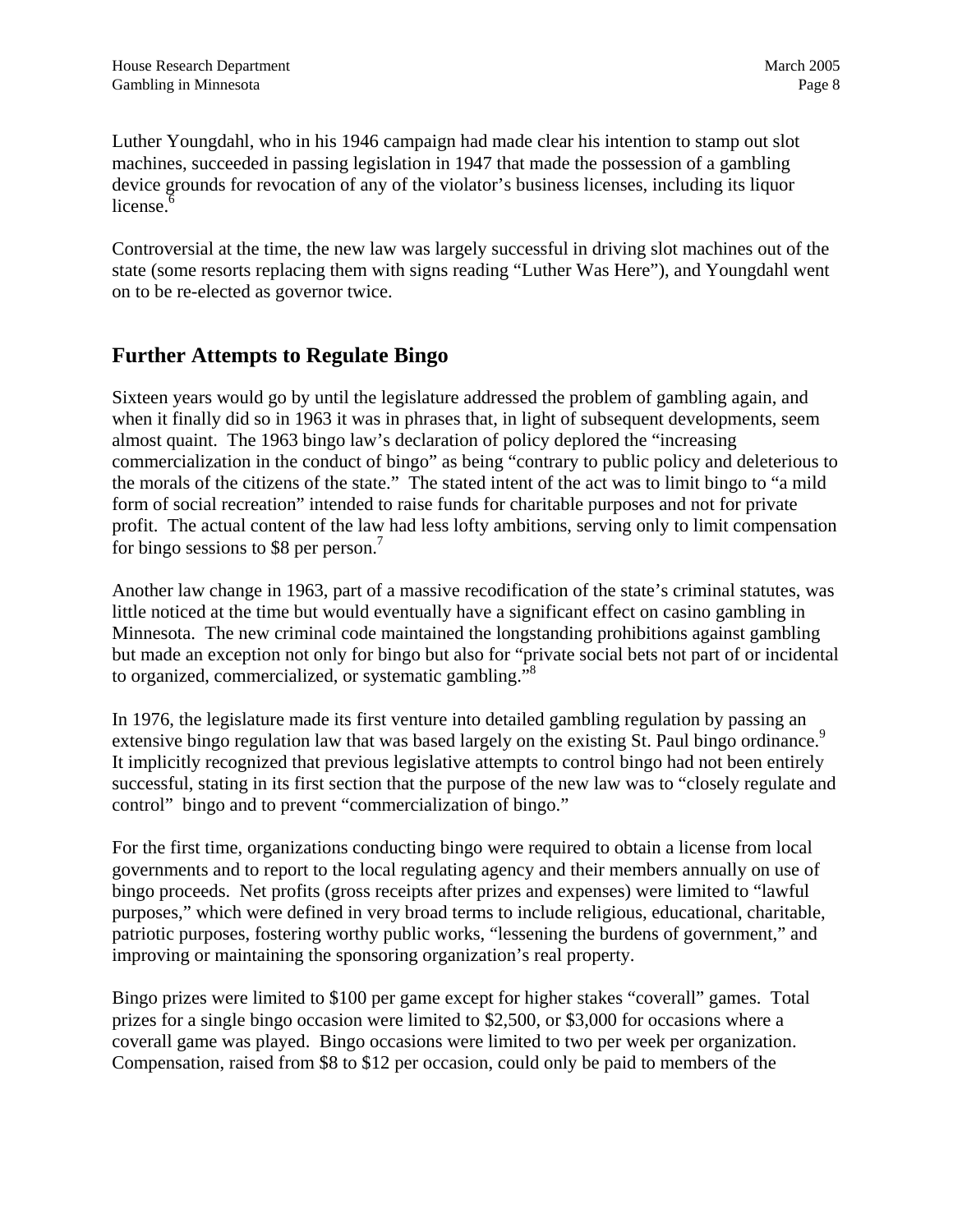<span id="page-12-0"></span>organization or their spouses. Each organization was required to have a bingo manager who would be responsible for the organization's games.

The 1976 law attempted to address in more specific terms a question that had previously been dealt with only in general ones—specifically, for whose benefit is bingo being conducted? Several provisions were intended to prevent individuals from profiting from bingo. Expenditure of bingo proceeds could only be made for prizes and for reasonable and necessary expenses including supplies and equipment, rent, and utilities. In an attempt to ensure that lessors did not have a vested interest in maximizing gambling, organizations conducting gambling on leased premises were required to have a lease, the terms of which could not provide for rental payments based on a percentage of gambling receipts or profits. The limitation of net profits to lawful purposes, while written mostly in generalities, was intended to further advance the principle that bingo profits were not to benefit individuals who were involved in conducting the games.

The 1976 law opened what turned out to be a long-running debate over use of net gambling profits on the conducting organization's building. Improving, maintaining, and repairing an organization's own building was designated as a lawful purpose, but using net profits to erect or acquire a building was not, unless the building would be used for another lawful purpose.

One aspect of keeping charitable gambling strictly for charitable purposes was making organizations accountable for the gambling conducted in their name. Each organization was required to have at least one bingo manager who would be responsible for the conduct of bingo and for its gross receipts. Managers were required to be bonded. Another provision prohibited the person who kept the gambling accounts for an organization from being the same person who kept the organization's other accounts. All expenditures of gambling net profits had to be approved by the organization's membership.

The first three decades of bingo regulation were clearly intended to legalize and regulate an activity that had been going on for many years. The same pattern was followed as bingo regulation gradually turned into charitable gambling regulation. In 1978, the legislature expanded the list of legal forms of charitable gambling to include raffles, paddlewheels (a kind of wheel of fortune), and tipboards (punchboards).<sup>10</sup> In each case, the addition was a recognition of a form of gambling that was already widespread despite being illegal. The regulatory system for these forms was essentially the same as for bingo, with licensing still being handled at the local level.

#### **Unintended Consequences**

Little notice was taken in 1981 when charitable gambling law was amended again to allow pulltabs as a form of lawful gambling. At the time pull-tabs were considered only a minor part of the gambling picture. But when the legalization of pull-tabs was combined with another littlenoticed provision from the 1978 law that allowed charitable gambling to be conducted in licensed liquor establishments, the conditions were created for a dramatic increase in the volume of charitable gambling.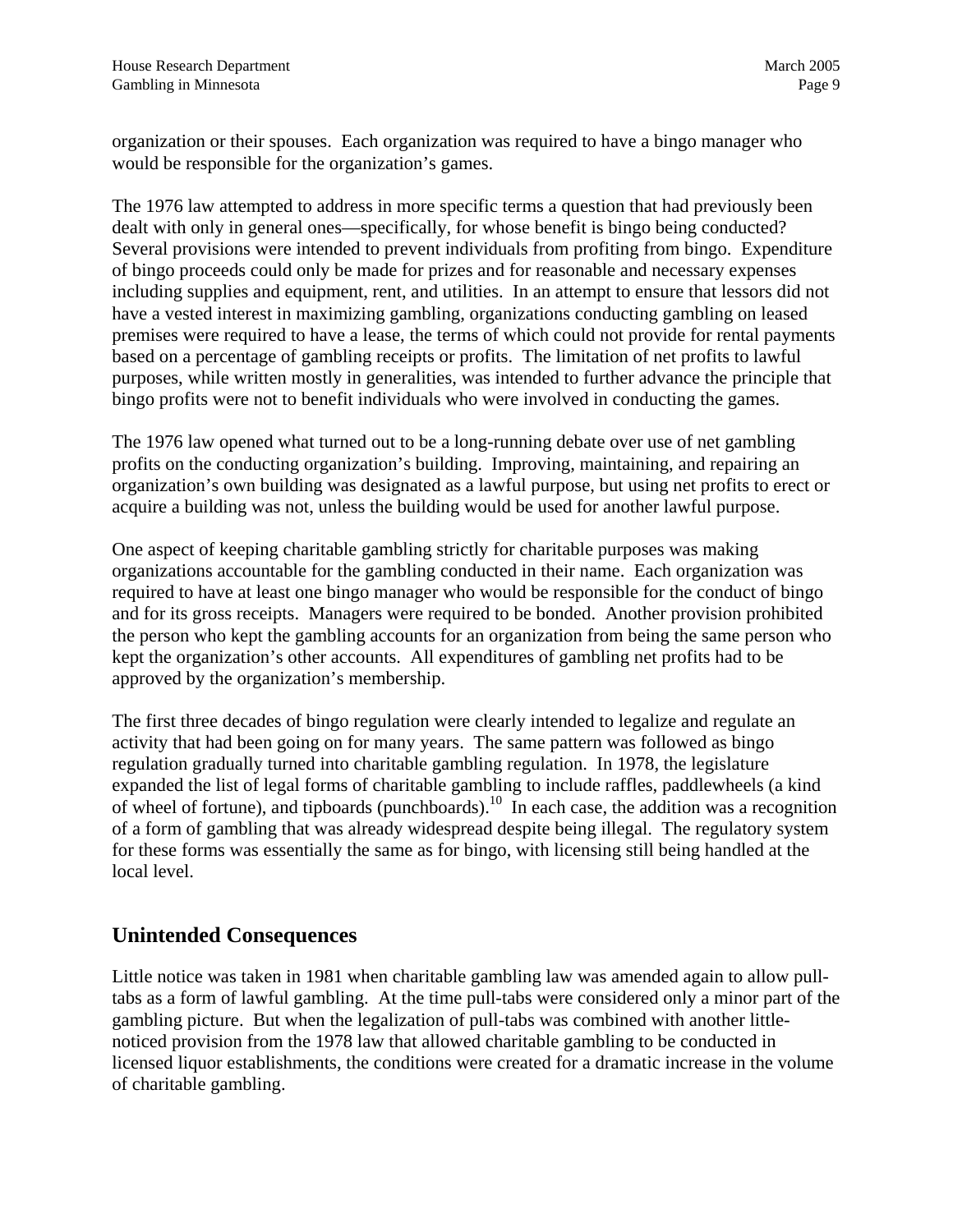The original intent of the law allowing charitable gambling in licensed bars and restaurants, which was an exception to the general statute that prohibited any kind of gambling in those establishments, was to legalize charitable games in the clubrooms and post headquarters of fraternal and veterans organizations that held club liquor licenses. It was soon interpreted to allow organizations to rent space in bars and restaurants for placement of booths to sell pull-tabs, or to sell pull-tabs at the bar itself. This more than any other development led to the explosive growth of charitable gambling in the 1980s.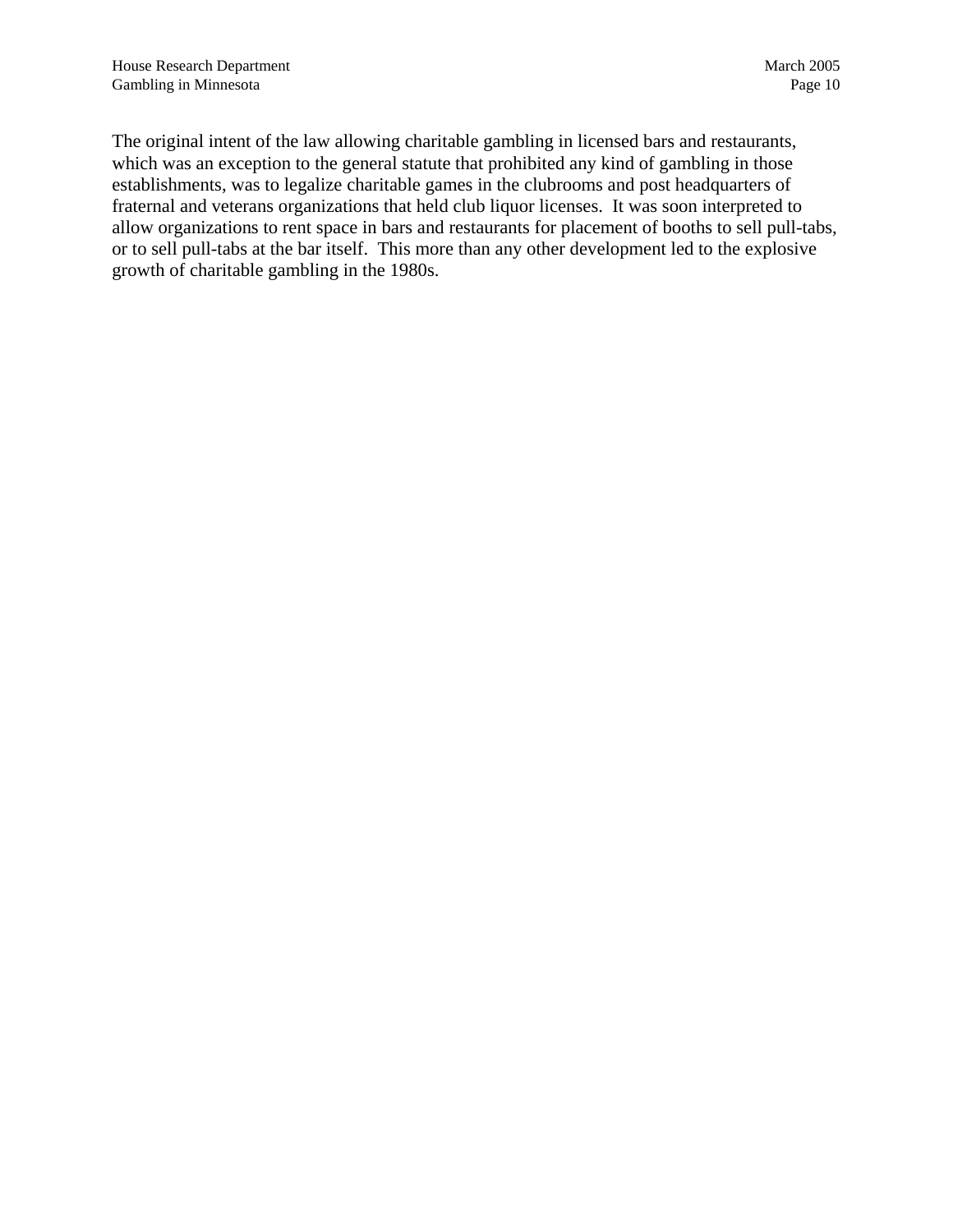### <span id="page-14-0"></span>**1982-1992: Creating A Gambling Industry**

At the beginning of the 1980s Minnesota still thought of itself largely as a gambling-free state. As late as 1984, a press release from Gov. Rudy Perpich's office could still describe bingo as "the only major form of gambling that is legal in Minnesota."<sup>[11](#page-95-10)</sup>

By the end of the decade casual references to a "gambling industry" were widespread. For-profit gambling had been legalized, state-operated gambling was imminent, the charitable gambling industry was the largest in the country, full-fledged casinos had sprouted around the state, and Attorney General Hubert H. Humphrey III could write that "we are on a gambling binge, the consequences of which have yet to be fully recognized or acknowledged."<sup>12</sup>

Few such drastic changes in the cultural and political landscape have happened in so short a time. It can still be argued as to whether Minnesota underwent a fundamental social change during this decade or whether the changes were simply a matter of legal supply catching up with pent-up demand.

#### **Pari-mutuel Betting Bill Passes**

Proposals to legalize pari-mutuel betting on horse racing had been legislative perennials throughout the 1960s, occasionally given hearings and then quietly buried. It therefore came as something of a shock to both supporters and opponents when a pari-mutuel betting bill reached the floor of both bodies in 1971. When the bill was eventually sent back to committee normality appeared to have been restored, but the proposal had made a degree of progress that would not be reversed.

The turning point may have been 1978, when pari-mutuel supporters adopted a novel approach. Most courts in other states had taken the position that pari-mutuel betting was not a lottery, so that constitutional prohibitions against lotteries would not be a bar to legalizing it. The proposal's supporters nonetheless argued that there was enough uncertainly surrounding the question to justify a constitutional amendment that would resolve the matter and allow, but not require, the legislature to legalize pari-mutuel betting.

The decision to seek a constitutional amendment was as much a political as legal calculation, since supporters believed that there was more support for pari-mutuel betting among the general public than in the legislature. Instead of becoming enmeshed in arguments about the corruption of morals and the undermining of the work ethic that had previously dominated debates about legalizing commercial gambling, the supporters simply advocated "letting the people decide."

The 1978 bill to put pari-mutuel betting before the voters as a constitutional amendment came within a few votes of being approved by the House, the closest any pari-mutuel bill had ever come to passage. Its eventual approval began to appear inevitable, and in 1982 the question finally appeared on the general election ballot. If its presence was the result of a political calculation it turned out to be a shrewd one, because while the pari-mutuel amendment was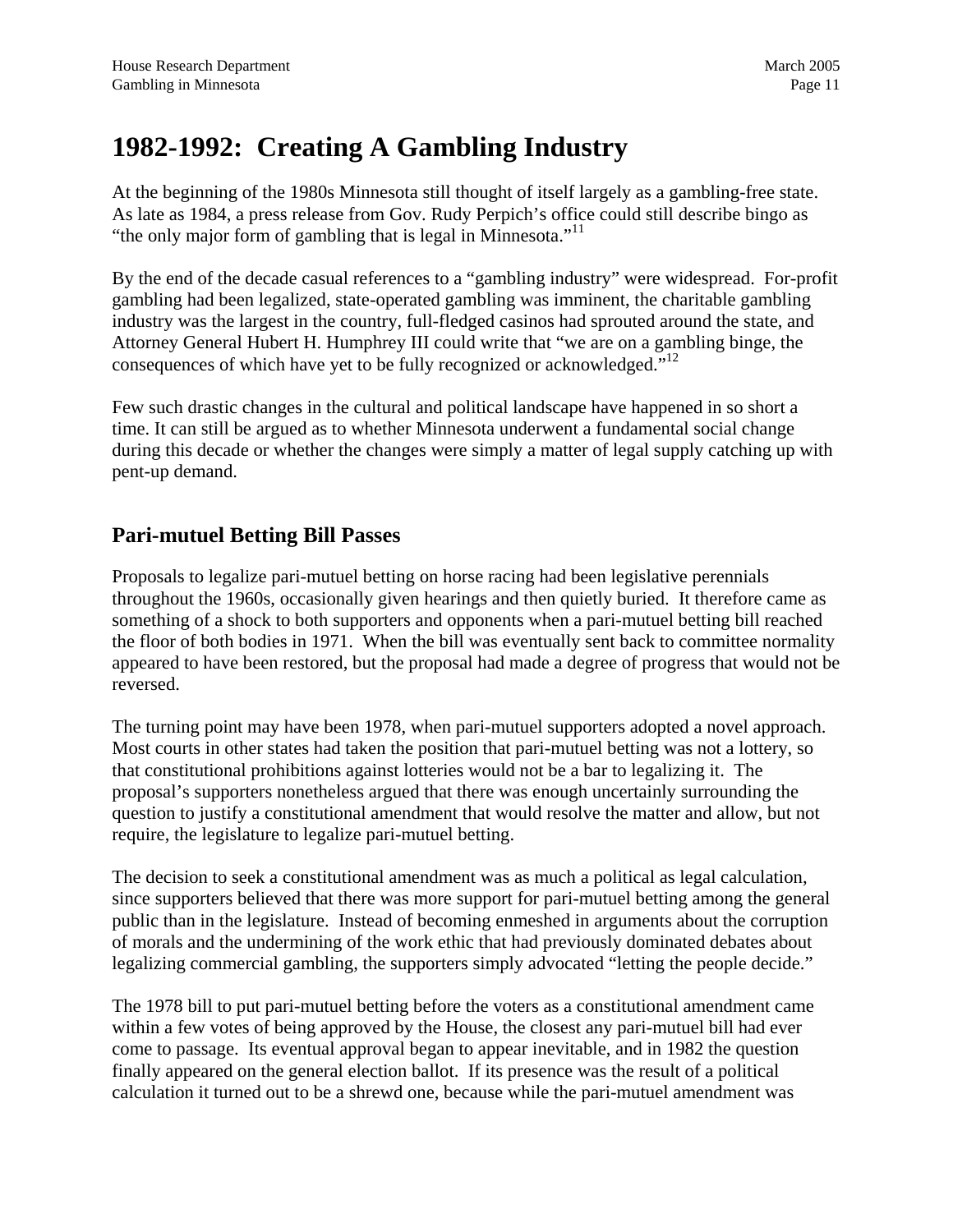<span id="page-15-0"></span>passed by the legislature with only a few votes to spare in each house, it was approved by the voters by almost a two-to-one margin. The amendment authorized the legislature to legalize and tax "on-track pari-mutuel betting on horse racing," restrictive language that eventually would have major implications for the racing industry.

The 1983 Legislature responded with legislation that created a nine-member Minnesota Racing Commission to issue racetrack, betting, and occupational licenses and to regulate both horse racing and betting. A tax was imposed of 1.75 percent of the first \$48 million in betting handle in a year and 6 percent on handle above that amount, plus a 40-cent admissions tax and one-half of the breakage (the amount left over from each pari-mutuel payout after it is rounded down to the nearest dime). The tax revenue would go into the state's general fund, but 1 percent of the total handle was dedicated to a Minnesota Breeders Fund to give incentives to the state's breeding industry.

Fears that the industry would quickly become overbuilt led to a limitation of a single racetrack in the seven-county metropolitan area. In later years this restriction would be modified to allow a harness track in the metropolitan area if it were located at least 20 miles from the thoroughbred track.

Some of the authors of the 1983 pari-mutuel bill had expected that the racing commission would focus primarily on the qualifications of the applicants rather than the location of the track when awarding the single racetrack license. There were seven applicants for the first license and the eventual location of the track became one of the racing commission's prime concerns. The decision eventually came down to a choice between sites in Woodbury in the east metro area and near Shakopee in the southwest metro. By a single vote, the Shakopee applicants were awarded the license.

#### **The State Takes Over Charitable Gambling Regulation**

Within a few years of passage of the 1976 bingo bill, a sentiment had grown in the legislature that charitable gambling had expanded far faster than had been originally expected and that it had outgrown the control system enacted that year. Local enforcement of licensing requirements appeared spotty, with some jurisdictions enforcing the licensing requirement and others ignoring it. Adding to the concern was a belief that the state sales tax, which theoretically applied to gross receipts from charitable gambling, was going uncollected because the state Department of Revenue had no reliable records of what organizations were conducting gambling.

In 1984, the legislature responded by transferring primary control of charitable gambling from local government to the state.<sup>13</sup> A new 13-member Charitable Gambling Control Board was created to take over licensing functions and to adopt rules for the conduct of gambling and handling of gambling proceeds. All organizations conducting gambling were required to obtain an annual license from the board. Distributors of gambling equipment (including pull-tabs, bingo paper, paddlewheels, and tipboards) were also required to be licensed, and all gambling equipment was required to be registered.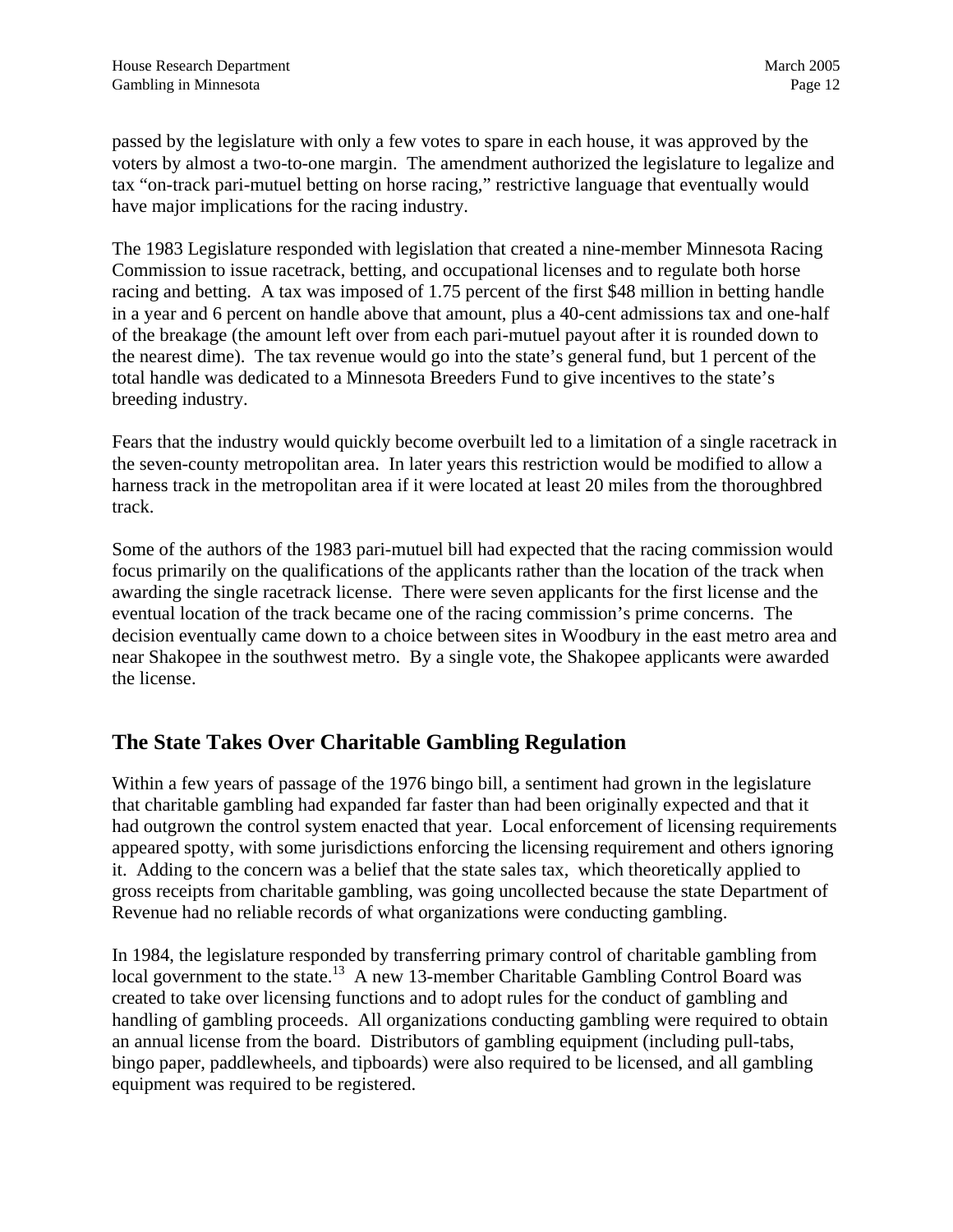<span id="page-16-0"></span>The sales tax on charitable gambling gross receipts was eliminated and replaced by a new tax of 10 percent of gross gambling receipts minus prizes, to be collected by the board. With charitable gambling averaging about an 80 percent prize payback rate, the tax worked out to about 2 percent of gross receipts. At the behest of Gov. Perpich, the tax was originally dedicated to one of his pet projects, a state school of the arts, but within a year that dedication had been rescinded and the money redirected to the general fund.

Local authorities, while stripped of authority to issue licenses, still retained considerable power over charitable gambling. All state-issued licenses had to be submitted to the city or county having jurisdiction before becoming effective, and could not be issued if disapproved by the city council or county board. Local governments were given the power to adopt gambling regulations that were more stringent that state regulations, up to and including prohibition of gambling.

#### **Video Games of Chance Legalized**

In the same 1984 session in which the Gambling Control Board was created, the legislature began one of its odder forays into gambling policy when it legalized the possession and operation of video poker machines in bars and restaurants without actually permitting gambling on them. $^{14}$  $^{14}$  $^{14}$ 

The 1984 law did not introduce these machines into Minnesota, since they were already widespread here and elsewhere. They were coin-operated video games that simulated poker, blackjack, or other common gambling games. In statute they were called "video games of chance" but in legal circles they were widely known as "gray area games" since their legal status was often ambiguous. They could at least in theory be used solely as amusement devices since they did not pay out any coins or tokens or directly award anything but free games. Players accumulated credits that could be used for free games but which could also be redeemed by the game operator (usually a bar) for cash, making them gambling devices.

This dual use made it necessary for law enforcement agents to actually see payoffs being made on the machines in order to allow their seizure as gambling devices and prosecution of their operators. Many law enforcement agencies regarded gambling as a victimless crime and gambling enforcement as a low-priority activity, so the machines flourished in many locations around the state. However, some agencies were still regarding them as illegal per se and seizing them as gambling devices, leading the games' distributors to seek legislation to allow their possession.

The law came down on both sides of the issue. It allowed establishments with liquor licenses to obtain licenses from the Department of Public Safety to possess video games of chance on the premises, but it continued to prohibit any gambling on them. The state licenses were sufficient to clarify the games' legal status and prevent their seizure, thus achieving the distributors' main objective. The state was less successful in achieving its objective of preventing gambling on the machines, since it was obvious that the machines' sole appeal to players was as gambling devices. Attorney General Humphrey, who had opposed the law, said later that "As predicted, illegal payoffs on video games of chance have become commonplace in many areas of the state."<sup>[15](#page-95-14)</sup>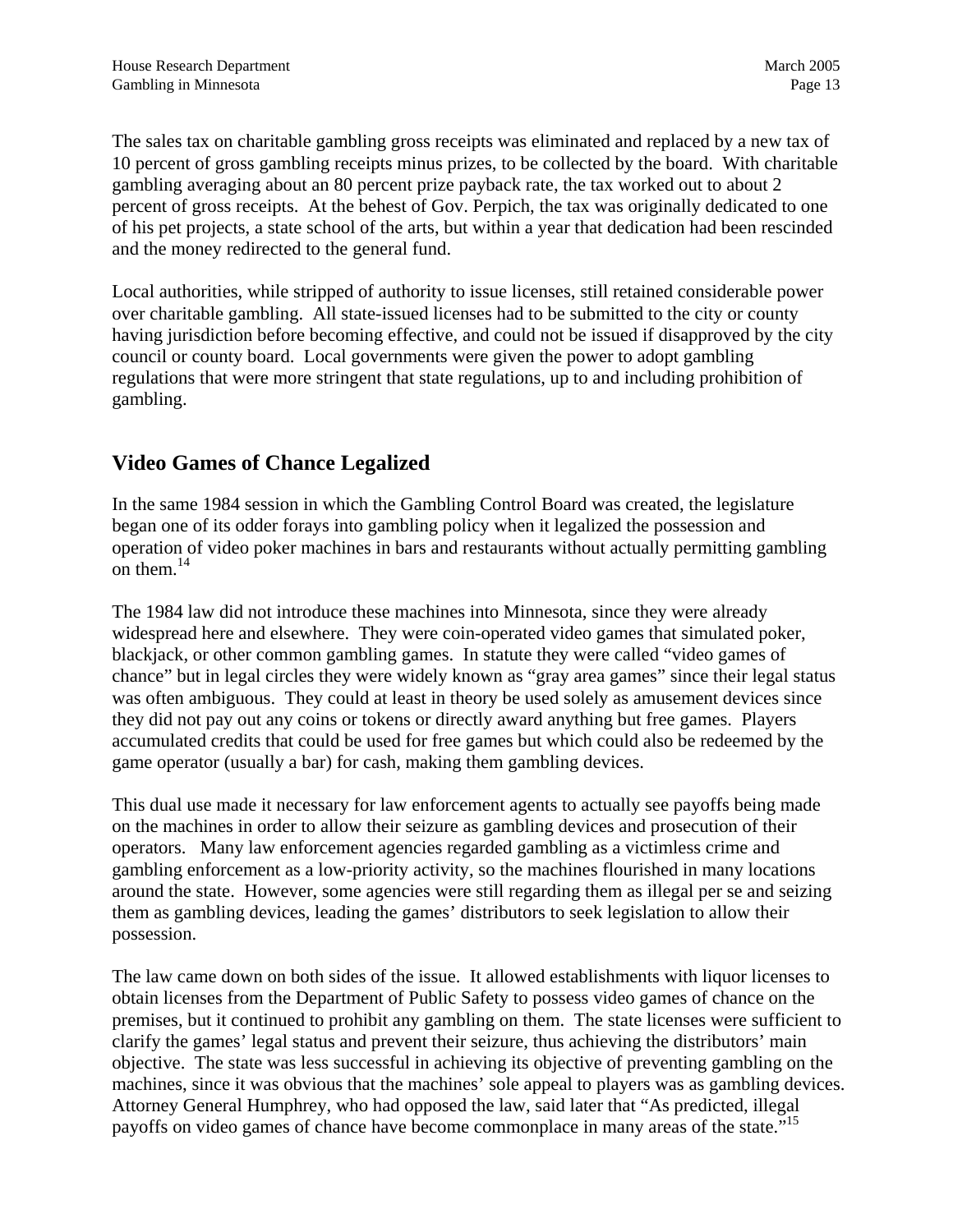<span id="page-17-0"></span>The legislature eventually recognized this reality and voted in 1989 to increase the penalty for making payoffs on video games of chance to the level of a gross misdemeanor, and for the first time made accepting payoffs a misdemeanor.<sup>16</sup> A year later state licensing of the machines was terminated and the machines were classified as gambling devices, meaning that their mere possession would be illegal.<sup>17</sup>

The 1990 law brought an end to the state's adventure with legalizing gray area games, but the episode would have long-lasting consequences. As noted elsewhere in this history, it provided one legal basis for the presence of video gambling devices on Indian reservations and thus helped to create a massive new gambling industry.

#### **Implementing the New Charitable Gambling Law**

Almost from the beginning the process of implementing the 1984 charitable gambling law was plagued with problems. The law had an effective date of March 1, 1985, and provided that all local charitable gambling licenses were to expire the previous day. It was assumed that all licensed organizations would by then have obtained state licenses from the board. This in turn was based on the assumption that the board would be functioning by midsummer 1984. However, the appointments to the board by Gov. Rudy Perpich were not completed until October 8 of that year and the first meeting not held until October 22. The board began life with a budget of \$50,000 and a staff of 12.

The deadlines set in law required the board to issue over 1,800 organizational licenses in just over three months. The avalanche of applications forced the 1985 Legislature to delay the expiration date for local licenses until July 1, 1985, to give the board's staff time to catch up with the backlog.

In the years following the creation of the board, gambling grew at an almost dizzying pace. This rise was fueled largely by growth in pull-tabs, which almost as soon as they were legalized supplanted bingo as the most popular form of legal gambling. Pull-tabs moved into more and more bars and restaurants as licensed organizations expanded the scope of their operations and cities dropped their opposition or amended their ordinances to allow them. The extraordinary growth continued until the early 1990s when the number of new locations hit a plateau.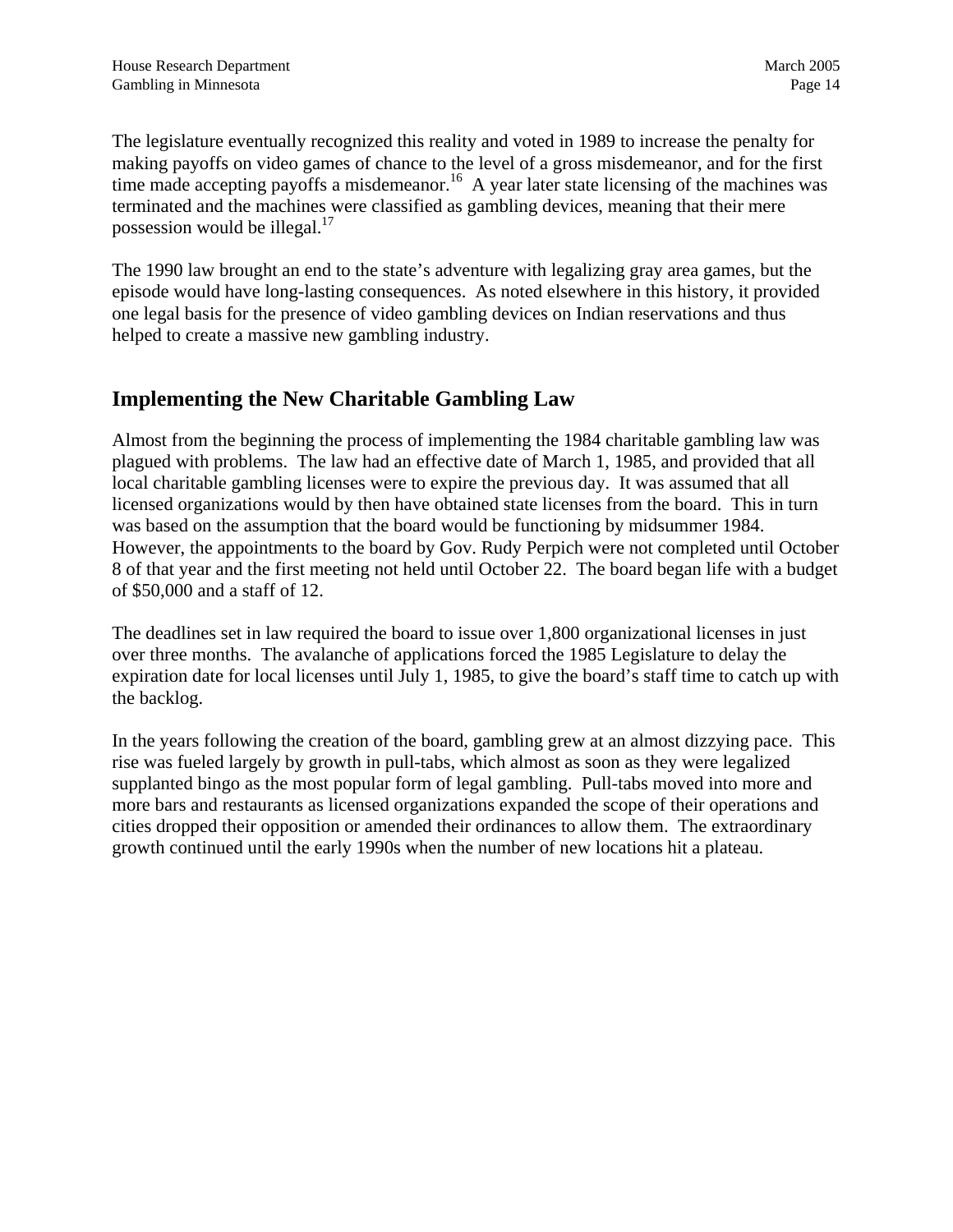



The need to make up for lost time meant that the board was playing from behind for much of the decade. By 1988 gross receipts from gambling were approaching \$700 million and the board was issuing over 3,400 organization licenses annually, along with 67 manufacturer and distributor licenses. Some of the administrative pressure was relieved in 1987 when the responsibility of collecting the tax on pull-tabs was transferred to the Revenue Department.

The board's annual report for 1988 predicted that the rapid expansion of charitable gambling would soon reach an end:

The growth of lawful gambling will plateau when all successful organizations have been licensed and all profitable gambling premises have been leased. That time is not far off.<sup>18</sup>

There was nonetheless widespread agreement that the board and its staff were approaching a crisis point. Concerns were growing that the agency could not keep up with the job of making rules, passing on licensing applications, and regulating several thousand gambling locations. As Gaming Commissioner Tony Bouza's 1991 report described the situation, "Probably no one could have foreseen the exponential growth that would occur and which would overwhelm the feeble resources allocated to its regulation."[19](#page-95-17) The board's executive secretary Roger Franke requested a management report from the Department of Administration's management analysis division, and the report, completed in July 1988, highlighted numerous administrative and regulatory problems. It found a lack of long-range planning, an inability to provide organizations with accurate and timely information, inadequate communication within the agency, low staff morale, insufficient staff training, and an overall absence of written policies.<sup>20</sup>

Gov. Perpich responded to the report with an executive order in August 1988 that shifted all the administrative functions of the board to the Department of Revenue, leaving the board only with authority of issuing licenses and disciplining licensees. His main reason was that the change would allow the state to "cope more effectively with the overwhelming growth in charitable gambling." $^{21}$  $^{21}$  $^{21}$ 

The 1989 Legislature responded to these problems by reorganizing the state's gambling control functions.<sup>22</sup> It created an entirely new Department of Gaming that would encompass separate divisions for charitable gambling, pari-mutuel racing, and the newly created state lottery. The Charitable Gambling Control Board was renamed the Gambling Control Board and the nine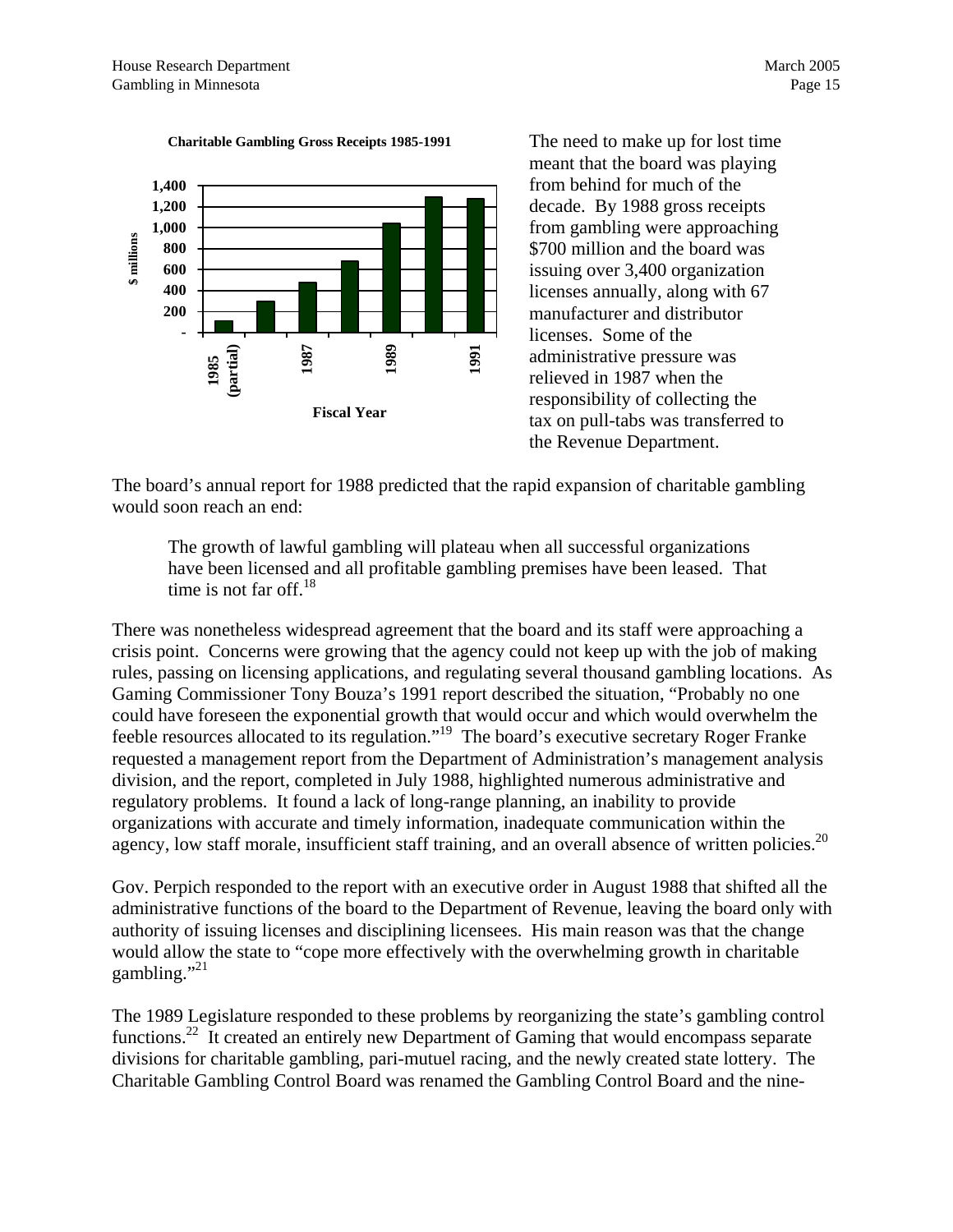<span id="page-19-0"></span>member board replaced by a board consisting of six appointees of the governor and the commissioner of the new department.

The 1989 law resulted in Minnesota having what the Legislative Auditor's office described as "one of the more complicated regulatory structures for lawful gambling" in the country.<sup>23</sup> The restructured board retained authority to adopt rules, approve gambling equipment, and issue, renew, revoke, and suspend licenses for organizations, distributors, manufacturers, and bingo halls. The Revenue Department took over responsibility for collection of all gambling taxes and also for conducting gambling audits. The director of the gambling board was made a gubernatorial rather than a board appointee.

#### **Criticism and Reform of Charitable Gambling**

Almost as soon as the 1984 law had been implemented the legislature began making changes in charitable gambling regulation. In 1986, organizations were limited to spending not more than 40 percent of the gross profit (gross receipts less prizes and taxes) on expenses for gambling other than bingo, and not more than 50 percent for bingo. These limits were raised the next year to 45 percent and 55 percent respectively. Also in 1987 the legislature gave the board substantial new authority to issue cease and desist orders against licensees who were violating or about to violate the law or the board's rules.

Many local governments were resentful of the state's 1984 takeover of charitable gambling licensing and regulation and soon began urging the legislature to give them a greater role. In 1987 the legislature allowed local governments to impose a local gambling tax of up to 3 percent of gross profit as long as the revenue was dedicated solely to gambling regulation. It also validated the local practice of requiring organizations to make contributions to specified "lawful purposes" within the locality, but limited these mandated contributions to not more than 10 percent of an organization's total net profit. Local governments were prohibited from requiring any donations to local government itself, clearly demonstrating a determination not to allow cities and counties to use mandatory contributions as a backdoor method of taxation.

The internal difficulties of the Charitable Gambling Control Board were a major factor in the legislature's extensive 1989 reorganization, but they aroused relatively little public attention. Charitable gambling's low profile was abruptly raised later in 1989. A series of newspaper articles late in the year raised questions about the use of charitable gambling net profits, including payments to two legislators and expenditures for lobbying activities.<sup>24</sup> The problem sufficiently concerned legislative leaders that they created a bipartisan task force to study charitable gambling regulation. In early 1990, a report from the attorney general's office stated:

The potential for widespread corruption exists in the lawful gambling industry. Investigations had disclosed fraud in the sale of pull-tabs and jar tickets, fraudulent reporting and a skimming of proceeds and significant abuse in the expenditure of gambling profits. These problems are compounded by the lack of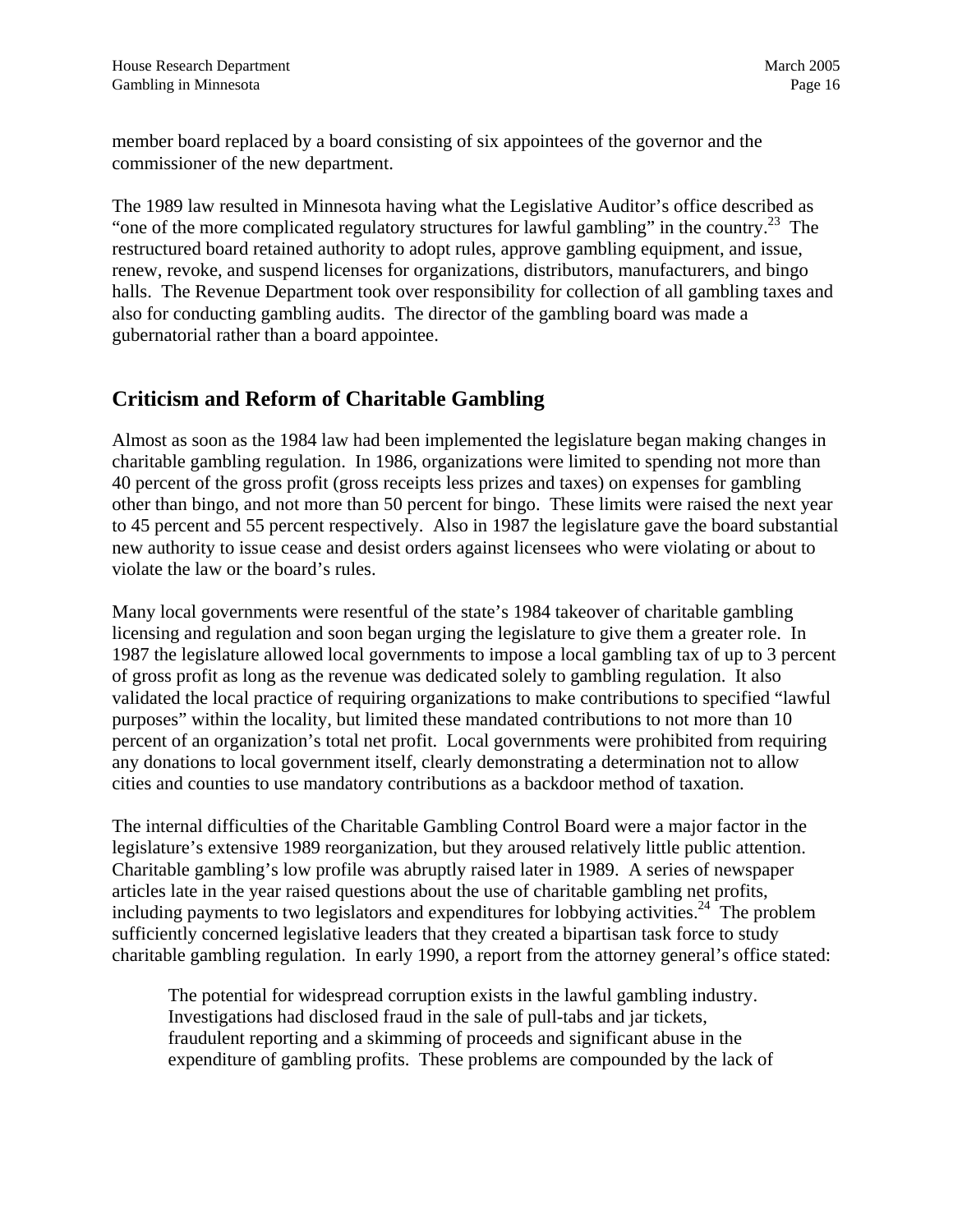individual accountability under the lawful gambling law and the acute lack of financial and human resources to effectively regulate the industry.<sup>25</sup>

At about the same time the legislature received an evaluation of lawful gambling from the legislative auditor's program evaluation division that found numerous shortcomings in charitable gambling regulation, including the following:

- $\blacktriangleright$  Less than 10 percent of gross receipts being spent for charitable purposes
- $\triangleright$  Inappropriate deductions for gambling expenses
- $\blacktriangleright$  A high risk of fraud and misappropriation of gambling receipts
- $\blacktriangleright$  Millions of dollars possibly missing from gambling bank accounts
- $\rightarrow$  Little likelihood that misuse of gambling proceeds would be detected
- $\triangleright$  Insufficient state and local enforcement efforts and auditing<sup>26</sup>

The most common perception of charitable gambling was that it was "out of control." *Minneapolis Star Tribune* columnist Jim Klobuchar wrote, "As a serious regulator of gambling, the gambling commissions of Minnesota function at the same level of comic ferocity as Inspector Clouseau assaulting the Parisian underworld."<sup>27</sup> In a memorable phrase, Gaming Commissioner Tony Bouza referred to charitable gambling as a "cancerous pizza that has grown and throbbed." Of pull-tabs in particular he wrote:

Every study [of pull-tabs speaks] of extensive problems of skimming, theft, insider trading, inappropriate expenditures and contributions and a general blurring of the altruistic purposes [envisioned] in the origins of the industry.<sup>28</sup>

In 1989, the legislature had showed its frustration with the gambling control board by ending the terms of all 13 members and replacing them with a new board of six members plus the new Commissioner of Gaming. In 1990 it went further and passed a far-reaching reform bill that addressed many of the most frequently voiced criticisms of the industry.<sup>29</sup>

*"Insider trading."* A frequent criticism was that pull-tab buyers were not being given an honest game because pull-tab sellers would too often give favored players tips on which games still had prize-winning tickets that had not yet been sold. Players not so favored would still be buying pull-tabs from "dead games" where all the large prizes had already been won. A 1989 law had made it a misdemeanor for pull-tab sellers to give information to any player that would result in an unfair advantage, $30$  but the practice persisted. The 1990 legislation required every organization to post at each pull-tab booth or other point of sale each major prize that had been awarded from each pull-tab game. Organizations had always resisted posting on the grounds that it would discourage sales in dead games, leaving organizations with large numbers of unsold tickets on which they had already paid a nonrefundable tax, but the pressure for reform had become too strong to resist.

The new law also dealt with questions about favoritism in the sale of pull-tabs by requiring organizations to require winners of pull-tab prizes of \$50 or more to present identification. The organizations were required to keep winning pull-tabs of \$50 or more and the identification of the winner for 30 months.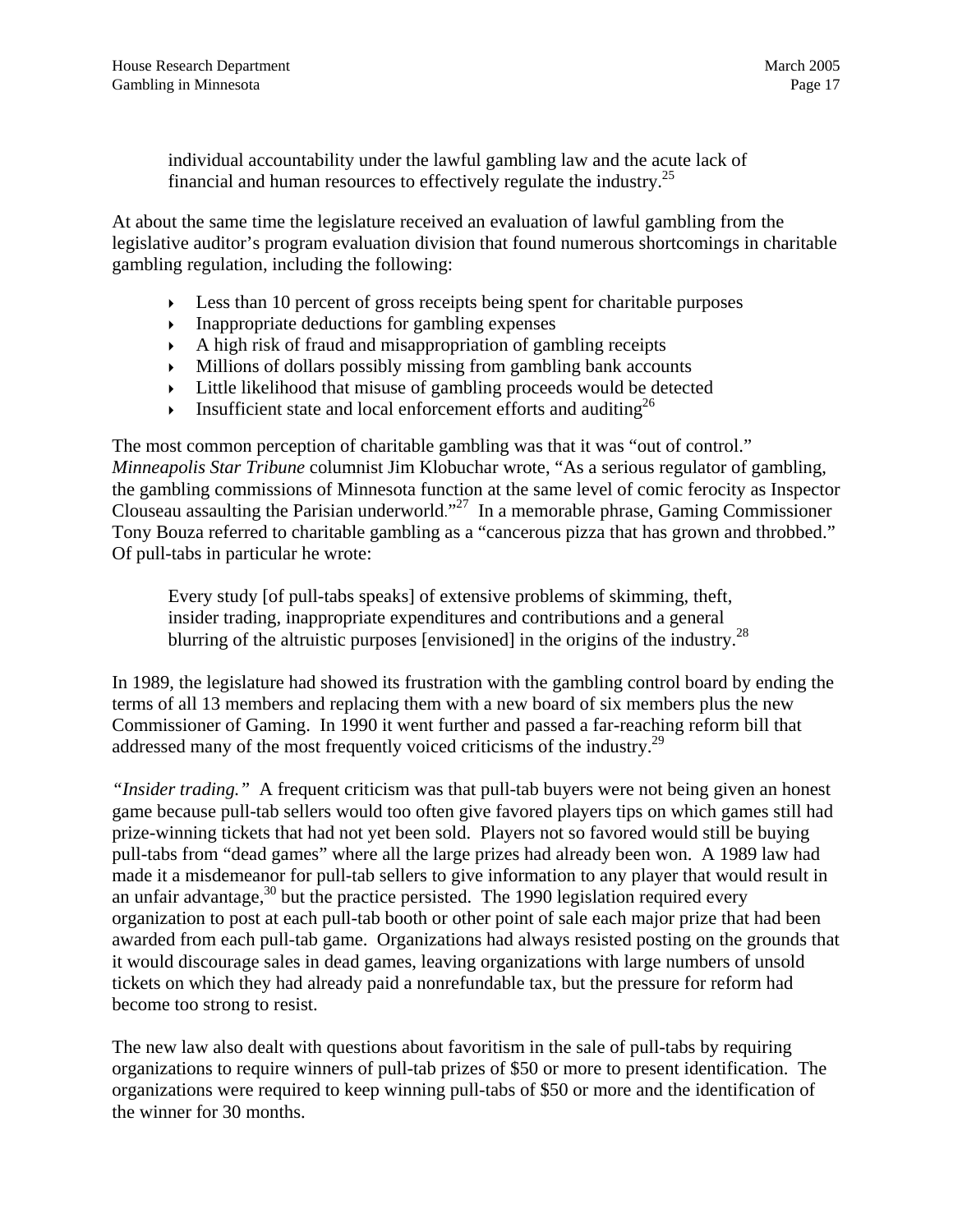*Lawful purpose expenditures.* The use of gambling net profits for purposes whose charitable nature was open to question had been one of the most frequent targets of gambling critics. Only about 8 percent of the gross receipts from charitable gambling in calendar 1989 were actually going to charitable purposes. The legislative auditor's report found that about 20 percent of lawful purpose expenditures were going to directly benefit the organization conducting the gambling, mostly for building repair and capital projects including mortgage payments. Commissioner Bouza's report observed that some expenditures "looked suspiciously like frills, perks, or pleasures for the members. There is something resembling an edifice complex in the palatial establishments funded by gambling revenues."<sup>[31](#page-95-28)</sup>

One source of the problem was the law's extremely vague definition of "lawful purpose." The legislature's response was to redefine "lawful purpose" more specifically to generally limit it to education, military recognition, youth recreation and sports, religious activities, and support for individuals to relieve sickness, disability, and poverty. Payment of gambling taxes and, more controversially, real estate taxes were also made a lawful purpose. Organizations were required to report all expenditures of net profits monthly to the gambling board, and each expenditure was required to be accompanied by an acknowledgment from the recipient.

*Accountability.* Attorney General Humphrey's charitable gambling report had said that the law provided for accountability for licensed organizations but not for the individuals who were actually conducting gambling. In response, the 1990 law required that all gambling managers be licensed and bonded. Training was required for all gambling managers, and licensing qualifications including disqualification for certain offenses were established. Other gambling employees such as pull-tab sellers were required to register with the board and wear identification while working.

*Relationships with distributors and manufacturers.* There had been numerous suggestions that the manufacturers and distributors of pull-tabs and other gambling equipment were exercising too much control over the organizations that actually conducted gambling. The legislature enacted licensing requirements for manufacturers and distributors, prohibited extensions of credit to distributors and organizations beyond 30 days, and prohibited organizations from accepting help from a manufacturer or distributor in finding or recruiting gambling managers.

*Enforcement.* Almost as soon as the gambling board was created, criticism began to be heard that the state was devoting too few resources to enforcement of charitable gambling law and rules. Commissioner Bouza's report recounted, "From 1985 to 1988 the gross charitable gambling handle increased over 1,000 percent, from \$111,389 in 1985 to over \$1.2 billion in 1989. The board's budget increased by only 82 percent, from \$535,000 for FY 1985 to \$976,785 for FY 1988. The board's staff was increased from 12 to  $21.^{32}$  $21.^{32}$  $21.^{32}$ .

The legislative auditor's report found that organization compliance with board rules was "poor," licensing had been largely ineffective in ensuring proper organization conduct, and the level of enforcement offered no incentives for an organization to take responsibility for their gambling operations.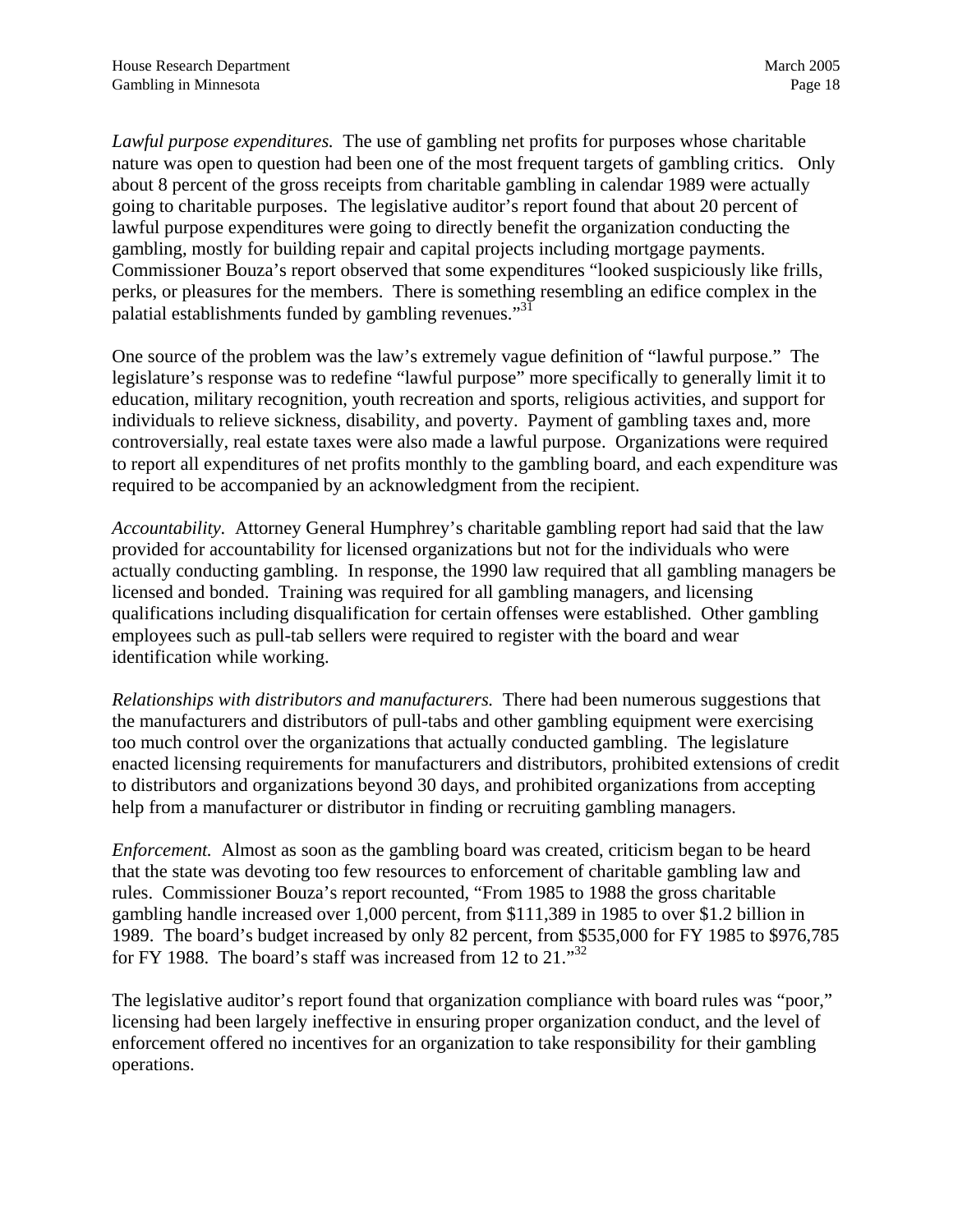<span id="page-22-0"></span>The 1990 law provided a substantial increase in the board's complement to 42 positions, 17 fewer than the Perpich administration had requested but still a significant increase. The 1990 law also gave the board new enforcement powers to issue cease and desist orders against actual or potential violations of law or rule and to impose summary license suspensions for certain violations. Following the recommendations of the attorney general, the legislature increased penalties for numerous gambling violations.

It was a measure of the legislature's frustration with charitable gambling controversies that as part of the 1990 bill it seriously considered abolishing all charitable gambling by June 30, 1993. This sunset clause was intended to be a warning to the industry, since it could only have been lifted if a subsequent legislature decided that the industry was worth saving. In the end the sunset clause was deleted from the bill.

The eventual defeat of the sunset clause gave an indication of where charitable gambling stood in the legislature. Although the 1990 reforms touched almost all elements of the industry, they did not demonstrate widespread revulsion against charitable gambling as a whole. The legislature had grown exasperated by the continued revelations of questionable behavior in charitable gambling but it was still mindful that the abuses in Minnesota's charitable gambling industry were modest compared to gambling-related scandals in other states that had led to governors being imprisoned and legislative careers destroyed. They also were aware that charitable gambling was still to a significant extent locally based and volunteer-driven. As Sen. LeRoy Stumpf pointed out, "Allegations that the whole system is deteriorating into a Chicago Mafia situation are causing a false perception and hard feelings among dedicated volunteers in our communities. It's upsetting a lot of our fraternal, service and community organizations who do a lot of good for a lot of people."<sup>33</sup>

#### **Charitable Gambling For Whose Benefit?**

Almost from the beginning of legalized charitable gambling the question had been raised in one form or another, "For whose benefit is charitable gambling being conducted?" The original 1945 law had been written to specify that bingo was legal as long as the profit did not go to any individual, and this philosophy carried over into subsequent law. The 1945 law did not address the question of whether a charitable, religious, fraternal, or other nonprofit organization could conduct gambling to benefit itself, even if no individuals received a share of the profits. Later laws attempted to deal with this question by limiting expenditure of net profits to lawful purposes, but as the account in the above section indicates the definition of lawful purpose was so broad as to leave the question unaddressed. Prominent among the controversies was the practice of organizations using gambling profits to improve or repair their buildings.

The 1976 bingo law, along with its very general language recognizing various worthy purposes as lawful purposes, had included the improvement, expansion, maintenance, and repair of real property owned or leased by an organization.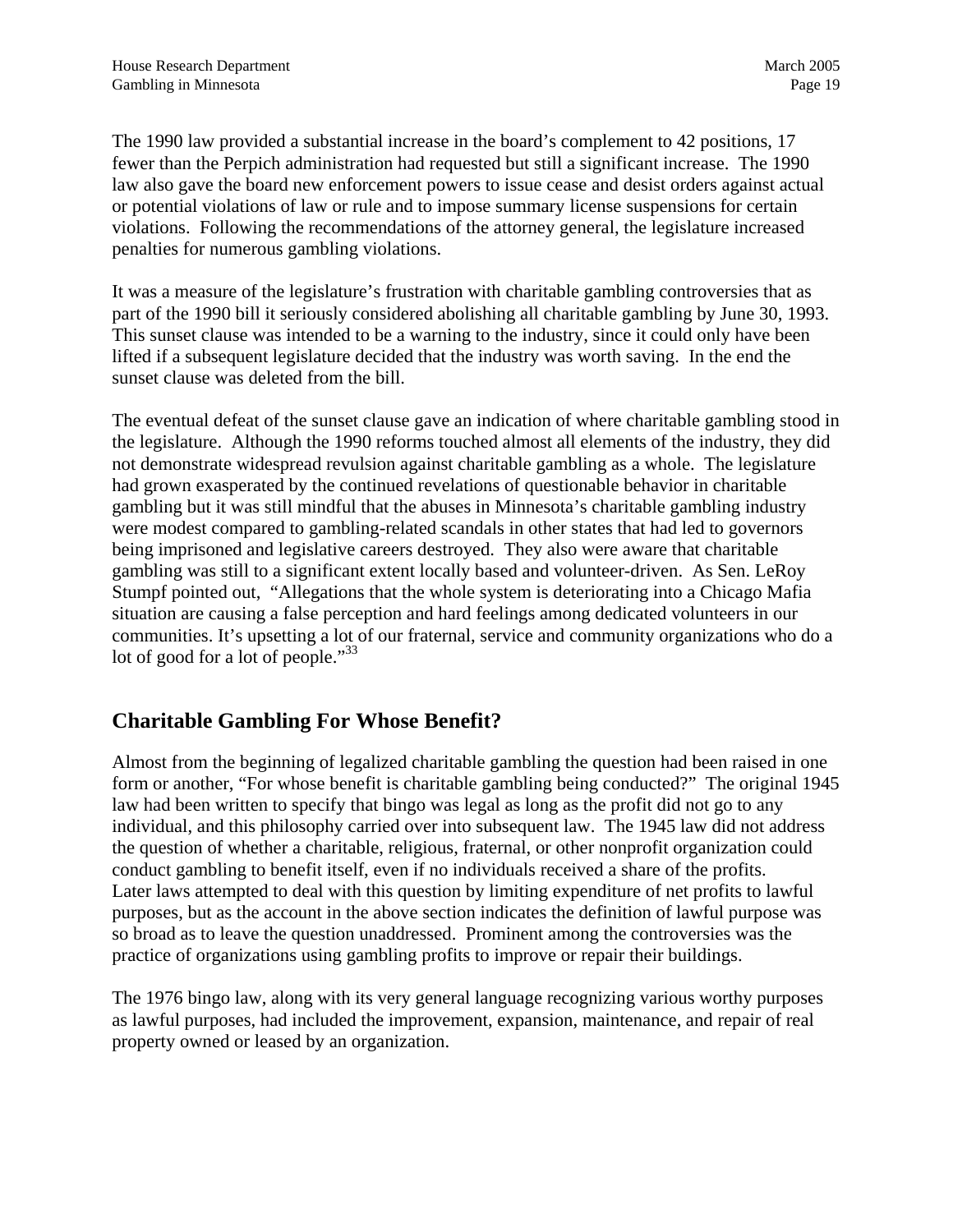In 1988 the legislature, concerned that too much gambling money was going for buildings rather than charity, eliminated building expenditures as a lawful purpose. Previous law had prohibited use of gambling profits for the erection or acquisition of real property unless the board found that the property would be used exclusively for charitable purposes. This effectively excluded buildings of veterans and fraternal organizations since they were extensively used for social as well as charitable purposes. The 1988 Legislature expanded that restriction to include building improvement, expansion, repair, and maintenance.<sup>34</sup> It softened that restriction somewhat in 1989 when it allowed organizations to spend gambling profits on repair and maintenance of their own buildings if they were used extensively as a meeting place or event location by other nonprofit organizations or service groups (as many veterans posts and fraternal clubs were used in smaller towns).

Another recurring debate related to organizations' buildings was the use of gambling profits to pay property taxes. The 1989 special session that enacted the combined receipts tax on charitable gambling also included payment of property taxes on buildings owned or leased by a licensed organization as a lawful purpose, but only up to the maximum amount that organizations were allowed under board rules to spend on rent (which at that time was \$1,000 per month for most locations). The argument made by organizations for this authorization was essentially the same as for allowing building expenditures from gambling profits, that for many organizations gambling was often the only source of funds for these purposes. The maximum amount of property taxes that could be paid from gambling profits was increased to \$15,000 per year in 1991 except for bingo premises, which continued to be limited to the maximum rent allowance.<sup>35</sup> The present limit of  $$35,000$  was enacted in 1995.<sup>[36](#page-95-32)</sup>

In 1989 a new charitable gambling tax changed the debate over the beneficiaries of charitable gambling by making it clear that the prime beneficiary was going to be state government. The previous taxes on charitable gambling—2 percent of "ideal gross" on pull-tabs and tipboards payable by the distributor, and 10 percent of gross profit on other forms of gambling payable by the organization—were by 1988 producing nearly \$20 million annually to the state's general fund. That contribution was substantially increased in 1989 with the enactment of a "combined receipts" tax on pull-tabs and tipboards. The tax applied only to organizations with pull-tab and tipboard gross receipts over \$500,000 per year, which amounted to about one-fourth of all licensed organizations.

The tax was on a progressive scale, with rates ranging from 2 percent on combined receipts of \$500,000 to \$700,000 to 6 percent on combined receipts over \$900,000. Unlike the pull-tab tax that was paid by distributors and passed on to organizations, the combined receipts tax would be directly paid by organizations.

The combined receipts tax was passed as part of an overall tax bill to help fund extensive property tax relief. It was projected that the tax would bring in about \$22 million per year, thus doubling total state tax revenue from charitable gambling. By 1991 state tax receipts from charitable gambling totaled \$57 million, or almost 40 percent of net profit. Based on the legislative auditor's calculations of net profit expenditure for 1988, this was a level that no other category of lawful purpose expenditure came close to matching. Payment of taxes had far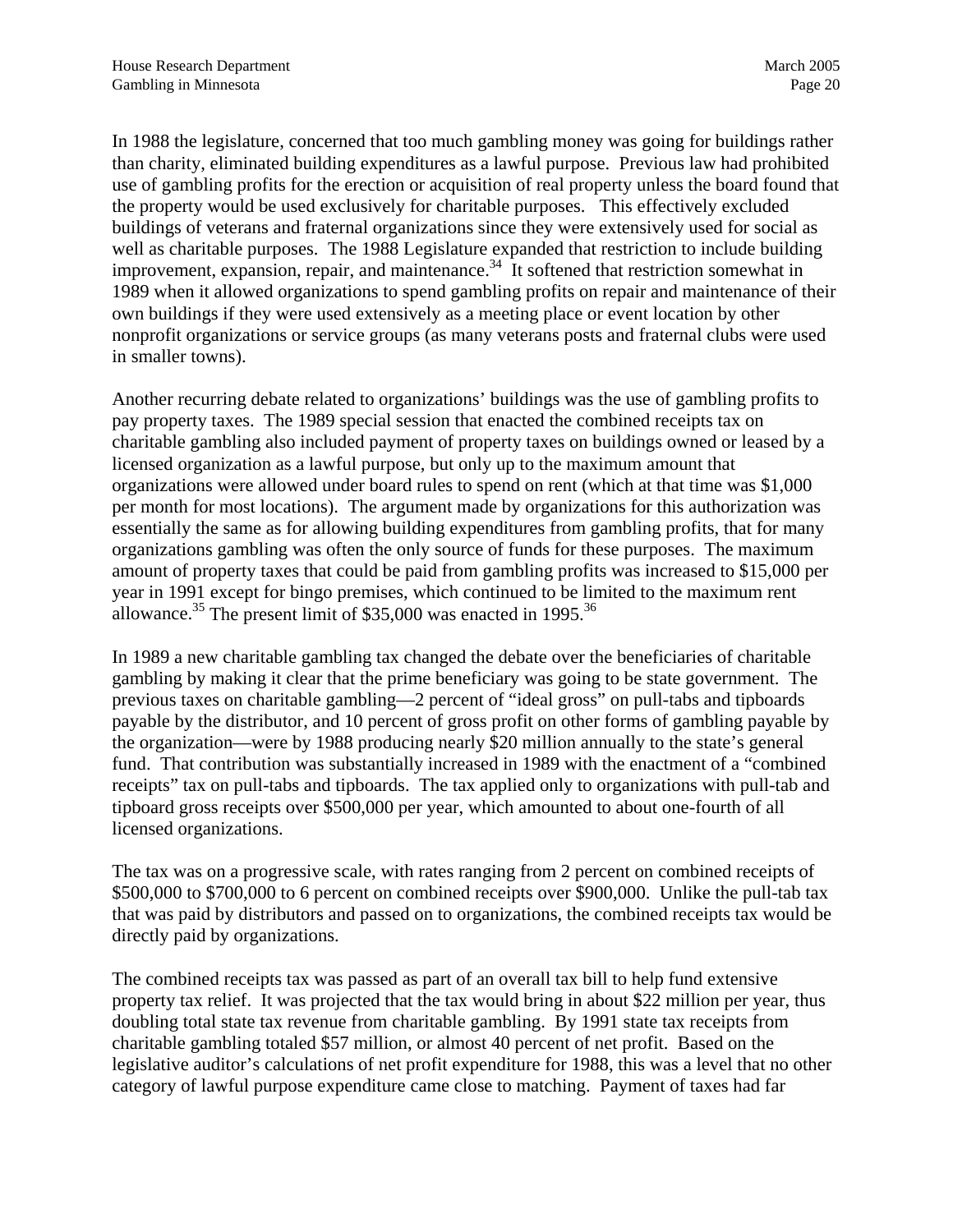<span id="page-24-0"></span>eclipsed scholarship programs, conservation, youth sports, veterans programs, or any of the other charitable purposes that had once been the principal reason for the existence of charitable gambling.

Legislators who devised the combined receipts tax told organizations that they could pay the tax without cutting into charitable contributions simply by reducing their prize payouts, noting that Minnesota's prize percentage for charitable gambling was notably higher than in other states. The organizations responded that they had to maintain their prize payouts at existing levels to compete with other forms of gambling, including the state itself in the form of the new state lottery. In calendar year 1990, the first full year with the new tax, the decline in prize payouts was barely perceptible, from 81.54 percent to 81.37 percent. The more precipitous decline was in charitable contributions, which went up in dollar terms from 1988 to 1990 but fell from 9.2 percent to 7.3 percent of gross sales.<sup>37</sup> The state revenue was coming at the expense of charitable contributions rather than gamblers.

#### **Canterbury Ups and Downs**

The opening of Minnesota's first pari-mutuel racetrack in June of 1985 was one of the Twin Cities' most eagerly awaited events of the mid-1980s. Named Canterbury Downs, the Shakopee track was a \$70 million showpiece that could accommodate 30,000 fans. The president of the Thoroughbred Racing Association of North America called it "one of the jewels of racing in the country," and said it "should be a benchmark for other states to study."<sup>38</sup> Its owners projected average daily attendance of 10,500, well above the national average for thoroughbred racing.

The first season of racing in 1985 seemed to justify this optimism. In 83 racing days the track drew an average attendance of 13,163, putting it in the top 15 racetracks in the country. A newspaper story headlined "Canterbury a Winner in Maiden Season" reported:

A final verdict may be years away, but after one season it is reasonable to conclude that gambling on horses appealed to Minnesotans. At least in its first season, Canterbury Downs was able to compete with the Twins, the Vikings, and walleyes in the continuing quest to provide an entertaining way for Minnesotans to use their disposable income.<sup>39</sup>

Just as important for the future of legalized gambling, the story reported that many of the worst fears of an increase in crime that would follow the track's opening had not been borne out. Shakopee police chief Tom Brownell said, "I feel the track has not had the anticipated impact on the community from the standpoint of crime as we were led to believe would occur." $40$ 

One disturbing element was also noted: the average daily betting handle of \$1.014 million was almost \$200,000 below projections. The average Canterbury fan bet \$77 per day, well below the national average of about \$120. But the track still showed an operating profit for the first year of about \$37,000.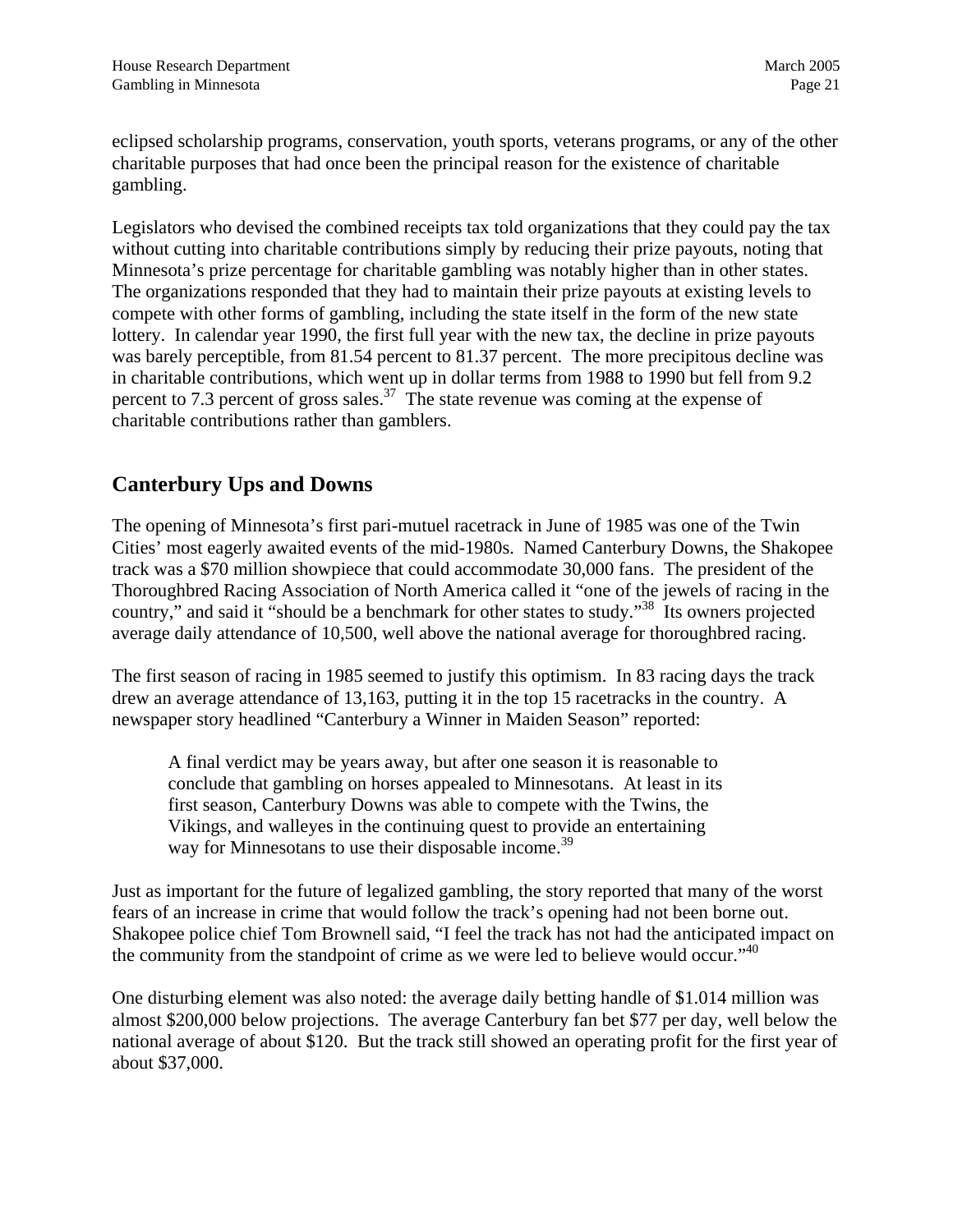Although many indicators from the first season seemed to point to prosperity for Canterbury Downs, subsequent events suggested that the track had opened several years too late for its early success to be sustained. When the legislature began seriously debating pari-mutuel legislation in the early 1970s horse racing had a near-monopoly on legalized gambling in most of the country, and many of the expectations for the track's impact on economic development, tourism, the horse industry in Minnesota, and state tax revenues implicitly assumed that it would continue to do so. But by the time Canterbury Downs opened, charitable gambling was closing in on half a billion dollars in gross sales and full-fledged casinos were appearing on Indian land, soon to look more like Nevada or Atlantic City casinos than the modest bingo parlors from which they sprang. A state-operated lottery was also beginning to look inevitable.

In the face of this competition pari-mutuel betting on horse racing was at an inherent disadvantage. As one team of gambling researchers wrote:

A very considerable knowledge of the sports involved is required for more than casual participation in pari-mutuel betting. This entry-level knowledge requirement distinguishes pari-mutuel betting from lotteries and casinos: anyone can buy a lottery ticket or pull the handle of a slot machine. In comparison parimutuel betting represents a "closed" aspect to the uninitiated public; the elaborate, ritualized subculture of horse racing and the considerable special knowledge needed to handicap and bet horses are significant barriers to participation . . .<sup>[41](#page-95-37)</sup>

Canterbury's own financial structure also worked against its long-term success. In the middle of the 1985 season former racing commission member Kris Sanda noted that the track opened with a debt of some \$46 million and working capital of about \$5 million, and suggested that the former might have been too high and the latter too low to insure the track's financial stability.<sup>42</sup> She raised the possibility that Canterbury's owners would eventually have to come back to the legislature for financial relief.

The 1986 season added quarterhorse and standardbred meetings but average daily attendance fell to 9,100 and average daily handle fell below \$875,000. In 1986 the track lost nearly \$8 million and Sanda's prediction of a request to the legislature for tax relief was realized as the owners asked for a tax reduction of more than \$5 million.

The original state tax on pari-mutuel bets—1.75 percent on annual handle up to \$48 million and 6 percent on all additional betting—was enacted at a time when other pari-mutuel states were beginning to reduce their taxes to meet increased competition from other gambling forms. Minnesota's pari-mutuel tax soon became one of the highest in the country.<sup>43</sup> The high tax helped vitiate the benefits to the track of a relatively high takeout rate (the percentage of total betting pools retained by the track to pay expenses, taxes, and purses) and made it difficult for the track to maintain an attractive purse structure. In spite of warnings that the state tax was making Canterbury uncompetitive with other tracks in attracting horses, the 1987 Legislature failed to act.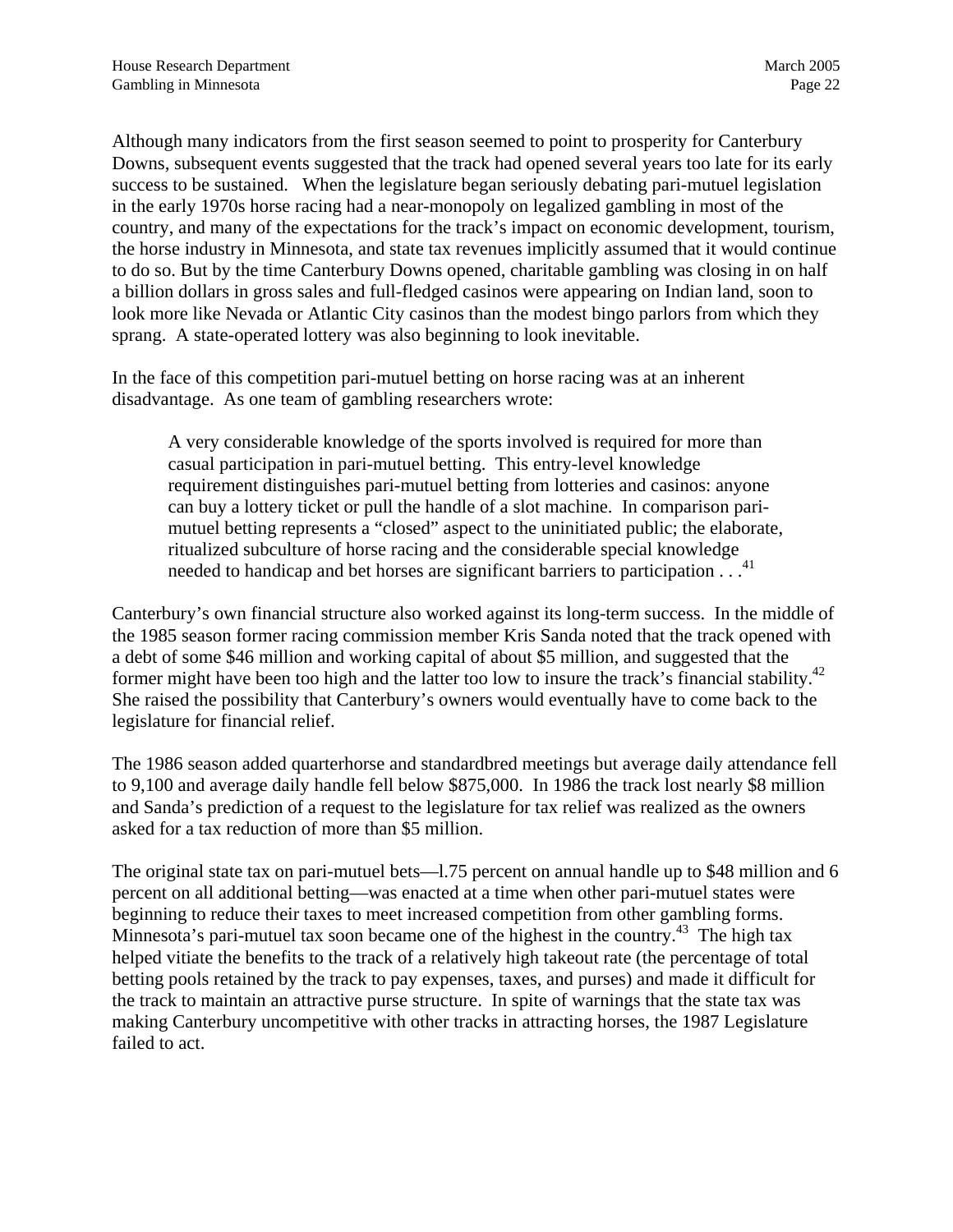In late 1987 Canterbury's situation worsened as it defaulted on some of its debt and was bailed out by a refinancing and additional infusion of cash. The cash and debt relief allowed the track to open for its 1988 season. The track's owners (by this time consisting of the owners of the Santa Anita racetrack, a Minnesota firm called Scottland owned by Brooks Fields and Brooks Hauser, and North American Life and Casualty Co.) came to the 1988 Legislature claiming that the track's future survival depended on tax relief.

The track argued that tax relief was essential to stop the decline in betting handle. Total handle had dropped from a high of \$133 million in 1986 to \$120 million in both 1987 and 1988, while track expenses rose. The track had been forced to reduce purses in both 1987 and 1988 when betting failed to reach forecasted levels. The track owners argued that the best way to arrest the decline was to improve the quality of racing by improving the track's purse offerings, and that this would be impossible without tax relief.

Some questions were raised about the assumption that larger purses and a higher caliber of horses were the best way to attract more wagering.<sup>44</sup> Nonetheless, the track and the horse owners were able to make a credible case that the track had contributed to Minnesota's economy in spite of its problems. Tom Metzen, president of the Minnesota Thoroughbred Association, pointed to an estimate that breeding and racing in Minnesota had become a \$250 million industry, experiencing "phenomenal growth" since 1985.<sup>45</sup> A 1987 study by the state Department of Revenue found that the track had had a positive impact on the state's economy since its opening and had created over 2,500 jobs directly or indirectly with a payroll of over \$9 million.<sup>46</sup> With support from horse owners, breeders, and trainers from around the state, the track succeeded in gaining a significant tax reduction in the 1988 session.

The original tax was producing an effective tax rate of 4.4 percent, while Canterbury's first proposal was to reduce the effective tax rate to about 0.75 percent. What eventually passed was a change in the tax basis from total wagering to total takeout (including breakage) while eliminating the admissions tax and the separate 50 percent tax on breakage. The tax on the takeout was set at the same 6 percent rate as the general sales tax. The net effect was to reduce the effective tax rate to about 1.2 percent.

The tax relief was accompanied by a requirement that Canterbury increase the share of total takeout dedicated to purses, from a minimum of 5 percent in the 1983 law to 8.4 percent of the first \$1 million in average daily handle (Canterbury's average daily handle in 1987 had been \$960,000). Although this meant that it would not be Canterbury's owners but rather the horse owners that would benefit from the tax reduction, the track was still optimistic that it would benefit in the long run. The connection between higher purses and higher wagering was made explicit:

[The legislation] cuts admissions and betting taxes at the track by \$4 million a year. It requires that the tax savings be plowed back into purses paid to winning horsemen. Bigger purses are expected to attract better horses, and better horses are expected to increase attendance and the amount of money bet. $47$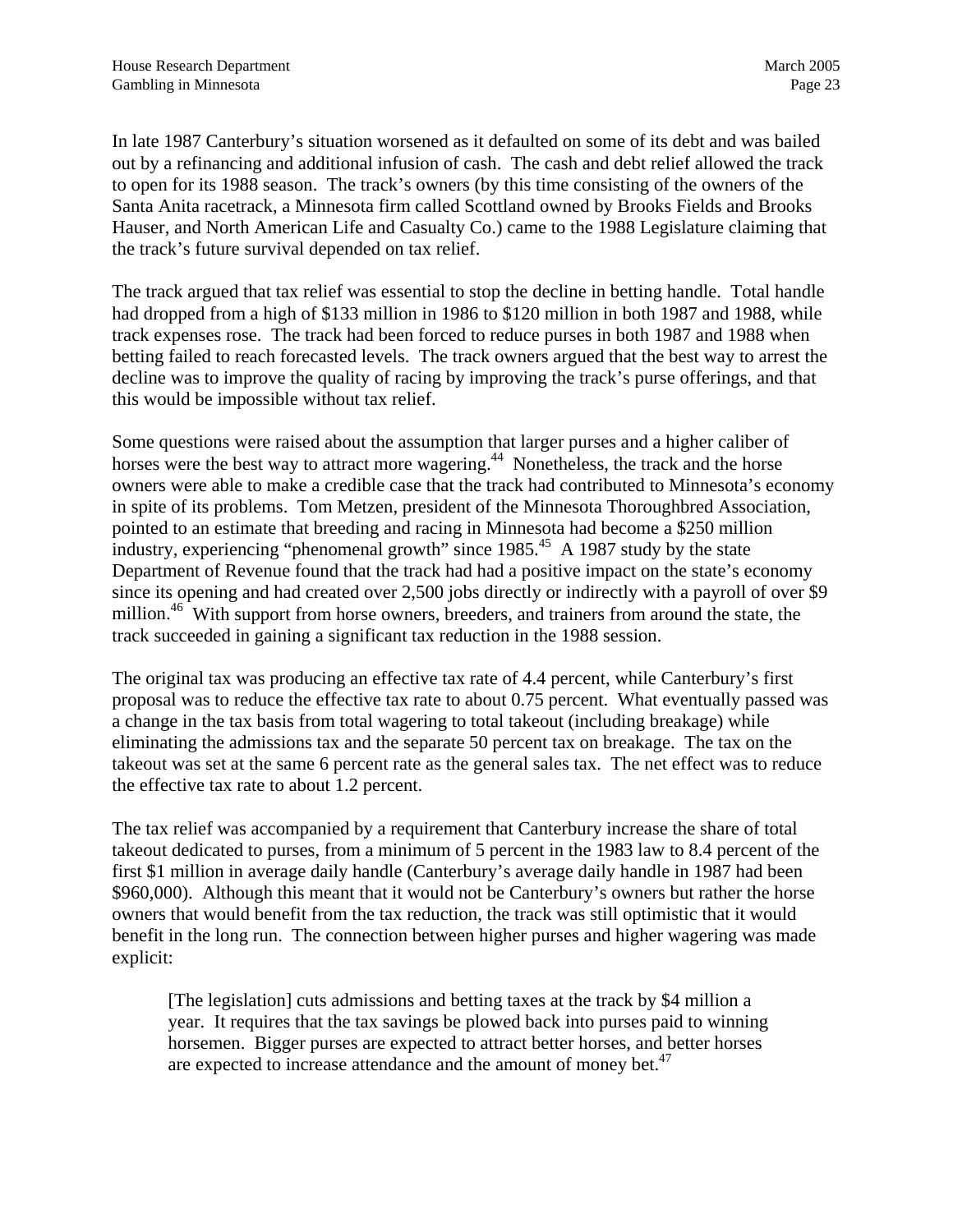Canterbury president Brooks Fields predicted that the tax reduction and better marketing could finally put the track in the black in 1988 for the first time since its opening year. The optimism proved unfounded. Whatever the relationship may have been between higher purses and more betting, it was not strong enough to significantly change the track's fortunes. In 1988 purses rose by almost 25 percent but average daily handle rose by only 3 percent and average daily attendance actually fell by the same percentage. The next season offered little improvement as continued declines in attendance and handle forced several new rounds of purse cuts.

Competition from other, more accessible forms of gambling was regularly described as a main source of Canterbury's disappointing performance, but many other causes were also cited. The track's critics argued that its marketing was ineffective and its management unresponsive[.48](#page-95-41) Some continued to believe that the track was overbuilt and that its main competitor for the Twin Cities license, a smaller proposed track in Eagan, would have had a lower debt and thus a better chance of profitability.<sup>49</sup> **\$0 \$20 \$40 \$60 \$80 \$100 \$120 \$140 \$160 1985 1986 1987 1988 1989 Millions**



By the middle of the 1989 season a change of ownership became inevitable. The 1989 legislative session had legalized pari-mutuel betting on simulcasting at the track outside the live racing season,<sup>50</sup> but few believed that winter attendance at the track would be sufficient to make it profitable. Scottland, Inc., the co-developer and part owner of the track, was losing money every year not only on the track but on the development of land and properties it owned near the track, and in 1989 it filed for bankruptcy as did its principal investor. At one point the track was unable even to pay its bills because creditors had frozen its assets. Santa Anita continued to manage the track but had written off its original investment and declined to put any more money into the operation.

Various potential buyers were identified, including Minnesota Twins owner Carl Pohlad, New York Yankees owner George Steinbrenner, and Minnesota Vikings president Mike Lynn, but in June 1989 Scottland agreed to sell its majority interest in the track to St. Louis Park financial consultant Lawrence Greenberg. By August Greenberg was beginning to question whether horse racing in Minnesota could be saved, and three months later he dropped out.

Greenberg was replaced as the track's leading suitor by Delaware North, owners of the Boston Bruins hockey team, but its financing negotiations were inconclusive and its bid was clouded by the possibility that a criminal conviction by its predecessor firm would make the company ineligible for a racetrack ownership license. In late 1989 Delaware North was replaced as front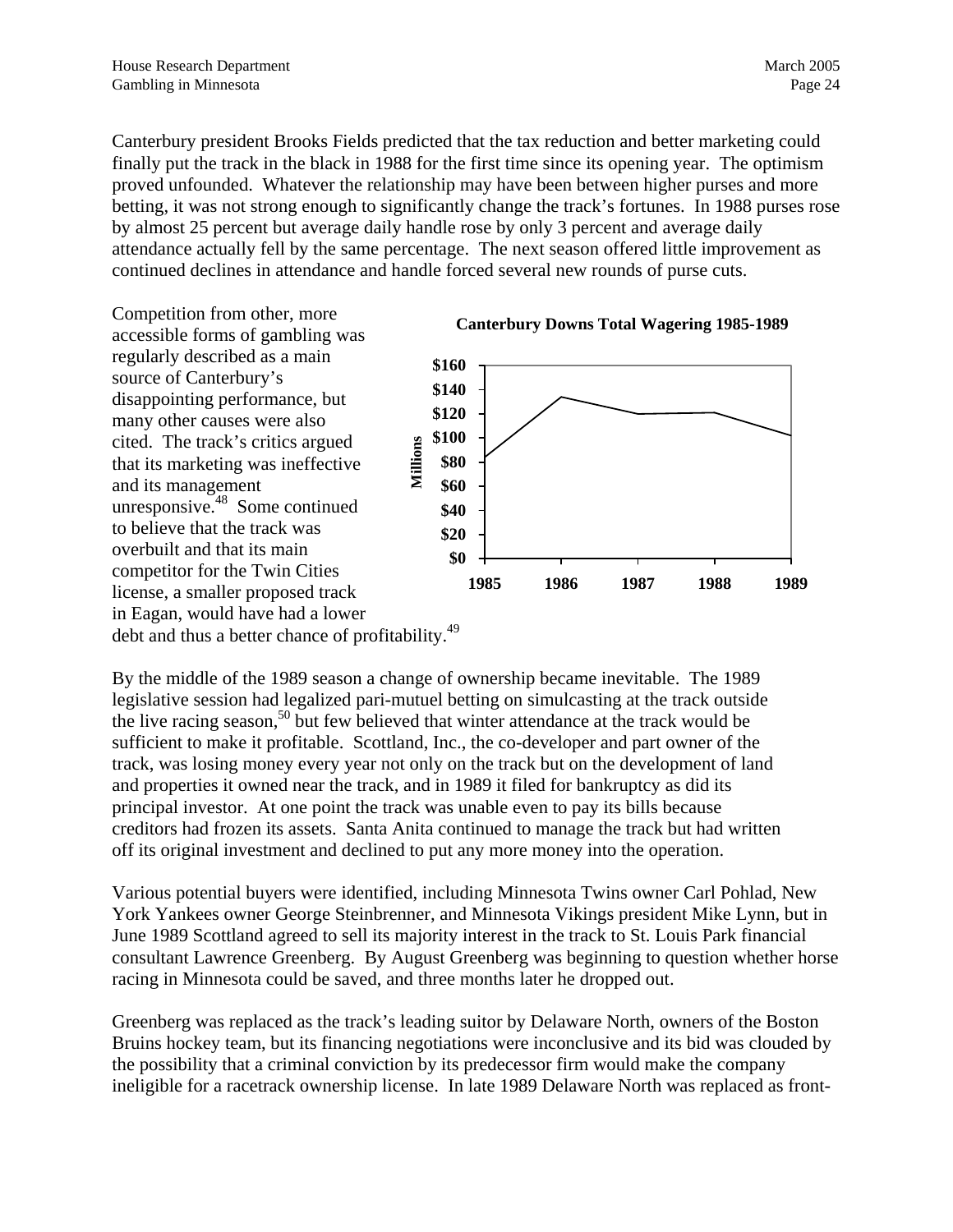runner by two Michigan investors, Bernard Hartman and Herbert Tyner, owners of a Detroit harness track and previously owners of a Detroit thoroughbred track. They reached a tentative agreement to assume the track's \$45 million debt for about one-fourth of its face value, but their bid ran into intense criticism of their management of the Detroit tracks and a charge by a leading Michigan horse owner that the industry would be better off with the track temporarily closed rather than open under their operation.<sup>[51](#page-95-44)</sup>

Canterbury Downs might have seemed an unlikely object of an ownership tussle given its string of losses, but that is what developed when New Jersey investor John Aglialoro reached an agreement with Scottland and Santa Anita for the purchase of 100 percent of the track's stock. At the same time Hartman and Tyner were continuing to negotiate with Canterbury's lenders for the purchase of the track's mortgage, and finally bought the track in January 1990.

In mid-January Aglialoro completed his purchase of Canterbury's stock for between \$4 million and \$5 million, and Hartman and Tyner completed their purchase of the track's mortgage for \$12 million.<sup>52</sup> In order to have a hope of profitability, Aglialoro had to negotiate reduced mortgage terms with Hartman and Tyner, who themselves wanted to own and operate the track. By March Aglialoro had given up his attempt to negotiate the mortgage and Hartman and Tyner were left as the last candidates standing. With the live racing season set to begin in less than two months they took over the track in lieu of foreclosing on the mortgage.

Ladbroke, an international gaming and entertainment firm with interests in other American tracks, Nevada casinos, and a national chain of betting shops in the United Kingdom, first publicly entered the Canterbury picture in January as holders of a lease from Hartman and Tyner to manage the track for 20 years. By the time the 1990 season opened, Ladbroke had a management agreement for 80 years and a 50 percent ownership of the track through a partnership with Hartman and Tyner called New Canterbury Downs. The new partnership would hold the class A (racetrack ownership) license while Ladbroke would hold the class B (racing and pari-mutuel betting) license. The total purchase price for the track was \$21 million, about one-fourth of its original cost. Ladbroke quickly became the public face of horse racing in Minnesota.

Horse owners were relieved when negotiations were (barely) completed in time for the 1990 live racing season to open on time and looked forward to Ladbroke's tenure with some optimism:

"The original owners wanted racing to succeed here," said Clayton Gray, president of the Horsemen's Benevolent and Protective Association. "But they either didn't have the experience or they thought everything good at Santa Anita would be good for Minnesota. Most horsemen feel Ladbroke will go about things much differently.["53](#page-95-29)

In April Ladbroke announced the first winter simulcasting season, to run from the end of the live racing season in mid-October to mid-March, 1991. Ladbroke agreed to pay 2 percent of total simulcast handle as purses for the 1991 live season. Original projections were modest, showing 850 patrons betting \$100,000 daily. In May Ladbroke announced a plan to televise an afternoon card from Arlington Park in Chicago on a Friday afternoon before a night card of live racing. In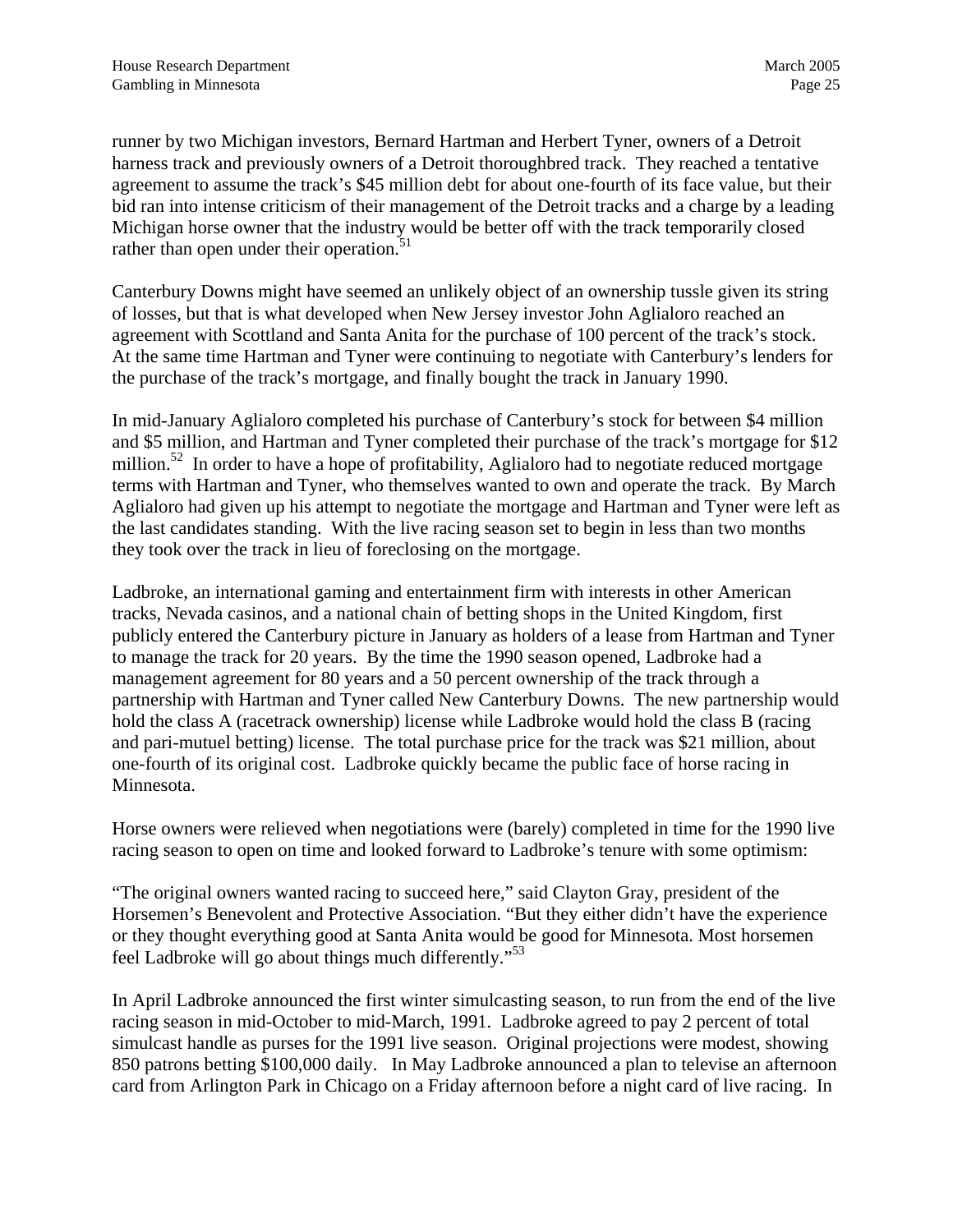both instances horse owners cautiously approved the plans (their approval of simulcasting was required by law), but their misgivings about the potential effect on the live handle of betting on televised races from other states were clear.<sup>[54](#page-95-15)</sup>

The horse owners and the track's dwindling fan base soon discovered they had only exchanged one era of tumult for another. In July of its first season as manager of the track, Ladbroke cut purses by 10 percent, citing attendance and betting handle that had failed to reach projections. The cut brought to the foreground some suspicions that horse owners had long held about Ladbroke based, among other things, on the company's involvement in British betting parlors. Some horse owners feared that Ladbroke was more interested in televised racing and off-track betting than in live racing.<sup>55</sup> Horse owners responded to the purse cuts by threatening to withdraw their approval of simulcasting and publicly questioning Ladbroke's commitment to live racing, and some suggested that the company show its faith in the industry by subsidizing purses above the level required by  $law<sup>56</sup>$  $law<sup>56</sup>$  $law<sup>56</sup>$ .

Canterbury ended the live season in October 1990 with 20 percent declines in attendance and average daily handle, which fell below \$700,000 for the first time. Its winter simulcasting schedule, however, turned out to be a surprise success. Average daily attendance was over 1,100 and average daily per-capita handle was nearly \$230, both well in excess of the track's predictions. Nearly \$400,000 was generated for purses, raising the projected daily purses for 1991 from \$61,000 to \$72,000.<sup>57</sup> A rare element of cautious optimism prevailed at the opening of the 1991 season, partly based on the purse augmentation and partly on the fact that unlike in 1990, Ladbroke had an entire off-season to prepare. Simulcasting would be expanded to become a regular feature of Canterbury cards.

The optimism had been bolstered by the legislature, which in the 1991 session had passed a "teleracing" bill to allow up to four off-track betting establishments around the state linked by computer to Canterbury and operated by the track.<sup>58</sup> The establishments would have had dining and bar facilities and a capacity of 500 persons, and would more nearly have resembled theaters than the stark and unappealing OTB parlors that were being operated in New York City. In passing the bill, legislators were influenced by reports that indicated that Canterbury and the racing and breeding industry were still pluses for the state's economy despite the track's troubles. A study of the racing and breeding industry in Minnesota in 1990 showed that it was responsible for over 7,500 jobs and personal income over \$150 million, and had contributed more than \$220 million to the gross state product.<sup>59</sup>

In supporting the off-track betting bill in the 1991 legislative session, Canterbury director of business development Terry McWilliams had said that OTB would stimulate the breeding industry in Minnesota but was not essential to the financial stability of the track. Nonetheless, one of the most frequently cited arguments in favor of the bill had been the impending opening of yet another competitor for the gambling dollar, a pari-mutuel dog track in Hudson, Wisconsin, directly across the border from Minnesota.<sup>[60](#page-95-48)</sup>

By June of 1991 the hopes that had been high early in the year had been tempered by another dose of reality in the form of a new purse cut, including the elimination of a major stakes race.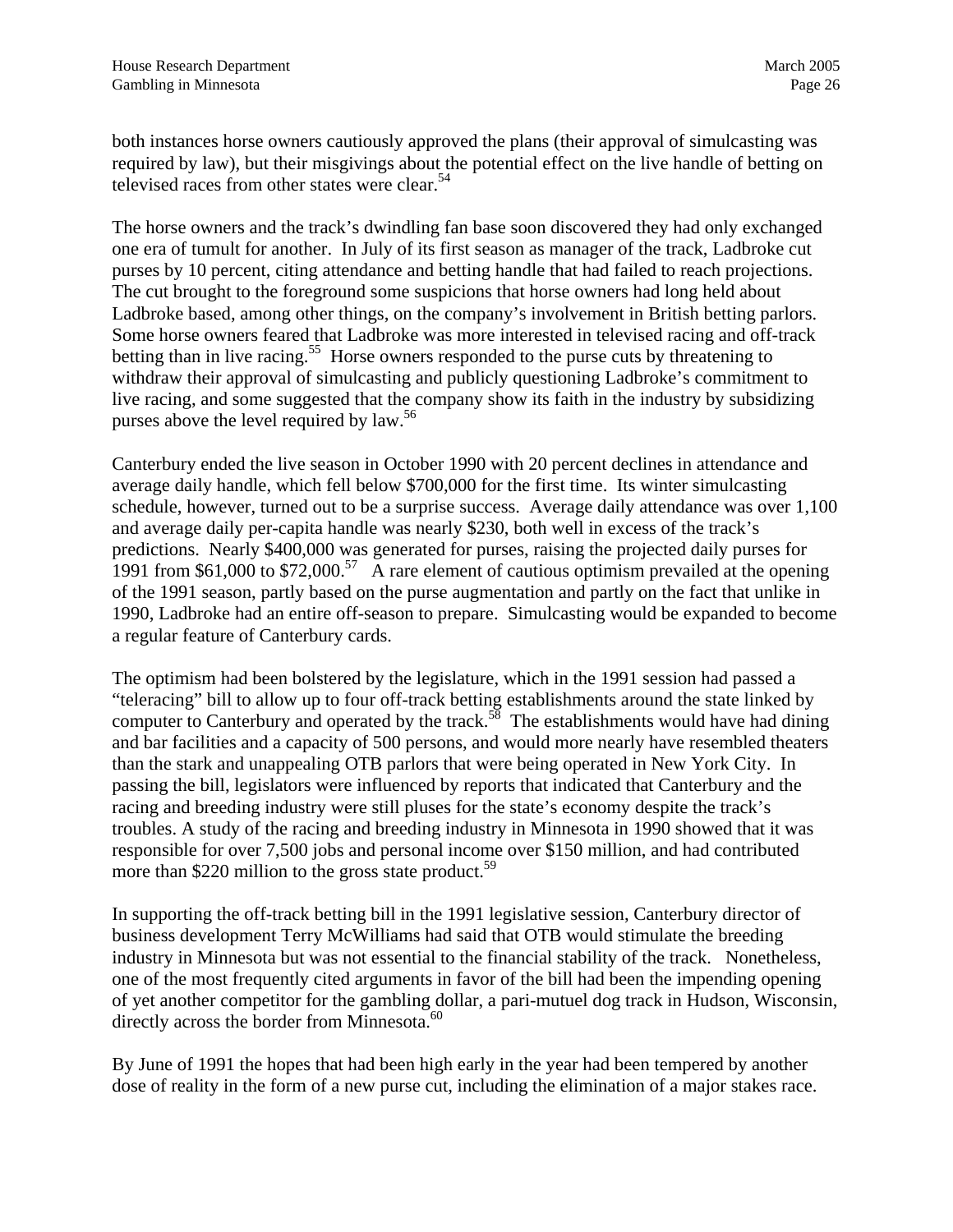Horse owners began to fear that the proliferation of simulcast races—a typical day might include nine live races and twice as many simulcast races—was spreading the betting money too thin, and that too much of it was being shipped to out-of-state tracks. $61$ 

The end of the 1991 season in October showed another year of decline. Total wagering during the live racing season, including in-season simulcasting, was only \$58 million, a drop of nearly one-third from the combined handle during the live season in 1990.

By this time criticism of Ladbroke's management was becoming widespread, as were suspicions that the decline of the live handle may have been part of Ladbroke's long-term strategy. Handicapper and columnist Mike Gelfand wrote:

Thanks to a cynical management, a confused group of horsemen, and a rubberstamp racing commission, the Ladbroke folks helped to create what might have been the greatest failure story in the history of the sport. Bit by bit, Canterbury Downs died this year. As fewer and fewer people showed up, the track simply would shut off large sections of the facility. Much of the main floor was closed. The hasty layoffs were inevitable, because off-season simulcasting had helped to deplete the money and interest of fans in live racing . . . The suspicion then and now was that Ladbroke was not sorry to see interest in live racing destroyed. Ladbroke, after all, has made its fortune from bookmaking in Europe. Much to the chagrin of the organization, one of its U.S. executives said not long ago that live racing is a necessary evil in order to retain simulcast concessions.<sup>[62](#page-95-32)</sup>

During the season sports columnist Patrick Reusse wrote:

There is more competition than ever in Midwest racing—a new track opened in Kansas City this summer—and Ladbroke has not responded. Its idea of selling racing is to announce that the first post time is 7:15 p.m. and, if you want to be there, fine. Its idea of presenting quality racing is to show nine simulcast races from Arlington Park on Friday afternoons. To this date Ladbroke has been a disappointment, bordering on a disaster. $^{63}$  $^{63}$  $^{63}$ 

Whatever misgivings may have existed about Ladbroke's commitment to live racing, they did not prevent the racing commission in November 1991 from approving Ladbroke's plan for telephone betting at Canterbury. Telephone betting, where patrons establish accounts with the track as the basis for bets called in to the track, had been authorized in the original 1983 parimutuel law but never implemented until Ladbroke announced plans to accept telephone bets on both live and simulcast races.

The move toward remote betting from home telephones and off-track betting parlors came to an abrupt halt when Rep. Jim Rice of Minneapolis, one of the legislature's most outspoken critics of legalized gambling, filed suit to enjoin both the establishment of the OTB facilities and the operation of telephone betting. Rice's lawsuit argued that when the voters adopted the parimutuel constitutional amendment in 1982 they intended only to permit the legislature to legalize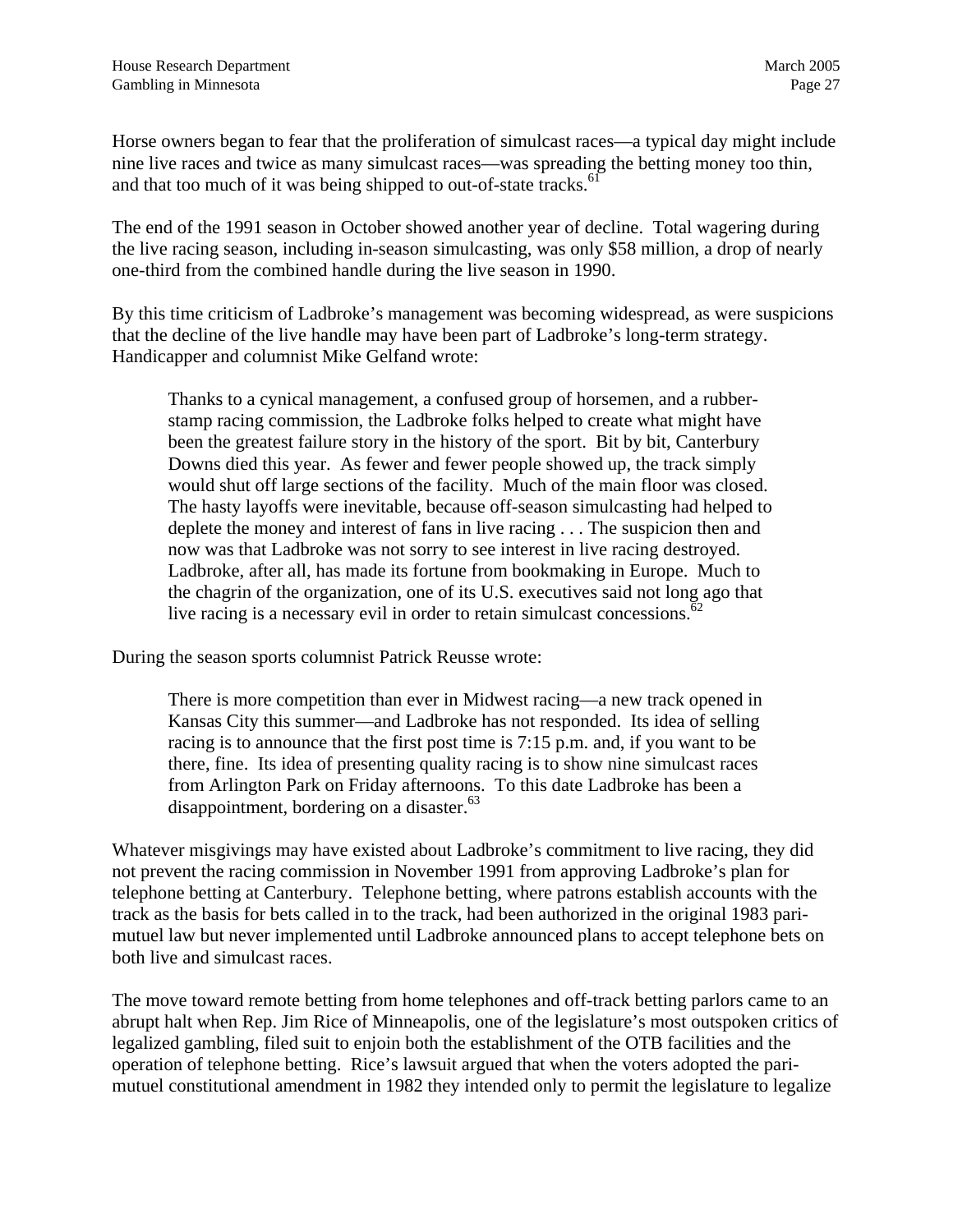"on-track betting," and that an OTB law and telephone betting would go beyond what they had authorized.

The 1991 law had attempted to get around the constitutional obstacle by defining "on-track" as "wagering conducted at a licensed racetrack, or at a [licensed off-track betting facility] whose wagering system is electronically linked to a licensed racetrack."<sup>64</sup> But opponents cited a 1989 memo by Mary Magnuson of the Attorney General's office, who gave the office's opinion that "the specific inclusion of the phrase 'on-track' was intended to limit pari-mutuel betting in Minnesota to the premises of a racetrack."<sup>65</sup>

In March 1992 the Ramsey County district court agreed with Rice's argument and invalidated the OTB law and the telephone betting rules. The Minnesota Supreme Court upheld the decision four months later.<sup>66</sup> The rulings brought a new level of gloom to the state's embattled horse industry, with attorney and horse owner Joe Fridberg saying, "If OTBs are found unconstitutional, this industry is dead in the state." $67$ 

Following the district court decision, Gov. Arne Carlson appointed a Governor's Commission on Canterbury Downs to make recommendations on the role and future of the racetrack and the horse industry. Its report rejected the options of installing video gaming devices at the track or selling the track to one or more Indian tribes, but instead linked the future of the racetrack and the horse industry in the state to a revival of the off-track betting concept:

In our opinion, development of an off-track betting system is critical to the continued survival of horse racing in this state. Off-track betting expands the market area for horse racing and addresses the need to make pari-mutuel wagering more accessible to the public. Off-track betting also pumps substantial revenues into the total betting handle, generating significant amounts of money for purses and breeder awards[.](#page-95-17)<sup>68</sup>

The commission cited the extensive competition for the gambling dollar that had arisen since the pari-mutuel amendment was adopted, including charitable gambling, the new state lottery, and Indian casinos, and observed that pari-mutuel betting's share of total wagering in the state had fallen to less than 4 percent. Its report noted the presence of 15 casinos, 3,800 retail lottery outlets, and 2,700 charitable gambling locations in the state, and concluded that horse racing could compete with other forms of gambling only if it were available at more locations.

The hopes of the industry were once again in the hands of the legislature, which could salvage OTB legislation only by proposing an amendment to the constitution. Certainly there was little from the 1992 season to give rise to optimism. Total handle for the live season including simulcasting was just \$29 million, down almost 50 percent from the previous year, even though the track was simulcasting from seven different racetracks. Purses were cut by 30 percent just nine days into the season, forcing yet another exodus of horses from the track. In June an entire race card was cancelled because of a shortage of horses.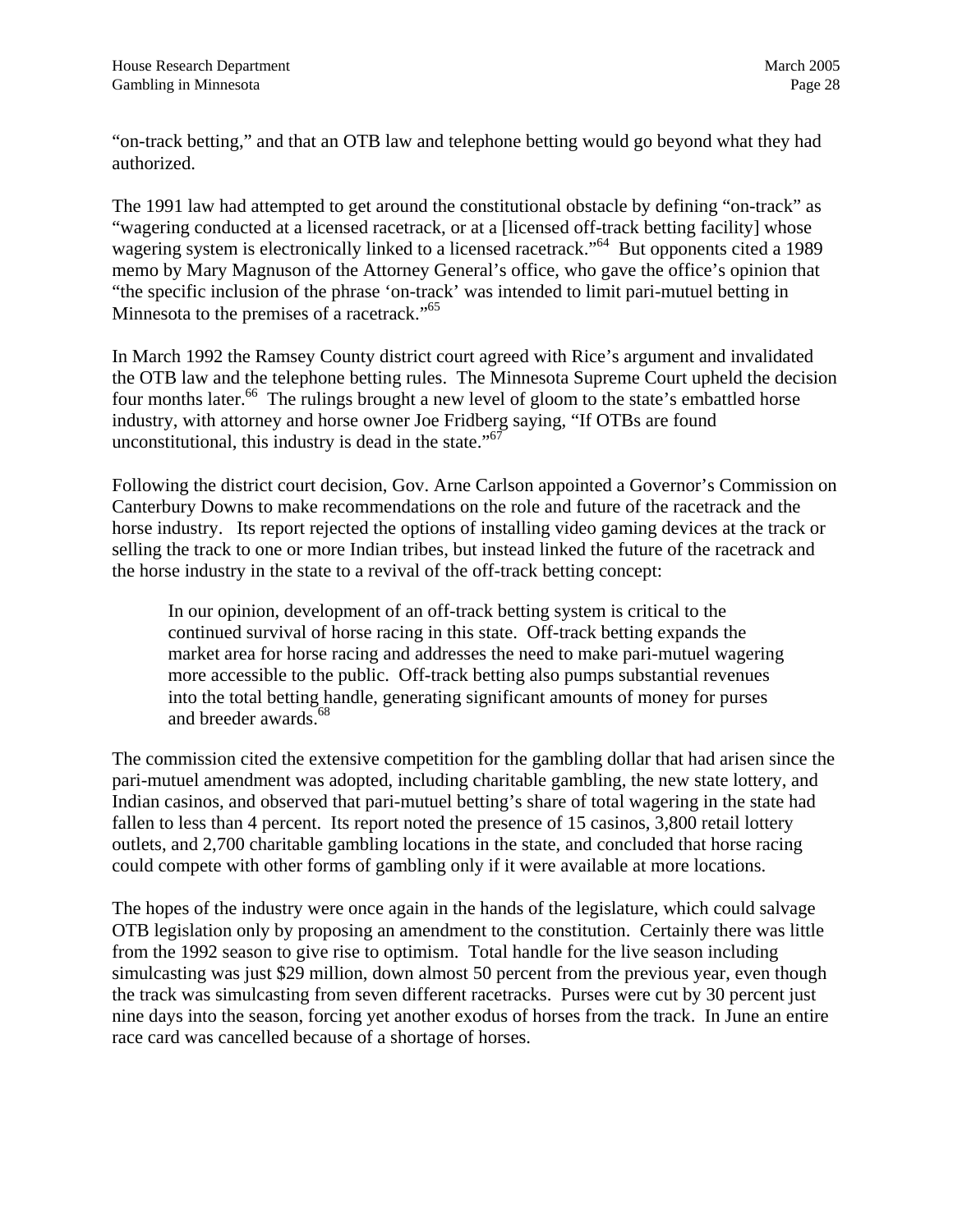<span id="page-32-0"></span>Ladbroke's management agreement with Hartman and Tyner obligated it to conduct at least 78 days of live racing at Canterbury each year. In August 1992 Ladbroke submitted a request to the racing commission to authorize simulcasting days beyond December 31, which was when its current authorization would run out. The request was controversial because at the time of the submission Ladbroke had not committed to a live season for 1993. The absence of this commitment and Ladbroke's proposal for an expanded 151-day winter simulcasting schedule revived horse owners' fears that Ladbroke's long-range goal was to phase out live racing entirely and turn the track into an OTB teletheater.

The horse owners could not disapprove the plan because there was still another year to run on the three-year agreement authorizing simulcasting that they had signed with the track, but they could still bring their concerns to the commission. The Minnesota Thoroughbred Association (MTA) urged the commission to reject the simulcast plan unless Ladbroke committed to live racing the following summer. Ladbroke declined to comply, and its chief financial officer told the racing commission in November that there would be no live racing in 1993.

In December the commission told Ladbroke that it would not approve simulcasting days in 1993 unless it reached an agreement with horse owners' groups by the end of the year. Ladbroke continued negotiations with the Horsemen's Benevolent and Protective Association (HBPA) and the Festival of Champions investment group over a variety of options including the Festival leasing the track with an option to buy it for \$14 million, but no agreement could be reached.

Hampering the negotiations was the overall attitude of the horse owners toward Ladbroke, which during the company's tenure at the track had progressed from initial enthusiasm to skepticism to open hostility. MTA president Jim Druck told the commission, "Ladbroke should go. It's time for them to go. They don't care about live racing or a Minnesota industry. Don't let them string you along like they have every other group they've dealt with."<sup>[69](#page-95-50)</sup>

With no agreement in place the racing commission made good its threat not to approve simulcasting in 1993, and the track closed its doors on New Year's Eve. The commission did renew Ladbroke's racing license for another year, but with little expectation that it would be used. With no further authorization for simulcasting and no plan to return to live racing Canterbury Downs went dark, leaving widespread uncertainty about when or if it would reopen.

#### **Indian Gaming Outgrows the Bingo Parlor**

In 1984 most talk in and out of the legislature about legal gambling focused on the state's takeover of charitable gambling regulation, the anticipated opening of the state's first parimutuel racetrack, and the chances for the creation of the state lottery. There was little attention left over for the first appearance of gambling on Minnesota's Indian reservations.

Federal court rulings since the 1970s had held that states could enforce on Indian land only those laws that were criminal in nature. State laws that were civil in nature could not be enforced. As state gambling laws were being transformed from broad prohibitions to selective legalization and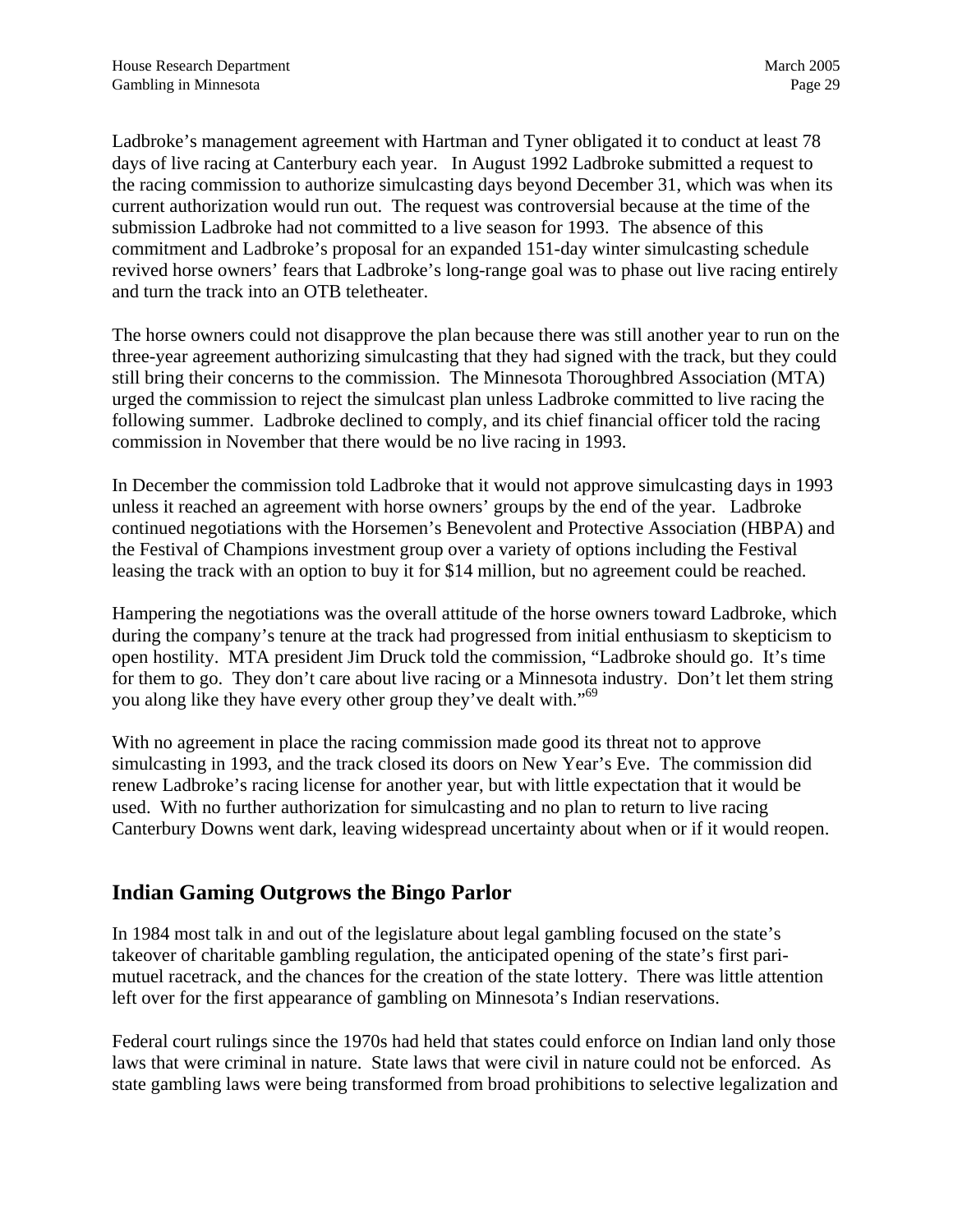regulation, this distinction began to have an effect on the status of gambling on Indian reservations. In 1981 a U.S. Court of Appeals in Florida held that the state of Florida could not enforce its bingo law on the Seminole reservation in that state because the law was "civil/regulatory" in nature rather than "criminal/prohibitory." It held that the Florida law did not prohibit bingo as a matter of public policy but rather allowed it under state regulation.<sup>70</sup> The effect was to allow the Seminole tribe to conduct bingo on the reservation without being required to adhere to Florida's bingo regulations.

Bingo parlors operating free of state regulation soon arose on Indian land around the country, including in Minnesota. Several reservation bingo operations appeared in the early 1980s, including the Big Bucks parlor on the Fond du Lac Chippewa reservation near Cloquet in 1981, the Little Six parlor on the Mdewakanton Sioux reservation near Prior Lake in 1982, and operations on the Prairie Island Sioux reservation near Red Wing, the Lower Sioux reservation near Morton, and the Leech Lake Chippewa reservation near Cass Lake, all opening in 1984. By 1987 there were at least 14 Indian bingo parlors in the state. All were able to offer top prizes well in excess of the limits imposed by state law on charitable bingo.

Indian gaming moved into the middle of an urban area through an unusual relationship between the city of Duluth and the Fond du Lac Chippewa tribe. After first considering and dropping a plan to operate bingo in an empty ore boat in Duluth, the tribe reached agreement with the city to convert an abandoned downtown department store into a bingo parlor. The tribe and city created an economic development partnership governed by a seven-member commission consisting of four tribal appointees and three city appointees. The city agreed to build a parking ramp with bonds repaid from a percentage of bingo revenues. The arrangement required approval by the federal Bureau of Indian Affairs of designation of the store's real estate as reservation land. After considerable soul-searching and an initial rejection, the BIA approved the designation and the downtown bingo parlor opened in September 1986.

The first wave of bingo parlor openings had barely subsided when bingo itself began to be overshadowed by a different form of gambling. Video bingo appeared in the downtown Duluth casino almost as soon as the facility opened. Ingenious variants of the original game appeared including craps, blackjack, and roulette games that barely managed to qualify as bingo. By mid-1986 video poker machines and electronic slot machines had been installed at the Little Six and Prairie Island bingo parlors. Law enforcement officials including representatives of the attorney general's office questioned the legality of these games but tribal officials justified them on the grounds that they were simply alternative versions of bingo.<sup>71</sup> Another justification offered by the tribes was that since the state had legalized the presence of video poker machines in bars and restaurants the tribes had a right to operate them as gambling devices.

Law enforcement officials never fully accepted these legal arguments and largely remained convinced that the use of these devices on Indian land was illegal but declined to take immediate action, preferring to wait for the U.S. Supreme Court to resolve the overall question of gambling on Indian land. In February 1987 the court ruled in a 6-3 decision that Indian gaming could proceed without state or federal regulation. In its *Cabazon* decision the court addressed the questions of whether California' bingo regulations were "criminal/prohibitory" or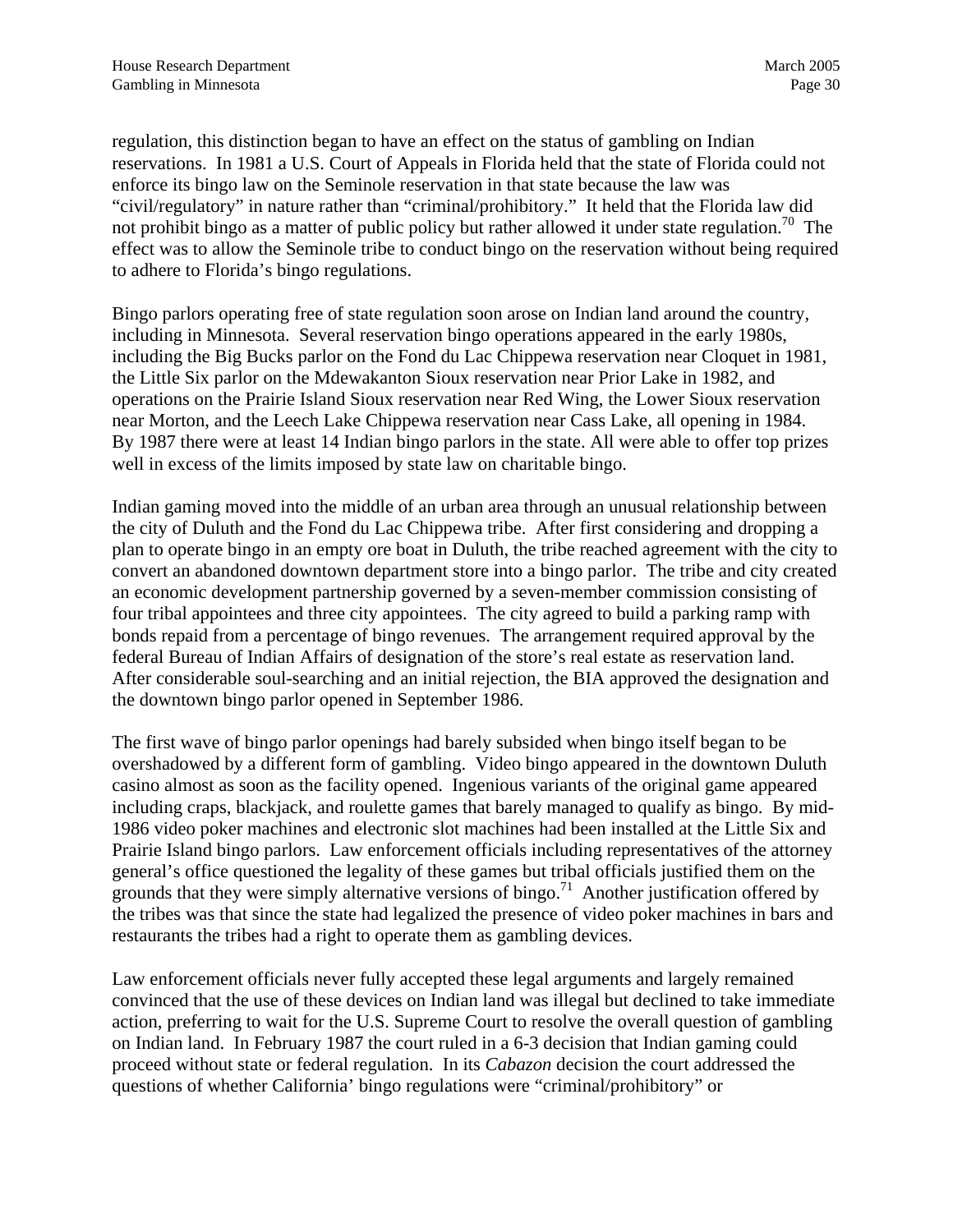<span id="page-34-0"></span>"civil/regulatory." Since previous decisions had found that prohibitory regulations could be enforced on Indian land while regulatory provisions could not, this distinction was crucial. The court held:

In light of the fact that California permits a substantial amount of gambling activity, including bingo, and actually promotes gambling through its state lottery, we must conclude that California regulates rather than prohibits gambling in general and bingo in particular[.](#page-95-52)<sup>72</sup>

By its reference to "gambling in general" the court raised the stakes of Indian gaming by extending the authorization for Indian gaming beyond bingo to include other games. As the 1991 report to the legislature from the state's negotiating team on Indian gambling observed, the above sentence "provided the basis for tribal interests to argue that the *Cabazon* opinion surpassed bingo by applying the criminal/prohibitory and civil/regulatory dichotomy to other forms of gambling. It is perhaps that one sentence, and the arguments that flowed from it, that finally after years of debate prompted Congress into action."[73](#page-95-53)

#### **With Congressional Blessing, Indian Gaming Takes Off**

The action that Congress eventually took was passage of the Indian Gaming Regulatory Act (IGRA) of 1988. IGRA divided all gambling on Indian land into one of three classes:

- ` *Class I,* including only traditional Indian ceremonial and social games, would be controlled exclusively by the tribes.
- ` *Class II,* consisting of bingo, keno, pull-tabs, punchboards, and nonbanking card games (games where players play against each other rather than against the house), would be governed by tribal ordinances subject to consistency with federal guidelines and approval by the National Indian Gaming Commission.
- ` *Class III* would consist of common casino games such as roulette, craps, chemin de fer, baccarat, and banking card games such as blackjack, and mechanical or electronic gambling machines such as slot machines and video poker devices. Class III gambling would be governed by compacts negotiated between individual tribes and state governments. The compacts would provide for regulation of class III games and machines and specify which party has civil and criminal jurisdiction over gambling enforcement and which state gambling laws would apply.<sup>[74](#page-95-54)</sup>

If a state permitted a form of gambling for non-Indians for any purpose, including social or charitable purposes, a tribe in that state had the right to request negotiation of a compact that would permit that form of gambling on the tribe's land. A state's failure to negotiate in good faith would start a legal process that could result in the compact being negotiated between the tribe and the Department of the Interior with little or no state participation, so simply ignoring a request for a compact was not an option for any state.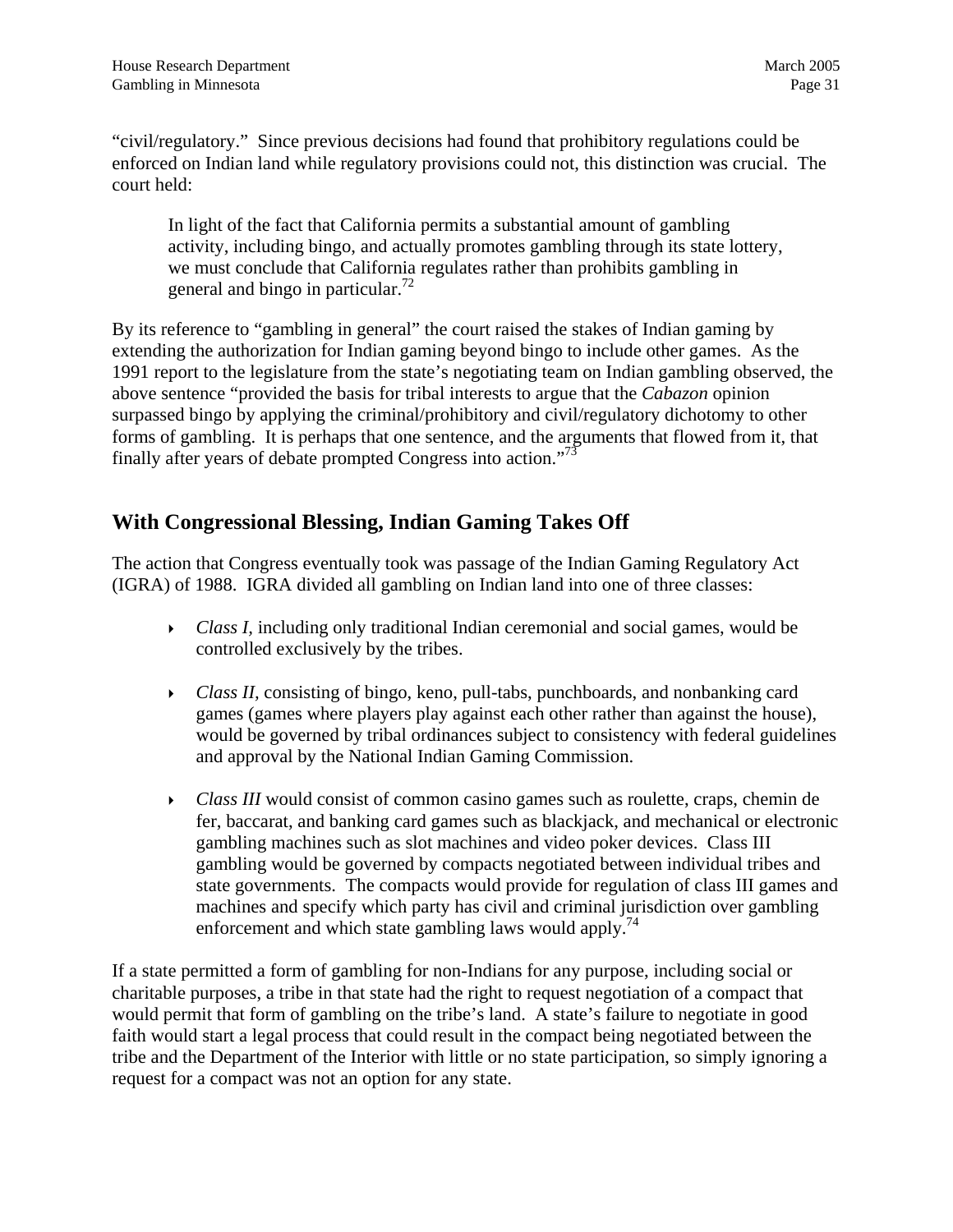In Minnesota the legislature responded in 1989 by passing legislation authorizing the governor to negotiate class III tribal-state compacts. A key provision of the 1989 law, little noticed at the time, provided that the compacts would not have a fixed expiration date but would remain in effect until renegotiated.

Another important element of the 1989 law, also not considered controversial at the time, gave implied legislative authorization for compacts with Minnesota tribes for video gaming machines. Responding to complaints that the legalization of video poker machines in bars and restaurants had led to an increase in gambling despite laws prohibiting payoffs from these machines, the legislature in 1989 raised the offense to a gross misdemeanor. At the same time it specified that this penalty increase was not to be construed to prohibit the state from agreeing to a compact for video poker or video blackjack "currently operated by Indian tribes in this state."[75](#page-95-55)

Gov. Perpich appointed a negotiating team in mid-1989 consisting of Rep. Becky Kelso, Sen. Ron Dicklich, and Revenue Department attorney Dorothy McClung. By law, the attorney general served as legal counsel to the team. In October 1989 the first seven tribal-state compacts were signed to allow operation of class III video games on Indian land. Gov. Perpich signed compacts with two more tribes before his term ended in 1991, and Gov. Arne Carlson signed compacts with the two remaining tribes later that year.

The 11 compacts are virtually identical. They set out technical specifications for video games, established regulatory standards for their operation, regulated hiring of tribal casino staff, provided qualifications for distributors and lessors of the games, and allocated regulatory and criminal jurisdiction between the state and the tribe. The state Department of Public Safety was given authority to inspect and approve the machines. Payouts were required to range from 83 percent to 98 percent of total wagers for games affected by player skill such as video poker, and from 80 percent to 95 percent for other games.<sup>[76](#page-95-50)</sup>

In subsequent years, the state's negotiators for the first class III compacts have been criticized for two supposed failures. First, it has been argued that the negotiators should have insisted on the insertion of an expiration date for the compacts, as was the case in a number of other states. Second, it has been claimed that the compacts failed to provide payment to the state in return for the monopoly on gaming machines that the tribes still enjoy. The subsequent blackjack compacts required each tribe to pay about \$13,000 to the state to defray the Department of Public Safety's administrative and inspection costs under the compacts, but this is far less than what was later negotiated by other states.

The first objection could be answered by pointing to the provision in the 1989 law that required the compacts to remain in effect until renegotiated. In order to understand why the compacts did not provide for substantial payments to the state it is necessary to understand the state negotiators' objectives at the time the compacts were written.

In the late 1980s Indian casinos were seen primarily as a route to tribal economic self-sufficiency and as a source of jobs that would bring down the chronically high unemployment rate on Indian reservations. It was also hoped that in some cases they might spur broader economic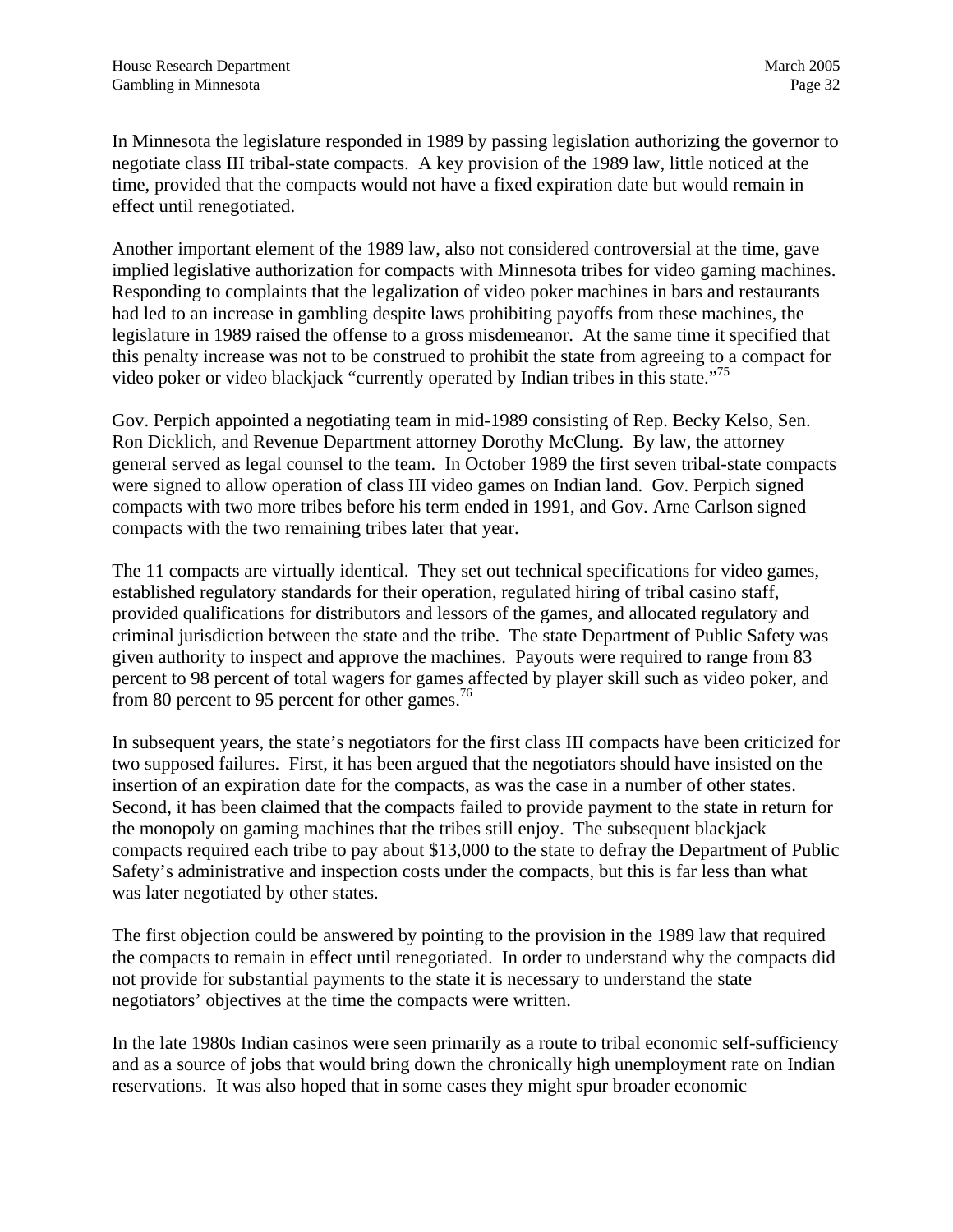development in some of the state's most sparsely populated and poorest areas. The state negotiators were also concerned about the possibility that gambling on Indian land might expand from video games into full-fledged casinos with card games, dice games, roulette, and most worrisome of all, sports betting. The negotiators also wanted to end the system whereby games at tribal casinos were conducted free of any outside regulation or audit.

The state's goals therefore were to allow limited gambling on Indian land using the types of games that were already being operated without compacts, while providing some level of state oversight. The possibility that Indian casinos might someday generate large sums of money for state government was a distant consideration compared to these more immediate goals. As Rep. Kelso, a member of the negotiating team, said later, "When we were negotiating in 1989, we were looking at very, very modest (gaming) businesses—hole-in-the-wall operations. What Mystic Lake has now would never have occurred to us."<sup>[77](#page-95-0)</sup>

In later years it was sometimes assumed that the compacts had in some way guaranteed the tribes the exclusive right to operate video games and blackjack. The reality is that the compacts do not guarantee any kind of exclusivity over these games, nor could they. The compacts do not govern any gambling off Indian land or preclude the legislature from legalizing any form of gambling elsewhere in the state.

Further questions might have been raised about the legality of the video gambling compacts since they permitted a form of gambling—betting on video games—that state law did not allow anywhere else in the state. The question became more relevant in 1990 when the legislature voted to abolish the licensing of video games of chance and designate them as gambling devices, making their mere possession a misdemeanor. However, in the same act the legislature specified that the repeal, which removed the most frequently cited precompact legal basis for possession of video gaming devices on Indian land, was not intended to affect the validity of any existing or future compact for any form of gambling.<sup>78</sup> The compacts were thus given official recognition and validity under Minnesota law.

The first video gaming compacts were barely signed when the Lower Sioux community filed a federal lawsuit against the state seeking negotiation of a compact to allow blackjack in tribal casinos. The tribe had originally requested the compact on the grounds that Minnesota's antigambling laws contained an exception for "private social bets." This, according to the tribe, constituted legalization of betting on blackjack within the meaning of IGRA, and thus entitled the tribes to offer the same game on a commercial basis. The state responded by making a distinction between commercial blackjack and private social bets and argued that the former was not legal anywhere in Minnesota.

On December 20, 1990, a U.S. magistrate ruled against the state and in favor of the tribe's position, concluding that the state should be required to negotiate a blackjack compact.<sup>79</sup> The attorney general's office wrote, "Under the magistrate's rationale virtually any type of casino gambling, including sports betting, would be permitted on Indian land in Minnesota."<sup>[80](#page-95-3)</sup>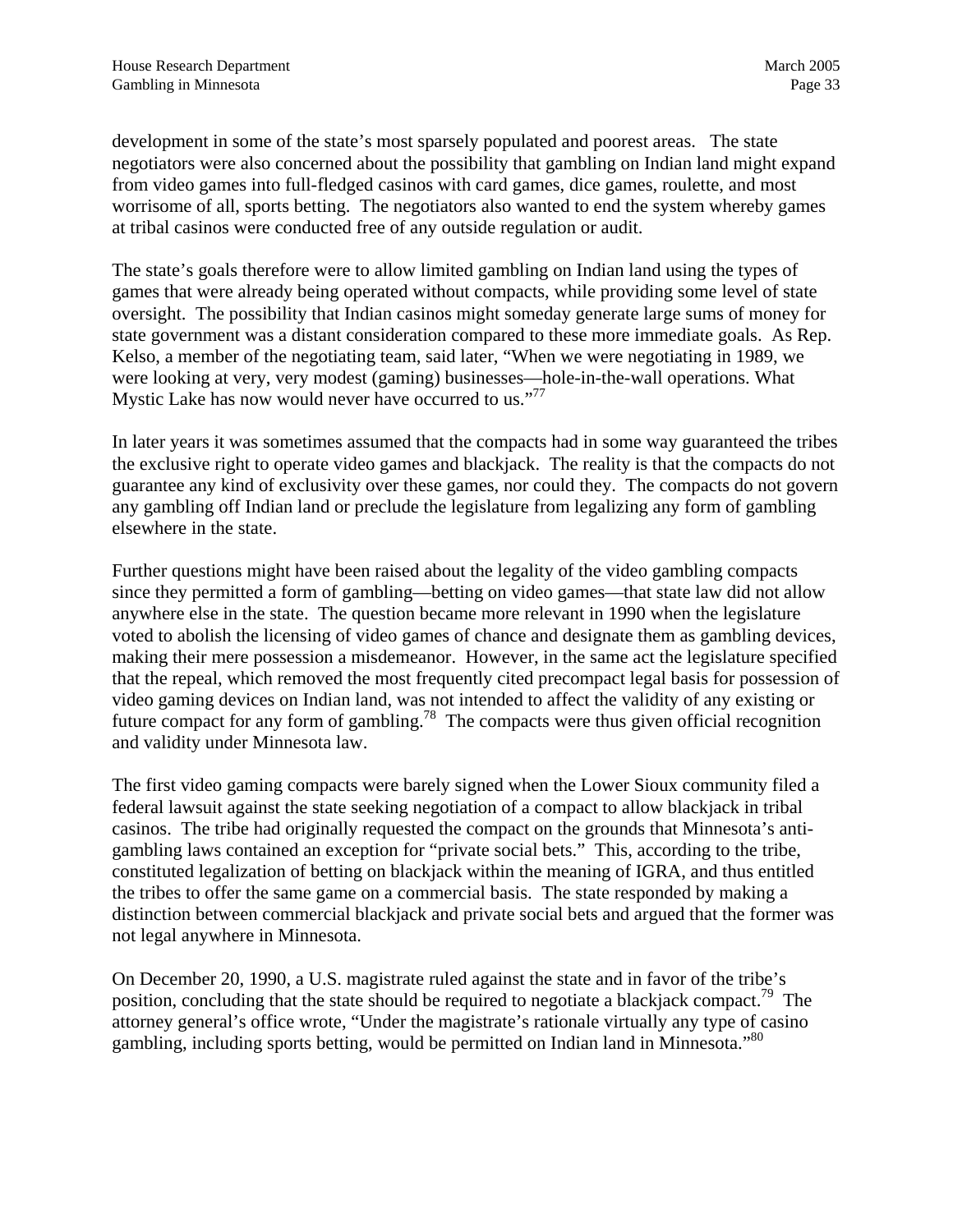With the magistrate's ruling indicating that further attempts to avoid negotiating a blackjack compact would be unlikely to succeed, the state's negotiators and the tribes settled the lawsuit and went to work to devise a blackjack compact. The resulting compacts signed by each of Minnesota's 11 tribes set out rules of play and types of bets allowed but did not impose betting limits. In addition to regulating blackjack, the state's negotiators sought to limit the effects of the magistrate's ruling by using the compacts to preclude further expansion into additional gambling forms. Under the blackjack compacts the tribes agreed to waive their right to seek further compacts for other forms of gambling based on the "private social bet" exemption, but the state recognized the tribes' right to seek new compacts if the legislature ever legalized additional gambling beyond that exemption, including charitable and state-operated gambling.

With compacts signed and a firm legal foundation in both state and federal law secured, Indian gambling was ready for a growth spurt. What happened exceeded almost all expectations. By 1992 there were 14 casinos in the state offering over 9,200 video gaming machines and blackjack with limits of up to \$500. Gross wagering was estimated at \$1 billion or more, and casino employment exceeded 5,700 statewide.

In its 1992 report *High Stakes: Gambling in Minnesota*, Minnesota Planning described Minnesota as "the largest casino gaming center between Nevada and New Jersey." It described tribal gaming's economic impact in macroeconomic terms, as "redistributing wealth to rural Minnesota, spurring activity in many low and moderate income counties." It referred to a "historic impact" on the self-sufficiency and self-esteem of Indian families. $81$ 

## **The Voters Say Yes to a Lottery**

The modern state lottery began with the creation of the New Hampshire sweepstakes in 1964 and began to look like a permanent part of the gambling landscape with the establishment of the New York state lottery in 1967 and the New Jersey lottery in 1970. As early as 1972 bills began to be introduced in Minnesota for a constitutional amendment to allow a state lottery, but it was not until 1986 that passage actually appeared possible. A bill to put a lottery amendment on the 1986 general election ballot passed the DFL-controlled Senate that year by one vote but was narrowly defeated in committee in the Independent-Republican-controlled House.

Two factors helped to bring the lottery bill to the edge of passage. One was public opinion, with a 1985 Minnesota Poll showing 73 percent support for the idea. The other was Gov. Rudy Perpich, who saw the lottery as a means to finance an ambitious \$1.8 billion rural economic development and natural resources program. Perpich was the first governor to incorporate a state lottery into his spending proposals, and his support helped to turn the proposal into a serious political issue.

By 1987 the DFL party was back in control of both houses of the legislature and it was becoming clear that the biggest obstacle to putting a lottery amendment on the 1988 ballot would not be public opposition but the difficulty of deciding what to do with the proceeds. In the House alone bills were introduced for lotteries to benefit environmental programs, children's health programs,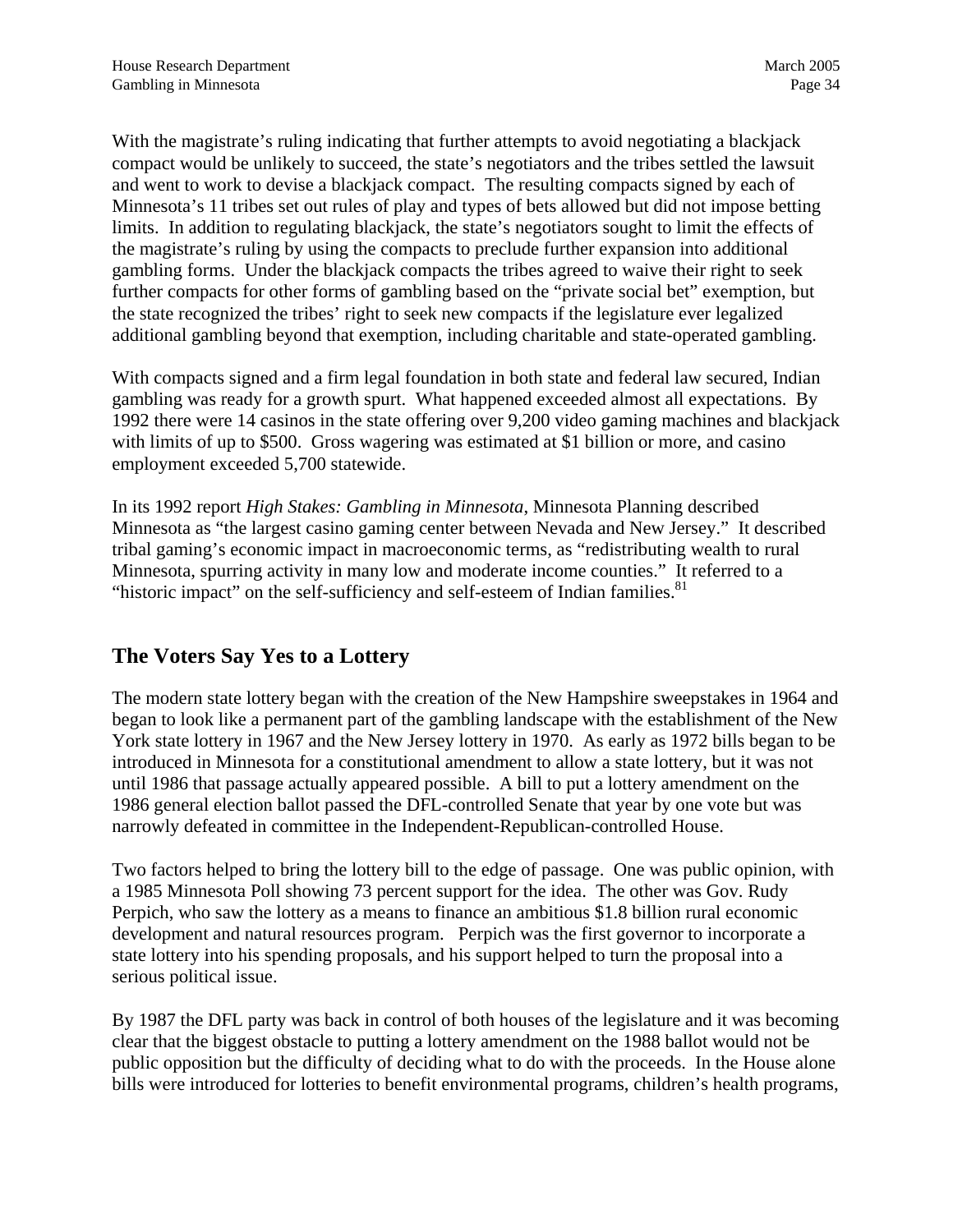education, the Reinvest in Minnesota (RIM) conservation program, economic development, and an environment and natural resources trust fund.[82](#page-95-5) Estimates of potential lottery revenue to the state ranged from \$75 million to \$100 million annually.

The legislature addressed the issue in an environment marked by growth in the gambling industry and public uncertainty about whether that growth was good or bad. Charitable gambling by this time was a half-billion-dollar per year business, betting at the Canterbury Downs racetrack had reached \$120 million, and Indian tribal casinos were continuing to grow. A Minnesota Poll found that over 60 percent of Minnesotans had participated in some form of legal gambling in the past year. It also found that 40 percent disapproved of gambling, a significantly higher percentage of disapproval than was common in other states, but even a sizeable percentage of the persons who said they disapproved of gambling had participated in it.[83](#page-95-0) This ambivalence was to persist in future years.

In 1987, Perpich endorsed a plan to dedicate half of lottery proceeds to the RIM program to pay landowners to set aside marginal farmland for recreation and conservation, with part of that money being used for an endowment, and the other half to his proposed Greater Minnesota Corporation (GMC). This entity would provide research, product application, and capital to create jobs and industries predominantly outside the metropolitan area. The legislature created the GMC in 1987 with a startup appropriation of \$10 million, but with widespread expectation that it would be one of the main beneficiaries of any future lottery.

The legislature finally voted in 1988 to put on the ballot a constitutional amendment to allow the state to operate a lottery, without any constitutional dedication of the proceeds. The bill that contained the proposed amendment, however, went into considerable detail about how the profits would be spent.<sup>84</sup> It proposed a separate constitutional amendment to create a Minnesota Environment and Natural Resources Trust Fund, with the principal held as an endowment except for authorization to spend up to 25 percent of annual revenues for the first seven years. Neither amendment dedicated any lottery proceeds to the trust fund, but the bill wrote into statute a dedication of half of future lottery net proceeds. The other half was dedicated by statute to the GMC fund. The bill disregarded much of Perpich's original position, which was that all of the profits be dedicated constitutionally to the GMC, but he eventually supported it.

The campaign leading up to the 1988 general election was unusually low-key for an issue with so much emotional content. No major group campaigned for the lottery, and Perpich not only did not campaign for it but declined even to say whether he would vote for it. An anti-lottery group was formed that included several prominent DFLers, and the state Independent-Republican party went on record against the amendment. Given Minnesota's requirement that a constitutional amendment receive a majority of votes from all persons voting at the election (making a failure to vote on it equivalent to voting no), a constitutional amendment with broad-based opposition and little organized support would ordinarily face almost certain defeat. But the lottery was clearly no ordinary issue and in November the voters endorsed it by a 59-41 percent margin.

The 1988 law had contained no provisions actually creating a state lottery other than to direct the distribution of its net proceeds. This left the job to the 1989 Legislature. For guidance, it had a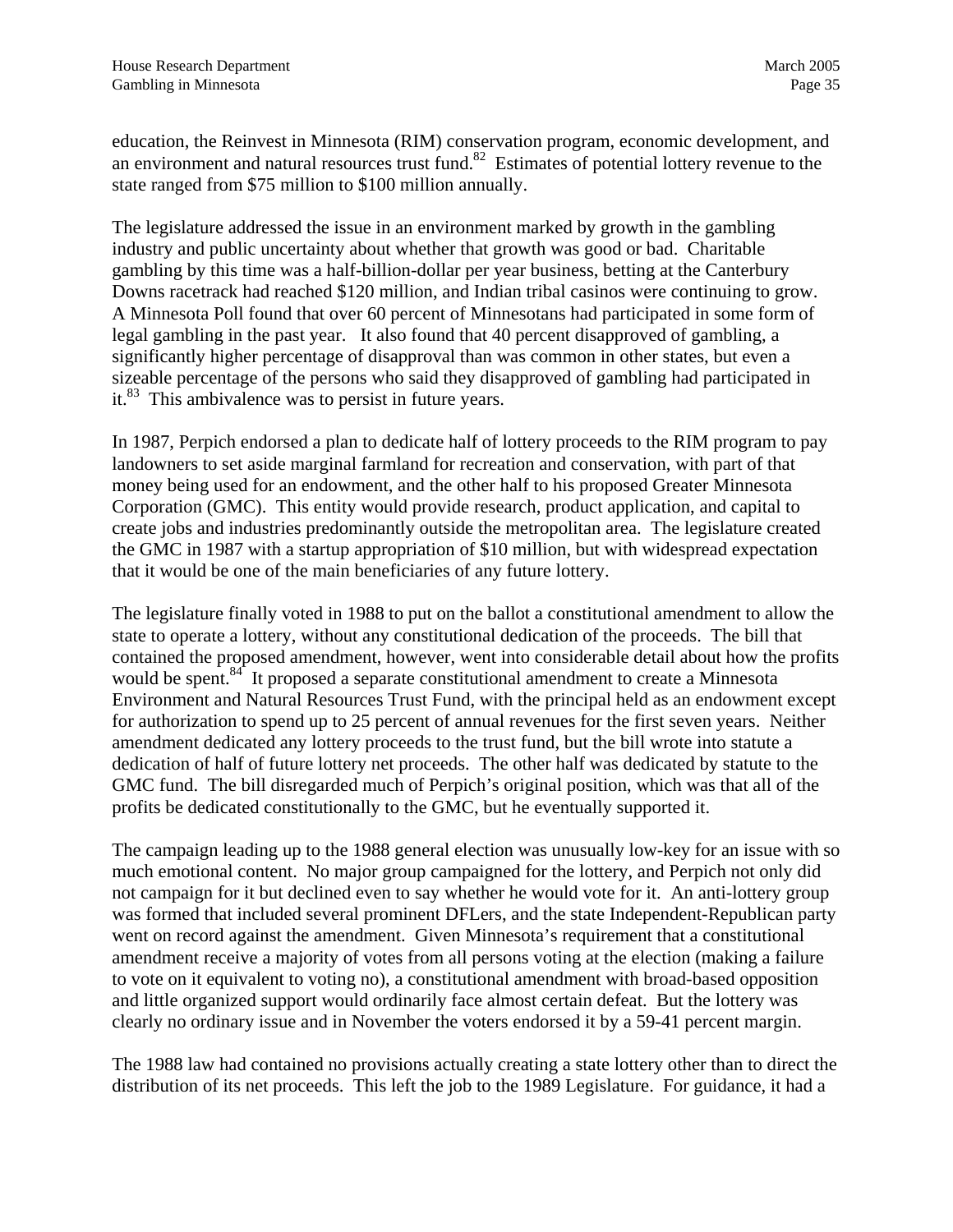report from a commission that Perpich had established shortly after the election to make recommendations on enabling legislation for a lottery. The commission recommended that the lottery be an independent state agency, supervised by a director and a lottery board. The director would have day-to-day authority while the board would review and approve the lottery's budget, rules, and annual business plan. Lottery purchases would have to follow state procurement procedures but actual procurement would be by the lottery agency rather than the Department of Administration. The lottery would not be allowed to compete directly with charitable gambling by selling pull-tabs. $85$ 

While the legislation to set up the lottery would have to address a number of organizational questions, including limits on lottery expenses and lottery advertising, the broad issue overriding all the others was whether the new lottery would more nearly resemble a state agency or a private business. Given the unique nature of state lotteries—an entrepreneurial enterprise within a governmental setting—the answer to this question would determine much of the lottery's structure.

Organizationally the lottery that emerged at the end of the 1989 session followed many of the recommendations of the governor's commission, but when it departed from them was in the direction of the "private business" end of the spectrum.<sup>86</sup> Uniquely among state agencies, the lottery's funds were kept outside the state treasury, meaning that the lottery would not be subject to the biennial budget process. As recommended, lottery contracts were exempt from the usual approval process for state contracts although the lottery was instructed to follow state procedures as much as was practicable. Most but not all employees were to be in the state's classified system.

Where the 1989 law differed most significantly from the recommendations of the governor's commission was in the authority of the director. The commission had recommended that overall authority be divided between the director and a board of five to seven members with the final say over lottery policy. The legislation produced both a director and a seven-member board but the director's decisions were final and the board's role strictly advisory.

The director was to be insulated from politics to a degree almost unknown in state government. Although appointed by the governor, the director was required to be "qualified by experience and training to supervise the lottery," ruling out the purely political appointees that could be found in some other lottery states. The director could be removed from office only for cause, which included maladministration, violation of laws, and failure to generate sufficient revenue.

Although the lottery would look more like a private business than other state agencies, it was still subject to more restrictions than were common in the private sphere, although not uncommon for regulated gambling. It was limited by law to spending not more than 15 percent of total revenue for administrative purposes, and not more than 2.75 percent of total revenue for advertising contracts. Lottery advertisements were required to contain the odds of winning each prize in each game. Ads could only give information on each game, identify recipients of net profits, announce winners, and "present the lottery as a form of entertainment." Advertising was not allowed to present the lottery as a way of solving anyone's financial problems or achieving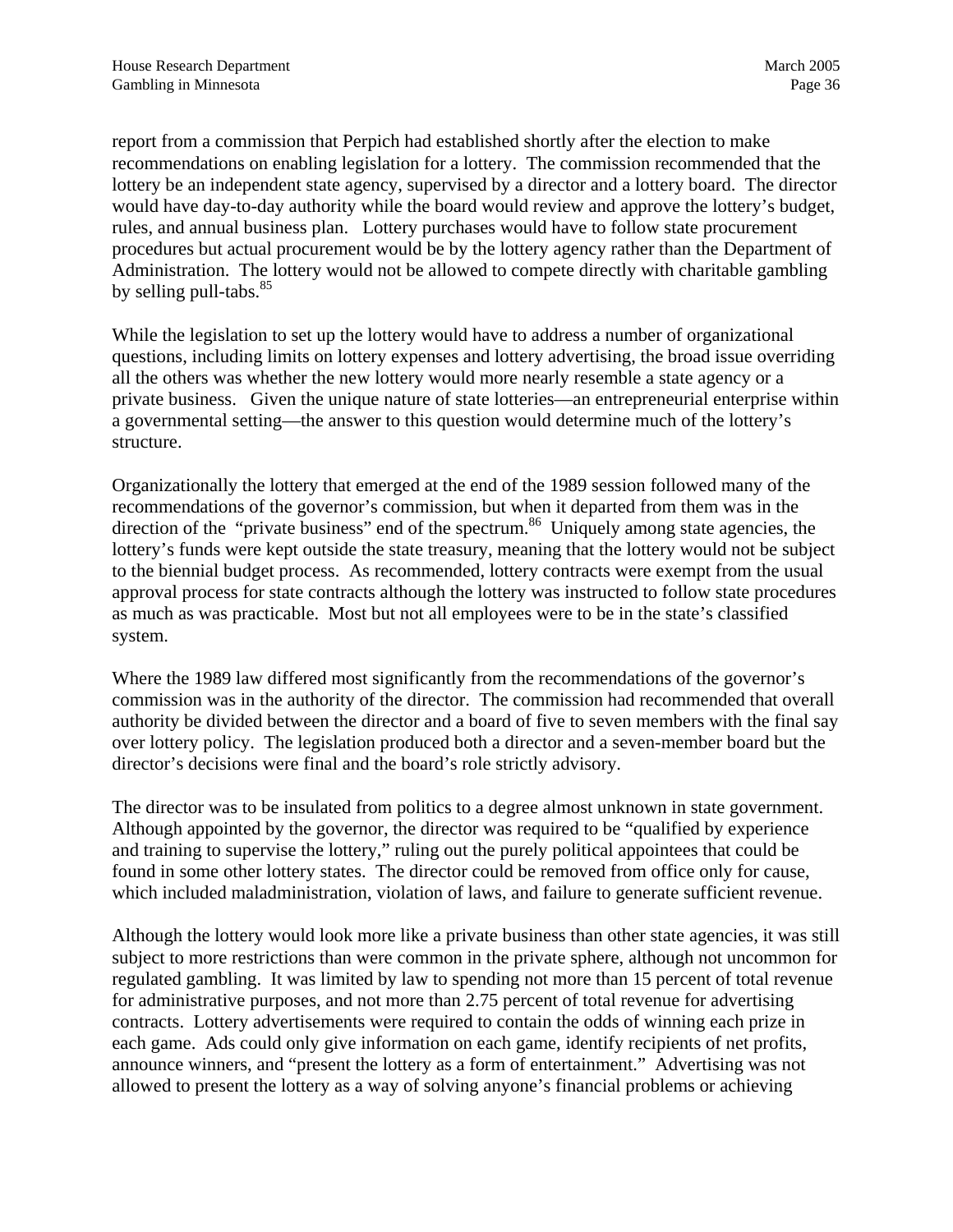financial security. Advertising was required to be "consistent with the dignity of the state." The restrictions on advertising were a compromise over one of the most contentious issues surrounding the lottery enabling law. Many legislators who were still uncomfortable with the idea of state-sponsored gambling, or who had opposed the lottery from the beginning, sought to include provisions found in other states that prohibited any lottery advertising designed to promote ticket sales. Others argued that the voters had made it clear that they wanted a lottery and the legislature's responsibility was to create a successful one, which required the ability to advertise effectively in a competitive environment.

With the law enacted, the next stage in the life of the new Minnesota State Lottery was the selection of a director. The law had directed the governor to name the first director from a list of up to three names submitted by the governor's advisory commission. A nationwide search began in June and drew 140 applicants from in and out of Minnesota. In September, Gov. Perpich appointed George Andersen, deputy director of the Pennsylvania lottery, as the first director.

Andersen quickly made it clear that he was in no rush to begin selling tickets. There had been some comment in and out of the legislature to the effect that Minnesota was moving much more slowly than other new lottery states to begin operations, but most observers accepted Andersen's philosophy that "We will do it right before we do it fast.["87](#page-95-8) The Minnesota Lottery did not sell its first ticket until April 18, 1990, nearly 18 months after the voters approved the lottery amendment.

The first tickets were instant scratch-off tickets, sold through a network of about 4,000 retailers statewide. The lottery sold \$15 million worth of tickets in its first week and \$67 million by June 30. By mid-August its sales totaled \$100 million. At that point the lottery greatly broadened its offerings to include on-line games (games played through a centralized computer system)—a Daily 3 numbers game and a Lotto Minnesota lotto game.

## **Lottery Revenues and What to Do With Them**

The lottery had barely sold its first instant ticket before the legislature began changing the distribution of its net profits. The principal victim of the reshuffling was the GMC. Even before the voters approved the lottery amendment some legislators had begun to suggest that Minnesota had more pressing needs than funding the GMC.<sup>88</sup> The corporation began with inherent limitations that made immediate economic development breakthroughs difficult. As one newspaper report put it, the GMC "doesn't manufacture or sell anything. Rather, it is to act as a catalyst, helping entrepreneurs build on the work of scientists and inventors. It funds agricultural and manufacturing research projects, provides money for new businesses and helps create new markets."<sup>89</sup> Its impact on the rural economy, if any, could not be known for several years. An evaluation of the GMC by the legislative auditor's program evaluation division cited concerns of legislators and citizens that the corporation, notwithstanding its goal of promoting the rural economy, was too oriented to the metropolitan area.<sup>[90](#page-95-11)</sup>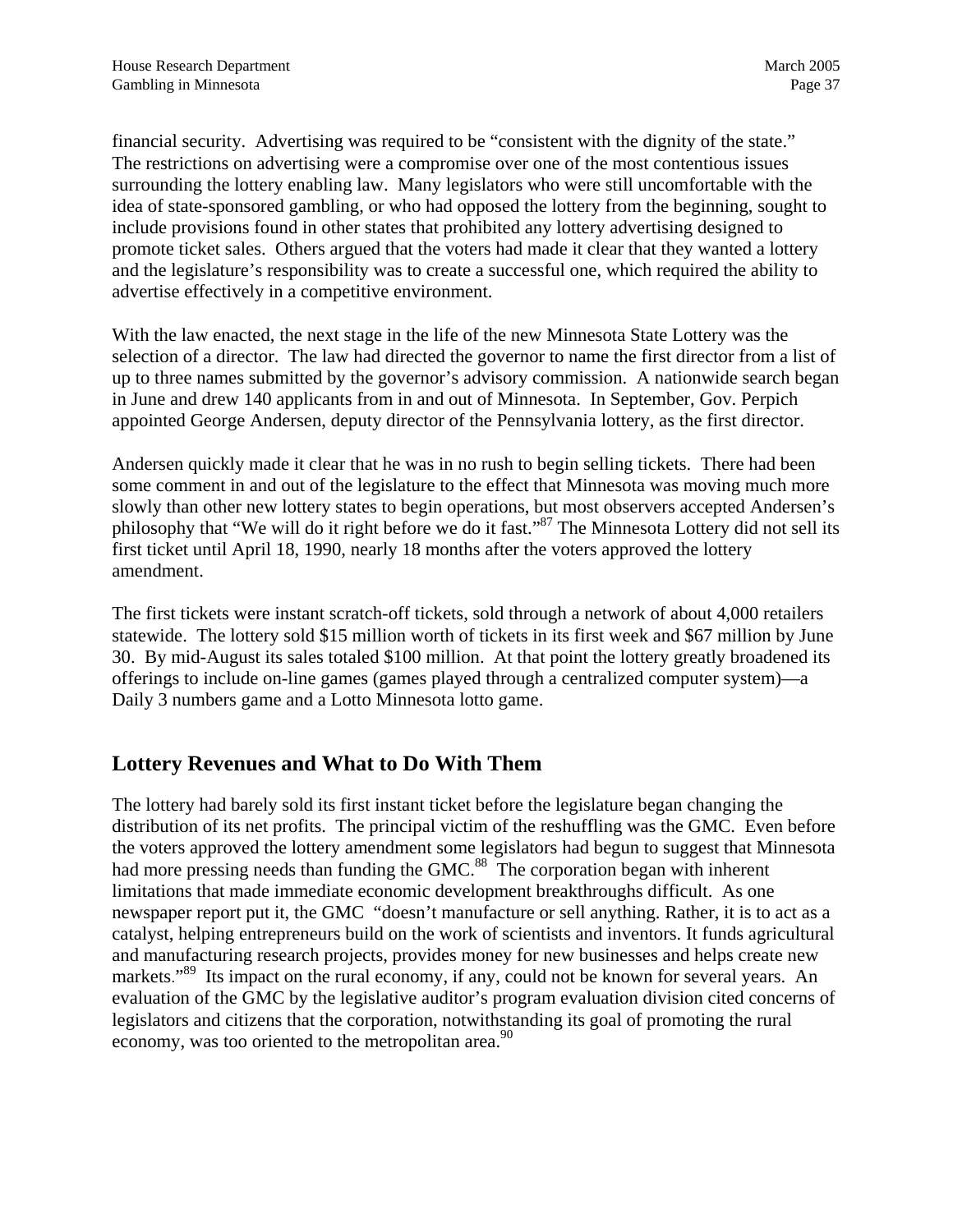The GMC's credibility in the legislature was further damaged when Perpich's two main appointments to it proved disastrous. Harold W. Greenwood, Jr., his appointee as chair of the corporation's board, resigned in January 1989 after being forced by federal regulators to vacate his position as head of an insolvent savings and loan association and becoming the subject of a criminal investigation. His appointee as interim president of the corporation, his former chief of staff Terry Montgomery, resigned in December 1989 after being the subject of a sexual harassment complaint from a job applicant and a critical report from the legislative auditor on his expense accounts and the agency's spending practices.<sup>91</sup>

These factors helped make the GMC's share of lottery profits an obvious target for legislators in the 1990 legislative session, and along with the environmental trust fund it eventually fell victim to other demands for state money. The winner in this competition turned out to be infrastructure. The legislature cut the GMC's share of the profits from 50 percent to 25 percent and the environmental trust fund's share from 50 percent to 40 percent and redirected the remaining 35 percent to a newly created infrastructure development fund for higher education and environmental capital projects. In response to intense criticism from backers of the environmental trust fund that the re-dedication represented a breach of faith with the voters, the legislature also voted to put on the 1990 ballot a constitutional amendment to guarantee that the trust fund's 40 percent share would remain inviolate for at least ten years.

At the general election later that year the amendment passed easily (as did another amendment a decade later to extend the constitutional dedication for another 25 years), putting the trust fund's share out of the reach of legislative budget negotiations. The remaining 60 percent became another new target as newly elected Gov. Arne Carlson took office in January 1991, inheriting a \$200 million deficit for the rest of the biennium and a \$1 billion deficit for the next biennium. These deficits, along with Carlson's longstanding dislike of dedicated funds, made the dedication of lottery funds a natural target. The GMC emerged from the session with a new name (Minnesota Technology) and a new status as a fully public agency whose funding would come from the state's general fund rather than a percentage of lottery revenues. The infrastructure fund likewise lost its dedication as the 60 percent of lottery profits not constitutionally dedicated were placed in the state's beleaguered general fund.

Together with the 1989 tax increase for charitable gambling, the allocation of over half of the lottery's profits to the state general fund indicated that the legislature was sufficiently comfortable with legalized gambling that it could look to it as a viable means of solving budget crises or paying for other tax relief. The era when gambling was seen as a dubious endeavor that could only be justified by its support of nonprofit "worthy causes" had been succeeded by a view of gambling that also saw it as a relatively painless source of government revenue. Since none of the changes in dedication had any noticeable effect on lottery sales it was clear that the lottery no longer needed to have its revenues dedicated to a specific popular cause in order to gain public acceptance. All this gave further proof of gambling's new role as a mainstream activity.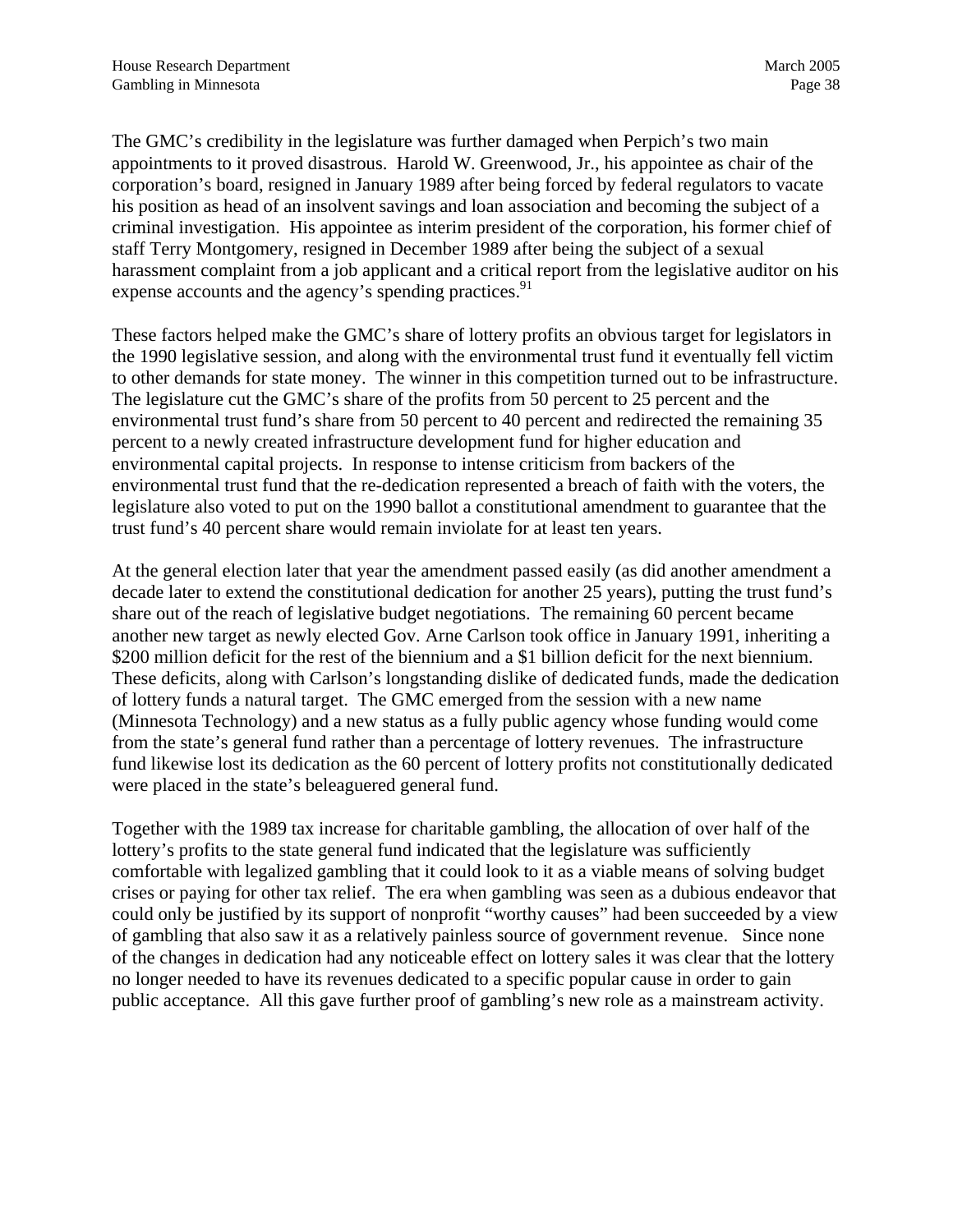#### **Department of Gaming Comes and Goes**

The 1989 lottery law was passed as part of an omnibus gambling bill that also addressed charitable gambling reform, betting on off-season simulcasting at Canterbury Downs, and authorization for tribal-state gaming compacts. With gambling becoming a prominent and recurring political issue, there was growing sentiment to "get a handle on" gambling policy by creating a super-agency to control all state involvement in gambling.

Various proposals in 1989 to create an overall gambling agency in state government envisioned a single public official with power to set gambling policy and carry out the state's varying responsibilities as both regulator and operator. Repeatedly the proposal was described as creating a "gambling czar." But at the same time concerns were expressed that concentrating that much authority into the hands of one person would lead to one form of gambling being favored over others.

What the legislature eventually enacted was a governance structure that was guaranteed to disappoint almost everyone who was looking for a strong centralized authority over gambling. It converted the racing commission, gambling control board, and newly created state lottery into divisions of a new Department of Gaming headed by a commissioner appointed by the governor. But the new commissioner's duties were limited to being an ex-officio member of the racing commission, gambling board, and the new lottery board. The commissioner would be one vote out of nine on the racing commission, one out of seven on the gambling control board, and one out of seven on the advisory-only lottery board. The racing commission and gambling board would continue essentially as autonomous agencies with their own staffs, and the lottery administration would have a degree of independence unprecedented in state government.

Gov. Perpich appointed former Minneapolis police chief Tony Bouza as the first gambling "czar," but Bouza quickly realized that few czars have ever had such limited authority. Despite being often referred to as "overseeing" state gambling activities, his actual role was more as a public commentator than as an overseer. In office, Bouza was notable in leading much of the criticism and reform of charitable gambling but played only a minor role in horse racing regulation and almost no role in the operation or governance of the lottery or in the regulation or suppression of any other form of legal or illegal gambling.

It came almost as a relief when within two years of his appointment Bouza recommended that his department and position be abolished. The legislature quickly complied in the 1991 session, but did not accept his corresponding recommendation that a "state body composed of gambling's various elements" be created to coordinate gambling policy.

One element of the governmental reorganization in the 1989 law proved to be more long lasting. The legislature created a division of gambling enforcement in the Department of Public Safety to conduct background investigations on applicants for charitable gambling licenses, horse racing licenses, and lottery retailer and vendor contracts, as well as to enforce laws against illegal gambling. Later the division was merged with the division of liquor control to create a division of alcohol and gambling enforcement, which continues to function today.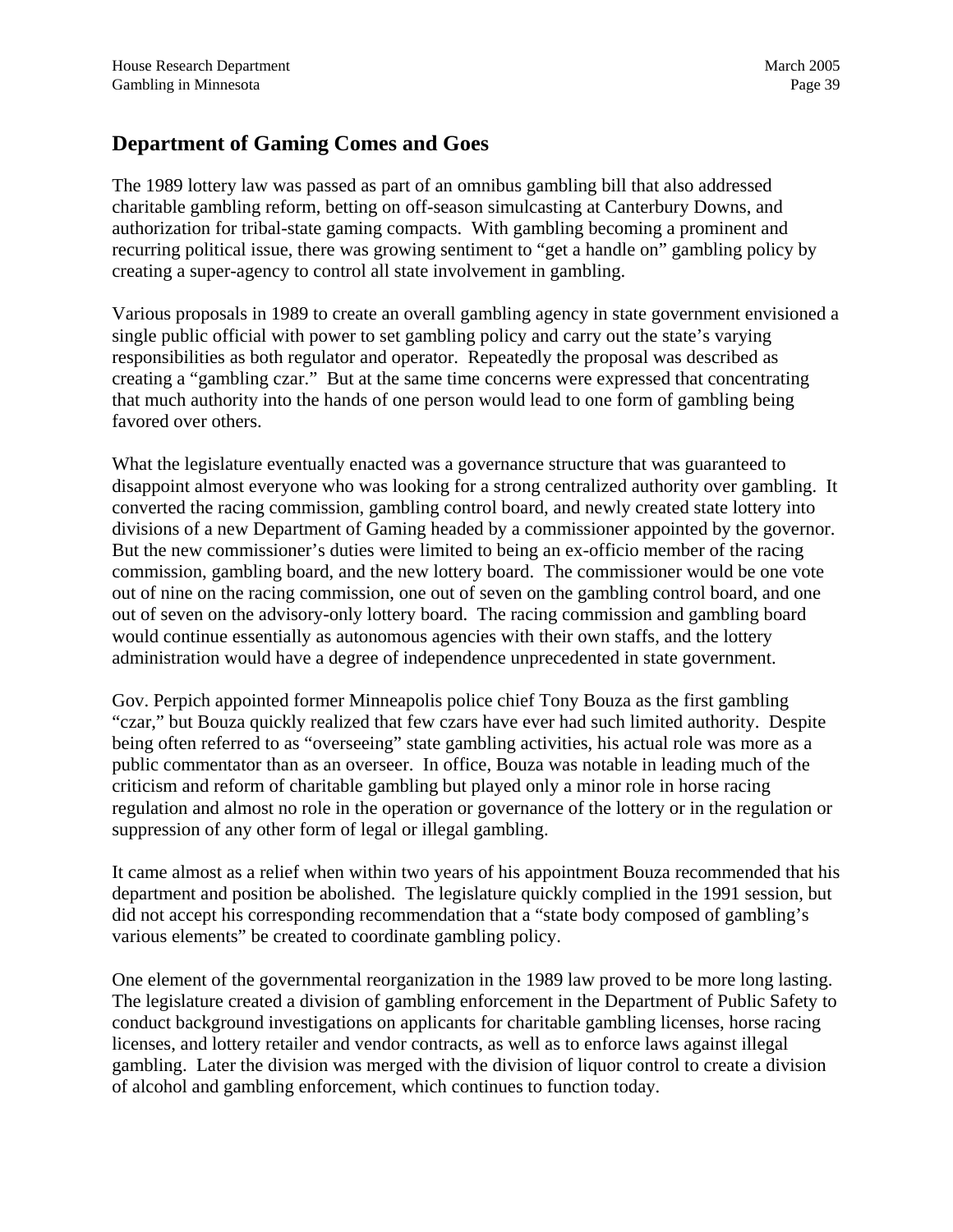## **Gambling in the Mainstream**

At the end of the 1989 legislative session, Sen. Dean Johnson said, "The gambling floodgates are open."[92](#page-95-12) The massive 1989 gambling bill and the subsequent 1989 special session demonstrated what he was talking about. Although the bill did not represent the single biggest expansion of gambling in state history (that was done by tribal casinos), its scope indicated how much gambling had come to the forefront as a legislative issue. Canterbury Downs was given expanded authority to conduct betting on out-of-state races outside the live racing season. The state itself entered the gambling business with the authorization for a state lottery. Gambling was a sufficiently big business to justify creation of its own department in state government. And just a few months later charitable gambling became a source of almost \$50 million annually in state tax revenue, making its survival and success a matter of even greater importance to state finances.<sup>93</sup>

None of this could have come about without a substantial degree of public approval. The decisive votes on the constitutional amendments to allow pari-mutuel betting and a state lottery were indicative of a public acceptance of, and in some cases enthusiasm for, legalized gambling as a legitimate activity.

In his landmark 1960 study of the history of U.S. lotteries, *Fortune's Merry Wheel*, historian John Samuel Ezell had wondered whether the dormant state of the lottery in the era in which he wrote was a permanent change in public attitudes or just another phase in a long cycle of alternating acceptance and suppression of gambling.<sup>54</sup> Minnesota was about to demonstrate a new kind of cycle, where a period of expansion of legalized gambling was followed by a period of consolidation.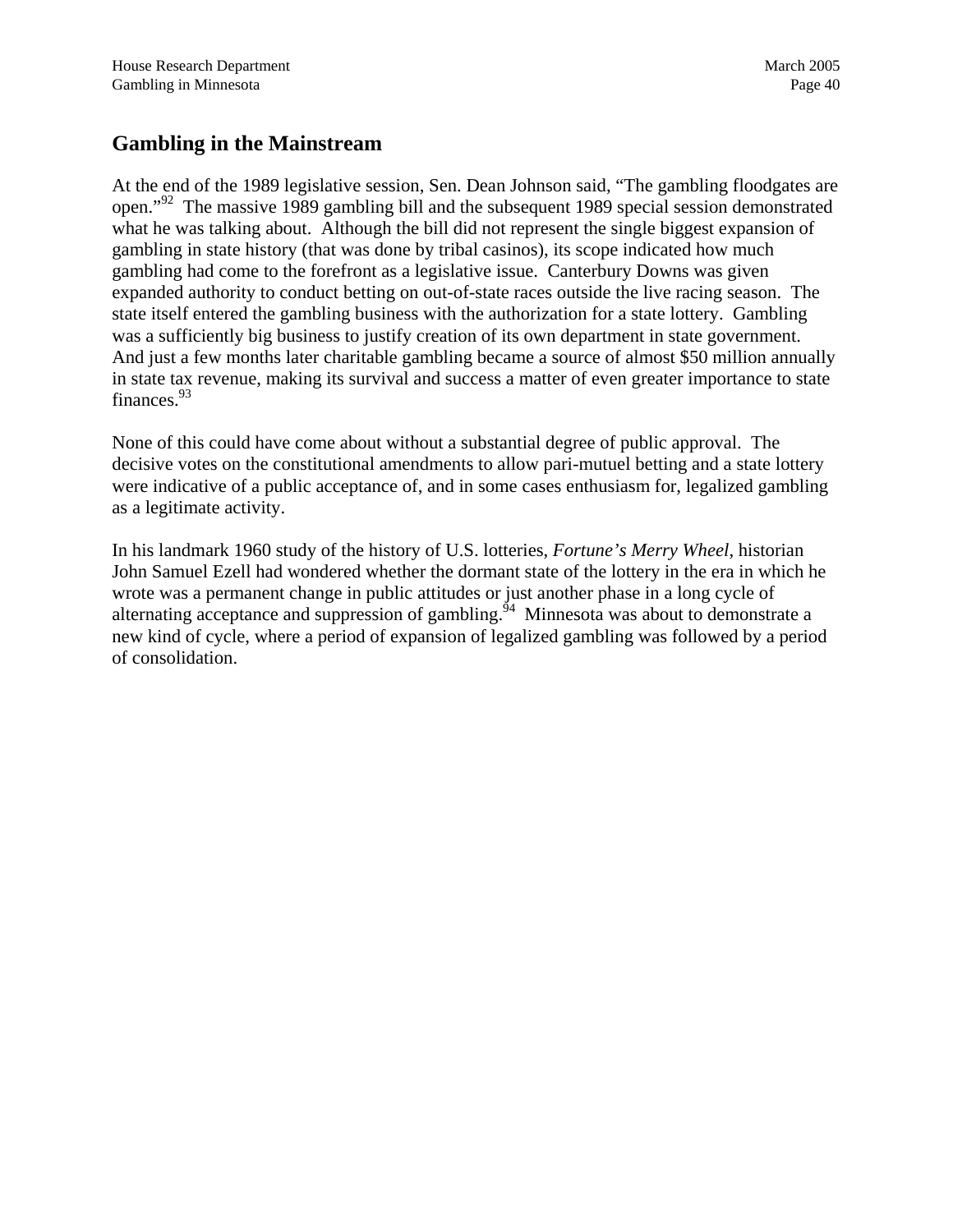# **1992-1997: Gambling Moratorium**

What came to be described as Minnesota's "gambling moratorium" was never explicitly written into law but it still dominated public discussions about gambling for much of the 1990s and beyond. Insofar as it could be defined, it was a policy that there would be no further expansion of legalized gambling in Minnesota beyond the forms of gambling that existed in 1990.

The "moratorium" concept was first raised in a high-profile manner in 1990 by Commissioner Bouza, who used his departure from office to recommend that the state declare a moratorium on new forms of gambling until it could create a permanent citizens' body to formulate an overall state gambling policy. He was followed later in the year by Attorney General Humphrey, who at a press conference articulated the most frequently cited rationale for a moratorium: "We've been expanding at a very rapid pace. We've got to stop, got to take a breath and see what we have, see how well it's operating."<sup>[95](#page-95-14)</sup>

By the 1992 legislative session, the concept of a moratorium on new forms of gambling had taken hold to the point where it was endorsed not only by Humphrey but by Gov. Arne Carlson, Senate Majority Leader Roger Moe, House Speaker Bob Vanasek, and both Twin Cities newspapers. Not surprisingly, it was also endorsed by the largest organization of charitable gambling operators.

The widely used phrase "expansion of gambling" was and still is a rhetorical rather than legal term, and as such it lacks a single agreed-upon definition. It was common in the decade for supporters of some new form of gambling to go to some trouble to explain why their proposal wasn't really an expansion of gambling.

Expansion of gambling can occur one of three ways:

- $\rightarrow$  by allowing additional forms of gambling
- $\rightarrow$  by increasing the overall availability of gambling
- $\rightarrow$  by increasing the overall volume of gambling

The moratorium focused predominantly on the first two definitions, since those were most directly under state control.

#### **The Moratorium Withstands a Host of Challenges**

By 1992, many if not most of the major forms of legal gambling were available in Minnesota, including bingo, pull-tabs, raffles, pari-mutuel betting on horses, statewide lottery games, and tribal casinos offering blackjack and video gaming machines. Only a few options widely available in other states were unavailable in Minnesota, and mostly it was for lack of interest. A prime example was dog racing, which was excluded from the 1982 constitutional authorization of pari-mutuel betting. Although several dog tracks were constructed in Wisconsin beginning in 1990, including one just a few miles from the Minnesota border, there has never been a serious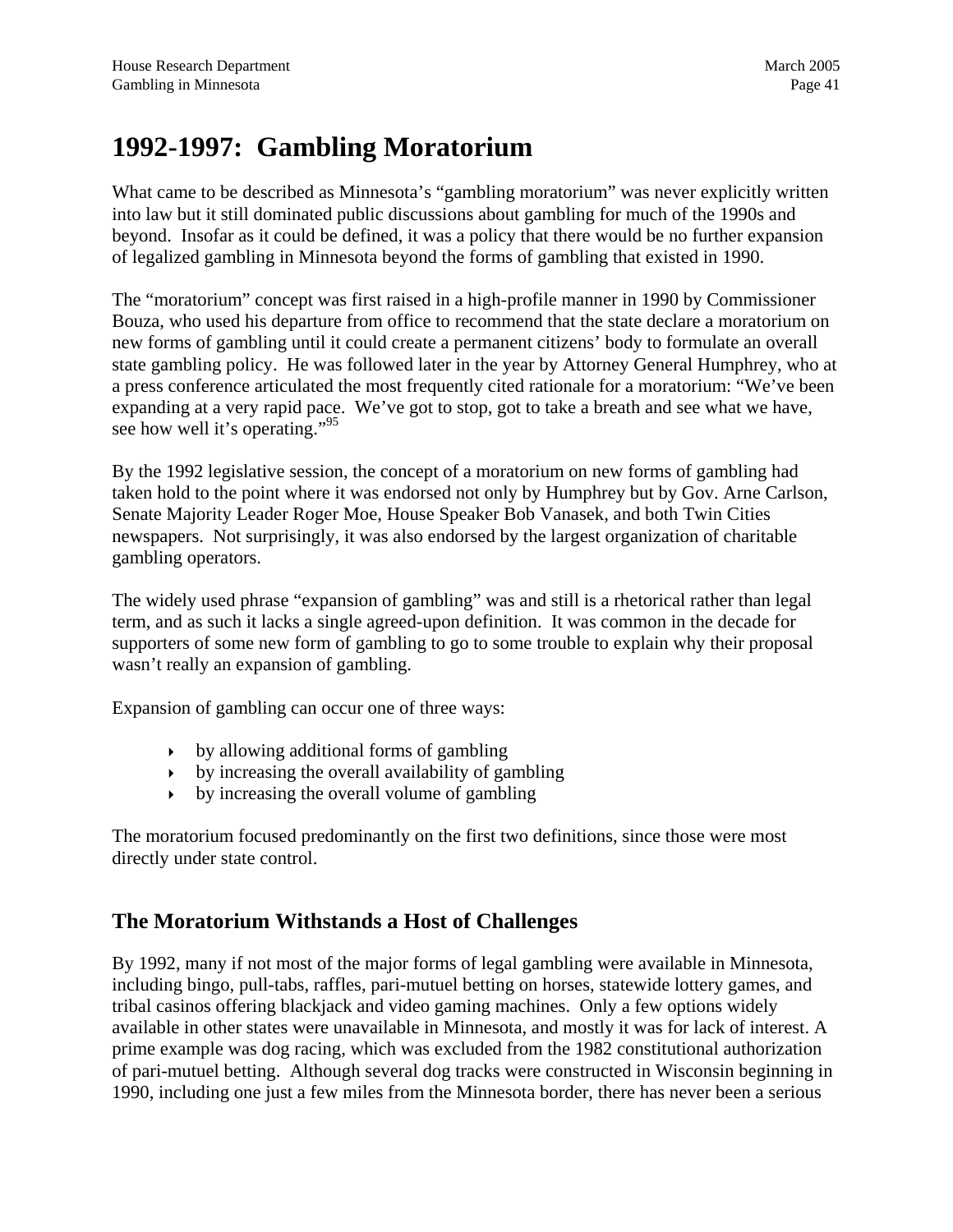effort to amend the constitution to allow pari-mutuel betting on dogs in Minnesota.<sup>96</sup> Nonetheless, there was no shortage of new gambling proposals for moratorium backers to oppose.

*Sports betting.* Bills to legalize sports betting had occasionally been introduced in the legislature, with revenue to the state predicted to be as high as \$250 million annually.<sup>97</sup> Proposed schemes took the form of state-operated sports lotteries or legalization and licensing of private bookmakers. However, a 1992 federal law prohibited states that did not allow or operate sports betting at the time of its passage from adopting new schemes to either license or operate sports betting.<sup>98</sup> Rep. Phyllis Kahn, a leading proponent of legalized sports betting, succeeded in including in the 1994 omnibus gambling bill a section requesting the attorney general to explore the feasibility of a state lawsuit to challenge the validity of the federal prohibition. The report came back in March 1995 with a judgment that such an action was "highly unlikely to succeed,"<sup>99</sup> and sports betting stalled as an issue for several years. It made a comeback on a relatively small scale in 2004 with the passage by two House committees of a bill to add sports tipboards (tipboards on which the winning chances are determined by the scores of games, usually football games) as a form of charitable gambling, but the bill eventually failed.

*Riverboat gambling.* The rise of riverboat gambling in other Midwestern states, notably Iowa, Illinois, and Missouri, created some interest in bringing it to Minnesota. The House held a hearing on it in 1989 and bills were introduced in the Senate first to study the issue and later to legalize floating casinos operated by nonprofit organizations. Some of the interest was stimulated by efforts to bring riverboat gambling to Wisconsin's border waters. In 1991 a partnership that included prominent St. Paul civic leader Richard Zehring promoted the idea of a riverboat casino docked in St. Paul, claiming that it would contribute over \$200 million to the downtown economy and create nearly  $10,000$  jobs.<sup>100</sup> The plan foundered after a city planning department study estimated far lower figures for jobs and development.

The absence of strong public or legislative support for riverboat gambling is among the most important indications of the strength of the gambling moratorium. The fact that Minnesota already had some 17 land-based casinos contributed to an "enough is enough" attitude. The riverboat campaign was also hurt by the fact that another constitutional amendment would probably have been required to allow it, and by the embarrassingly abrupt departure from Iowa of two of its riverboats to Mississippi, lured by lower taxes and looser gaming restrictions. The Iowa exodus clearly demonstrated the transient nature of any economic development spinoffs from riverboat gambling compared to land-based casinos.

*Nintendo-style lottery game.* The Minnesota Lottery had introduced on-line lottery games in its first year of operation, but in late 1991 lottery director George Andersen proposed going significantly further by implementing lottery games that could be played at home. He announced that lottery intended to test a system to allow players to pick lottery numbers and buy tickets directly from their homes by using a Nintendo video game play system. The Nintendo control deck would allow players who had established an account with the lottery to connect directly with the lottery by modem. The lottery would provide players with a Nintendo control deck and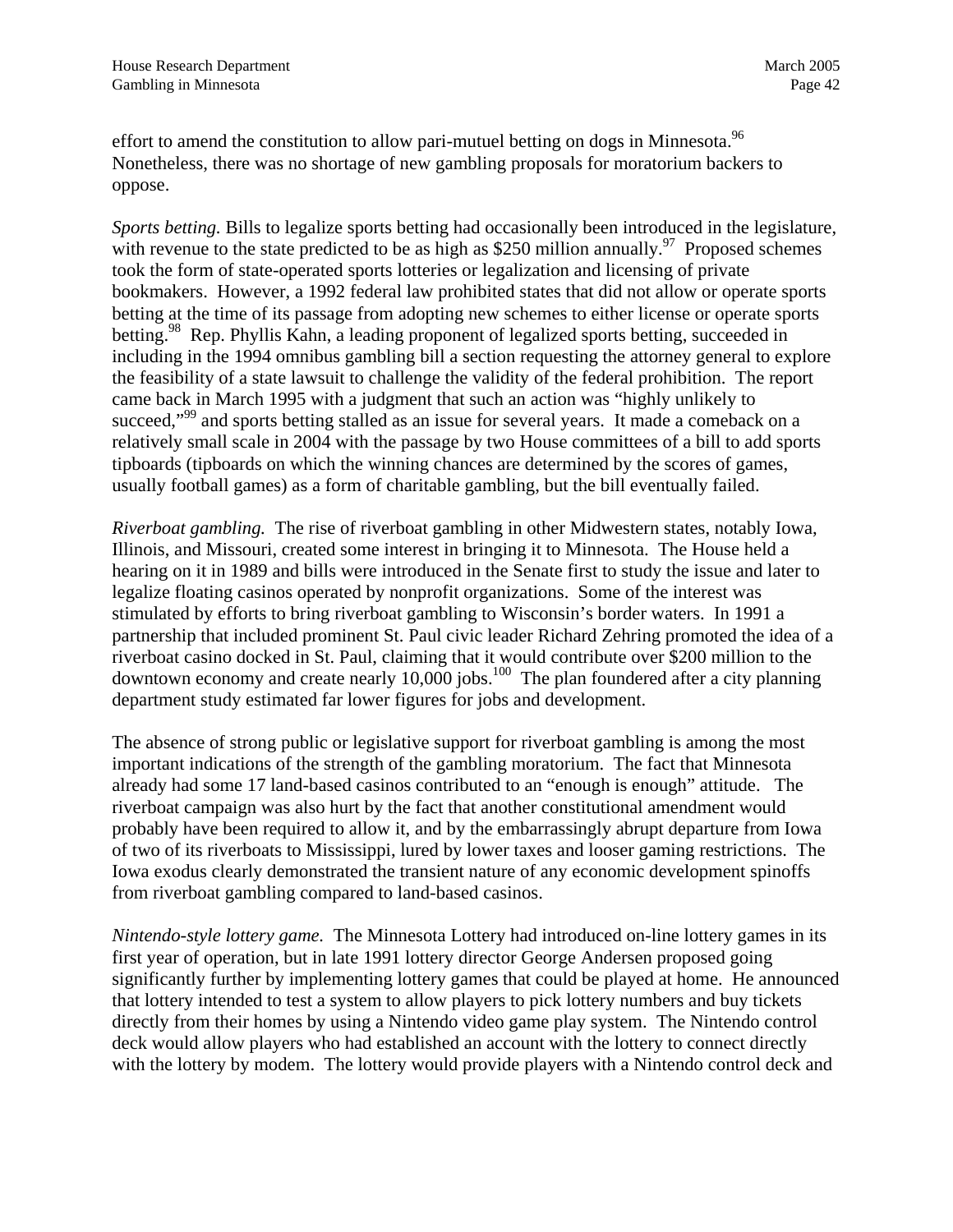a state lottery cartridge. Players would have access to the lottery's numbers game and state and national lotto games.

Andersen cited the fact that 32 percent of Minnesota households already had Nintendo video game units. At the time this was a significantly greater penetration rate than home personal computers. For the lottery, the use of Nintendo units meant a potentially substantial increase in revenue. If only 15 percent of the Nintendo households in Minnesota bought \$10 worth of tickets weekly and paid a \$10 per month equipment fee, total annual revenue was estimated at almost \$50 million, with \$15 million going to the state. If 75 percent of Nintendo households had that level of play, the estimates rose to \$250 million and \$77 million respectively. For Nintendo the arrangement meant the first use of its consoles for something other than playing video games and a potential expansion into nonentertainment applications.

Proponents of the plan paid homage to the moratorium by arguing that it wasn't really an "expansion of gambling" because it was merely an extension of existing state lottery games. According to Andersen, "It's not really an expansion into new forms of gambling. It's a customer convenience for people for whom inconvenience can be a barrier to playing our games." Supporters also pointed out that the plan meant new business for locally based Control Data, which had developed the at-home system.

It quickly became clear that in offering the proposal Andersen had made an uncharacteristic political miscalculation. The opposition to the Nintendo scheme was immediate and intense. Within days of the announcement Senate Majority Leader Roger Moe denounced the plan as "unethical" and "insidiously destructive," and Attorney General Humphrey called it "lousy public policy.["101 E](#page-95-19)ditorial pages around the region joined in the criticism and used it as an opportunity to renew their endorsement of the moratorium.<sup>102</sup> Comments from an expert panel on gambling assembled by the state planning agency included observations that the scheme was "a little like the alcoholic drinking alone," and that "Gambling would be further legitimized, and could for the first time be seen as a family activity."<sup>103</sup> A letter began to circulate in the Senate promising to kill the plan in the legislature if Andersen didn't withdraw it.

An experiment involving 10,000 Minnesota households had originally been planned for the summer of 1992 but less than eight weeks after announcing the plan Andersen pulled the plug on it, still unwilling to call it a bad idea but recognizing that it had become divisive and that it probably would not survive the upcoming legislative session.

*Ely casino.* In 1985, a group of mostly Iron Range legislators introduced a bill that would have allowed the city of Ely to operate a municipal casino in the city under the control of a board of appointees of the city and the gambling control board. The gambling control board would have adopted rules to govern the casino. Profits would have gone to the Iron Range Resources and Rehabilitation Board (IRRRB) for projects to create jobs and diversify the Iron Range economy. The plan was presented as one answer to the decline in the region's mining and tourism industries.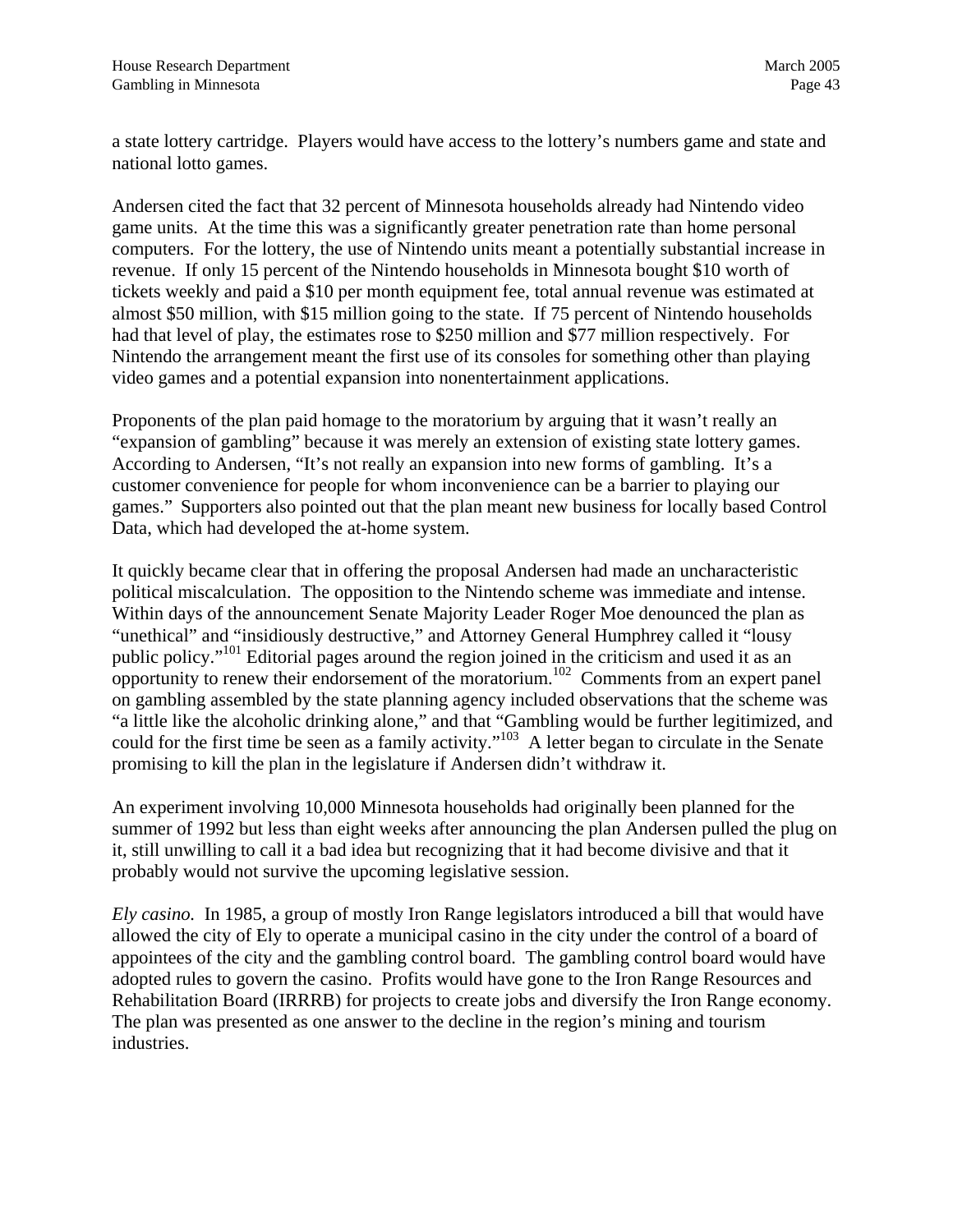The Ely casino was intended to be on a small scale compared to what eventually became Minnesota's casino industry. Ely mayor Joseph Baltich said, "We don't want a casino with neon lights or loud noises. We're looking for a nice easygoing kind of place."<sup>104</sup> With Indian gaming still in the bingo hall phase, competition with tribal casinos was not an issue and the Minnesota Indian Affairs Council even declared its nonopposition.<sup>105</sup> But the proposal still made no headway in the legislature in spite of Gov. Perpich's support, and the legislature's reluctance even to take it seriously indicated that Minnesota was largely unprepared for the abrupt growth in casino gambling that was about to occur.

Some years later, reflecting on what had happened in the state's gambling industry since the Ely casino bill came and went in the legislature, an Ely resident commented ruefully, "It turns out everybody in Minnesota is gambling. God forbid Ely should have benefited from it."<sup>[106](#page-95-23)</sup>

At the end of the 1992 legislative session Sen. Charlie Berg, chair of the Senate committee on gambling regulation, said, "This is the first time we've ever been able to stop the expansion of gambling. I think the pendulum's swung as far as it's going to."[107](#page-95-24) The moratorium would nonetheless face additional pressure for the remainder of the decade.

## **The Video Lottery Controversy**

The most sustained assault on the gambling moratorium in the mid-1990s came from proponents of a plan to allow the state lottery to install video lottery machines in bars and restaurants.

The drive to install video devices on non-Indian land on which gambling would officially be legal actually began in the late 1980s as a possible solution to some of the irregularities then surrounding the sale of paper pull-tabs. A bill introduced in the 1989 session would have authorized the gambling board to conduct an experiment with up to 100 video pull-tab machines operated by charitable gambling organizations. Proponents claimed that the machines would eliminate the "insider-trading" of information to favored customers about which games still had unsold winning tickets, since the play of the machines would be vastly more random than with boxes of paper pull-tabs. They also claimed that the machines would eliminate skimming by greatly limiting the number of people with access to cash proceeds. Organizations also saw the possibility of increasing their pull-tab receipts while at the same time reducing their expenses. The usual obeisance was made to the moratorium with the argument that the proposal wasn't really an expansion of gambling but just an electronic version of the same pull-tabs that had been in Minnesota for years.

Some of the opposition arose from concerns that the machines would not stamp out insider trading since there would still be human monitoring of payouts. Commissioner Bouza wrote, "It can never be forgotten that whatever a human can invent another will find a way to circumvent."[108](#page-95-25) Fears were also expressed that minors would find playing video pull-tab machines easier than buying pull-tabs from a seller. But even more of the criticism came from an aversion to connecting gambling with the growing video-game culture and its potential for significantly increasing gambling addiction, particularly among the young.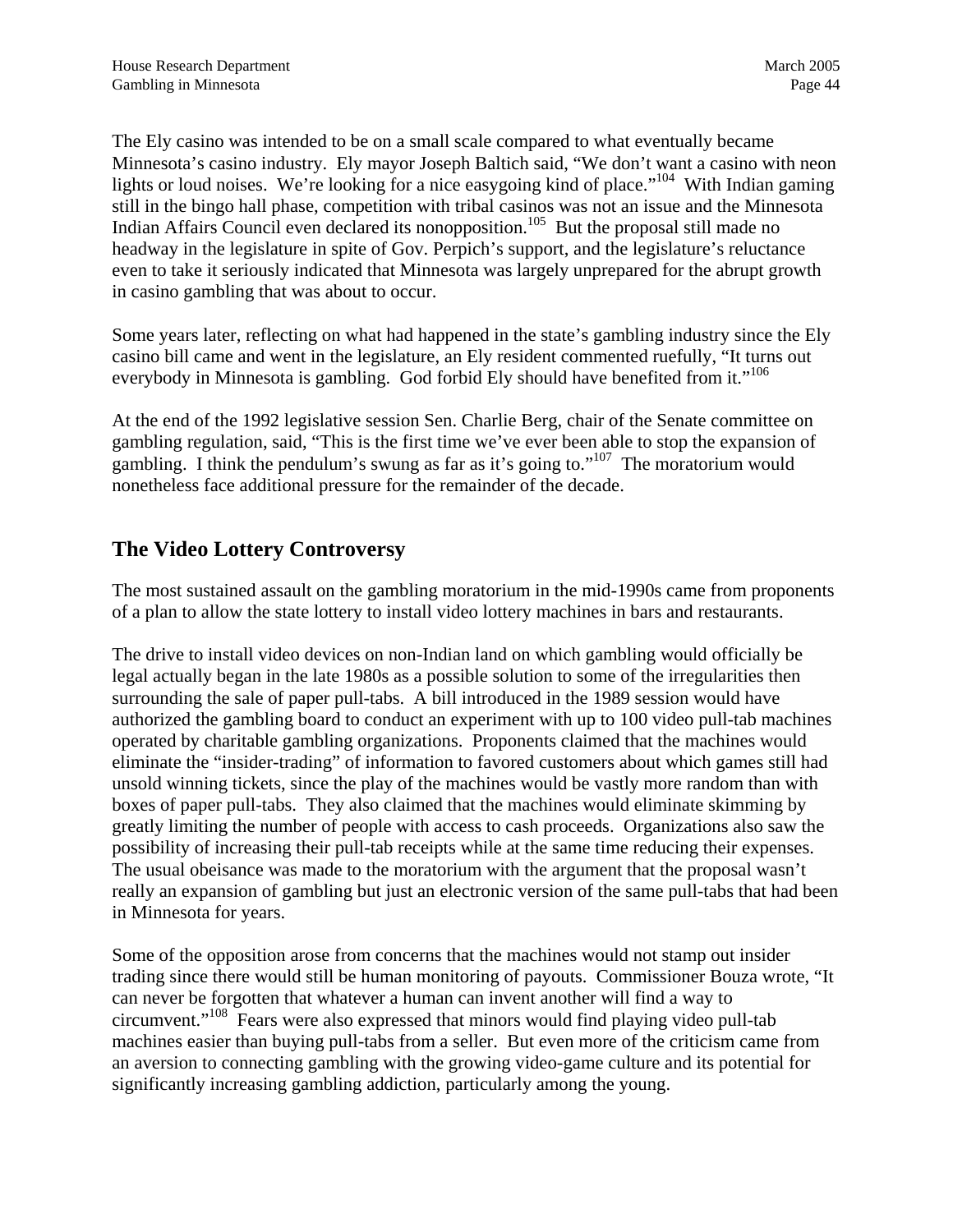The video pull-tab proposal failed to advance in the 1989 session but returned with renewed strength in 1990 as frequent reports of charitable gambling abuses engendered a growing feeling that drastic measures were necessary. The proposal was endorsed for a three-year trial by a legislative task force that saw it as a way of dealing with highly publicized charitable gambling abuses. It was also endorsed by the gambling board despite the reservations of its own executive director Tom Anzelc, who questioned if the agency had enough personnel to regulate the devices. Eventually the enactment of numerous other pull-tab reforms and the growing strength of the moratorium concept were enough to sink the video pull-tab concept.

Video gaming as a state-approved activity was not dead, however, and soon returned as a proposal for video lottery devices in bars and restaurants. For years Minnesota's on-sale liquor retailers had argued that various elements of Minnesota law, such as a relatively high sales tax on alcoholic beverages and the state's mandatory dram-shop insurance laws, had put their businesses under increasing pressure. This pressure, they claimed, was being aggravated by competition from Indian gaming casinos, whose tax-free status was cited as an unfair advantage.<sup>109</sup> They argued that a "level playing field" meant that they needed to be able to offer video gambling, and since these devices were lotteries that under the constitution could only be operated by the state, the proposal became a plan to have the machines installed and operated by the state lottery. Their case was stated by columnist Joe Soucheray: "The loneliest fellow in town these days is not the appliance repairman, but probably the local barkeep, who has seen his business diminish under the weight of modern temperance movements, not to mention those flourishing Indian casinos."<sup>[110](#page-95-4)</sup>

Proponents of video lottery pointed to South Dakota as a successful prototype of video lottery. State-operated video lottery terminals (VLTs) offering poker, blackjack, keno, and bingo had been installed in bars and lounges since 1989, with occasional interruptions for legal battles. In fiscal 1990 video lotteries produced gross profits of over \$46 million, split equally between the state and operators, even though they were in operation for only three-fourths of the year. By 1993 four states had statewide VLT gambling with gross revenues (shared between the state and machine operators) ranging from \$142 million in South Dakota to \$186 million in Louisiana.<sup>111</sup> An analysis by the Minnesota lottery projected that placing five VLTs in 3,500 licensed liquor establishments would generate over \$750 million in gross revenue, with the state receiving from \$218 million to \$331 million depending on the split between the state and machine operators.

Video lottery as a political issue hit its peak in 1993 when it was entwined with an even more volatile issue, Indian hunting and fishing rights. In 1990, the Mille Lacs Band of Chippewa had sued the state arguing that an 1837 treaty with the United States that ceded land to the band had given it the right to hunt and fish without state regulation on the land. The Department of Natural Resources eventually reached a settlement with the band under which the band dropped its lawsuit and agreed to limit harvest of walleyes on Lake Mille Lacs, in return for a grant of 7,500 acres of land and \$8.6 million, plus exclusive fishing rights on 4.5 percent of Lake Mille Lacs and the right to continue traditional spear fishing and netting practices.<sup>112</sup>

The treaty required legislative approval in order to take effect, and the effort to pass an approval bill became one of the hottest legislative issues of the 1990s. As columnist Jim Klobuchar wrote,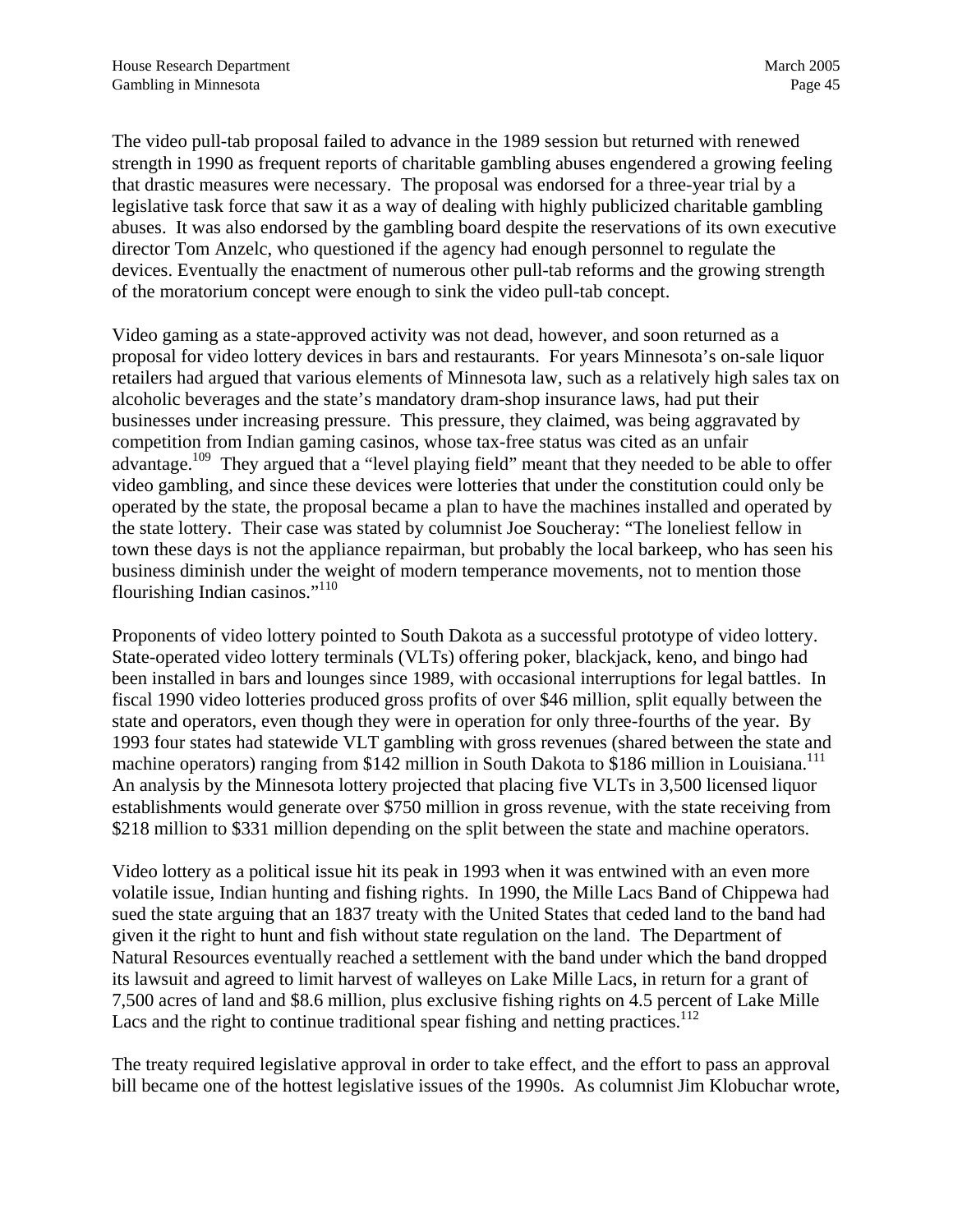"This is the real gut brawl in the Legislature. It pours in the elements of race, money, fear, greed, land and water, which is a combination guaranteed to set off jumping and screaming."<sup>113</sup>

During the legislative session, Senate gaming committee chair Charlie Berg, a vociferous opponent of the treaty, repeatedly hinted that as a tactic to stop the treaty, he would support the VLT bill despite his longstanding opposition to expansion of gambling. He criticized what he referred to as "two [Indian] monopolies," one over fishing and the other over casino gambling. At a rally at the State Capitol before hundreds of bar owners demonstrating in favor of the VLT bill, he predicted that video gambling around the state would be a "sure thing" if the treaty were to be approved. $114$ 

The defeat of the Mille Lacs treaty bill in the 1993 legislative session took much of the steam out of the VLT proposal, and it was finally defeated and pronounced dead in the 1994 session when committees in both bodies rejected it. Supporters had first sought to amend the proposal to have it only apply to 14 counties rather than statewide, then to apply only at the airport, Canterbury Downs racetrack, and a single nonmetro site, but the compromises were not enough to keep the bill alive. The last blow came when the legislature's advisory committee on gambling recommended against reviving the bill in 1995.

The VLT proposal had passionate support from many of the state's bar owners, but the support was far from unanimous. Some liquor retailers in resort areas with tribal casinos reported that the casinos had been a boon to their businesses and testified against the VLT bill in committee. One study concluded that after controlling for other factors that affect bar business, "The availability of casino gambling has a positive effect on bar sales,"[115 a](#page-95-28)nd a major lobbyist for the on-sale liquor industry acknowledged that his evidence of a casino-induced loss of business was anecdotal rather than statistical.<sup>116</sup>

In the absence of unified support within the liquor industry other factors became decisive. A 1993 Minnesota Poll indicated that the public opposed the idea by 62 percent to 35 percent, with an unusually low 3 percent with no opinion.<sup>117</sup> There were concerns that by leaving the actual operation of the machines in private hands, the bill risked violating the constitution. Organizations conducting charitable gambling in bars saw the placement of VLTs in the same locations as a direct threat to their revenues in spite of efforts by VLT bill sponsors to share profits with them. Many opponents who feared that VLTs were uniquely addictive cited a widely quoted observation by the clinical director of a large Las Vegas hospital that video gaming machines were the "crack [cocaine] of gambling."<sup>[118](#page-95-29)</sup>

Finally there was the moratorium, which was still publicly subscribed to by most Minnesota political leaders from Gov. Arne Carlson on down. One editorialist argued that passage of the VLT bill would fracture the moratorium permanently:

Expanding gambling further, creating statewide private gambling industries, may prove an irreversible step. If lawmakers in each state are finding it challenging to say no to bar owners and other promoters of commercial gambling (and they are), one can only imagine how much more daunting it would be to ever repeal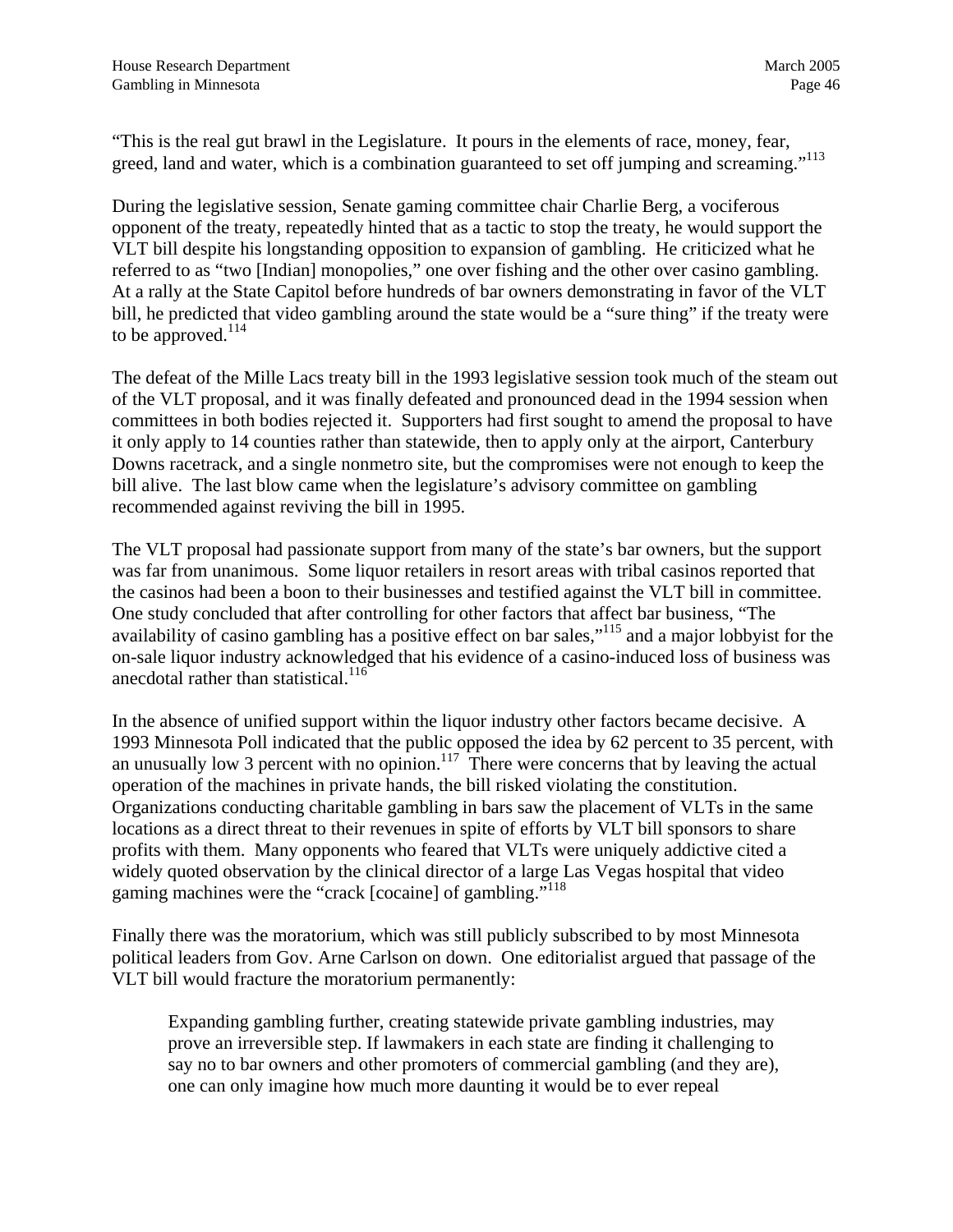legalized gambling once every small-town bar and restaurant has grown dependent on the revenue.

To fail to freeze gambling expansions now may be to permanently institutionalize a pervasive gambling culture—a culture based, to a degree not widely admitted, on fleecing the vulnerable.<sup>119</sup>

#### **The Advisory Council Advises No Change**

For several years, beginning with Commissioner Bouza's report to the 1991 Legislature, there had been calls for a study commission to evaluate all forms of gambling in Minnesota and make recommendations on an overall state gambling policy. The 1994 omnibus gambling bill created such a body, to be called the Advisory Council on Gambling. It consisted of 14 members overall: nine members appointed by the governor, one to serve as chair and eight others representing each congressional district, one member appointed by the attorney general, and four legislators. Gov. Carlson appointed Harry Baltzer, director of the gambling control board, as chair, and other gubernatorial appointees represented horse racing, charitable gambling, Indian gaming, and compulsive gambling treatment interests.

The advisory council's final report in 1995 made it clear that the moratorium was still firmly entrenched as state policy. It recommended that the legislature authorize no new forms of gambling, and specifically recommended against the proposal to put video lottery devices in bars and restaurants, citing concerns with problem gambling and possible excessive state reliance on gambling revenues. At the same time it recommended that no existing form of gambling be abolished or even substantially changed. It explained:

On balance the advisory council feels that the best approach would be to continue to present efforts to regulate the volume of gambling but not to go so far beyond them as to eliminate any existing form. Within this framework the total volume of gambling should be ultimately determined by market forces. This recommendation is not based on a judgment as to whether gambling overall is good or bad for the state. Rather, it derives from a belief that government efforts to abolish existing gambling forms would likely be unproductive and would use up energy and resources best expended elsewhere. $120$ 

The report was generally an endorsement of the gambling status quo, with the advisory council also recommending against any major changes in the governing structures of gambling or in the statutes regulating gambling.

#### **Racing Returns to Canterbury**

With off-track betting having been overturned by the courts, the reopening of Canterbury Downs after its shuttering at the end of 1991 seemed like a questionable bet. Nonetheless, in 1993 the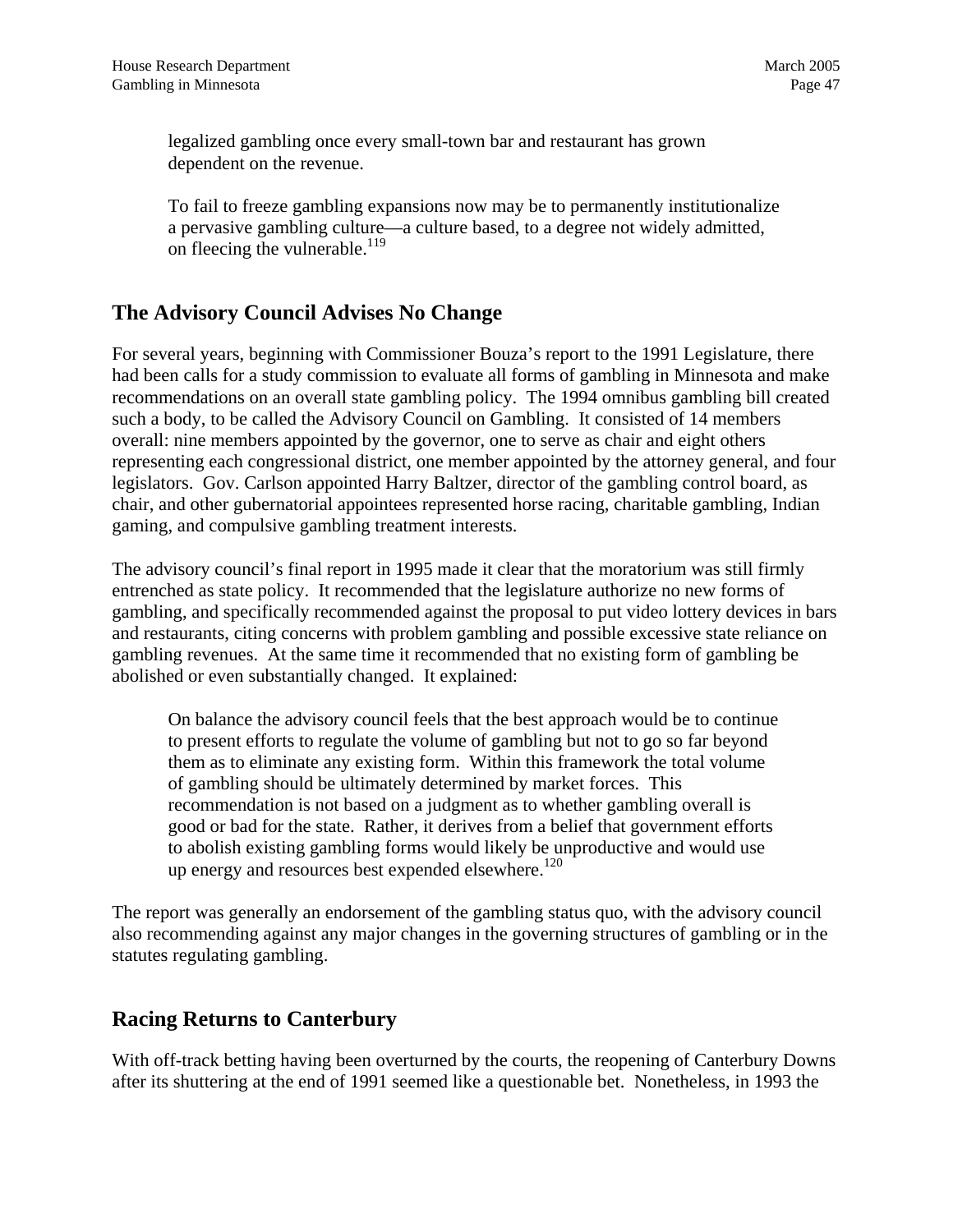track for the second time became the prize in an ownership struggle. In November, financier Irwin Jacobs agreed to buy the track from Ladbroke for a reported \$7 million, about one-tenth of its original cost. At the same time another buyer, Susan Bala, general manager of a North Dakota firm that specialized in simulcasting services and equipment, claimed she had an agreement with Ladbroke to buy the track for \$6 million, but Ladbroke denied having reached such an agreement. To make the confusion complete, former suitor John Aglialoro also put himself back into the bidding.

A flurry of lawsuits inevitably followed. In January 1994, a Scott County district court ruled that Jacobs' purchase of the track was valid, but this only deepened the uncertainty surrounding the track. Jacobs had refused to commit himself to returning live racing to Canterbury, indicating that the track had several other possible uses. Within days of the decision Jacobs announced his long-range intention: to turn Canterbury into a full-fledged casino that also featured live racing and simulcasting. He made it clear that without the casino, live racing had no future at Canterbury, since he did not intend to follow previous owners in losing money at the track.

Jacobs' support of the casino concept was less than wholehearted, and he left it up to the legislature to decide if the concept had a future. The response was so instantaneous and negative that within a week of floating the idea he abandoned it, citing not only the adverse reaction but also his own personal reservations about legalized gambling. He also reiterated his decision not to reopen the track for live racing, saying "When I bought the track, it never entered my mind to operate it as a racetrack."[121](#page-95-4) It was obvious that Jacobs had bought the track without ever having a clear idea of what to do with it.<sup>122</sup> This lack of a business plan made his position as track owner untenable, and he soon put the track back up for sale.

In spite of his own ambivalence about gambling, Jacobs announced he wanted to sell the track only to owners who intended to restore live racing. Such an ownership group soon emerged from Minnesota's horse industry. It was headed by the father and son team of Curt and Randy Sampson, who had built a substantial telecommunications business in greater Minnesota and who had been in the breeding business since 1987. Unlike previous owners, they were primarily motivated by a desire to preserve live racing and a breeding industry in Minnesota. One trainer said, "The Sampsons are like any other businessmen—they would like to make a profit—but they have done this because they are Minnesota horsemen."<sup>[123](#page-95-30)</sup>

The Sampson ownership group was welcomed not only by the state's horse industry but also by the legislature, which at the time of the sale was considering a constitutional amendment to allow off-track betting. A locally based ownership group that was deeply involved in the horse industry, which many legislators continued to regard as an economic asset to the state despite the track's vicissitudes, was exactly what OTB supporters had been looking for.

Many in the racing industry still considered OTB to be essential to the survival of horse racing in the state. Their numbers included Randy Sampson, who said "Realistically, there is no longterm future for horse racing in Minnesota without some form of off-track betting."<sup>124</sup> Many in the legislature still saw OTB as inimical to live racing, but the purchase of the track by active horse owners raised hopes that the increased OTB revenue would lead to higher purses. Rated a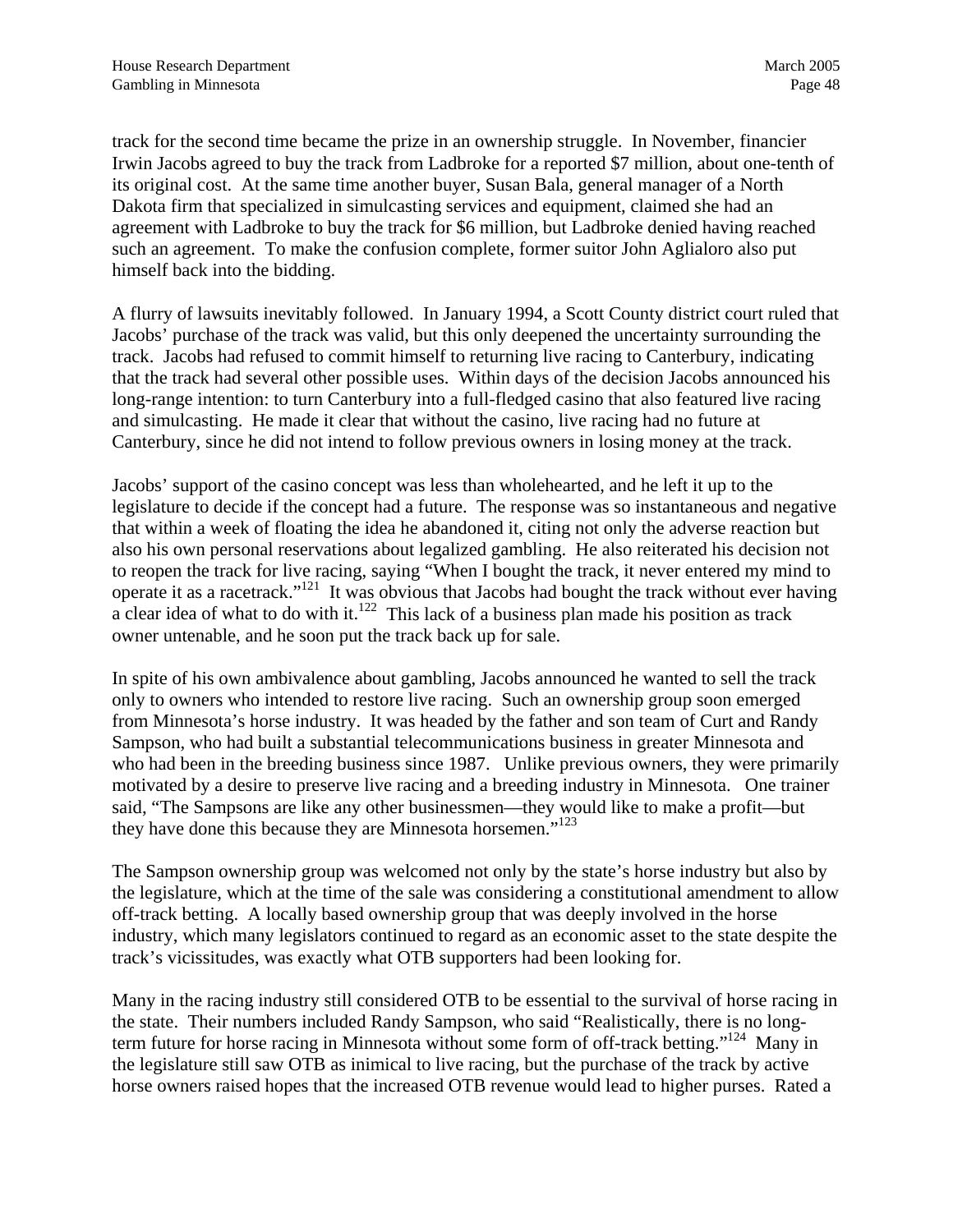long shot at the beginning of the session, the OTB constitutional amendment was approved by the legislature in May 1994 by surprisingly comfortable margins.<sup>125</sup> The legislature's passage of the amendment marked the first breach of the moratorium since it was first proposed in 1990.

The track operated as a simulcasting facility only during the remainder of 1994, but with plans for a 51-day live season in 1995 featuring both thoroughbred and quarterhorse racing. In the meantime the track and the horse industry nervously awaited the vote on the OTB amendment in November 1994. This time it was not the legislature but the voters who kept the moratorium in force. The vote on the OTB amendment was extremely close but in the end it fell short by 7,000 votes out of 1.68 million votes cast.

The defeat of the amendment was tempered by a 1994-95 simulcasting season that drew higher than expected per-capita betting handles and contributed an additional \$2 million in purse money for the live season. A public stock offering before the opening of the 1995 season erased the track's debt and made possible a modest first-quarter profit. A name change to Canterbury Park indicated an intention to break with the past and also to use the track as a year-round entertainment center.

The track and horse owners also benefited significantly from another tax break granted in 1996, to exempt the first \$12 million in takeout each year from the state pari-mutuel tax.<sup>126</sup> With the track's takeout averaging about 20 percent, the tax break effectively exempted the first \$60 million in handle from taxes. Since Canterbury's total handle since reopening did not reach the \$60 million level until 2001, the value of the tax break was obvious.

#### **Charitable Gambling—Reversing the Reforms**

Through the 1990 session the critics of charitable gambling had set the legislative agenda, and the result was legislation that raised the levels of regulation and enforcement and imposed an increasing level of responsibility on gambling organizations. Beginning as early as 1991, the legislature began giving a more sympathetic ear to the gambling industry's own agenda, and the results were reversals of several of the reforms that the industry had considered among the most onerous.

The 1990 law had dealt with the problem of pull-tab insider trading by requiring all organizations that sell pull-tabs to post the names of winners of major prizes as they were paid out. Organizations claimed that, just as they had predicted, the posting requirement was cutting into their sales by increasing the number of dead games. In response, the 1991 Legislature repealed the posting requirement and substituted a provision that allowed the gambling board to impose a posting requirement only if it had reason to believe that an organization was giving illegal information to players.

The 1991 law also repealed another unpopular feature of the 1990 act had that required recipients of gambling net profit contributions to register with the board. The bond posted by gambling managers, which had been raised from \$10,000 to \$25,000 in 1990, was reduced back to \$10,000 in 1991.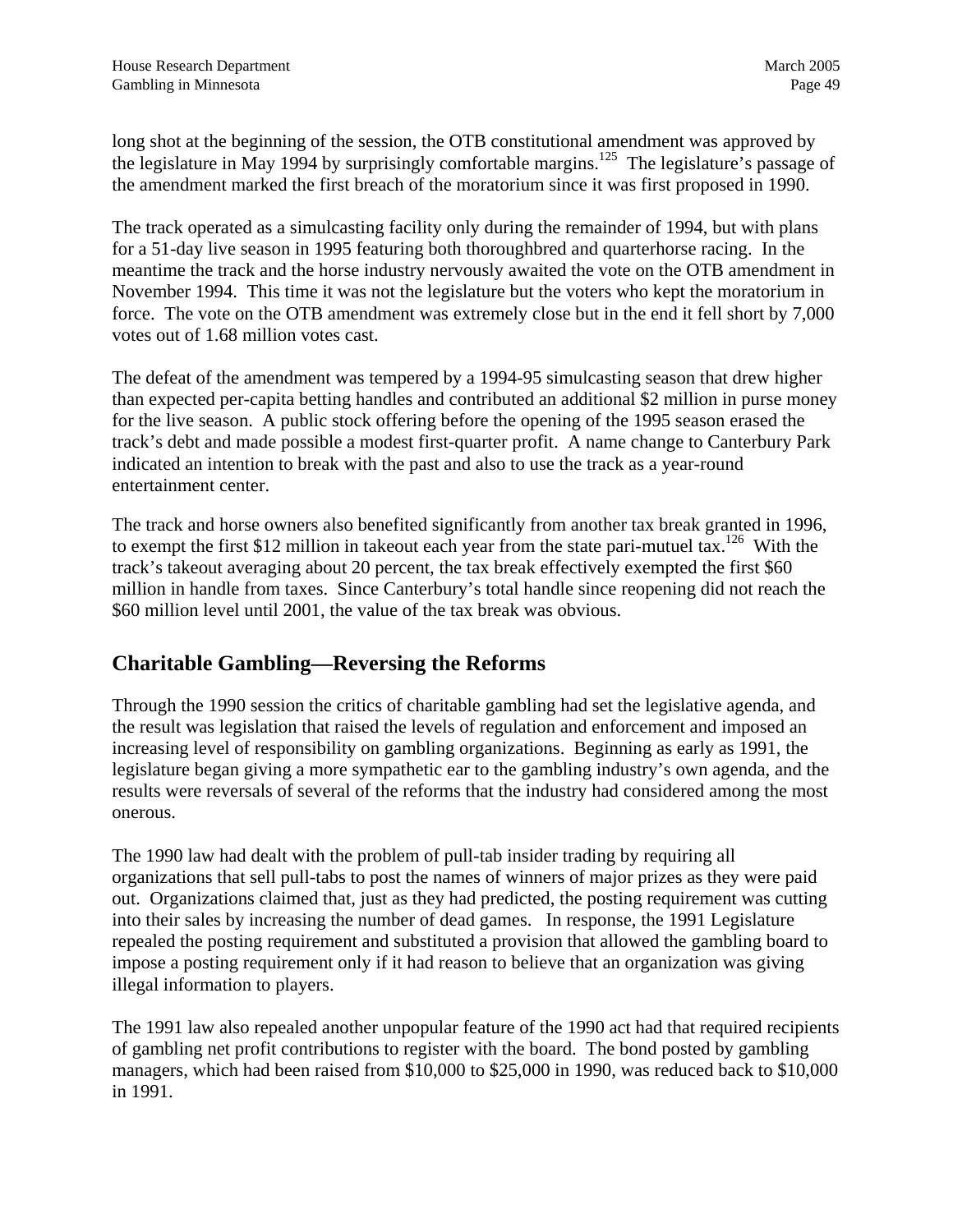The 1991 changes did not gut charitable gambling regulation but they did indicate that the brief era of wholesale reform was over and that the legislature had returned to listening more closely to gambling organizations and their concerns. The reform period was giving way to the charitable gambling industry's agenda.

## **Indian Casinos Dominate the Gambling Scene**

In 1993 the number of Indian tribal casinos had reached 17, and according to the state planning agency, their total revenue was an estimated \$500 million. Assuming that gross revenue was about 10 percent of gross wager this would have represented a total wager of about \$5 billion.<sup>127</sup> The number dwarfed total wagering on charitable gambling, the state lottery, and pari-mutuel racing combined.

The effect of casinos on the economies of their surrounding counties appeared to be substantial. A 1993 Minnesota Planning report found that the ten Minnesota counties with casinos fared better than the rest of the state between 1989 and 1991, experiencing \$182 million more in economic activity in 1990 and 1991 than would have been the case had they grown at the same rate as the rest of the state.<sup>128</sup> A later report by the Federal Reserve Bank of Minneapolis found that Upper Midwest and northern tier counties containing Indian reservations with the highest per capita casino revenue had greater population growth, higher per capita income, and greater declines in unemployment from 1990 to 2000.<sup>129</sup> Not all the results were beneficial, however, as the hospitality industry claimed that some restaurants near casinos were losing 50 percent of their business. $130$ 

The impact of Indian gaming on the statewide economy was harder to determine. As one economic study put it, "The role casinos play in contributing to the economic base of a state or regional economy is largely determined by whether gaming revenues are generated from in-state or out-of-state sources. To the extent that the presence of in-state casinos are able to retain gambling dollars that would leave the state in the absence of gaming facilities, the money wagered would be considered a benefit (gain) to the state. However, gaming revenues from instate sources that would not otherwise leave the state are simply a shifting of discretionary spending. This spending shift is not new wealth. $"^{131}$ 

As tribal casinos proliferated across the Midwest the ability of Minnesota's casinos to draw wealth from other states became limited. A 1995 report indicated that 80 percent of Minnesota casino patrons came from Minnesota. Still, a state tourism official was quoted as saying, "The casinos have been very popular with the tourism groups, and that's been one of the fastest growing segments of the industry."<sup>[132](#page-95-37)</sup>

Whatever the effects of tribal casinos may have been on surrounding economies, their effect on Indian land was dramatic. A 1998 report from the Minnesota Indian Gaming Association (MIGA) cited 14,000 jobs created on reservations with an annual payroll of over \$184 million. The impact on reservation unemployment rates may have been limited—one report in 1997 indicated that about 71 percent of casino jobs were held by non-Indians<sup>133</sup>—but a 1997 MIGA-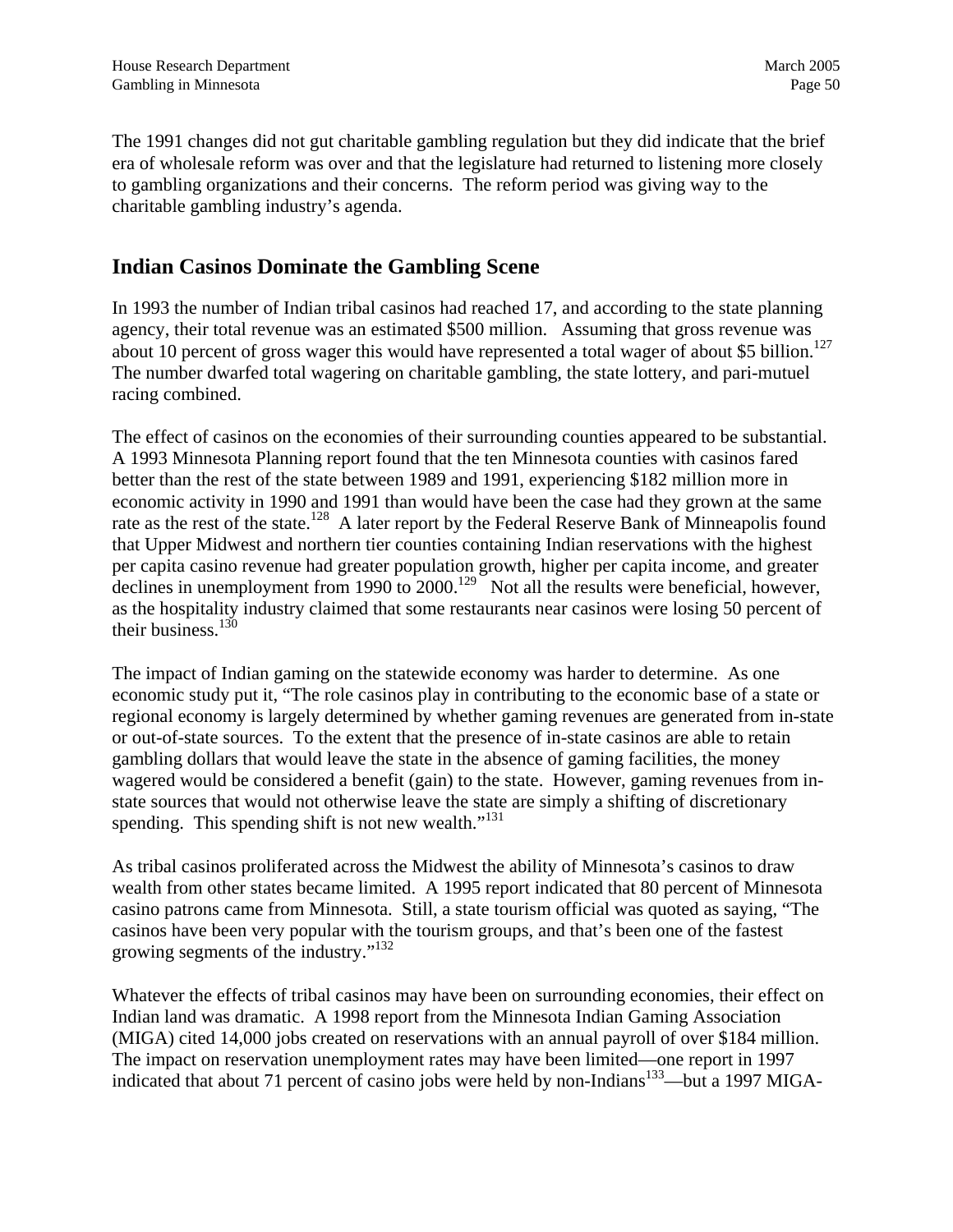sponsored study found that "the rapid growth in Indian gaming facilities in areas of traditionally high unemployment and social services needs have reduced the burden on [government social] programs by a considerable degree."<sup>134</sup> Tribal lobbyist Larry Kitto said, "Gambling is the first economic tool that's come along in the  $20<sup>th</sup>$  century on Indian reservations that's really worked."<sup>[135](#page-95-22)</sup>

Of the negative effects of tribal gaming none was cited more often than its association with compulsive gambling. Of the callers to the state Compulsive Gambling Hotline, 44 percent identified their problems as stemming from casino gambling, well above the second most frequently cited source, pull-tabs  $(24 \text{ percent})$ .<sup>136</sup> Hotline officials called video gaming devices "the most addictive form of gambling in the state," and noted that calls to the line in 1994 nearly doubled over the number in 1992, with most of the callers being casino gamblers.<sup>[137](#page-95-23)</sup>

The effect of tribal casinos on the revenues of other major gambling options in Minnesota is hard to gauge with certainty, but by the late 1990s it seemed clear that, as the adjacent chart of charitable gambling and lottery sales in the decade since the passage of IGRA indicates, casinos had not had the devastating effect that had once been feared. Charitable gambling sales leveled off in 1990 and remained relatively flat for years afterward, rising an average of about 1 percent a year. However, as noted before, the gambling board in 1988 had predicted just such a plateau,

largely as the result of charitable gambling running out of new sales outlets. The state lottery's sales rose during its first eight years of operation by an average of about 2 percent per year, modest growth compared to some other lotteries but a respectable performance in a highly competitive environment. That environment probably played a role in the Minnesota lottery's decision to adopt a relatively high prize





payout percentage: in 1993 Minnesota's prize payout was about 60 percent of gross sales, well above the 53.7 percent payout for ten other Midwestern state lotteries.<sup>138</sup> This decision helped keep the lottery competitive but also adversely affected its ability to return money to the state treasury.

Pari-mutuel betting may have been the most adversely affected by Indian gaming, in large measure because the state's largest casino was located only a few miles from Canterbury Park, but the racing industry's difficulties were national in scope and preceded passage of IGRA.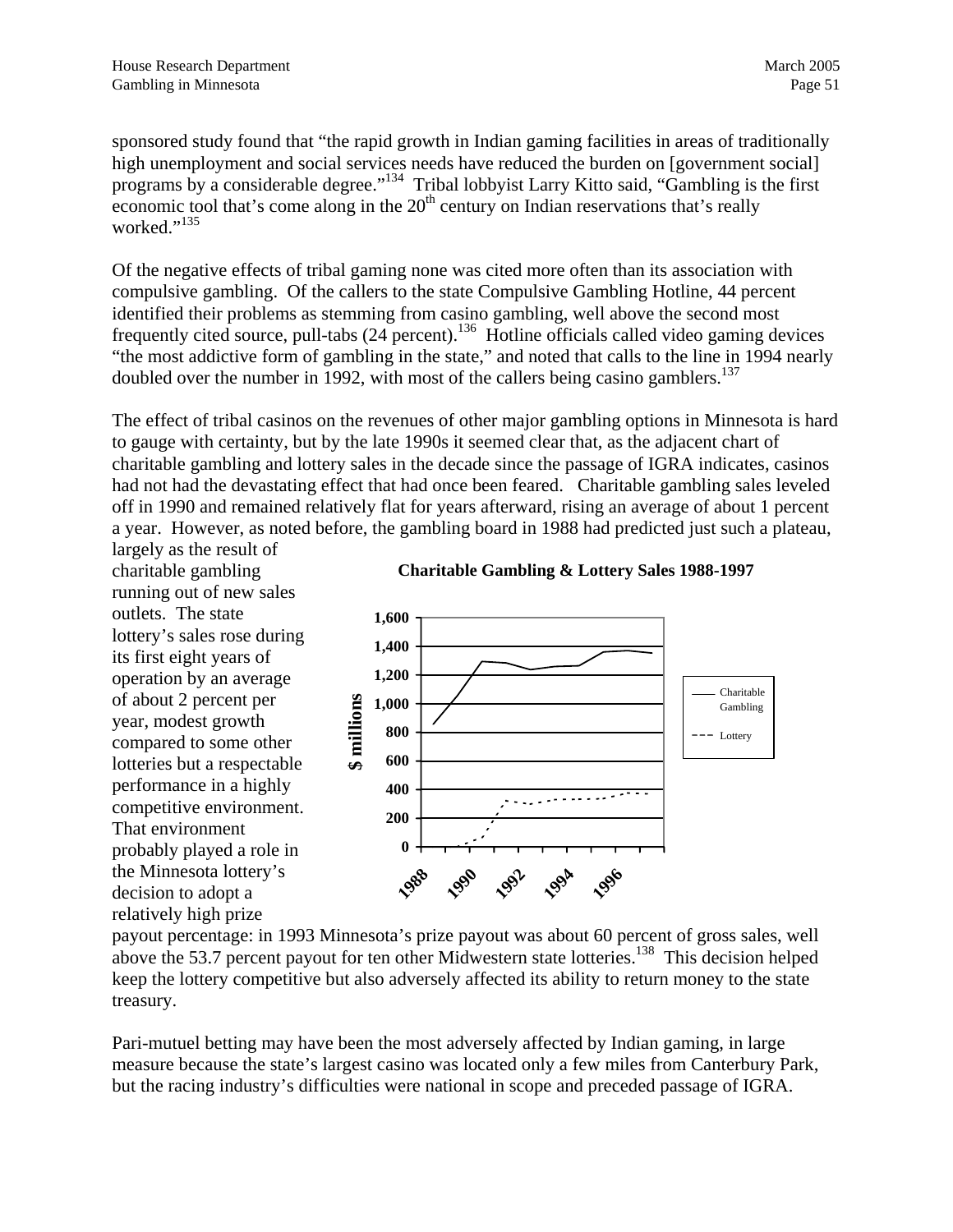Although many references to tribal casinos tended to lump them all together into a single industry, Indian gaming in Minnesota has for almost all of it its history been characterized by a wide disparity in the revenue capacity of individual casinos. This could be seen as early as 1992 when a survey of Minnesota casinos found that the number of gaming machines ranged from 1,400 at each of the two Grand Casinos (Mille Lacs and Hinckley) to 300 or fewer at five other casinos. A similar disparity existed in blackjack tables, ranging from 76 at Mystic Lake to fewer than ten at Lake of the Woods.<sup>139</sup> In 1994, the Mdewakanton community, owner of the Mystic Lake Casino, distributed some \$500,000 in per capita payments to each band member, while the majority of tribes in the state were making no per capita payments at all. Several of the state's smallest casinos were being operated not with the expectation of producing sizeable profits but in the hope that they would reduce their reservation's unemployment rate.

Perhaps the most persistent controversy dogging Indian gaming throughout the 1990s was not its social or economic impact but its tax status. As one editorialist noted, in the early days of casino development the greatest fear was of corruption and organized crime involvement. As these fears faded they were replaced by resentment of Indian casinos' freedom from state taxes on gambling proceeds. "You simply cannot discuss gambling in outstate Minnesota without hearing more than you desire about taxes—about how 'the state ought to be getting its share' by letting 'tax-paying businesses' offer more gambling."<sup>140</sup> Since the state was prohibited by IGRA from imposing direct taxes on casino revenues, the argument increasingly became focused on "breaking the tribal monopoly" and "creating a level playing field."[141](#page-95-41) With most of the traditional arguments about the wisdom or morality of gambling having become settled in the minds of many Minnesotans, this was to become the dominant controversy in gambling as the century turned.

## **Gambling is Dealt into the Stadium Game**

Improbable as it may seem, an issue arose in the mid-1990s that managed to evoke an even more intense public reaction than legalized gambling. This was the proposal to build one or more new sports stadiums in the metropolitan area.

The issue arose mainly because the two professional tenants of the Hubert H. Humphrey Metrodome had announced that they wanted out. When the Metrodome was opened in 1982 it was widely regarded as being able to meet Minnesota's professional and college sports needs for a generation or more. But by 1995 it was increasingly being described as inadequate and obsolete. The Minnesota Vikings wanted a new stadium of their own in order to obtain the increased revenue the team claimed was vital in order to remain competitive in the National Football League. The Minnesota Twins wanted a new baseball stadium not only to improve their revenue capability but also to provide a better baseball experience than a stadium designed primarily for football could offer. The University of Minnesota also raised the possibility of vacating the Metrodome for a new open-air on-campus stadium. A combined Vikings-Gophers football stadium on or near the campus was one possibility but not an ideal one for either prospective tenant. In the case of the Vikings and Twins the facility in question would not be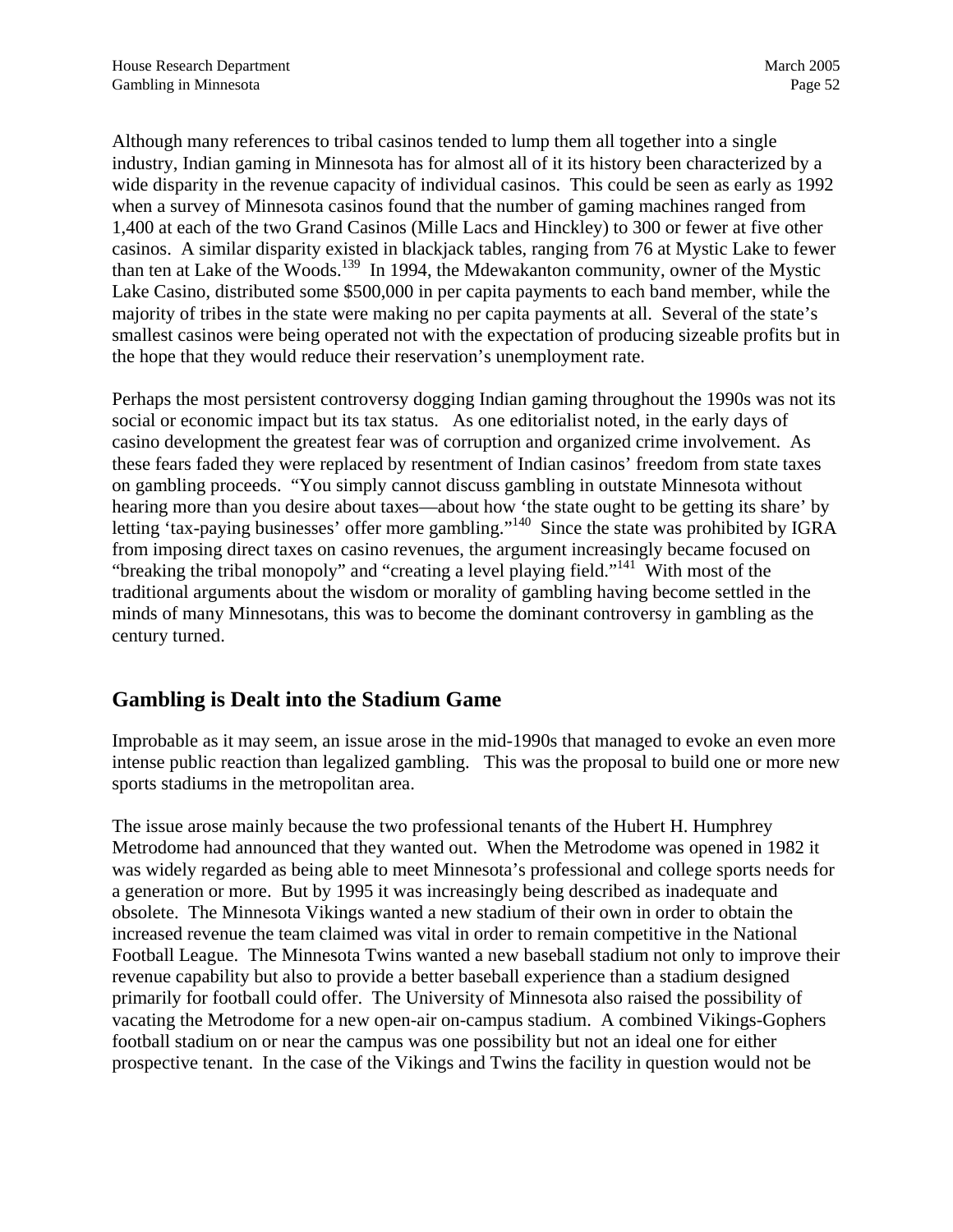built by the teams but by the Metropolitan Sports Facilities Commission, owners of the Metrodome, or a successor body using a combination of public money and contributions from the teams.

Adding to the complexities was a growing feeling in St. Paul that it had a viable opportunity to bring the National Hockey League back to Minnesota and place the team in the city's somnolent downtown if it could replace its aging Civic Center with a modern arena.

There were clear priorities in addressing these issues. The Twins' lease for the Metrodome allowed the team to escape it at the end of 1997, while the Vikings were tied to the building with a lease that ran through 2011, and no hard deadline existed for construction of a new hockey arena. This brought the baseball stadium to the forefront of the debate. The cost of the new stadium was estimated at \$350 million to \$400 million, with a retractable roof adding some \$50 million to \$75 million to the cost.

Even the legislative backers of one or more new stadiums recognized that political realities precluded costs like these from being paid from the state's general fund or through general obligation bonding. The stadium funding debate thus became a search for innovative sources of public funds that could generate maximum revenue from narrowly based tax sources, or preferably some source other than taxes. The one broad-based tax proposal, Gov. Carlson's suggestion of a 10-cent per pack cigarette tax increase to finance the stadium, went nowhere in the legislature, making it clear that broad-based taxes, even sin taxes, were not an option. The remaining options included capturing sales tax revenue from baseball tickets and income tax revenue from player salaries, redirection of some state lottery proceeds, and imposing new taxes on sports merchandise. But none of these proposals could hope to generate the same level of revenue as a major expansion of gambling.

One of the first attempts to link gambling and sports facilities was a plan proposed by House Speaker Irv Anderson late in the 1995 session to place as many as 17,000 state-operated VLTs in bars and restaurants statewide, with proceeds to be used to return NHL hockey to Minnesota and expand youth sports.<sup>142</sup> The plan foundered on legislative opposition to such a major gambling expansion, but the connection had been made.

It arose again in the 1997 session with the introduction of a bill by Senate Minority Leader Dick Day to provide for the installation of 1,500 video lottery machines at Canterbury Park to be operated by the state lottery. The net revenue, which Day estimated at \$70 million per year, would go into a "sports infrastructure fund" to provide ongoing funding not only for a baseball stadium but a new arena for professional hockey and a remodeled Metrodome for the Vikings, as well as subsidizing higher purses for horse racing. Gov. Carlson, a stadium supporter, declined to endorse Day's bill at the beginning of the session and stuck with his proposed cigarette tax increase. But later in the 1997 session Carlson, who had seen his cigarette tax proposal pronounced DOA, was reconsidering his opposition. However, not all stadium supporters were convinced—Rep. Ann Rest, chief sponsor of the stadium bill in the House (not a companion to Day's bill), expressed strong reservations about gambling as a source of financing.<sup>[143](#page-95-43)</sup>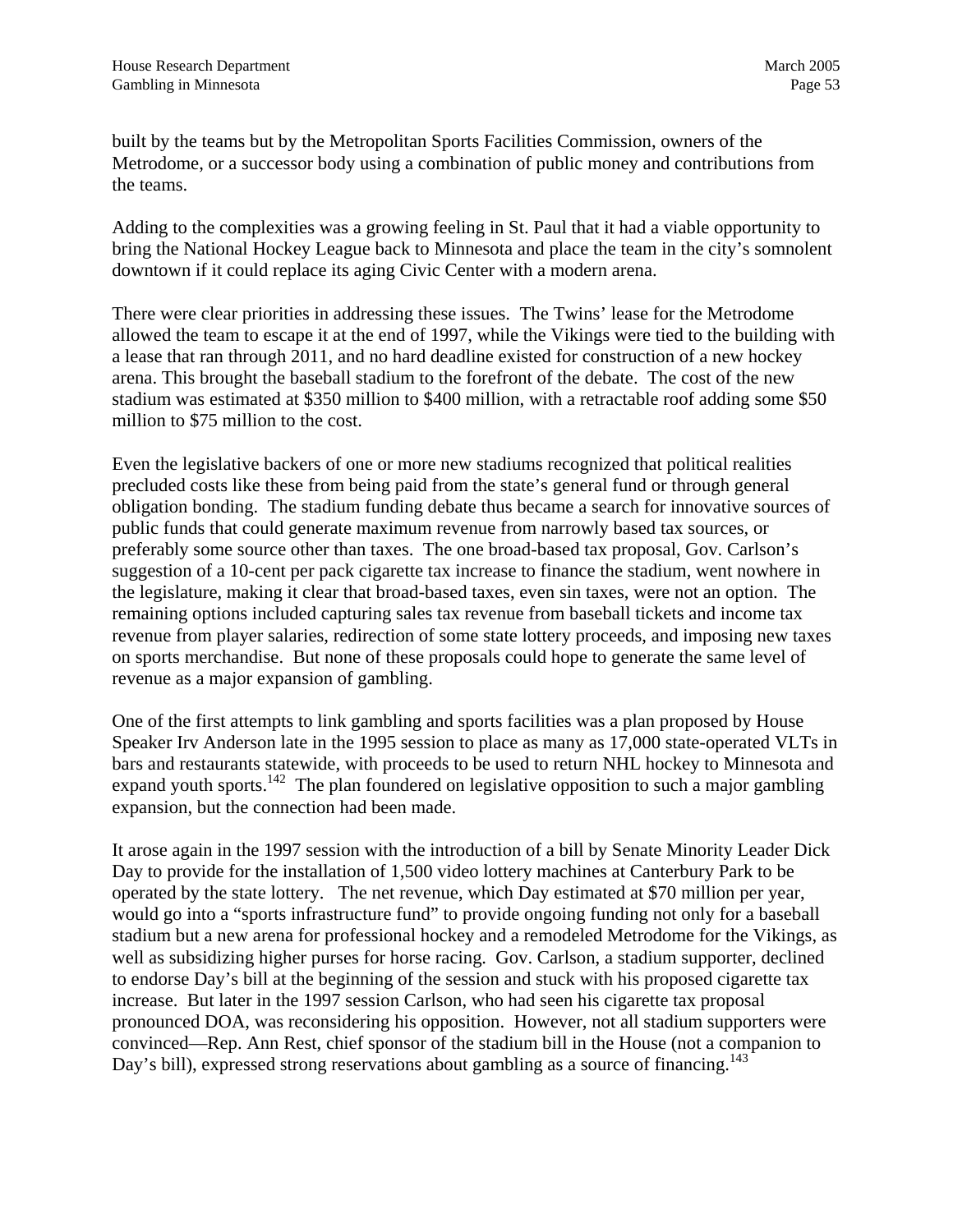By the end of the 1997 session no stadium bill had passed but the legislature was not quite prepared to let the issue die. A legislative task force was established to sift through the numerous proposals both for stadiums and means of paying for them, prior to an anticipated special session in the fall to deal solely with stadium issues.

The stadium debate created a new opportunity for Minnesota's horse industry and for Canterbury Park. Ever since the defeat of the off-track betting amendment, the industry and the track had been looking for additional gambling options at the track to finance expansion, or an increase in purses for live racing, or both. They saw the stadium debate as an opportunity to offer the state a means of both stimulating the horse industry and paying for one or more new stadiums without any general fund or other tax money.

In picking the video lottery option the industry was clearly influenced by the success of Prairie Meadows racetrack, a once-floundering thoroughbred track near Des Moines, Iowa, that had become a massive revenue generator by reinventing itself as a "racino," a combination of racetrack and video slots casino. Video gambling revenue allowed Prairie Meadows to offer daily purses substantially higher than Canterbury's despite being in a smaller market.

True to the moratorium code, supporters described the addition of a racino to Canterbury Park as being not really an expansion of gambling but merely the addition of games that were already legal in Minnesota at a location where gambling was already being conducted.

In late August 1997, the track presented a detailed proposal to the stadium task force that called for placement of 1,400 slot machines at the track to be operated by the state lottery. State operation was essential to conform to the constitutional prohibition against any lottery not operated by the state. The casino, which would also include 36 blackjack tables, would be part of a \$12 million renovation of the track. The proposal envisioned gross revenue of \$87 million per year and a net to the state of \$30 million, less than what Sen. Day had envisioned but enough to fund 20-year bonds for a \$400 million ballpark. The horse industry would benefit from a 7.5 percent cut of the gaming revenues, which the track estimated would add \$6.5 million annually to purses[.144](#page-95-42) With Canterbury's purses averaging only \$4 million per year, the effect on the horse industry was bound to be substantial.

The Canterbury proposal was not the only gambling-related funding source to be floated before the task force. Others included dedicating a share of state lottery proceeds and obtaining a share of Indian gaming revenues in return for the state's refusal to approve any further gambling. The task force, at the urging of its co-chairs, Sen. Keith Langseth and Rep. Loren Jennings, voted on October 10, 1997, to support a \$411 million baseball park proposal with the state's \$250 million share coming from a combination of stadium user fees, Canterbury slots, and lottery revenues. It was a significant victory for expanded gambling but a short-lived one. A week later the legislature's commission on planning and fiscal policy rejected not only the task force proposal but every other stadium funding plan brought before it.

House Speaker Phil Carruthers noted that the commission's action "reflects the same negativism that's out there in the public at large."[145](#page-95-44) The public's opposition to every stadium proposal,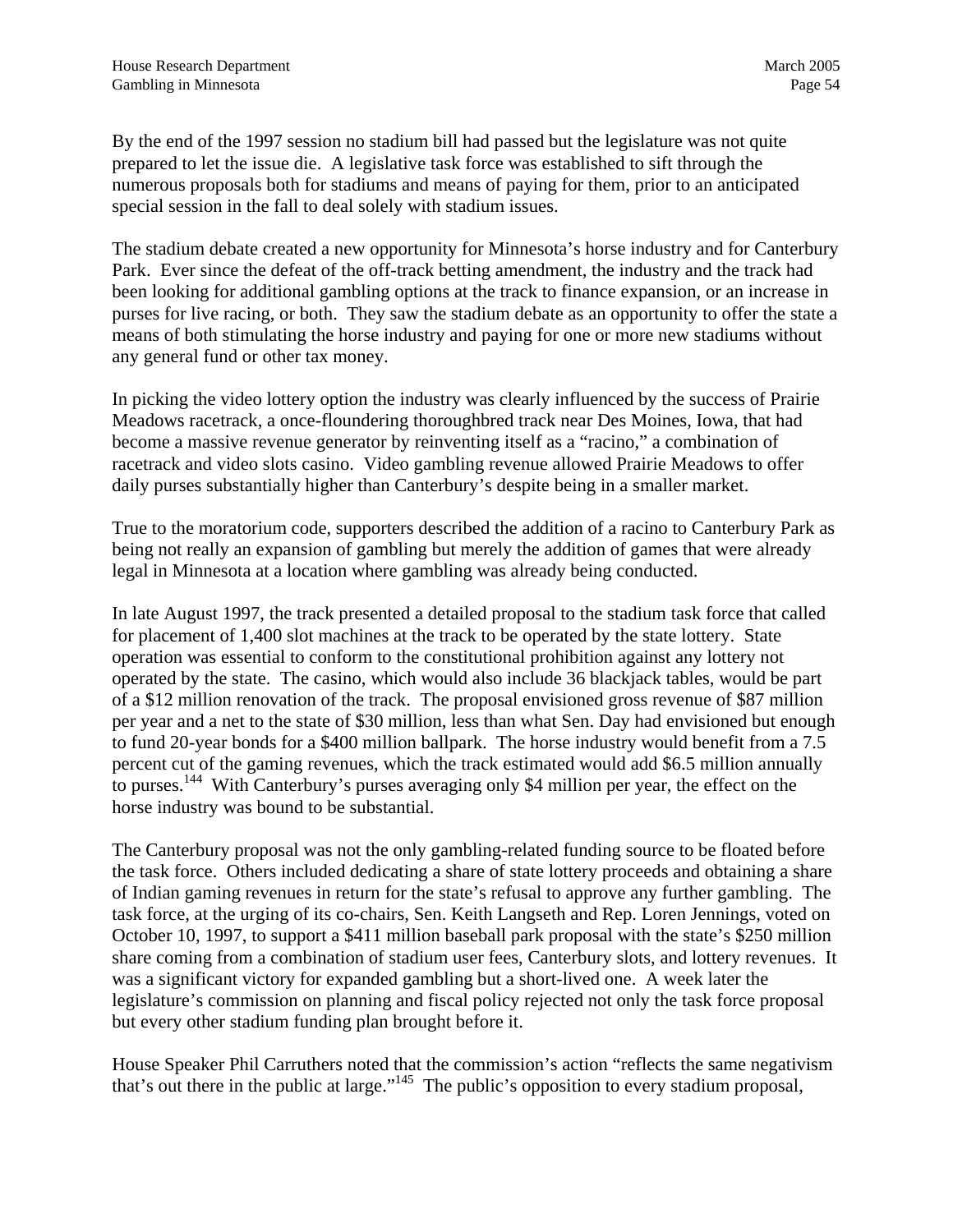however creatively funded, was broad and intense. A poll taken shortly before the special session found 56 percent of respondents saying it was "not very important" or "not important at all" for the legislature to find a stadium solution to satisfy the Twins. The special session opened with none of the stadium proposals having any broad support in the legislature, and the public's negative reaction precluded any proposal from ever gaining momentum. Within a few days the session staggered to a conclusion with no legislation even coming close to passage.

The special session debacle and the noise level of the stadium debate may have obscured one significant milestone in the evolution of legislative views of gambling. When the session ended, expanded gambling had suffered a short-term defeat but had possibly won a long-term victory. In the late 1980s and early 1990s, state revenue from gambling had reached the point where it could plausibly be seen as a viable funding source for tax relief or budget fixes. The state's spending patterns were at least to some extent dependent on gambling revenue. With the stadium debate, gambling rose to another level, being seen as a potential generator of large sums of money to finance major government projects. Fiscally as well as socially, gambling was moving even further into the mainstream.

#### **Charitable Gambling: Achieving the Industry Agenda**

By 1996, the industry's agenda was clearly beginning to dominate legislative discussions of charitable gambling. The industry, led by its largest trade organization, Allied Charities of Minnesota, had three major legislative initiatives—tax relief, an increase in permissible expenses, and a change in the penalties for illegal gambling at lawful gambling sites—and by 2000 it had won major victories on all of them.

*Taxes.* The gambling industry has long had two major objections to Minnesota's system of taxing gambling: tax rates were too high and organizations were taxed on pull-tabs whether they sold them or not.

The unsold pull-tab issue was addressed in 1996. Under previous law, organizations that paid a 2 percent tax on the ideal gross of each package of pull-tabs bought from a distributor received no tax refund for pull-tabs that were not sold to customers, such as in the case of "dead games" withdrawn from play after all major prizes had been won. In those instances organizations had no opportunity to recover the tax from pull-tab buyers and were forced to bear the tax burden themselves. The 1996 Legislature allowed organizations to claim a refund of 100 percent of the tax paid on pull-tabs put into play after June 30, 1996, but not sold.

After resolution of the unsold pull-tab problem the industry made a major effort to reduce gambling tax rates and achieved its first success in 1998 with a 5 percent across-the-board reduction in all rates. Although falling considerably short of the 25 percent reduction that Allied Charities had originally sought, the change represented the first reduction in tax rates since special gambling taxes were established in 1984. Further reductions, part of the legislature's broader array of tax cuts made possible by a series of budget surpluses in the late 1990s, brought gambling taxes to 90 percent of their pre-reduction level in 1999, then down to 85 percent in 2000.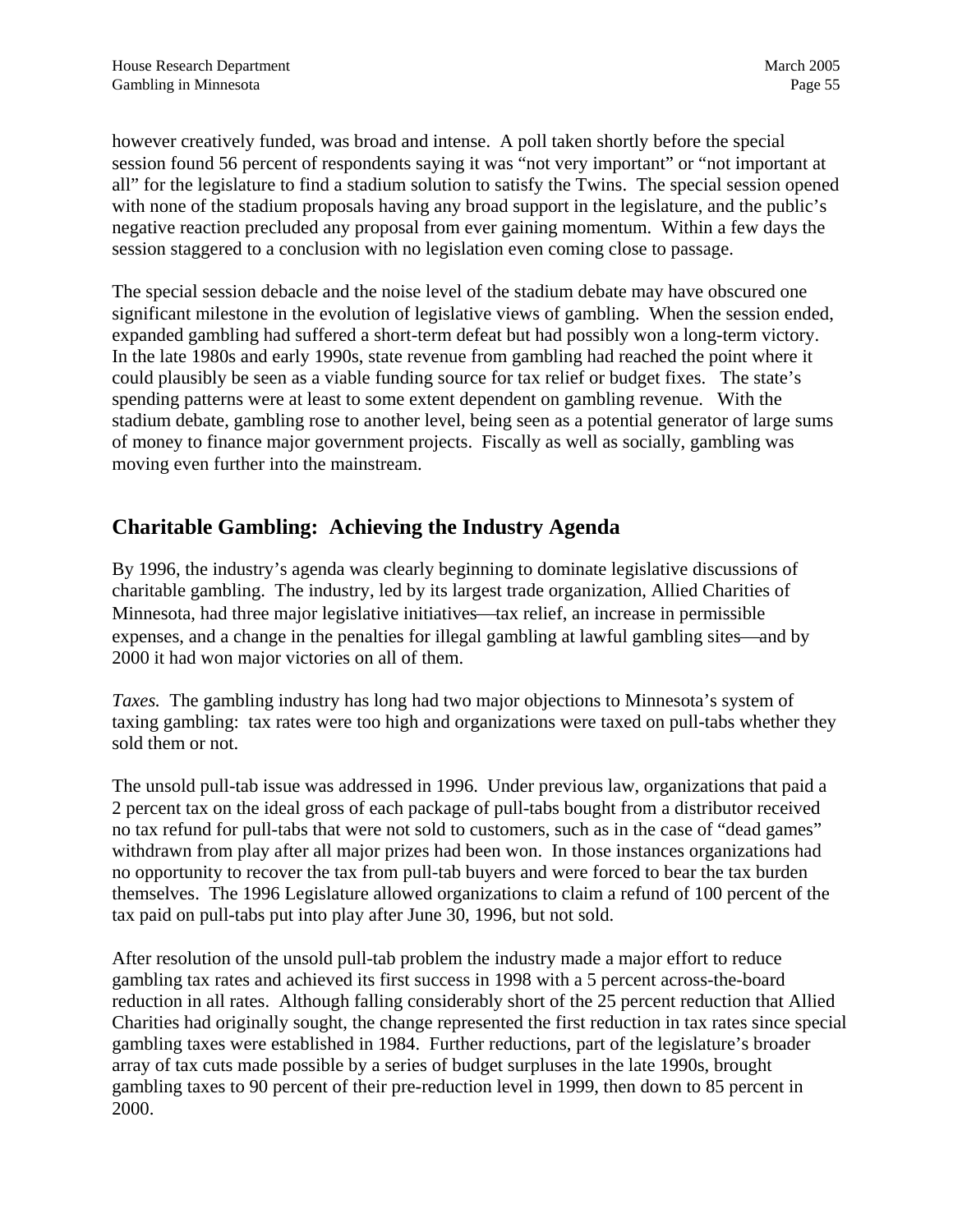*Allowable expenses.* In 1997, the maximum percentage of gross profit that could be spent for expenses was raised from 50 percent to 55 percent for all forms of gambling except bingo, and from 60 percent to 65 percent for bingo. Gambling organizations had been seeking this change for several years, even though the average organization continues to spend significantly less than 50 percent of gross profit on expenses. Supporters argued that rising costs, particularly for rent and wages, and relatively flat revenues had put more and more organizations in danger of exceeding their maximum expense limits. Smaller volunteer organizations, particularly veterans organizations, were suffering from declining membership that limited their pool of volunteers, forcing them to rely increasingly on paid employees. The fact that gambling had already saturated the number of potential locations for it led to pressure on rents, which sometimes took the form of other charges by lessors in addition to the rent that was capped by board rule.

*Sanctions for illegal gambling.* The 1997 charitable gambling law also extended some protection to organizations leasing premises where illegal gambling, usually some type of sports betting, has occurred. Under previous board rules, such an organization could have its permit to conduct gambling at that location suspended for up to two years even if it didn't participate in or even know about the illegal gambling. Under the new law, in order for the board to suspend the organization's premises permit, the board would have to determine that the organization either was involved in the illegal gambling or knew about it and took no steps to stop it.

## **Dealing with Compulsive Gambling**

The potential of gambling to become addictive for some players had been an element in public debate on gambling for decades. Even for persons who did not have moral objections to legalized gambling and who were disinclined to view gamblers in general as a deviant subculture, the connection between expanded gambling and expanded gambling addiction argued in favor of maintaining the moratorium.

In 1994, the Department of Human Services (DHS) estimated that about 1.5 percent of adult Minnesotans, or 45,000 individuals, were considered to be pathological gamblers who could not rationally control the impulse to gamble.<sup>146</sup> As noted before, the largest percentage (44 percent) of callers identified casino gambling as the main source of their gambling addiction. Casinos were followed by pull-tabs (24 percent) and the state lottery (10 percent). Comparisons between calls in 1992 and 1993 showed that in only a year, casino gambling had overtaken pull-tabs as the "game of choice" among compulsive gamblers. $147$ 

Minnesota had created a state compulsive gambling program in DHS in 1990 and funded it mainly through a dedicated portion of the state lottery revenues. As operated by DHS, the program was clearly treatment-oriented, with other elements including training, research, public education, and a 24-hour referral hotline. Through most of the 1990s, treatment was offered at six treatment centers using DHS grants for outpatient treatment of gamblers referred by the hotline, corrections officers, Gamblers Anonymous, and counselors. In 1994 the average cost of a full course of treatment ranged from \$2,700 to  $$4,000$ .<sup>[148](#page-95-47)</sup>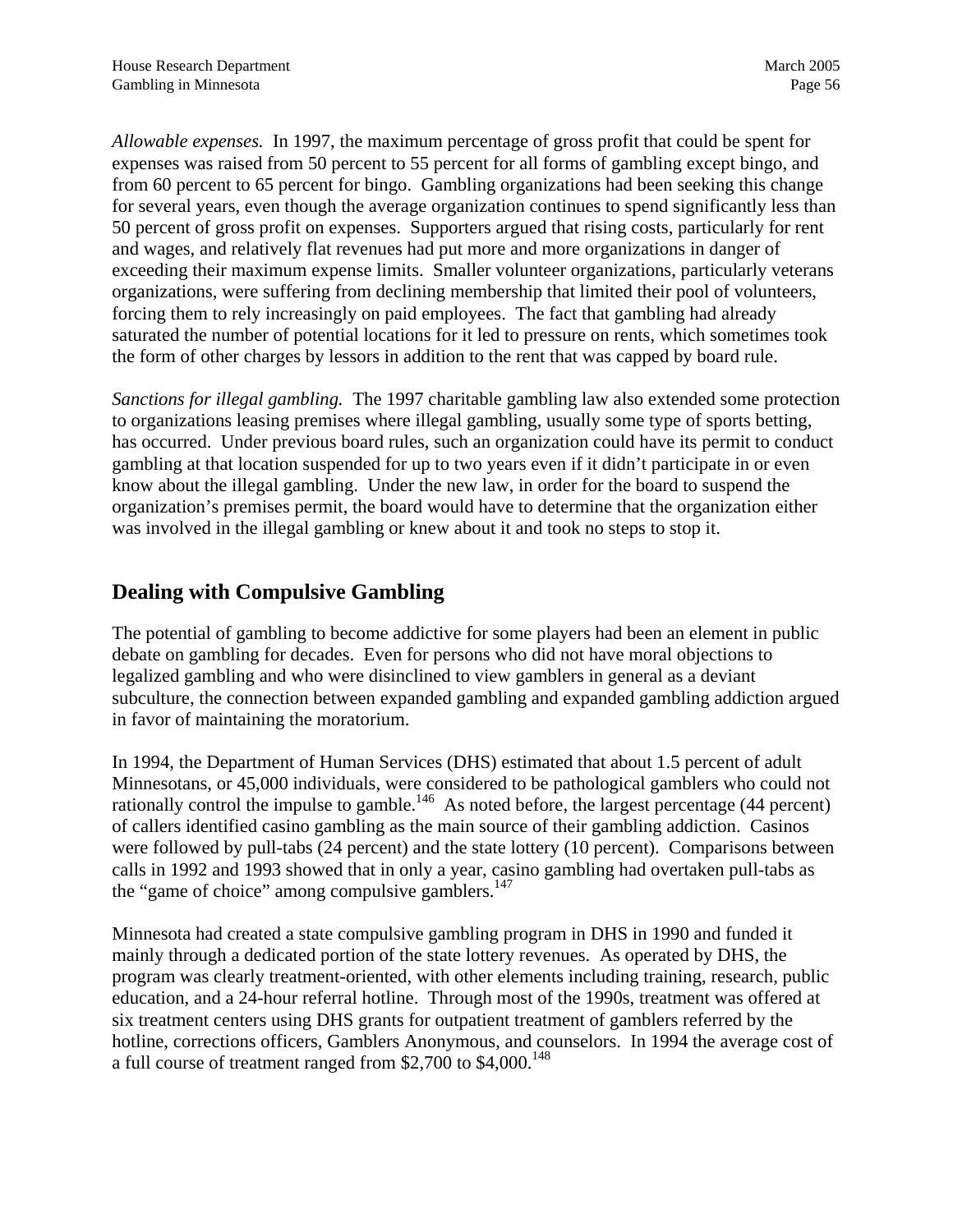The Advisory Council on Gambling in 1995 had raised some questions about the effectiveness of this program: "It is clear that a more coherent, aggressive testing of patient effectiveness, cost effectiveness, and outcomes remains to be accomplished." The report also questioned the fact that the program's advisory committee contained several members who were also recipients of its funding.<sup>149</sup>

At least partly in response to some of the questions the advisory council raised, DHS commissioned research on the effectiveness of these programs. A consultant's study for DHS in 1997 found that gamblers who completed treatment reduced their compulsive gambling screening scores and reduced their level of gambling more than did gamblers who received only partial or no treatment. The study concluded, "As with other addictions, some compulsive gamblers are able to overcome their gambling problems without intervention by the state, but it seems that the state-funded programs have helped gamblers and their families along this road to recovery. Furthermore, it appears that many treated gamblers would have relapsed to compulsive gambling had the treatment not been provided."<sup>150</sup>

An earlier DHS-commissioned study of state-funded treatment programs found that "almost twothirds of treatment completers moved from the clinical range before treatment to the normative range after treatment . . . Even clients who did not complete treatment showed a significant reduction in gambling and gambling-related problems.<sup>5[151](#page-95-49)</sup>

Whatever the effectiveness may have been of various state-funded treatment programs, it seemed clear that they were reaching only a small percentage of the state's problem gamblers. In 1995, DHS reported that since the first such program opened in 1992 treatment services had been provided to a total of 600 gamblers and 1,000 family members or concerned others. If the total number of compulsive gamblers in the state was more than 45,000, clearly the state program was affecting only a small portion of the problem. The programs have expanded little since then, with the department reporting 873 persons receiving state-funded treatment in fiscal year 2003. While there were numerous other resources available to compulsive gamblers (the department currently reports 74 state-registered treatment providers at 91 locations in Minnesota), the small numbers going through DHS-funded programs are a clear indication of the limited resources available for the problem at the state level.

In 2004, Ronald M. Pavelko, professor of sociology at the University of Wisconsin-Parkside, wrote:

The prevalence of pathological and problem gambling cannot be attributed solely to the legalization of gambling. Pathological and problem gamblers existed before the gambling legalization wave of the 1980s and the 1990s, and they would certainly continue to exist if all illegal gambling were to disappear. Just how much state legalization contributes to the prevalence of pathological and problem gambling has not been determined. Legalization has made it easier for gamblers to access gambling venues, and it has created "new" gamblers who might not have considered gambling in illegal or unpleasant circumstances (e.g., mob-operated numbers, casinos, horse parlors).[152](#page-95-44)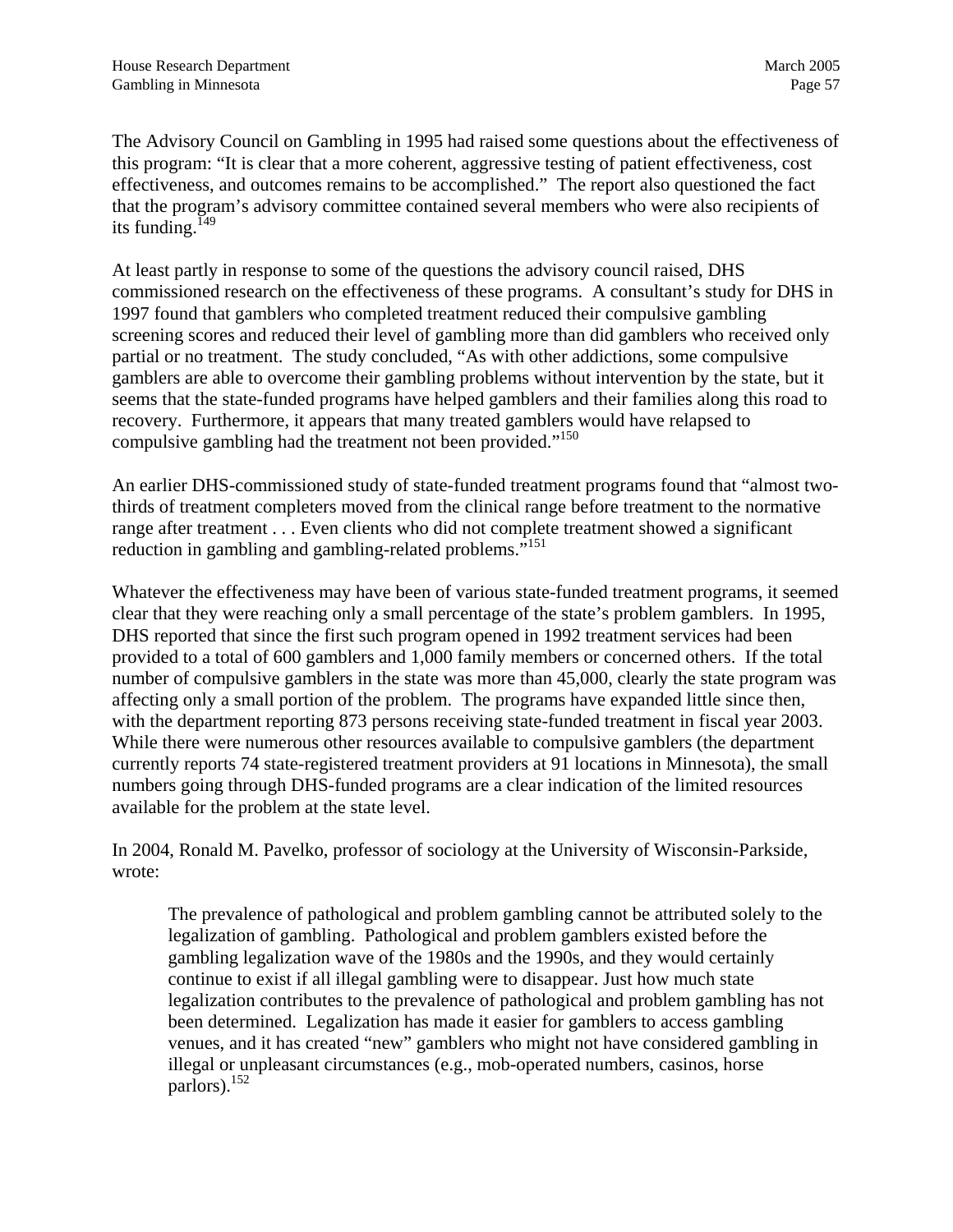Whatever impact legalization has had on the incidence of problem gambling, the legislature has regularly acted on the assumption that a connection exists. State compulsive gambling funds now come entirely from the state lottery, and almost every proposal for an expansion of gambling comes with a dedication of a portion of the proceeds to the state program.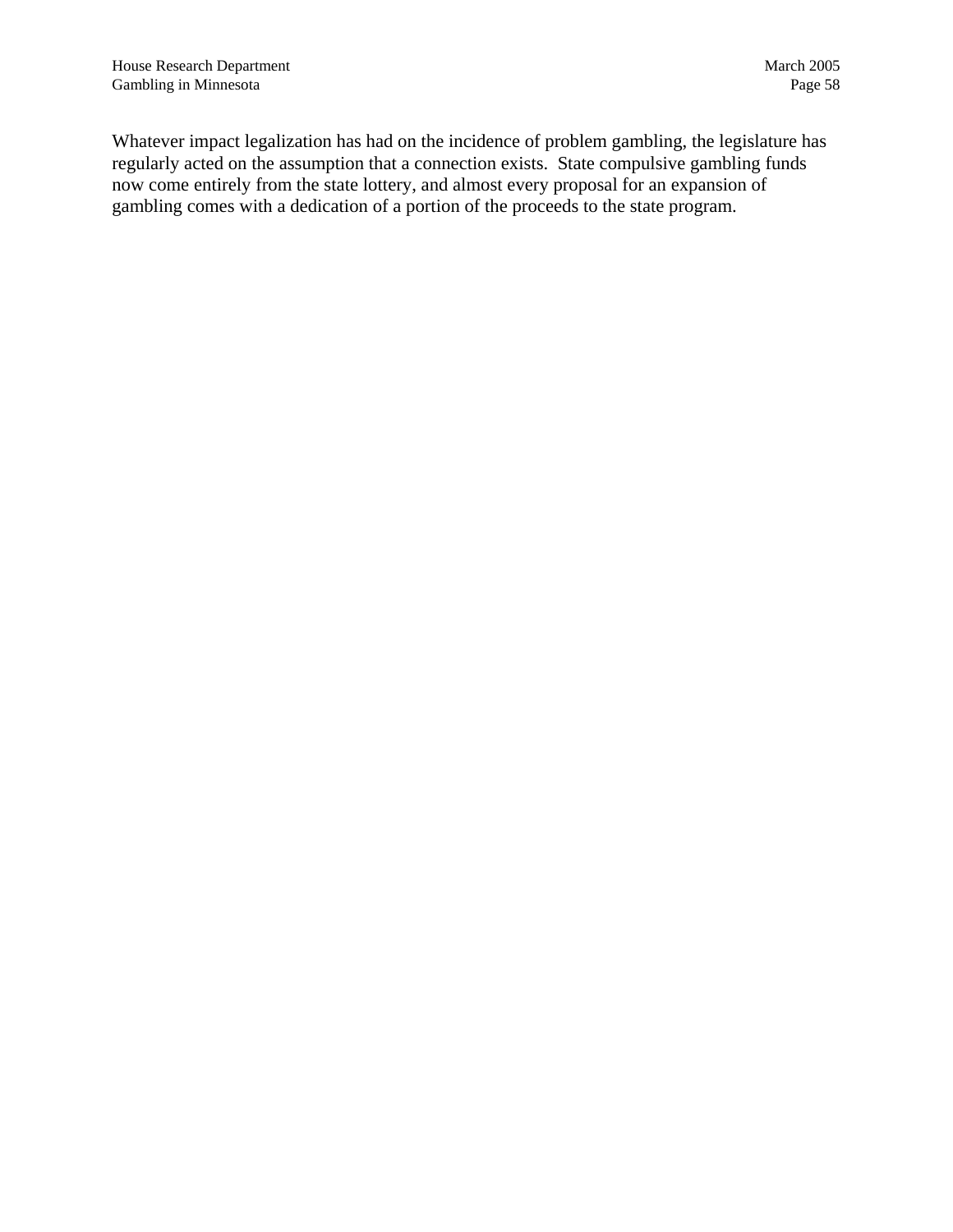## **1999 and After: The Post-Moratorium Era**

As widespread as support for the gambling moratorium had been throughout most of the 1990s, pressures were building that threatened its continuation. The growth of gambling in general and casino gambling in particular made it increasingly hard to maintain that Minnesotans really didn't want more gambling, no matter what they might have said in public opinion polls. Minnesota's experience was hardly unusual, as the final report in 1999 of the National Gambling Impact Study Commission made clear:

The most salient fact about gambling in America—and the impetus for the creation of the National Gambling Impact Study Commission (NGISC)—is that over the past 25 years, the United States has been transformed from a nation in which legalized gambling was a limited and a relatively rare phenomenon into one in which such activity is common and growing[.153](#page-95-50)

The commission wrote, "Every prediction that the gambling market was becoming saturated has proved to be premature." Given this long pent-up and still unsatisfied demand, pressure on the moratorium was inevitable.

## **Canterbury Gets a Card Club**

The 1999 legislative session saw the first expansion of gambling take effect since the enactment of the state lottery law in 1989. It allowed Canterbury Park (and any future racetrack after it had had at least one full season of live racing) to operate a card club where "unbanked" card games could be played with legal betting. Unbanked card games are those games where players play only against each other rather than against the house. Track revenue would come not from a house percentage as in blackjack but from table rental and a percentage of bets.<sup>[154](#page-95-51)</sup>

The legislation allowed the track to have up to 50 card tables and limited betting to \$15 on an opening bet and \$30 on raises. The law required percentages of card club revenue to be set aside for horse racing purses, with the percentages being higher than for revenue from live or simulcast pari-mutuel betting.

By limiting the betting to unbanked card games, the card club law also limited the extent to which the state's Indian tribes could take advantage of the expansion. Under IGRA unbanked card games are class II games, meaning that tribes do not need a tribal-state compact to conduct them in states where they are legal gambling games on non-Indian land but rather need only a tribal ordinance approved by the Interior Department. However, to operate under such an ordinance the tribes would have to agree to the betting limits in state law. Conducting betting on unbanked games with higher betting limits would require a tribal-state compact.

Supporters of the card club argued that with off-track betting rejected by the voters and no legislative movement on the proposal to place VLTs at racetracks, the horse industry needed to turn to some other option to augment purses. As with the other options to benefit the track, card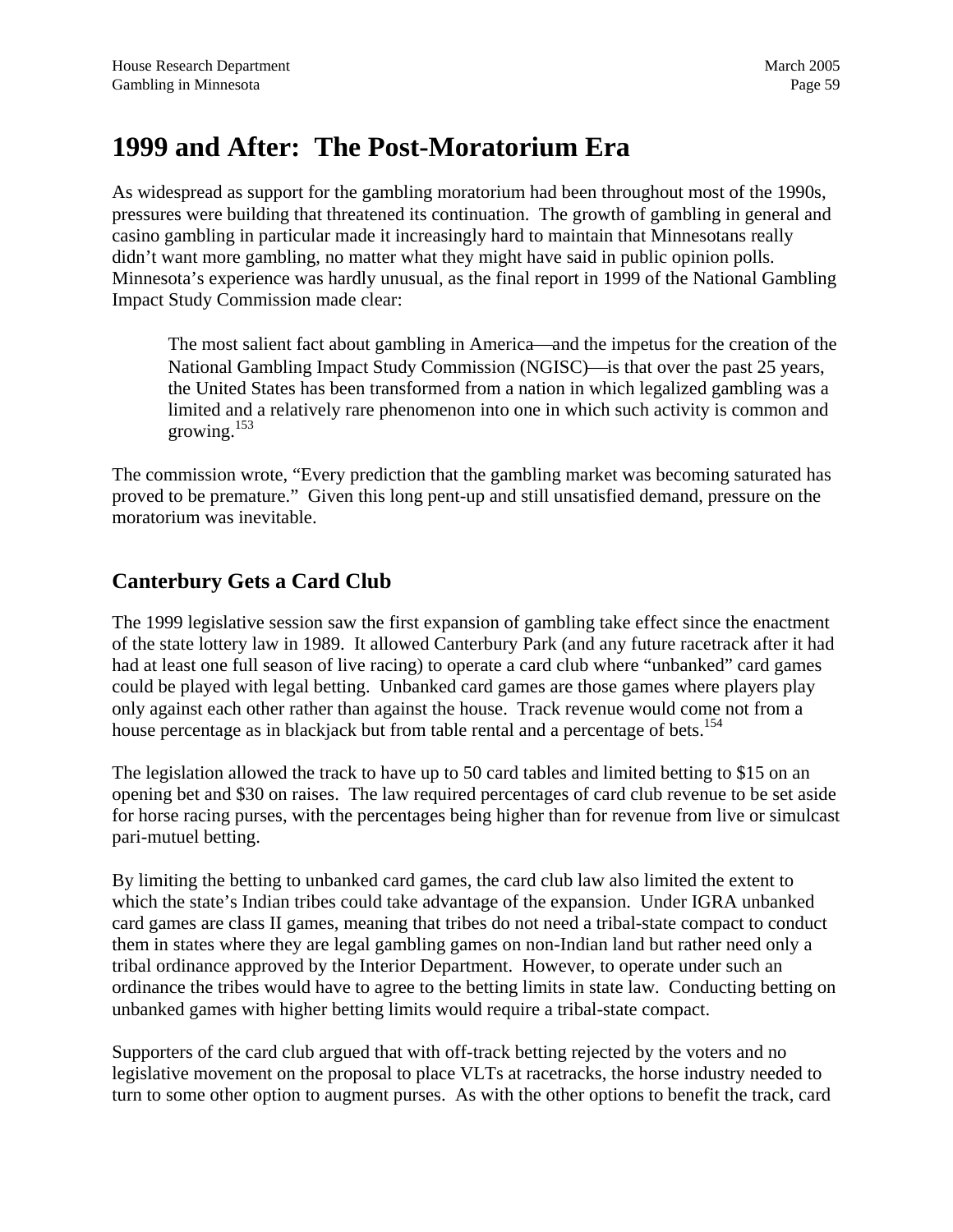club backers focused their argument on Minnesota's horse industry as the ultimate beneficiary. Sen. Jim Vickerman, who sponsored the card club amendment in the Senate, said, "I'm basing this upon what we need to do for agriculture."[155 T](#page-95-21)rack president Randy Sampson said, "It's not going to put us on the same level as racetracks in Illinois or Iowa. But it's certainly going to help.["156](#page-95-22)

It was a measure of the continuing ambivalence with which the legislature approached gambling that in the same session—in fact in the same bill—in which the moratorium was breached with the card club authorization, the Senate voted to raise the minimum gambling age in Minnesota from 18 to 19. The House eventually accepted the card club but rejected the age increase.

As expected, supporters contended that the card club bill wasn't really an expansion of gambling because gambling already existed at Canterbury Park. Although this argument ignored the other ways in which gambling can be expanded, in reality the expansion was a modest one. The new law did expand the forms of gambling allowed in Minnesota by allowing betting on poker, although it did not introduce betting on card games since that was already widespread at Minnesota's 17 casinos. It did not expand the venues for gambling, nor was it likely that it would significantly expand the overall volume of gambling. The card club's total annual wager of around \$150 million to \$175 million would represent not more than 2 percent of total wagering in the state.

The card club's effect on the track and the racing industry was more pronounced. A newspaper report the year after the card club was authorized said:

When the state legislature approved the card club during its 1999 session, Minnesota breeders responded quickly. They have registered 218 mares and 129 foals with the state racing commission this year, stabilizing those numbers after a decade of decline. Canterbury Park president Randy Sampson said the card club will keep the track financially healthy and could allow it to hold longer racing seasons in the future. That promise—and the \$100,000 in daily purses the club will help fund this year—could steady the state's breeding and racing industries after years of struggle.<sup>[157](#page-95-42)</sup>

In just two years, from 2001 to 2003, the card club's "rake," its revenue from table rentals and a percentage of bets, rose from \$16.3 million to \$22.1 million. By 2003 the card club was contributing over one-fourth of the total revenue to the Minnesota breeders fund.

The card club helped Canterbury survive and even prosper in spite of reduced circumstances for thoroughbred racing. While the track's financial position was sound and its owners could even see prospects for growth in the Minnesota horse industry, the fact remained that interest in thoroughbred racing has apparently hit a plateau that is well below the track's peak years. Total handle, even with simulcasting, has averaged around \$60 million per year since the track reopened in 1994, less than half of the total handle in the pre-simulcasting year of 1986.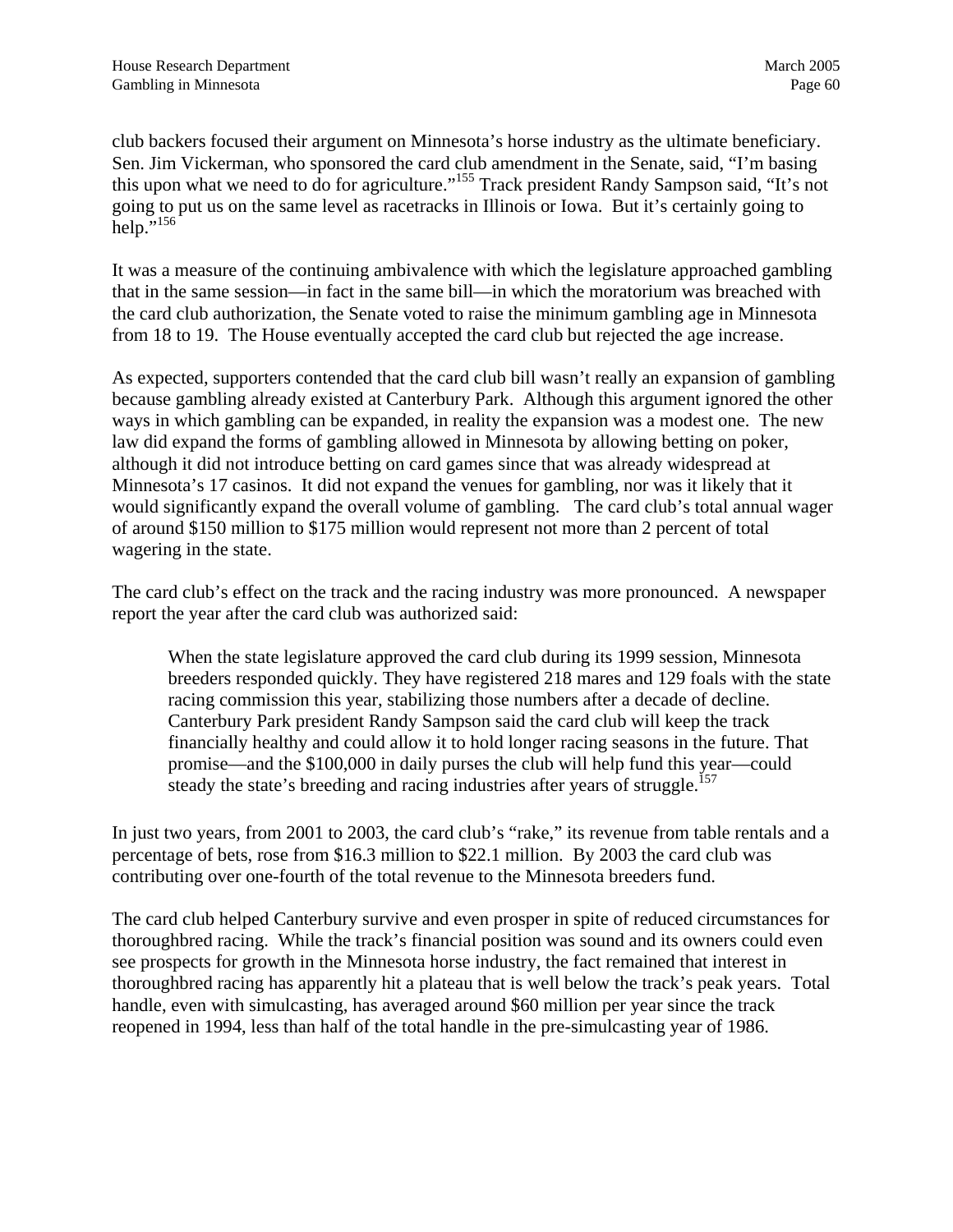#### **Casinos and Racinos Come to the Fore**

The new post-moratorium era saw the debate over expanded gambling begin to center around the concept of one or more casinos, at Canterbury Park or elsewhere. The reasons for this concentration of effort were numerous:

- Following the heady days of 1990s-era surpluses, Minnesota was faced with a series of increasingly daunting budget deficits. The public was resistant to closing these budget caps entirely or even primarily with new taxes, as evidenced by the election in 2002 of Gov. Tim Pawlenty on an anti-tax platform. Instead, there was significant sentiment for solving at least part of the budget problem through expanded gambling, specifically a state-run casino at Canterbury Park. In a May 2003 poll, some 70 percent of respondents given an array of options for dealing with the deficit expressed support for the racino concept.<sup>[158](#page-95-52)</sup>
- $\triangleright$  The popularity of casino gambling in Minnesota was indisputable with a state lottery survey indicating that in 2003, 40 percent of the adult population had gambled at least once at an Indian casino.[159](#page-95-53)
- $\triangleright$  The revenue potential for a nontribal casino is substantial, with some estimates of revenue to the state running as high as  $$300$  million.<sup>[160](#page-95-54)</sup>

The state constitution still prohibits all lotteries other than a state-operated lottery. Legal authorities in other states have generally held that "lottery" in this context includes most casino games.<sup>161</sup> This constitutional provision has been ignored for decades in the case of charitable gambling, but a privately operated casino would be unlikely to receive the same kind of benign neglect. Some supporters of expanding casino gambling believed that any nontribal casino should be privately operated under state regulation, and their proposed legislation included constitutional amendments to allow this. Other supporters, who didn't want the uncertainty and delay of a referendum on a constitutional amendment allowing private casinos, adopted the alternative of a casino where video lottery machines would be entirely state-operated.

In the 2001-02 session both approaches could be found in one or more bills, along with a bill to provide for county-licensed casinos and another to establish a state casino at the Minneapolis-St. Paul International Airport. None of these bills passed, but support for the concept of stateoperated or state-licensed competition for tribal casinos was beginning to solidify.

The change became apparent in the 2003-04 session. As part of its attempt to close a large budget gap without new taxes, the Republican majority in the House included in its proposed budget some \$100 million in revenue from state-operated VLTs at Canterbury Park. Instead of being a sideline to the budget and tax debates that usually dominate the closing weeks of the legislative session expanded gambling was at the center of them.

The proposal, authored in the House by Rep. Mark Buesgens of Shakopee, would have directed the state lottery to contract with Canterbury Park for the placement of VLTs in a facility to be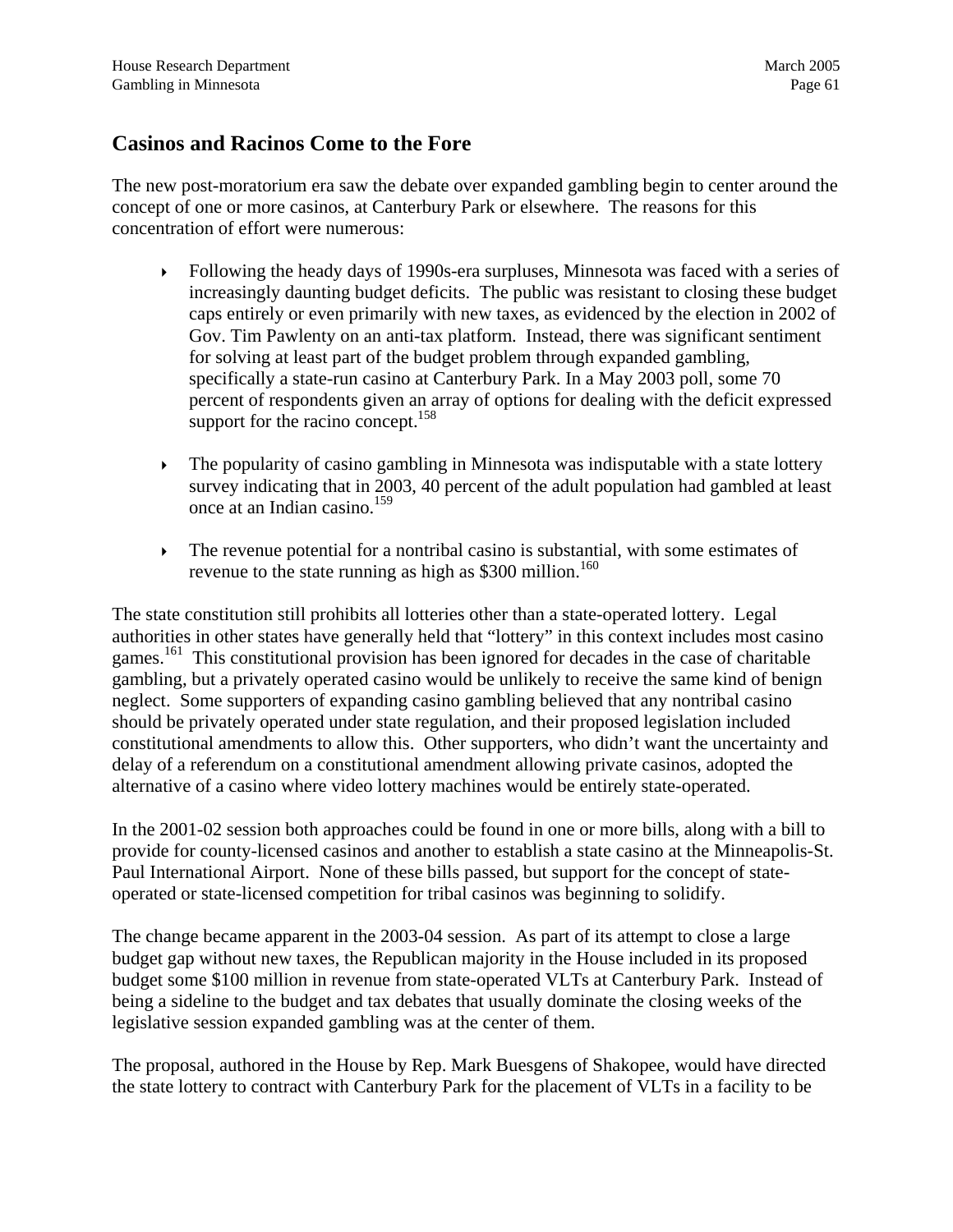built by the track. The racino, envisioned to hold up to 2,000 machines, would have been the key element of a \$90 million expansion of the track which would also have included a 250-room hotel, a 3,000-seat equestrian center, and polo grounds. Supporters estimated eventual state revenue of \$75 million per year.<sup>162</sup>

Like the card club, the racino would have dedicated a portion of its proceeds to supplementing horse racing purses, in this case 7.5 percent of gross profit, less than the percentage of the card club "rake" and pari-mutuel takeouts dedicated to purses. The bill's backers projected that Canterbury's purses, already augmented by the card club, would go from \$8 million per year to \$12.6 million in the first year of racino operation and eventually reach almost \$14 million.<sup>[163](#page-95-17)</sup>

Opponents immediately criticized the proposal as an expansion of gambling. It was clearly not an expansion of the locations for gambling since the racetrack had been a gambling venue since 1985, nor was it an expansion of the types of gambling allowed since video gaming machines had been present in Minnesota for almost as long. The extent to which it represented an expansion of the volume of gambling was unclear. The total annual volume of gambling in Minnesota, as estimated fairly conservatively by the state lottery, is about \$10 billion. Net revenue from video machines at the Canterbury racino was projected by the track's consultants as eventually reaching \$174 million. Assuming a 95 percent payout rate to compete with tribal casinos, this would be equivalent to a gross wager of about \$3.5 billion, or about one-third of the existing volume of gambling.

Of course it could not be assumed that all the wagering at the racino would be new wagering, since a significant percentage of the racino's slot trade would probably come at the expense of tribal casinos, particularly nearby Mystic Lake, or other forms of gambling including pari-mutuel betting. The track's consultants estimated that the market area within 100 miles of Shakopee generates over 15 million trips to casinos annually, and that the racino would capture about 18 percent of this patronage, or about 2.8 million visits.<sup>164</sup> This would suggest that there might be little overall increase in gambling, although the consultants did not make such a claim.

The tribes' opposition to the bill, although sometimes couched in vague phrases such as "turning Minnesota into Las Vegas," was more often explicit in stating its threat to Indian gaming. John McCarthy, executive director of the Minnesota Indian Gaming Association, charged that the bill was only a first step toward an even greater expansion: "The real goal of the supporters of this bill is to open the door to legalized gambling by private, for-profit businesses all across the state. Once that door has been opened, we'll see gambling in every neighborhood bar, restaurant and convenience store. That's what's really at stake here."<sup>165</sup> Tribal leaders defended Indian gaming as an asset to the state that deserved to be protected; a letter from nine tribal leaders stated, "Minnesota agriculture is hurting, the taconite industry in Minnesota has been greatly diminished, and many of Minnesota's largest employers are laying people off and reducing benefits. Indian gaming is a bright spot in that grim picture. It is providing job stability, health and retirement benefits and sustaining economic vitality in rural areas that might otherwise be devastated by this recession."<sup>166</sup>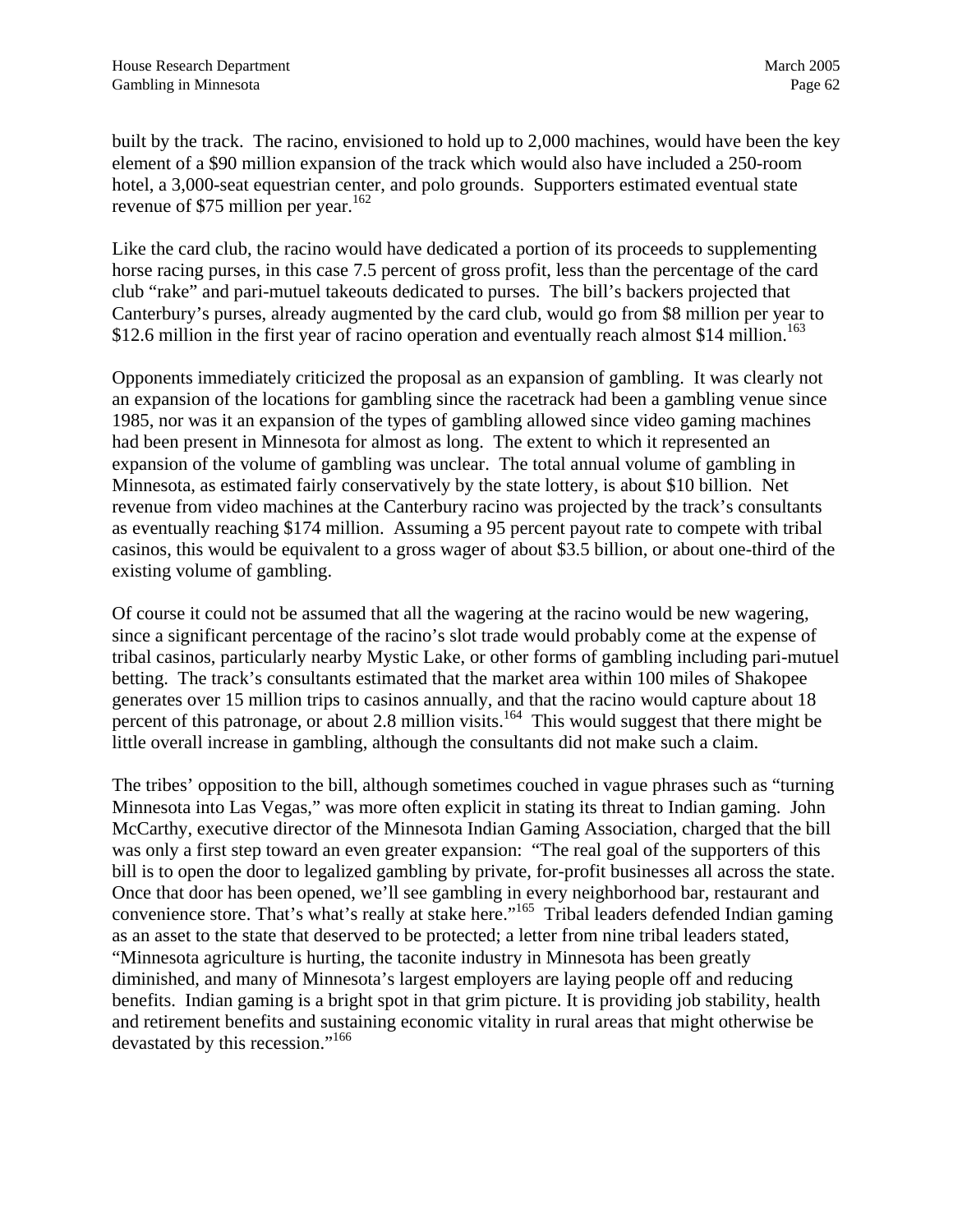The racino bill passed the House on April 25, 2003,<sup>167</sup> making it the first major gambling expansion to pass either body since the off-track betting amendment in 1994. The bill met stiff resistance in the Senate, which had traditionally been more sympathetic to tribal concerns, and eventually was dropped from budget negotiations.

Despite its eventual failure, the racino bill was another milestone in the process of bringing gambling into the political as well as cultural mainstream. The newsletter *Politics in Minnesota*  wrote late in the 2003 session, "We expect historians and others to look back at this 2003 session as the one where gambling in this state started to change dramatically . . . Have no doubt about it, getting a measure to start locating slot machines in locations off tribal reservations was a huge shift in attitude and policy."<sup>168</sup>

Tribal opponents of the bill may have overstated their argument that supporters of the bill were secretly motivated by a desire to extend gambling to off-reservation sites all over the state. Many supporters in the legislature voted for the racino bill as a part of the House's budget negotiating position not because they were philosophically in favor of wider gambling but because they saw they racino as being preferable to tax increases as a means of raising revenue. House Speaker Steve Sviggum, previously an opponent of expanded gambling, said a few days before the floor vote, "This is one of the options, maybe one of the only options, to provide for our needs for nursing homes, local governments, higher education, additional to what the governor recommended."[169](#page-95-41) Many other supporters backed the racino bill because of its potential to benefit the horse industry in Minnesota as the Prairie Meadows racino had stimulated the industry in Iowa.

Nonetheless, it seemed clear that with the relative success of the racino bill the movement toward wider gambling in Minnesota had taken a step forward. Some industries were eager to keep the movement going. *Politics in Minnesota* wrote, "We found people in the hotel and resort business in Minnesota as well as those operating saloons and restaurants around the state were already excitedly discussing the possibility of pushing for future gambling expansion."<sup>170</sup> What many of them had in mind was placement of VLTs in bars and restaurants statewide. What actually followed the racino onto the legislative stage however was not the long-dormant VLT plan but a new and even bigger concept, the mega-casino.

## **The Mega-Casino Emerges**

Proposals for a large-scale nontribal casino in the metropolitan area had been floated at the legislature for some years without making major headway. In the 2003-04 session three new versions appeared with even higher hopes and loftier ambitions among their supporters.

*Tribal-state venture.* For years the two Indian communities that benefited least from tribal gambling were the Red Lake and White Earth bands, whose northwest Minnesota reservations contained 65 percent of the state's Indian population. They operated four casinos but among them had fewer than 15 percent of the video gaming machines in the state, with little room for growth because of their region's remote location and sparse population. The unemployment rate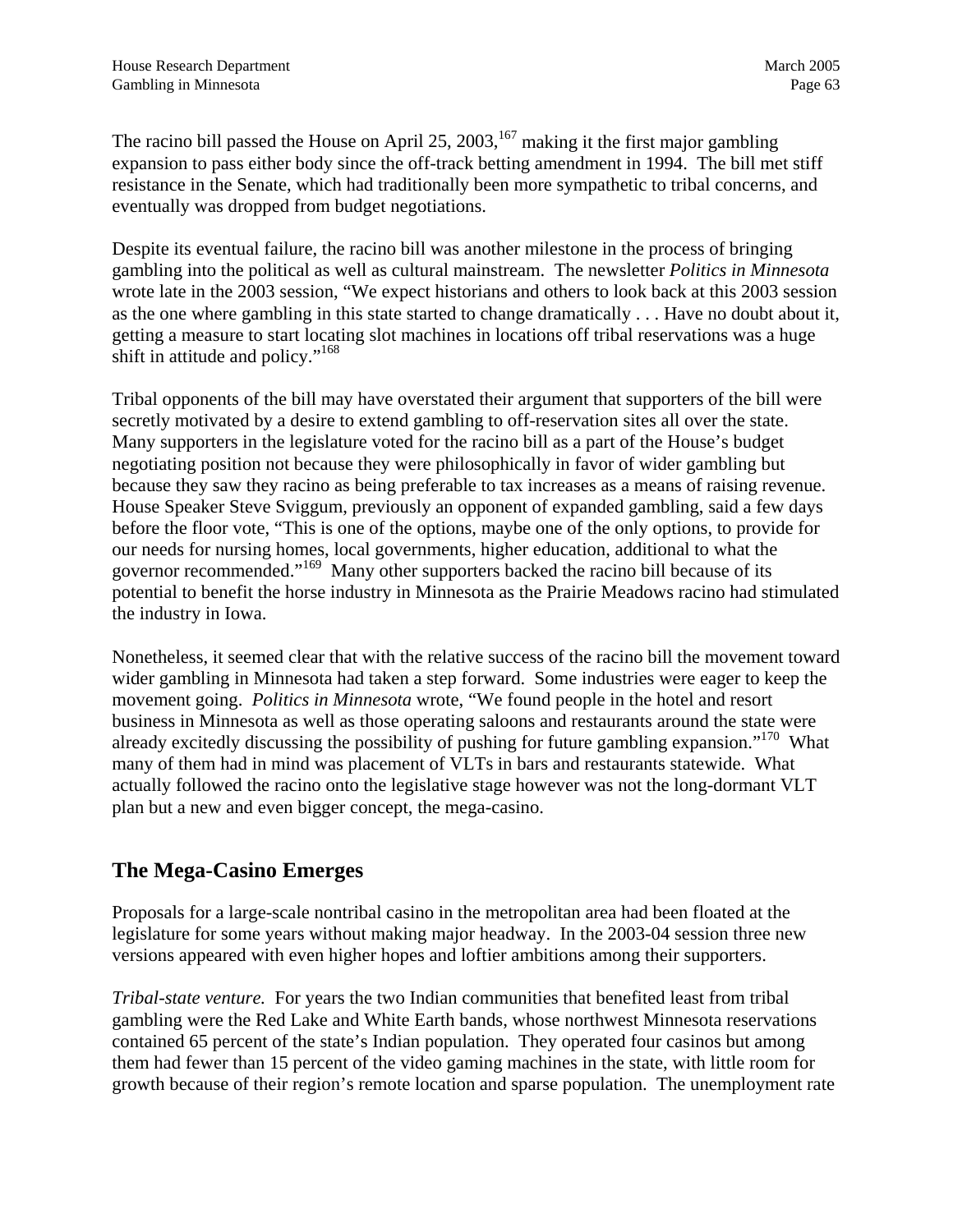for each tribe was at 60 percent, and on each reservation there were long waiting lists for public housing.<sup>171</sup> The two tribes' isolation from the casino mainstream was evidenced by the fact that they were the only two tribes not members of the Minnesota Indian Gaming Association.

The two tribes eventually came to the conclusion that their only hope of taking advantage of IGRA was not to depend on their own modest casinos but to expand into the metropolitan area. They proposed to build and operate a casino in the Twin Cities, with the tribes and the state sharing in the profits. They argued, "This is the only proposal to fulfill the . . . intent of Indian gaming—to assist local Indian tribes. [It] ensures economic opportunities for all the state's Indian tribes, not just a small minority."[172](#page-95-17)

The bill they supported in the 2003 session would have authorized a "tribal entity" consisting of tribes that had signed up for it within 30 weeks after the bill's introduction. The lottery and the tribal entity would jointly pick the site for the casino. The tribal entity would build and operate it, except that to satisfy the constitution, the gambling machines would be operated by the state lottery. The tribes would conduct other games, including blackjack and poker. The tribal entity would receive 65 percent of gaming machine revenue, with the lottery keeping 15 percent for its costs. Of the remaining 20 percent, 10 percent would go for education, business development, and other programs for urban Indians and other minorities and for the state compulsive gambling program, and the remainder would go to the state's general fund. The Finance Department's fiscal note on the bill projected total general fund revenue of \$89 million by fiscal year 2007, assuming a temporary facility opened in January 2005 and a permanent facility in June 2006.<sup>[173](#page-95-4)</sup>

In one of its more controversial provisions, the bill required the state's initial contract with the tribal entity to run for at least 20 years with renewals every 15 years. The contract was also required to provide for payment by the state of liquidated damages if the state ever authorized additional forms of gambling.

Like Sviggum, chief House sponsor Rep. Bill Haas was a former opponent of additional gambling:

I've had a change of philosophy . . . This is a bill that helps people become selfsufficient. This is a jobs program, and that intrigued me. This bill will provide a hand-up instead of a handout. It is an economic development engine within the community that will help support the creation of infrastructure, including jobs, housing, health care and education. $174$ 

MIGA members vigorously opposed the bill, creating the first open split among tribes since they became a political force. Sonny Peacock, Fond du Lac tribal chairman, described the battle as "a fight for the existing dollar," and argued that "you are going to destroy one economy to offset another."<sup>175</sup>

The bill created a first for a state-operated casino bill by being passed out of two House committees (Governmental Operations and State Government Finance) in 2004, only to be defeated in a third committee (Taxes). Events after the 2004 session, however, suggested that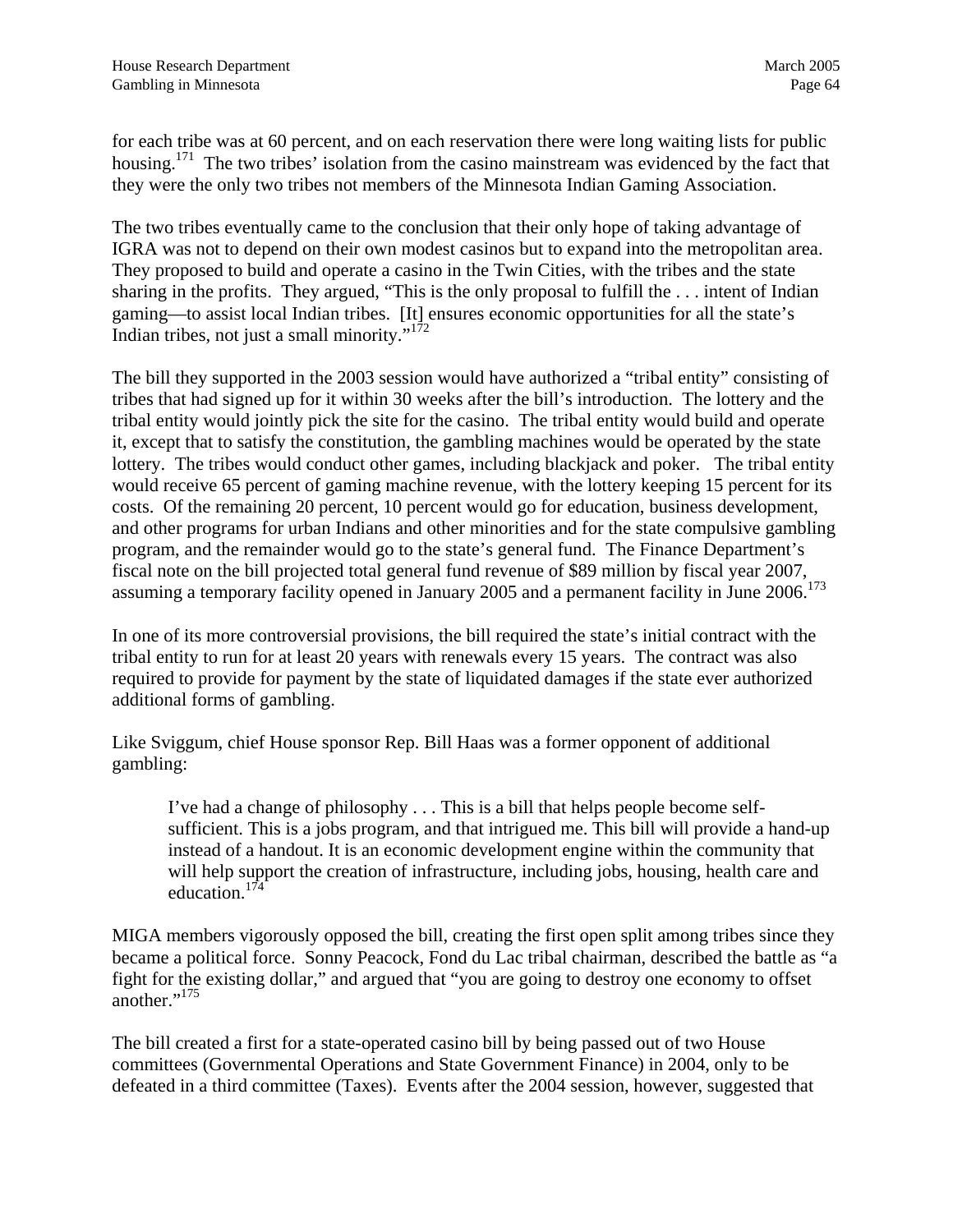the proposal still had a future. In September 2004 the chair of the Leech Lake Band of Ojibwe, owner of casinos near Cass Lake, Walker, and Deer River, indicated a willingness to become the third tribe to participate in the joint-venture casino. Chair George Goggleye, previously an opponent, announced that the Leech Lake band would join with the Red Lake and White Earth bands in support of the bill in the 2005 session, saying, "We at Leech Lake are one of the tribes in northern Minnesota that are disadvantaged because of the size of our tribe."<sup>[176](#page-95-16)</sup>

*The Mall of America casino.* Even before the Mall of America (MOA), the country's largest indoor retail/entertainment complex, opened its doors in August 1992 there was speculation that someday it might be home to a casino.<sup>177</sup> This vision only grew stronger as the "megamall" reached or exceeded almost all of its pre-opening patronage projections, attracting 38 million visits per year by 1995. Melvin Simon, head of the firm that manages the mall, was quoted in 1998 as saying that he would "love" to build a casino as part of the second phase of the mall's development.<sup>178</sup> Lottery director George Andersen called the mall site "probably the most lucrative potential [casino] site on earth. $179$ 

But the idea remained in the realm of speculation until 2003, when the MOA became the focus of the most expansive gambling proposal in state history. Late in the year Rep. Lynda Boudreau announced plans to introduce a bill in the 2004 session to establish a major statewide "meritbased" higher education scholarship program funded by the state's share of revenue from a stateowned but privately operated casino. Although Rep. Boudreau's proposal was not specific as to the casino's location, the MOA was obviously the prime candidate. She had been working closely on the development of the proposal with Park Place Entertainment, operator of Caesar's Palace and other casinos in Las Vegas, Atlantic City, and Mississippi. Park Place, which was in the process of changing its name to Caesar's Entertainment, had recently signed an agreement with the mall that gave it first rights to operate any casino at the site, and company officials said later that they were not considering any other location.

Caesar's showed a feasibility study prepared by the Ernst and Young accounting firm that estimated that a casino at the mall would generate \$1 billion in gross revenue, which would require a gross wager approaching that of all Minnesota tribal casinos combined. Under the Boudreau proposal, the winning bidder for the right to operate the casino would make a one-time payment of \$100 million to the state and pay at least another \$250 million annually. The plan was structured so that bidders would compete against each other to pay the largest amount.

No legislative action was ever taken on the bill beyond hearing it. The prodigious sums being projected by Caesar's and the appeal of the scholarship program might have intrigued legislators, but there were several factors working against the proposal. The sheer size of the project made many nervous about creating a "Las Vegas of the Midwest" with gambling overshadowing all of the mall's other attractions. The revenue estimates were questioned by, among others, Prof. Bill Thompson of the University of Nevada-Las Vegas who called the \$1 billion figure "twice what I would expect a good midwestern place would do."<sup>180</sup>

Finally, there was the ineptitude of Caesar's own lobbying for the proposal. The company spent over  $$600,000$  on lobbying for the session<sup>181</sup> but may have been better off had it spent nothing.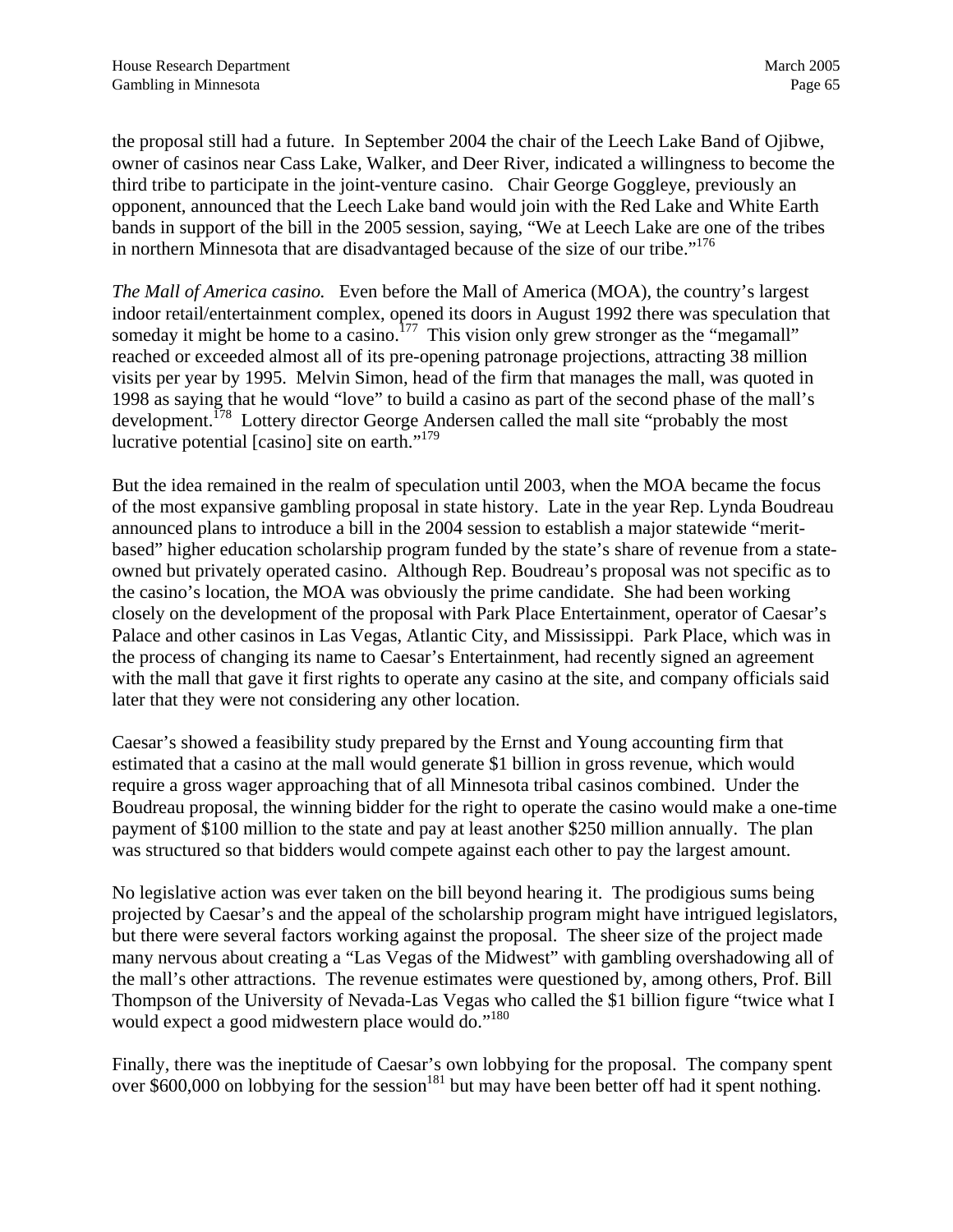Early in the 2004 session, contributors linked to Caesar's had sent checks to several House Republican leaders that raised questions about violations of law prohibiting "bundling" contributions and making contributions after the start of a legislative session. All the checks were returned after Speaker Sviggum said that they "didn't pass the smell test."<sup>182</sup> At a Senate hearing on the casino bill, Bloomington Sen. Bill Belanger, reacting not only to Caesar's legislative lobbying but its pro-casino campaign in Bloomington, blasted Caesar's president Mark Juliano: "You are not wanted in my community. We don't want you. You can't just come in here and throw money around, not to the people and not to the Legislature. With all your money, it isn't going to work in Minnesota. $\frac{183}{183}$  All of Bloomington's legislators eventually signed on as authors of legislation to require a local referendum before a casino could be located in Bloomington or any other city.

*Private casino.* The Boudreau/Caesar's proposal was less than precise about the relationship between the state and the eventual operator of the Mall of America casino but the same could not be said about the third major casino proposal, offered by Rep. Tom Hackbarth. It called for a constitutional amendment to allow the state to license a single casino in the metropolitan area that would be entirely privately owned and operated. The winning applicant for the license would pay an even bigger one-time payment than under the Boudreau plan, \$450 million to go into a fund dedicated to paying for one baseball and two football stadiums. Subsequent revenue from a 12 percent tax on gross gaming receipts would be dedicated for 30 years to the stadium fund and undedicated thereafter.

At the same House Taxes Committee hearing that defeated the tribal-state casino plan Hackbarth withdrew his bill rather than see it face the same fate.

One of the major elements all these mega-casino bills had in common was that unlike the racino proposal, they were not designed to patch holes in the state budget. Rather they harked back to earlier years when gambling was justified not as an end in itself but as a fundraiser for worthy causes—merit-based scholarships, stadium funding, or economic development among Minnesota's poorest Indian tribes. Even the racino might be seen to fall in this category, given the speaker's explicit connection of it with preserving funding for nursing homes, local government aid, and higher education. Public attitudes about the acceptability of legalized gambling may have changed over the years, but the view of gambling as being justified primarily by its service to a higher good persisted.

## **Upheaval at the Lottery**

For a subject that was surrounded with controversy throughout most of the 1980s, the state lottery enjoyed widespread public acceptance from the day of its opening. In just its third year of operation, a lottery survey showed that nearly two-thirds of the adult population had bought a ticket for the lottery at least once, making it the most widely played form of gambling in the state.<sup>184</sup> Lottery ticket sales leveled off at about \$370 million to \$398 million per year beginning in fiscal 1996, but many viewed this as an accomplishment given the level of competition the lottery faced.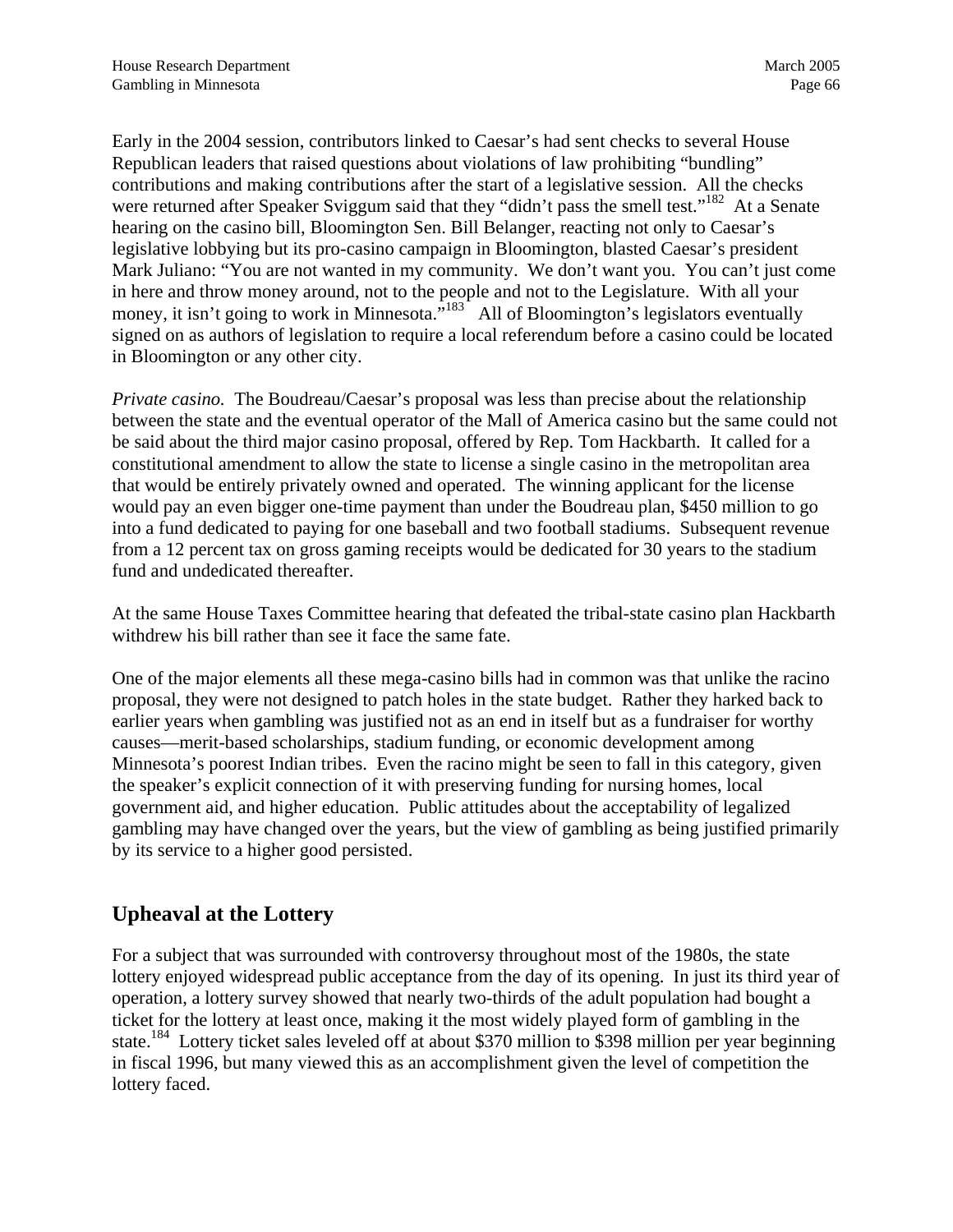The lottery was also able to cite statistics to refute the arguments that had been made when the issue was before the voters that lotteries "prey on the poor and ignorant." A 1994 survey conducted by the lottery and St. Cloud State University found that lottery participation was lowest among the lowest income group (under \$20,000 annual income) and highest in middleincome groups (\$20,000 to \$50,000 annual income). Lottery participation rates were highest among persons with at least some college education, and lowest among those who didn't finish high school. $185$ 

Nonetheless there remained an undercurrent of anti-lottery sentiment that questioned the lottery's very existence as a legitimate government activity. In nearly every legislative session since 1993 bills were introduced to abolish the lottery or to severely curtail or eliminate its ability to advertise. An amendment to prohibit all lottery advertising actually passed the Senate in 1994. The House rejected that move but in the same year passed a bill of its own cutting the lottery's advertising budget by 40 percent. A year earlier an amendment on the Senate floor to abolish the lottery failed by only a single vote.

(The legislature also abolished the lottery board in 1995 but this was seen as more of a cost cutting and government-streamlining move than a repudiation of the lottery itself, particularly since the board was purely advisory.)

Criticism of a more specific nature began to appear in 2003, focusing on the percentage of total ticket revenue that ended up going to state beneficiaries. The "lottery efficiency study" conducted by the trade publication *Gaming and Wagering Business* for fiscal year 2002 showed that the Minnesota lottery's expenses were relatively high and its percentage of gross sales returned to the state relatively low compared to national averages.<sup>186</sup> A report from the Minnesota Center for Environmental Advocacy in April 2003 concluded that the lottery's high

administrative costs, along with legislative diversion of lottery proceeds to other purposes, were reducing revenue to the environmental trust fund.<sup>187</sup> An editorial in the *Duluth News Tribune* said, "Like all state agencies in these hard times, the lottery needs a change of attitude. It, like other agencies, needs to cut costs and return a higher percentage of its sales to the environment





and other state programs."<sup>188</sup> The questions raised by these criticisms led directly to an audit of the lottery's administrative performance by the legislative auditor's office.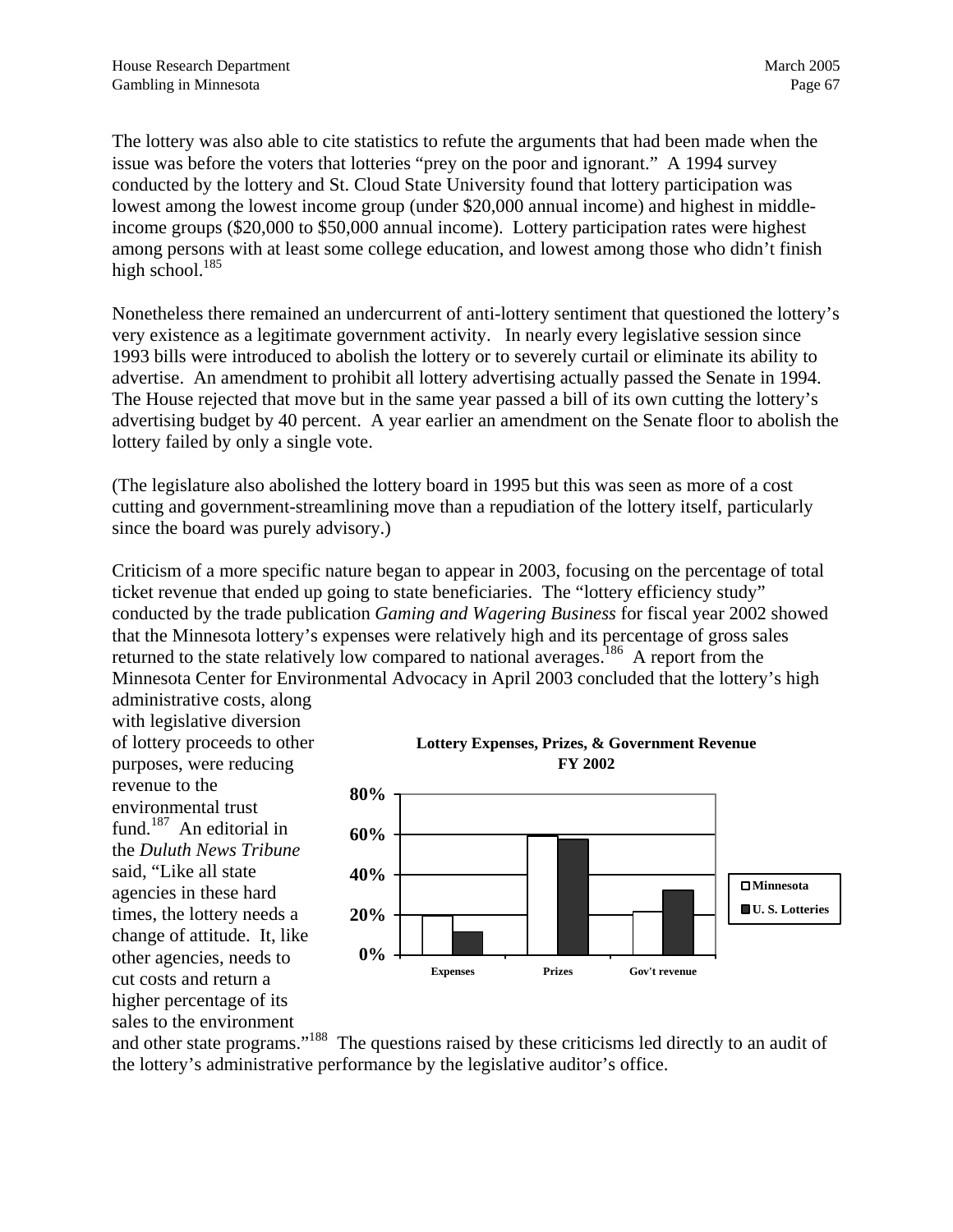The auditor's report contained numerous criticisms of the lottery's efficiency, as well as judgments made by George Andersen, who had directed the lottery since its inception. It found that the lottery:

- $\rightarrow$  spent almost two-thirds more of its sales revenue on expenses than comparable lotteries in other states;
- $\triangleright$  was less accountable than those of other states;
- ` made several promotional contracts that were of questionable value; and
- issued several contracts without competitive bidding, resulting in overpayments to the contractor.

The report recommended that the lottery be made more accountable to the governor and legislature, have its budget reviewed by the Finance Department in the same manner as other state agencies, and terminate its questionable contracts and promotional relationships.<sup>189</sup> The long-term effects on the lottery of these criticisms would be significant, but the s[hort](#page-95-59)-term effect was devastating. On January 28, 2004, George Andersen was found dead outside his home of what was later determined to be an overdose of pain medication. His death was ruled a suicide. Later reports indicated that he was deeply worried about the effect of the impending performance audit on the lottery and his future. Although Legislative Auditor Jim Nobles made it clear that the audit had found no evidence of criminal acts by Andersen or anyone else, Andersen feared that its findings would make it impossible for him to continue as director. Many of his numerous friends in and out of the lottery industry later spoke of his near-total identification with and devotion to the lottery, and noted that he had never fully recovered from having to lay off lottery personnel in 2003 as a result of budget cuts.

Gov. Pawlenty subsequently replaced Andersen on a temporary basis with Michael Vekich, a business consultant who specialized in "turnarounds" of troubled companies.

The performance audit made it inevitable that changes would be made in the lottery structure by the legislature, but the legislature initially acted cautiously.<sup>190</sup> It made the lottery director's tenure subject to the pleasure of the governor rather than leaving the director removable only for cause. It required the lottery to submit a biennial budget to the Finance Department, but did not otherwise make major changes in the lottery's governance, instead creating a lottery organization task force to make recommendations on the agency's future structure. As the year ended it was widely expected that the lottery organization task force would recommend some new oversight body for the lottery to limit its traditional autonomy, although the oversight body's exact authority remained to be determined.

In July 2004, Vekich reported to the governor on the lottery's performance in fiscal 2004 and the report showed several milestones. Sales reached \$387 million, a 10 percent increase over 2003 and the highest level since 2000. The lottery transferred a record \$100 million to state beneficiaries. Vekich set an even more ambitious long-term goal, to contribute \$250 million annually to the state by 2024, a level that could not be reached without a significant expansion of lottery offerings or other sales enhancements. Among the options cited were keno (fast-draw lotto games played every few minutes), widespread use of ticket vending machines, allowing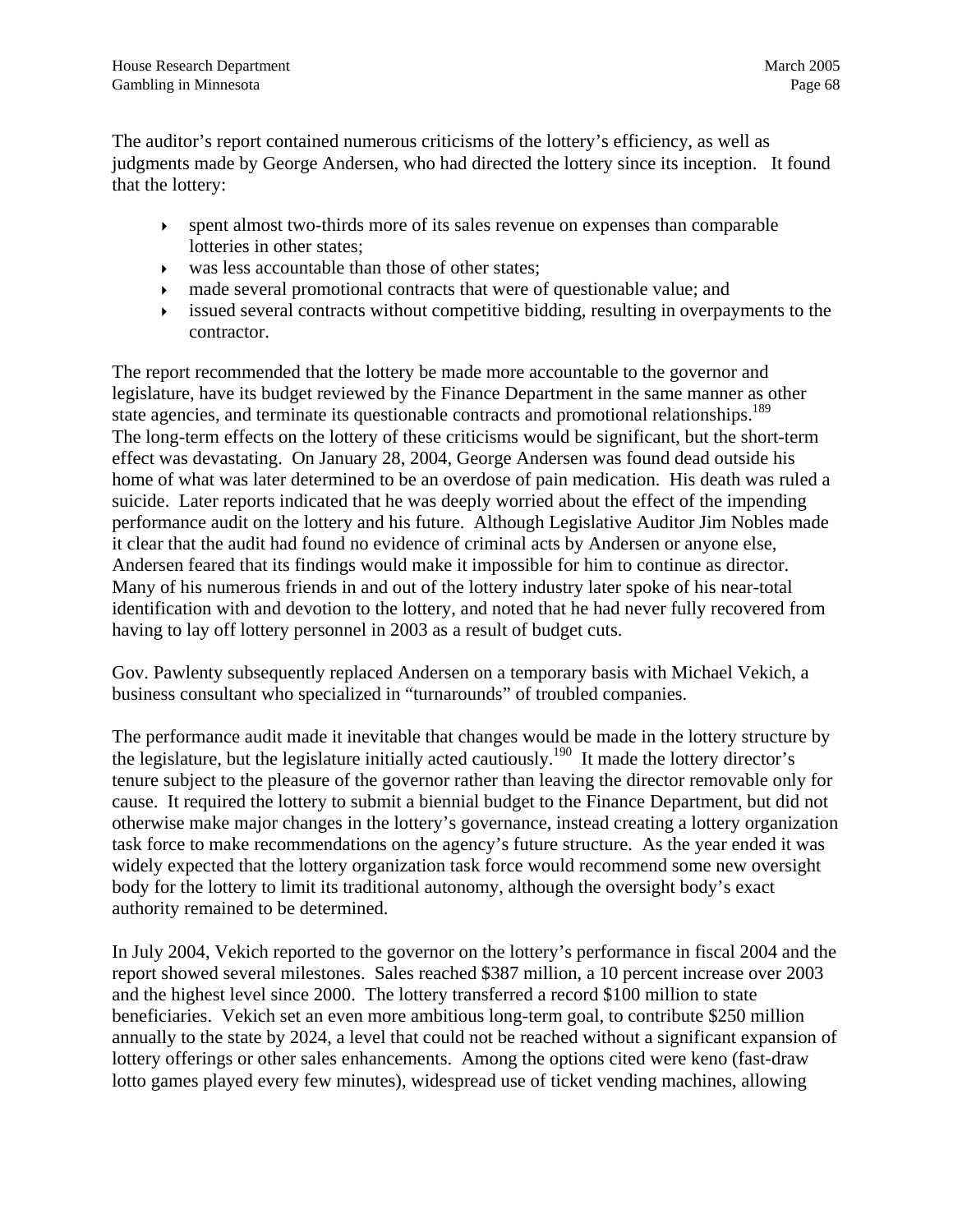<span id="page-72-0"></span>credit card sales, allowing lottery play over the Internet, or allowing the lottery to operate video gaming devices at a racino, state-operated casino, or tribal-state cooperative casino.<sup>[191](#page-95-0)</sup>

Vekich had made it clear on accepting the temporary appointment that he would not be a candidate for the permanent job of lottery director. On September 24, Pawlenty appointed Clint Harris, director of the South Dakota state lottery, as the new permanent director. Harris had been executive director of the South Dakota lottery for little over a year after being interim director for three years. South Dakota's lottery in fiscal 2002 was last in the United States in sales of traditional lottery products (on-line and scratch games) but contributed \$103 million to the state from video lottery terminals in bars and restaurants. This amount was almost 40 percent more than Minnesota's contribution to the state from all of its lottery products, despite the fact that South Dakota has one-sixth of Minnesota's population. Harris' success with nontraditional lottery products had some observers wondering if his appointment was a precursor of a new and expanded role for the lottery in Minnesota gambling.

#### **The Compacts Back in the Spotlight**

In retrospect it seems remarkable how little public attention was focused on the process that resulted in the current tribal-state compacts for video gaming and blackjack. Their negotiation and signing were not major public events compared to the most visible gambling controversies of the late 1980s and early 1990s. Gov. Perpich's signing of the first seven video game compacts in October 1989 was not even reported in the press until almost a week after it took place.<sup>[192](#page-95-1)</sup>

Since then occasional criticisms were voiced of the compacts, most often of their indefinite duration and lack of payments to the state, but in general they were regarded as fixed elements of the gambling scene. In the 2004 legislative session and afterwards that view changed.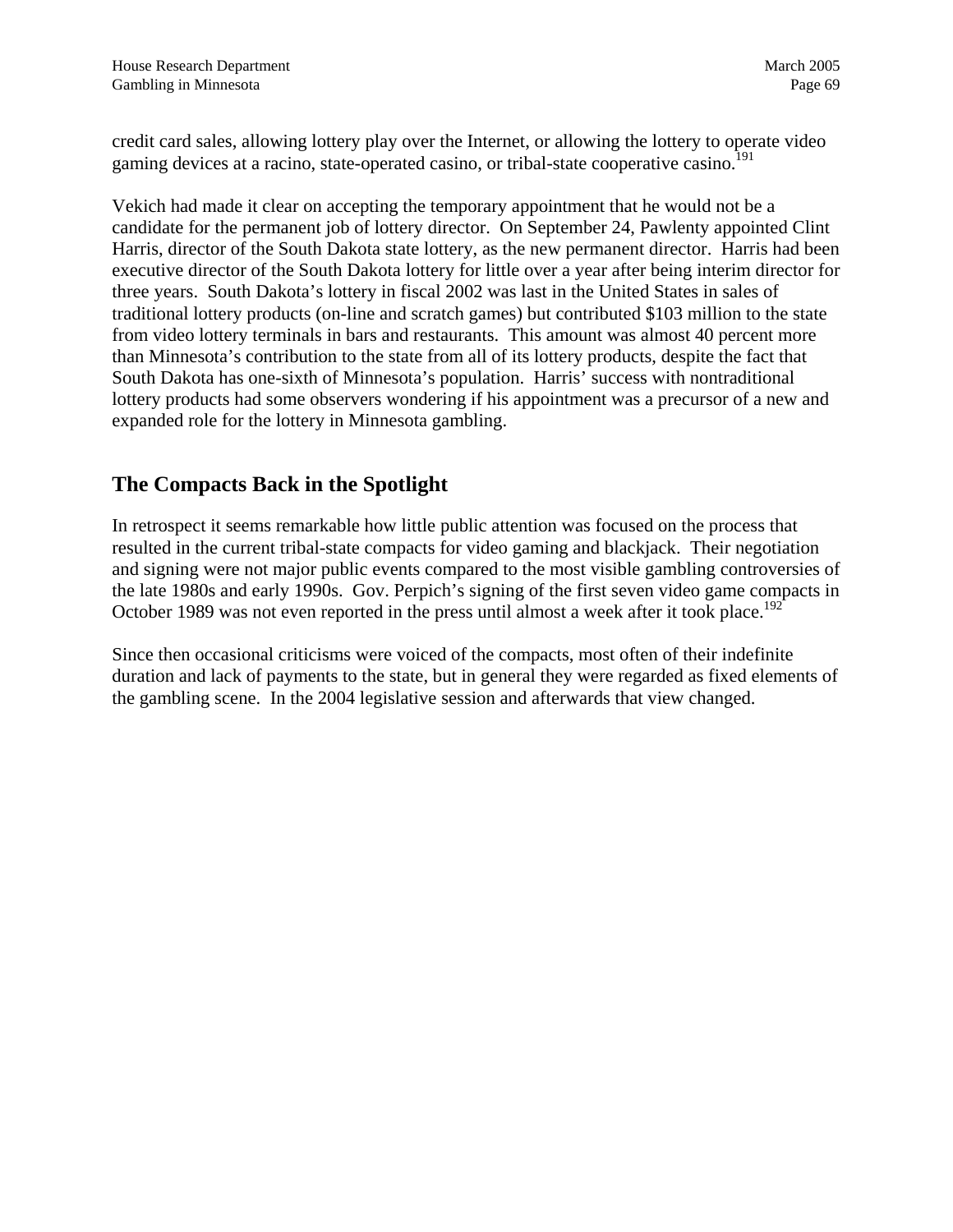



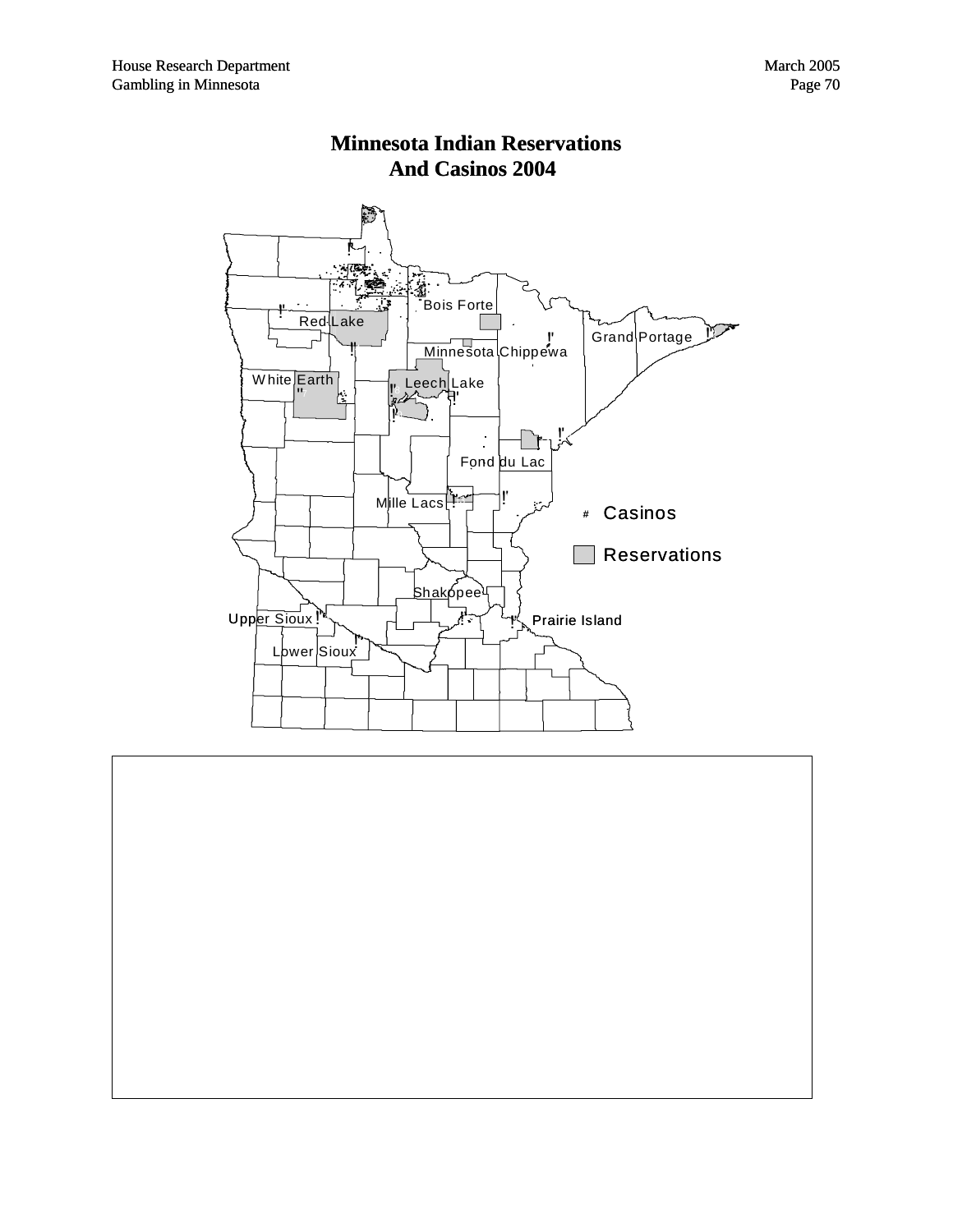<span id="page-74-0"></span>In March 2004, when some optimists thought the legislative session was approaching a point of decision, a newspaper report commented, "It's crunch time at the Capitol, and gambling is on the table. This is the biggest challenge to the Indian casino-gambling monopoly in Minnesota in the 15 years since compacts between the tribes and the state were signed."[193](#page-95-2) The central figure in this challenge turned out to be Gov. Tim Pawlenty. The new governor had not been noted as an advocate of expanded gambling in his years in the legislature, and early in his first year in office he was careful not to give too much encouragement to supporters of proposals to expand gambling even when those proposals would have helped resolve his budget problems. But later in the 2003 session his opposition to expanded gambling seemed to soften as he indicated a willingness to at least consider signing a racino bill.

In the 2004 session Indian gaming was also facing a challenge from a different direction, in the form of legislation that questioned the legal basis for the video game compacts. This bill,  $^{194}$  $^{194}$  $^{194}$ introduced by Rep. Jim Knoblach and Sen. Tom Neuville, began with a "legislative finding" that was highly critical of Indian gaming in general and video machines in particular, claiming that they had produced substantial direct and indirect costs to state and local governments, that their benefits varied widely from tribe to tribe, and that video gaming was uniquely additive and should be prohibited statewide. It sought to remove the legal basis in state law for the video compacts, including repeal of the statute that provided for licensing of video game manufacturers and distributors. It then directed the attorney general to bring a lawsuit in federal court asserting that since the legal basis of the compacts had been removed from state law, the compacts were therefore void.

The bill did allow new compacts to be signed, but only if they provided for revenue sharing, an increase from 18 to 21 in the minimum age for casino gambling, and a maximum 20-year duration. The new compacts would also have required the tribe to waive all rights to seek new designation of Indian trust land for gambling purposes.

In announcing their bill, the authors were careful not to make it look like a direct challenge to the existence of Indian gaming. "This bill doesn't have to shut down Indian gaming," Sen. Neuville said. "This bill is truly designed ... to draw [tribes] back to the table to negotiate a more equitable and a more appropriate compact in Minnesota."<sup>195</sup> This low-key description of the proposal did not impress Minnesota's tribes, and a letter to Rep. Knoblach from MIGA icily informed him that MIGA would not attend any future hearings on his "hostile and irresponsible proposal." Far from encouraging a new round of compact negotiations, the letter said, "your appalling effort to extort illegal tax payments from tribes has reinforced our view that the state cannot be trusted to honor over the long term any agreements negotiated in good faith.<sup> $196$ </sup> More than 1,000 people, many of them casino employees, turned out at a rally at the Capitol on March 10 to protest the bill.

Rep. Knoblach eventually withdrew the bill before it could be voted on, having achieved at least one of his objectives by raising the question of the permanence of the compacts. The withdrawal of the bill may have been a victory for MIGA, but the overall tone of the session gave the tribes cause for concern. None of the proposals to challenge the tribal monopoly either by competition or litigation had passed, but the issue was clearly at the legislative forefront and was showing no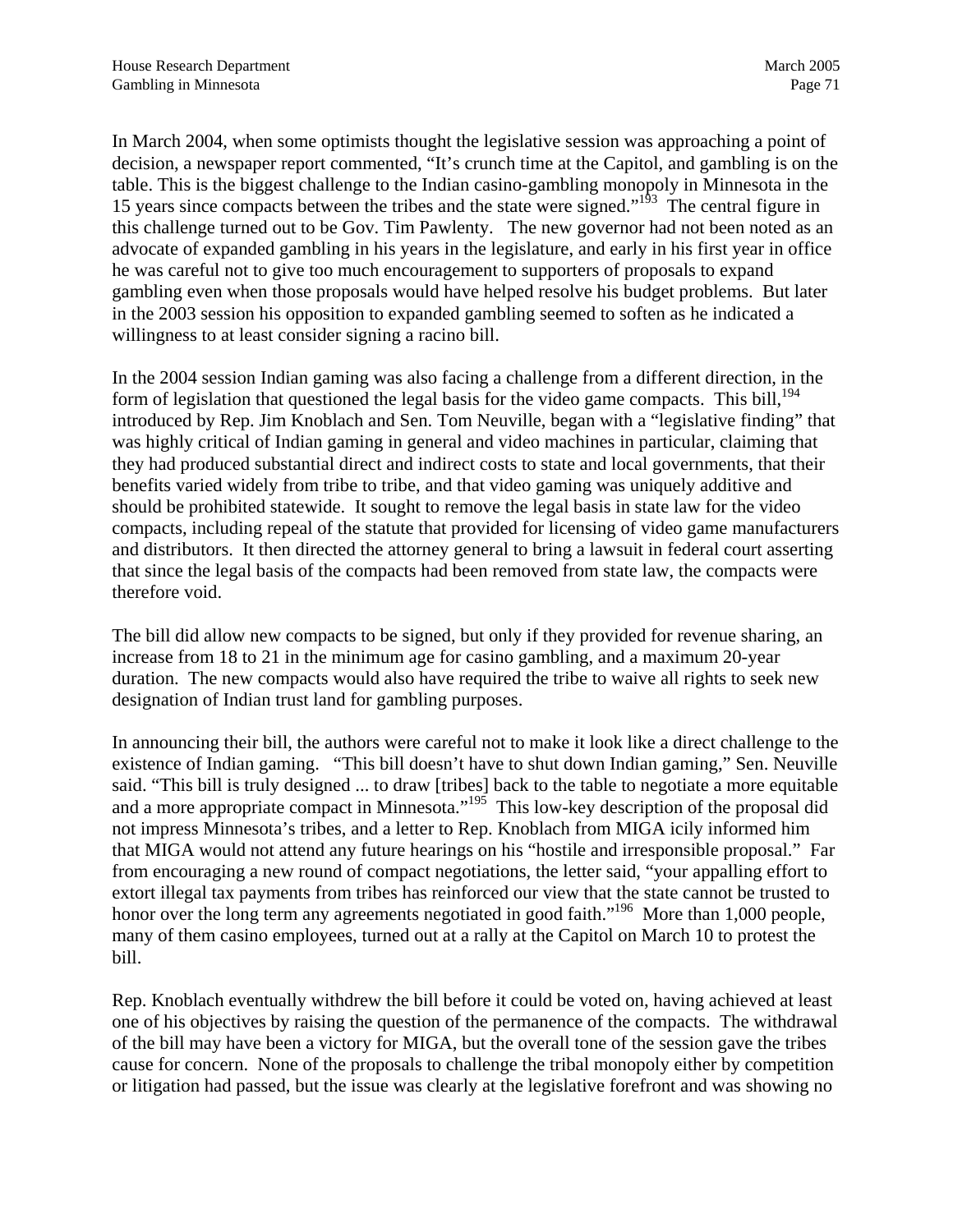<span id="page-75-0"></span>signs of going away. This was brought home early in the 2004 session when Gov. Pawlenty's State of the State message clearly showed a further receptivity to expanded gambling:

I opposed the expansion of gambling in the past. However, we need to recognize that times have changed. The compacts negotiated with the American Indian tribes almost 15 years ago do not reflect current circumstances—and we need to address the issue. My preference is to keep gaming within its current contours, but we need to explore a better deal for Minnesotans, and that's what we're going to do.<sup>197</sup>

He later said, "If we can't make progress with the tribal communities, we are going to entertain other options.["198](#page-95-7)

Since there had been nothing to suggest that tribes would come to the table and renegotiate compacts on their own volition, the message from the governor was clear: their failure to do so would mean that he would look favorably upon at least some of the numerous proposals that would expand legalized off-reservation gambling. As subsequent events would make clear, his ultimate goal was a substantial share of tribal gaming profits.

In view of the intense opposition of most of the tribes to any legislative action to expand gambling in the 2003-04 session, it was somewhat surprising that the next step should be a conciliatory one. In August 2004 Melanie Benjamin, chief executive of the Mille Lacs Band of Ojibwe, sent a letter to Gov. Pawlenty proposing tribal-state discussions on several possible methods of sharing casino revenues for nontribal purposes, including new sports stadiums or a charitable foundation to support nonprofit organizations, local governments, or other tribes. It also suggested new compacts to allow off-track betting or other new gambling forms on Indian land, and indicated a willingness to support a state challenge to the validity of the federal ban on new sports betting schemes.

The letter was, among other things, an attempt to change the tone of what was becoming an increasingly acrimonious dialogue. Benjamin wrote, "The Mille Lacs Band has seen firsthand the growing political pressure to expand gaming in Minnesota and the stalemate between the tribes and the state. If left unresolved, this hostility would continue to spread and cause cultural misunderstanding that could divide our state for generations."[199](#page-95-8) As a gesture her letter was widely welcomed, but it did not indicate any willingness to discuss the issues Pawlenty had raised in February. Benjamin specifically refused to consider reopening the existing compacts or sharing of tribal revenues directly with the state.

Pawlenty's response was also conciliatory:

Today's letter from Chief Executive Benjamin may set the stage for more productive talks. I applaud the tribe for their leadership and willingness to come to the table. Our administration looks forward to further discussions with the Mille Lacs Band of Ojibwe and any other tribes willing to join them. It is my sincere hope that our discussions will be productive for Minnesota and our tribal communities.<sup>[200](#page-95-9)</sup>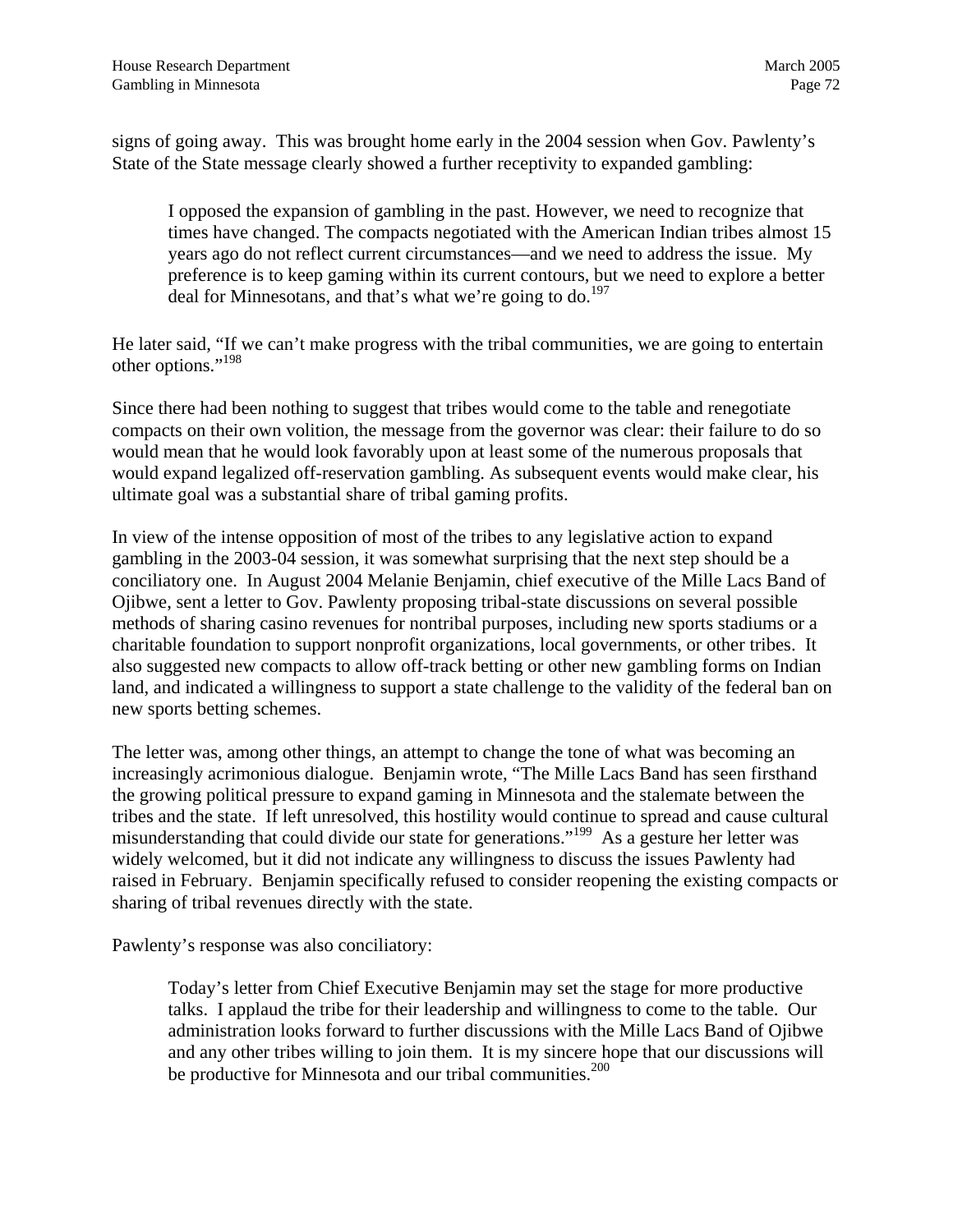<span id="page-76-0"></span>On September 24, the governor released a report from the state lottery that bore the bland title "Gambling in Minnesota: An Overview" but which was in substance a catalog of potential expansions of gambling, going beyond the options previously cited by acting director Michael Vekich for increasing lottery revenues (keno, ticket vending machines, credit sales, Internet lottery sales, VLTs in casinos) to include authorization of new games at tribal casinos, the airport casino, privately operated commercial casinos, and VLTs in bars and restaurants. The report also contained detailed information on tribal-state revenue sharing agreements in other states and estimated the total wager at Minnesota's tribal casinos as "in excess of \$10 billion." Although it did not endorse any specific option, the report fleshed out what Pawlenty had earlier referred to as "entertaining other options."

On October 12, Pawlenty invited tribal leaders to meet with him to discuss what he had meant in his State of the State speech by "exploring a better deal for Minnesotans." His proposal was to require tribes to pay a percentage of their casino profits to the state, with a suggested target figure of \$350 million annually, in return for continued exclusivity in casino games. Apparently to underline his seriousness about looking at other options he dispatched chief of staff Dan McElroy to Nevada to meet with three of the country's largest casino companies to explore their interest in Minnesota.<sup>201</sup>

With this proposal, whatever conciliatory atmosphere had been created by the Benjamin letter and the governor's response evaporated. Tribal leaders responded quickly and negatively, questioning both the governor's math and his motives. MIGA director John McCarthy called the letter "not an invitation, more like a summons." Upper Sioux chair Helen Blue-Redner accused the governor of "practicing a form of racial profiling" by "placing the burden of the state on the backs of the Indian people."[202](#page-95-11) A Mdewakanton Sioux attorney said, "He's disingenuous on his no-new-taxes pledge. This is a tax on tribal governments."[203](#page-95-12)

The \$350 million figure was especially controversial. A study by a consulting firm with experience in Indian gaming estimated that gross revenue (total wagering minus payment of winnings) at Minnesota's casinos in 2003 was at least \$1.3 billion.<sup>204</sup> For Minnesota casinos, according to the governor's October 9 press release, this would represent a gross wager of about \$14 billion, even more than the lottery's estimate, assuming a ratio of \$1 retained by the casinos for each \$10 wagered.<sup>205</sup> The \$350 million annual figure would represent about 25 percent of the gross revenue after payouts, a percentage comparable to that paid by Connecticut's tribes to the state in return for exclusivity in slot machine gambling.

Tribal leaders rejected this calculation as being based on what McCarthy called a "laughable" overestimation of tribal revenues[.206](#page-95-15) Much of the disagreement resulted from the fact that tribal leaders repeatedly questioned Pawlenty's estimates of wagering and profits at tribal casinos while continuing their longstanding practice of not releasing the correct figures.McCarthy did suggest that the actual figure for gross revenue after payouts "could be \$1 billion" but did not elaborate[.207](#page-95-16)

At the October 27 meeting that the governor called to discuss the future of Indian gaming only two tribes, White Earth and Leech Lake, showed up, and they were more interested in talking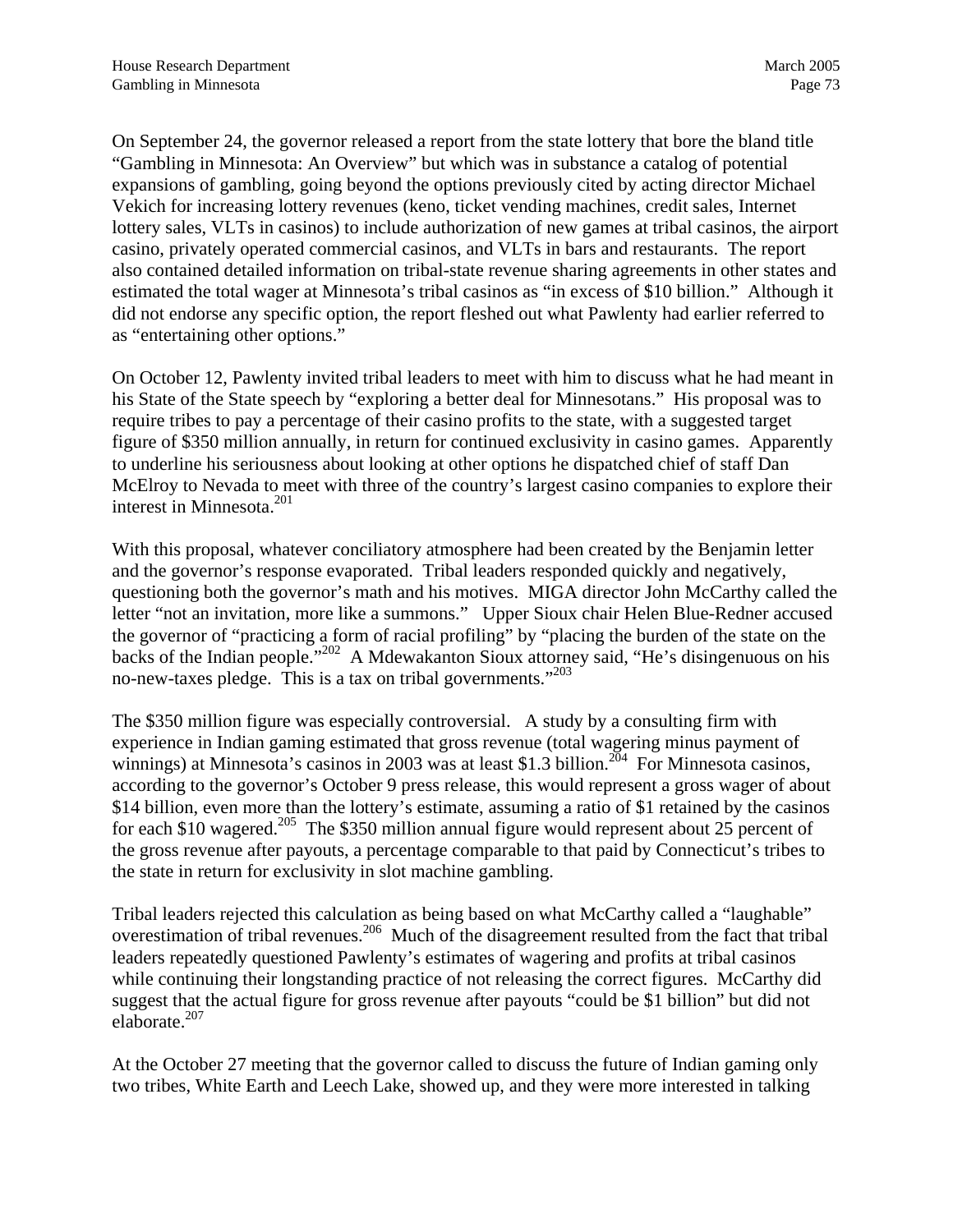<span id="page-77-0"></span>about the tribal-state joint venture casino than in sharing profits. Still, as the governor noted, they represented about 60 percent of the state's Indian population although their casinos were among the state's smallest. Other tribal figures continued to criticize the governor, with the Prairie Island Dakota tribe calling the governor's proposal a "nonstarter."<sup>208</sup>

#### **The Legislative Auditor Again Reviews Gambling**

In early 2005, the Office of the Legislative Auditor (OLA) presented to the legislature a comprehensive review of gambling regulation at the state level. The report<sup>209</sup>evaluated the effectiveness of the racing commission, the gambling control board, the security elements of the lottery, and the performance of the alcohol and gambling division of the Department of Public Safety.

- $\triangleright$  **Lottery.** The report found that the lottery had protected the integrity and security of its games through comprehensive and overlapping security measures, a finding consistent with the OLA's earlier evaluation of the lottery.
- **Racing commission.** The racing commission was described as having effectively supervised horse racing and pari-mutuel betting, but its performance in regulating the card club at Canterbury Park was faulted as being overly reliant on the track's own security staff. It recommended that the track increase its own oversight and hire additional staff to oversee the card club operation.
- ` **Alcohol and Gambling Enforcement Division.** The report concluded that the AGE division did not fully utilize all of the authority granted to it in tribal-state compacts to oversee Indian casinos, specifically finding that it had focused too much on physical inspection of video machines and not enough on other sources of information such as internal audits and casino information systems. However, it further found that this did not have a major adverse effect on casino security because of simultaneous jurisdiction exercised by the tribes and the federal government.
- ` **Gambling Control Board.** The evaluation of the board's performance was by no means as negative as evaluations by the OLA and others in previous years, but the report did find that the board was not adequately detecting and deterring noncompliance by licensed gambling organizations. It found that the board needed to focus more on on-site compliance activities and target its site visits toward organizations with signs of problems. It also found that too many organizations were exceeding the limits on allowable expenses set in state law, partly because of the way that the board was measuring expenditures. It recommended that the board improve its technology both to allow more on-site compliance activities and to better measure expense compliance. It also suggested that the legislature change its approach toward gambling expenditures by adopting minimum contributions to charitable purposes rather than maximum percentages of gross receipts spent for gambling expenses.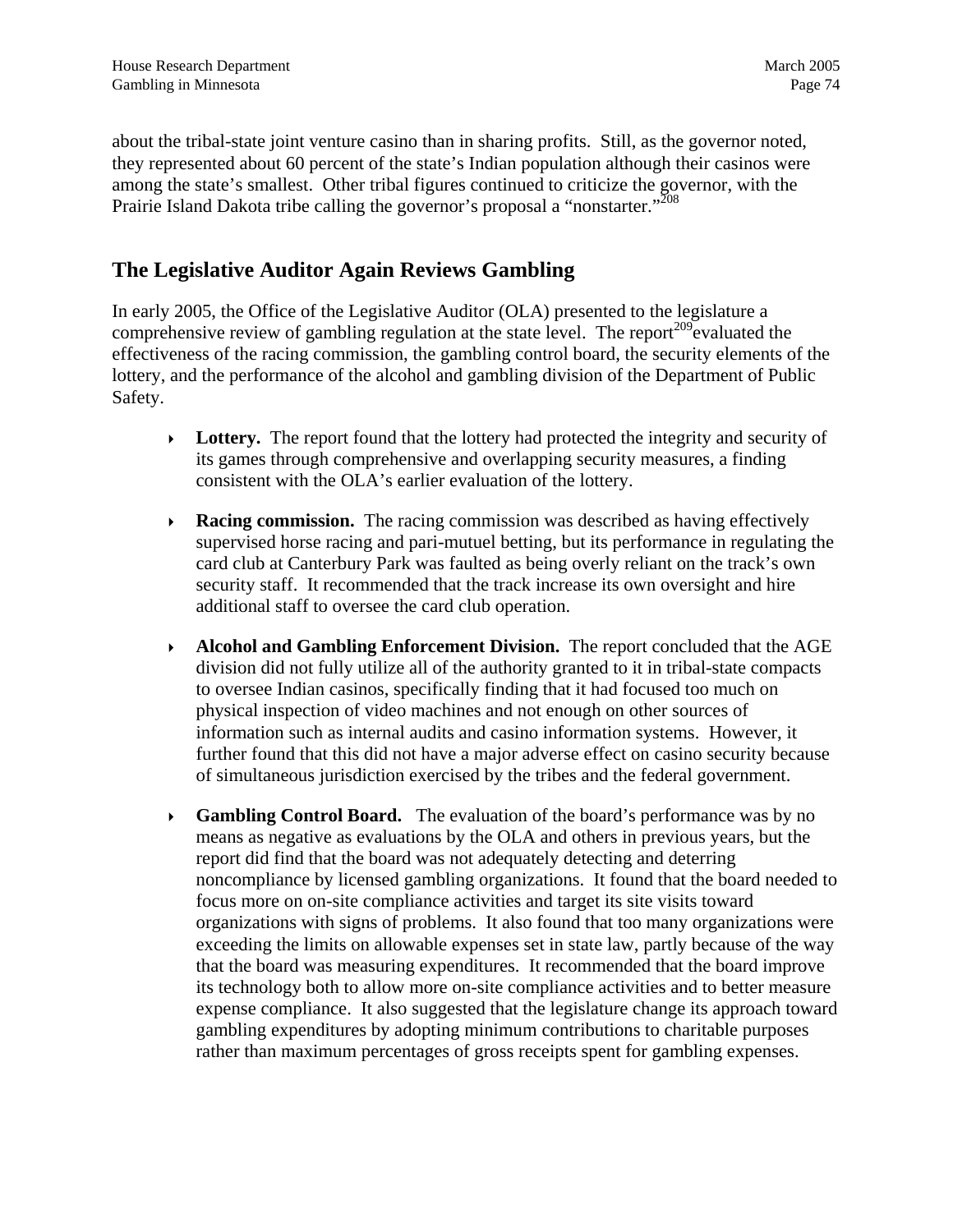The report addressed one question of gambling regulation that had been lingering ever since the abolition of the Department of Gaming, that being whether some or all of the state's gamblingrelated activities should be combined into a single agency. It concluded that no compelling case could be made for such a reorganization. While there were common problems among the various regulatory agencies, including inadequate technology, lack of staff expertise, and an shortage of overall strategic analysis, it concluded that these problems did not require the establishment of an umbrella agency to oversee gambling activities:

. . . each type of gambling operates very differently, requiring specialized knowledge on the part of regulators and different regulatory approaches. For example, the Lottery needs flexibility to operate the business of producing, distributing, and marketing lottery games. At the same time, horseracing and charitable gambling are very different types of gambling that require different oversight expertise. . . In the end, if the law required all four agencies to consolidate into one organization, this specialization would still be needed, and day-to-day regulatory activity would likely remain segmented as it did from 1989 to 1991 when consolidated in the state's Department of Gaming.<sup>[210](#page-95-18)</sup>

## **The Internet, Telecommunications, and the Future of Gambling**

The rise of the Internet has affected, even revolutionized, a number of aspects of American life, and few aspects more than gambling. Sociologist Ronald M. Pavalko recently wrote, "Internet gambling has not been around very long, but it is clearly the new frontier of commercial gambling."<sup>[211](#page-95-19)</sup>

Gambling operators have been seeking for years to find ways to allow people to participate in any type of gambling from their homes or workplaces rather than being limited only to games and venues that the law allows. The state lottery's ill-fated flirtation with Nintendo games and the racing commission's invalidated rules to allow telephone betting on horse racing were two early manifestations of this urge. But not until the advent of the Internet and subsequent technologies did the full possibilities of remote gambling become clear.





Gambling industry consultant Eugene Martin Christenson in his annual reports on the "gross annual wager of the United States" estimates that gross revenues from Internet gambling have increased almost fivefold in less five years, from \$1.1 billion in 1999 to \$5.7 billion in 2003. Over the same period, total casino gross revenues have increased by only 15 percent.<sup>[212](#page-95-20)</sup>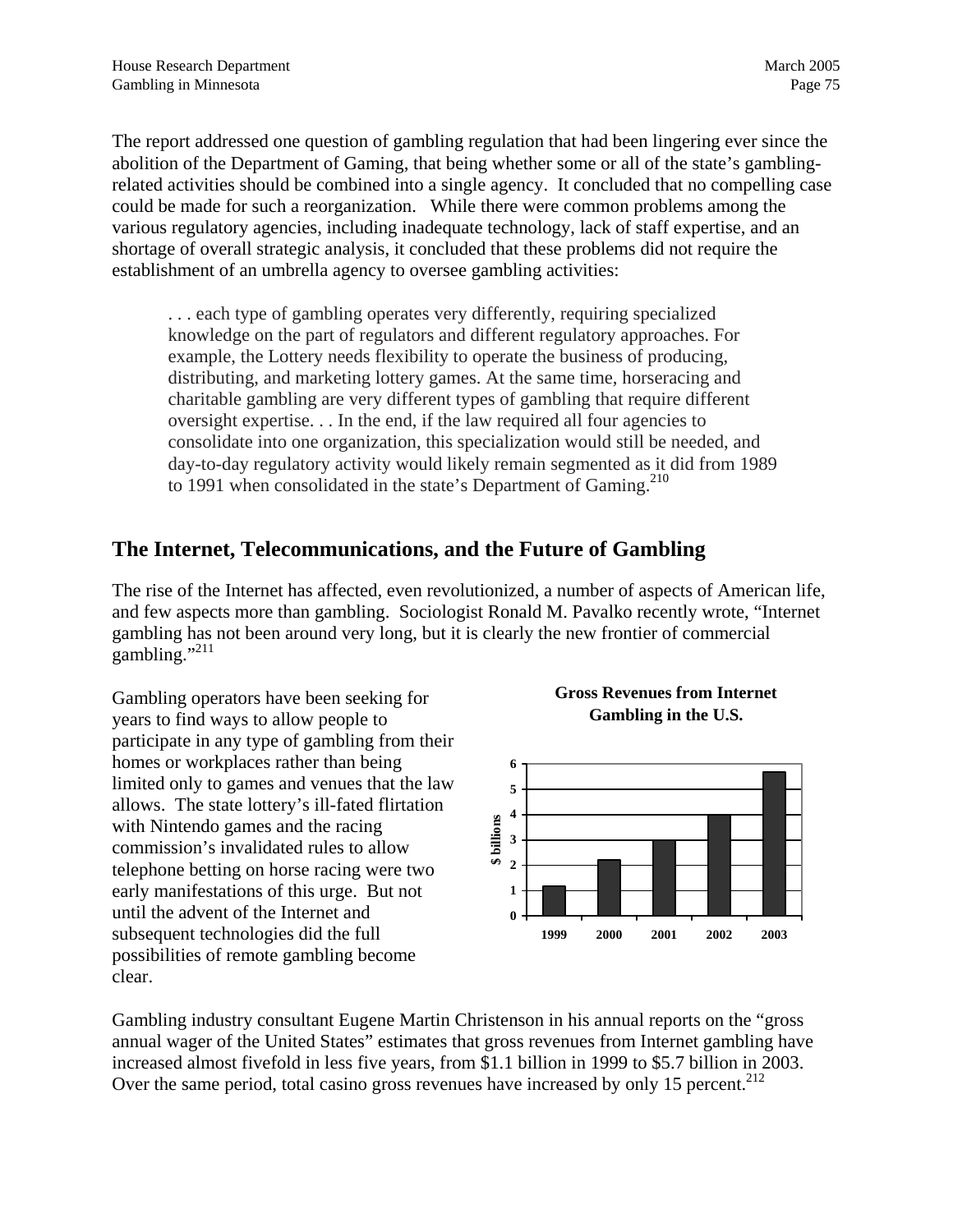The Internet has spawned a profusion of virtual casinos, sports books, and lotteries, all played with real money by means of credit cards or deposit accounts. The National Gambling Impact Study Commission final report estimated that in 1998 there were 190 gambling sites on the Internet, including 90 on-line casinos and 53 sports books.<sup>213</sup> Six years later, an estimate in the *Economist* had increased that total to 1,500 sites, with potential revenues of \$10 billion by 2010[.214](#page-95-21)

So rapid has been the pace of technological change that Internet gambling, largely unknown a decade ago, is already threatened itself by new forms of virtual gambling that will make at-home and remote betting even more convenient. A recent article in the trade publication *International Gaming and Wagering Business* entitled "Beyond the PC," foresees a time in the near future when Internet wagering will be overtaken by gambling over mobile telephones and television. The article reported that the five years since Britain's Sky satellite television service offered television betting over digital television "have witnessed gambling's steady migration from the World Wide Web—to TV and toward a range of wireless applications—along routes that now appear clearly marked for operators and suppliers looking ahead to the next five years and the next big thing."<sup>[215](#page-95-18)</sup>

All this growth has occurred despite the fact that a web of federal and state laws restricts or prohibits on-line gambling to the point where gambling web sites are forced to operate outside the United States. Given the instantaneous speed and global reach of the Internet this is no serious obstacle to their operators, except perhaps when they wish to attend conventions in the United States.

Critics of the proliferation of Internet and other remote wagering have cited the fact that it has almost no safeguards against compulsive gambling or underage play, and no means of regulating the honesty of games. In Pavalko's words, "Playing on the Internet is like shooting craps with a person who has invisible dice.["216](#page-95-22) It also represents a direct threat to government revenue by offering an easy and often untaxed alternative to legal gambling. Perhaps most important, it is highly resistant to the techniques of gambling regulation that have developed over decades. Gambling regulation has traditionally taken the form of limiting the entities that may conduct gambling, the places where it may be played, the forms it may take, the rules of play, and the purposes for which its proceeds may be directed. By virtue of its nature as a private and unmonitored transaction between an individual and a gambling operator who may be located anywhere in the world, remote gambling threatens to render this entire regulatory structure irrelevant.

Minnesota law at least has the virtue of simplicity with respect to remote gambling. Anyone in Minnesota who makes a bet, except one sanctioned by state or federal law, is guilty of a misdemeanor.<sup>217</sup> It does not matter if the bet is made with a gambling operator in Minnesota, a casino in Nevada, or an offshore computer in Antigua. Enforcing this proscription is another matter, since short of a massive invasion of privacy the state has no way of knowing when and with whom a remote bet is made. Even at the federal level the power of the federal government to affect gambling operations in other countries is limited, although federal pressure can be brought on credit card companies that handle such transactions.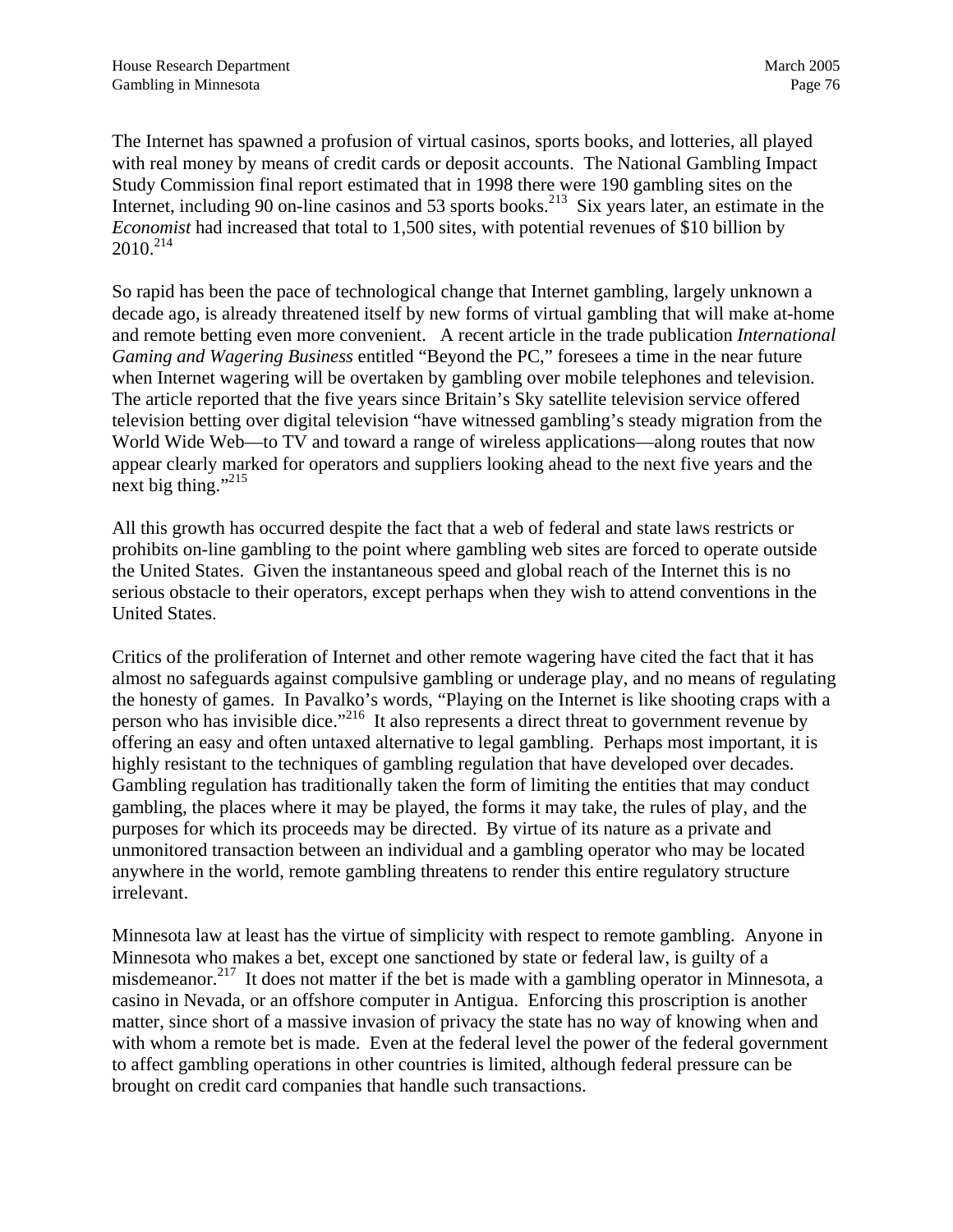A 1997 Minnesota court case<sup>218</sup> did establish the power of the state to exercise jurisdiction over advertising by a Nevada-based sports betting web site whose web servers were in Belize. A ruling by a Ramsey County district court, later upheld on appeal, held that Minnesota had jurisdiction over the web site operator because it had established presence in Minnesota through its advertising to Minnesotans. However, the action brought by the state was not against the defendant's gambling operation—the site in fact had not accepted any bets from anyone at the time of the state's lawsuit—but rather against its advertising, which the state claimed had falsely advised Minnesotans that placing bets with the site was legal for them. The legal basis for the state's action was not its criminal code but its commercial code.

Even if this ruling could be applied to anti-gambling laws its practical impact is unclear. Prof. I Nelson Rose of Whittier Law School, a leading authority on gambling law, commented, "In the short term it won't have an impact except to drive operators outside the U.S. Even if operators are outside the country they could be dragged back, but [there's no] practicality to attempting  $it.$ <sup>219</sup>

It is unlikely that anything the legislature could undertake would have a significant impact on remote gambling, short of lifting all restrictions on gambling to create a truly level playing field. One free-market view holds that this powerlessness is actually desirable: "Lawmakers and prohibitionists can neither effectively stop Internet gambling nor justify their attempts to do so. In the long run it will, like so many other forms of gambling, almost certainly become legal."<sup>220</sup>

Effective power over remote gambling appears to be in the hands of Congress, where an ongoing debate continues as to whether it is desirable or practicable to attempt to prohibit remote gambling entirely or to legalize, repatriate, and regulate it. In the absence of any federal action, the state faces the possibility that an increasing share of its gambling market will be drawn away to unregulated and untaxed activities. In spite of its rapid and still unchecked growth, however, remote gambling has inherent limitations. It cannot provide the glamourous atmosphere of the state's more lavish casinos, the convivial and often alcohol-fueled atmosphere that surrounds much pull-tab gambling, or the entertainment value of horse racing. In short, it is devoid of the entire social dimension of gambling. This limitation as much as legislative action may keep remote gambling within measurable bounds.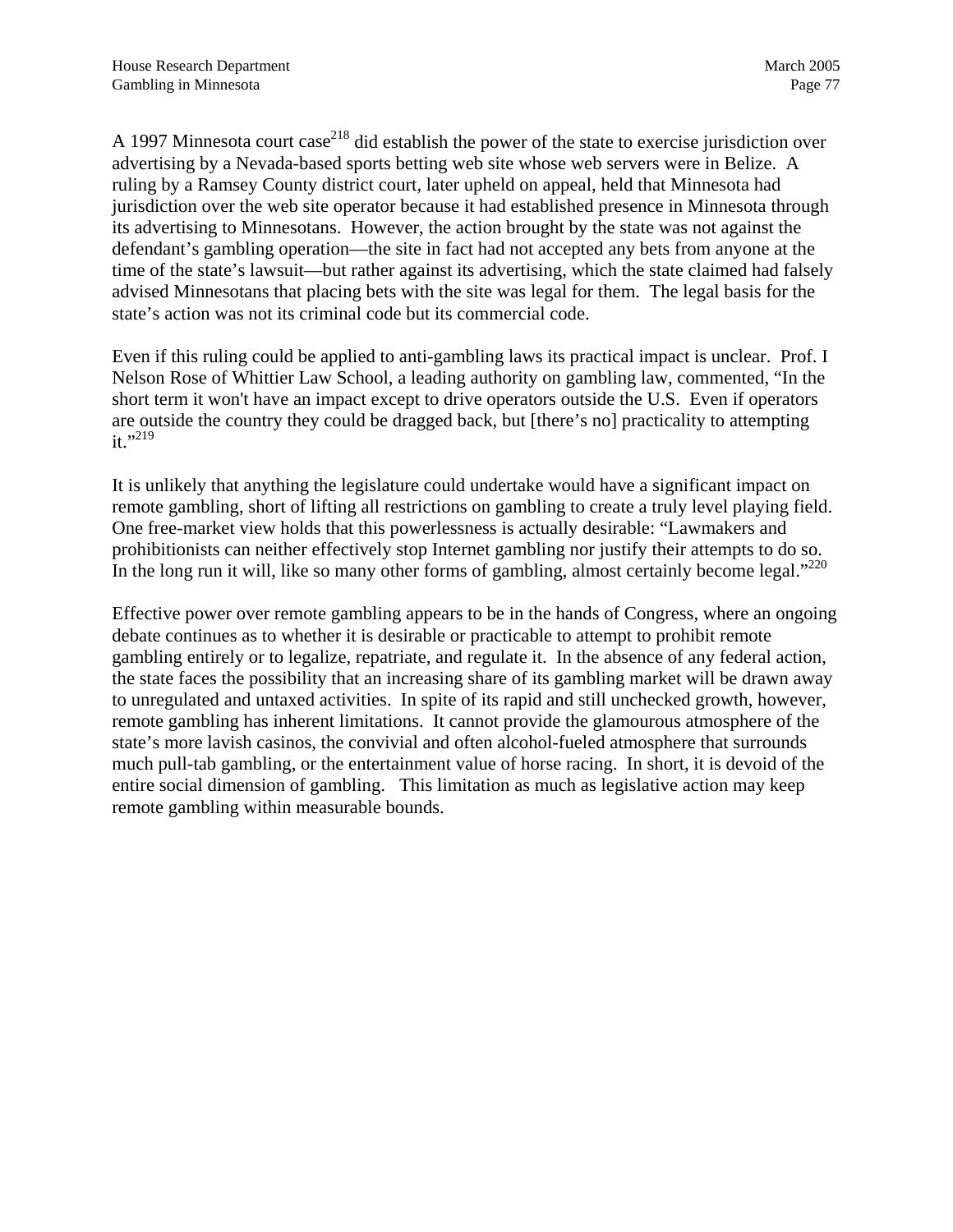# <span id="page-81-0"></span>**Conclusion: A Persistent Ambivalence**

The most volatile political debates in recent Minnesota history, such as abortion, gun control, crime and punishment, and gay rights, tend to be dominated by committed factions who have deeply held and vigorously argued positions. Uncertainty tends to be drowned out by conviction. The debate over gambling, while it can be just as volatile and emotional, could hardly be more different. Instead of firmly held positions, it has been characterized for decades by a deepseated, pervasive, and to a significant extent, unresolved ambivalence.

In 1974, gambling researchers David Weinstein and Lillian Deitch wrote, "Social attitudes toward gambling are highly ambivalent and have produced public policies consisting of compromise and accommodation."<sup>221</sup> Certainly the same could be said of Minnesota. Roger Franke, former director of the gambling control board, succinctly characterized this ambiguous public attitude in a 1989 interview:

Do we mean the gambling in which someone squanders their paycheck and damages their personal life and that of their family and friends? I'm against that.

But if you're talking about the gambling done by the Rice Sportsmen's Club to buy wildlife property for the Department of Natural Resources, I'm in favor of that.<sup>[222](#page-95-28)</sup>

Not every gambling issue has been subject to this level of uncertainty. Both the pari-mutuel horse racing amendment and the state lottery amendment were approved by the voters by large majorities despite having no statewide campaigns behind them. Public opposition to installing video lottery in bars and restaurants has also been strong and consistent. But in their broader attitudes toward gambling, Minnesotans have on several occasions indicated ambivalence about the merits of gambling and a discrepancy between their words and their actions.

Prof. John Rosecrance of the University of Nevada has argued that the emergence of gambling as a popular mainstream activity means that the kind of ambivalence cited by Weinstein and Deitch in 1974 is no longer a factor:

It is no longer accurate to state (as a group of leading experts did in 1985) that gambling retains an "ambiguous cultural status." The overwhelming evidence indicates that Americans have resolved their ambivalence toward gambling by opting for participation. $223$ 

Rosecrance was undoubtedly correct in seeing that ambivalence about participation in gambling has largely been resolved. But ambivalence about gambling as a subject of public policy, as distinct from gambling as a personal entertainment option, persists.

A Minnesota poll in 1987 indicated that 40 percent of respondents described themselves as disapproving of gambling, a significantly higher percentage than for the United States as a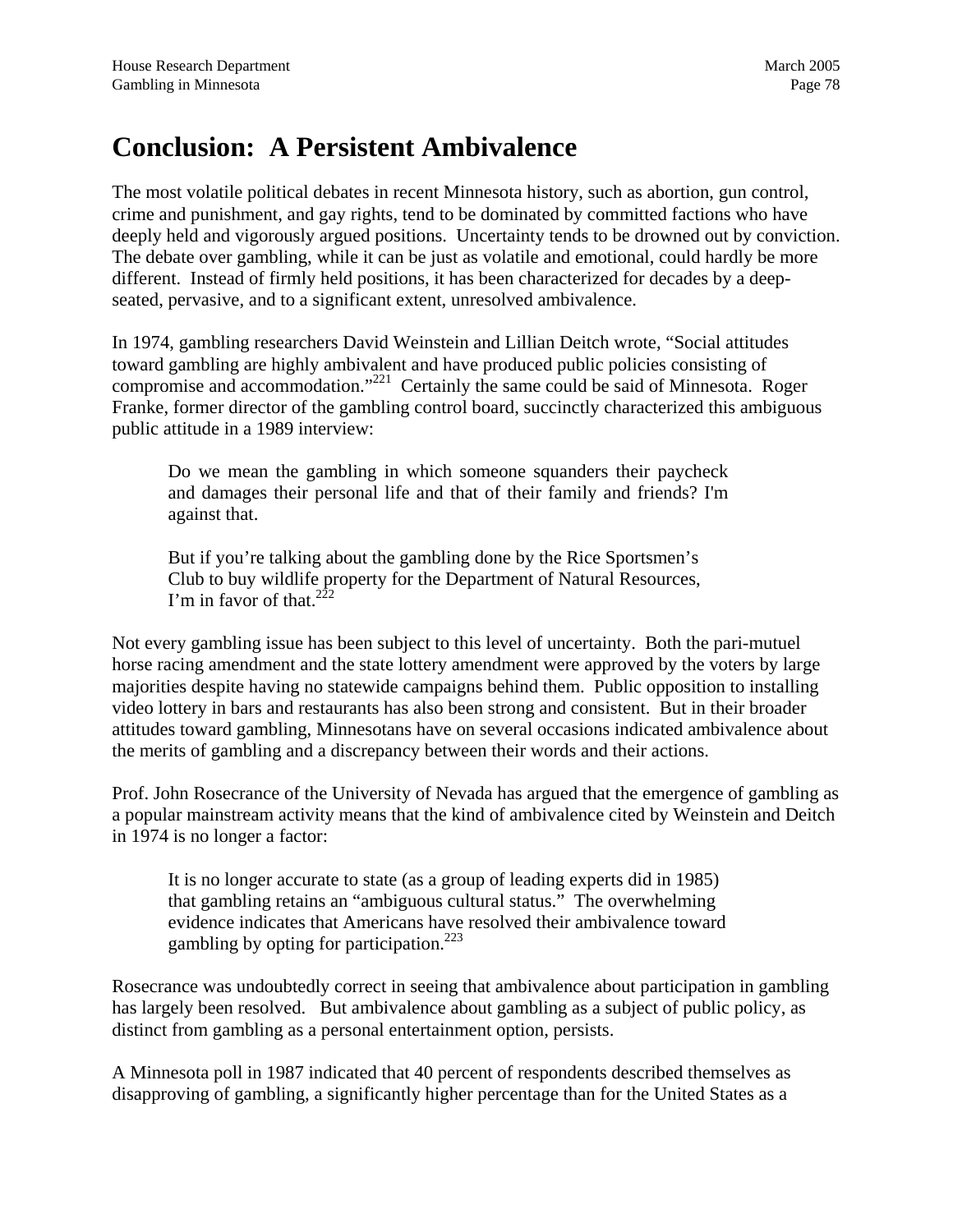<span id="page-82-0"></span>whole. But even among these critics of gambling some 40 percent indicated that they had participated in some form of gambling the previous year. The poll found that almost two-thirds of the public had participated in some form of legal gambling in the last year, but the most popular form of gambling was "playing cards or games with friends or relatives where money was bet."<sup>[224](#page-95-30)</sup>

Another Minnesota Poll in 1989 found that at least 60 percent of all Minnesota adults had participated in some form of gambling in the previous year, covering activities from office pools to trips to Las Vegas. Although some legislators still took offense at the label, lottery director George Andersen could say with certainty that "Minnesota is a gambling state, and I think it's time we acknowledge that."<sup>225</sup> But the poll still found that substantial majorities agreed with the propositions that "gambling is bad because families suffer," and that "many gamblers bet more than they can afford."<sup>226</sup> Despite these concerns about problem gambling,  $\frac{1}{2}$  percent agreed that "gambling is all right as long as the state keeps it honest," ignoring the fact that problem gambling usually occurs without regard to whether the game is honest or crooked.

Throughout the period of the moratorium the public was consistent in opposing expanded gambling. A Minnesota Poll in 1994 found two-thirds of respondents opposed to additional forms of gambling, and a 1995 *Pioneer Press*/KARE11 poll found that only 14 percent were in favor of expanded gambling in competition with Indian casinos. A 1994 *Pioneer Press*/KARE poll found 73 percent supported continuation of existing forms of legal gambling while 56 percent opposed any expansion, including 69 percent against video lottery in bars and restaurants. This suggests that the Advisory Council on Gambling's 1995 report advocating no significant changes in the scope of legalized gambling may have been an accurate reflection of public opinion.

But evidence was also forthcoming that suggested that Minnesotans were uncomfortable about the state's gambling landscape despite their unwillingness to change it, seeing the status quo as more of an uneasy compromise than a golden mean. A 1995 state lottery survey found that 52 percent of respondents agreed that "there is too much gambling available in Minnesota," and 65 percent rejected the statement that "I like having a wide range of gambling options available to me."<sup>227</sup> But the public was also voting with its dollars. As one news report, citing the growth of legalized gambling from a few hundred million dollars in the mid-1980s to annual wagering of \$5 billion in 1995, put it, "Most Minnesotans tell pollsters they don't want more gambling in the state. But their money also talks, and it suggests a different sentiment: Minnesotans may be hungry for more."<sup>228</sup>

The most recent display of public ambivalence about expanded gambling came in a *Pioneer Press*/Minnesota Public Radio poll published on November 2, 2004, on public reaction to Gov. Pawlenty's attempts to obtain a percentage of tribal casino revenues. The poll showed that 53 percent supported the proposal and 42 percent opposed. At the same time respondents opposed by 58 percent to 30 percent "having more casino-style gambling in Minnesota," despite the fact that the governor's proposal necessarily involved at least consideration of just such an option. When presented with a list of policy options—allowing nontribal casinos, leaving casino gambling exclusively in tribal hands, or leaving casino gaming exclusively in tribal hands but with tribes contributing 25 percent of the revenue to the state—a sizeable plurality (42 percent)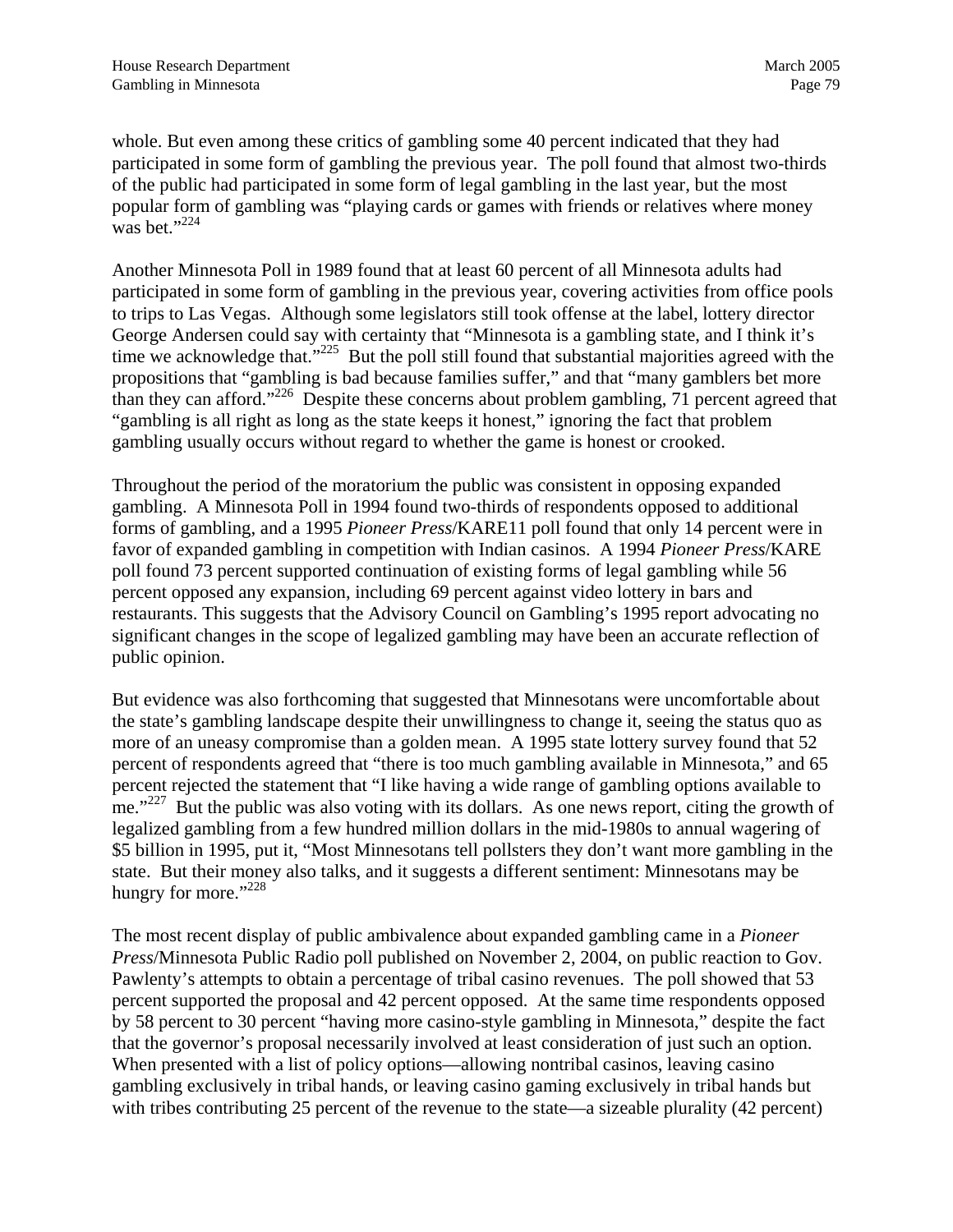<span id="page-83-0"></span>chose the last option, even though as a strategy it was almost certain to fail. Only 18 percent favored leaving the situation as it is. It is not surprising that the newspaper's report of the poll described it as presenting "a mixed, even conflicting picture about how Minnesotans feel about casinos, Indian gaming, and state payments."[229](#page-95-2)

The emergence of additional gambling options in the post-moratorium era has opened new lines of division in public opinion on gambling. As the poll on the Pawlenty Indian gambling initiative indicates, there seems to be limited public appetite for expanded gambling when the option is presented in general terms. Less than a third of respondents favored "allowing non-Indians to offer casino-style gambling." But another survey just before the 2004 legislative session on more specific proposals found that 62 percent of respondents supported a Canterbury Park racino to help balance the state budget, and 71 percent supported using racino revenues to pay for new baseball and football stadiums.<sup>[230](#page-95-3)</sup>

When faced with this history of conflicting views and disparities between public attitudes and public behavior, it is not surprising that many legislators have been left bewildered in their attempts to figure out what kind of gambling policy the public wants. Other than opposition to all gambling that is rooted in a religious, moral, or ethical objections, opposition to proposals to expand gambling is most likely to arise from concerns about increases in problem gambling. The social costs of gambling are rarely made better or worse by the uses to which gambling revenues are put. The potential for social costs continues to exist whether casino revenues go to tribal self-sufficiency or enrichment, to a multinational corporation, or to the state's general fund. Yet the public's support for gambling expansion now seems to vary depending on the ultimate beneficiary. The public seems to regard the social costs of gambling as a barrier to expansion in general, but as a cost to be balanced against benefits when considered in the context of a particular expansion.

In the face of ambivalence and apparent contradiction legislators must try to fashion a coherent public policy. They must take into consideration the fact that a consensus seems to have emerged that legalized gambling is here to stay, that it has entered the cultural and social mainstream, and that it is a legitimate form of entertainment for adults. At the same time they must also consider public awareness that gambling is rarely without some social cost. Another factor they must consider is that a significant minority (about a quarter of the adult population according to a 1999 state lottery survey) is "personally opposed to gambling for moral and religious reasons."[231](#page-95-33)

Given this level of division and ambivalence among the public it could be expected that the legislature would sometimes act in inconsistent ways. In 1994, the Senate Gaming Regulation committee voted to approve a constitutional amendment to abolish the state lottery, then a week later approved a bill to authorize up to 12,000 video lottery terminals operated by the same state lottery it had just proposed to abolish. As part of its 1990 reform bill, the House seriously considered abolishing charitable gambling by 1993, but by the time 1993 came around not only was charitable gambling not abolished but the legislature had begun to move away from several of its earlier reforms.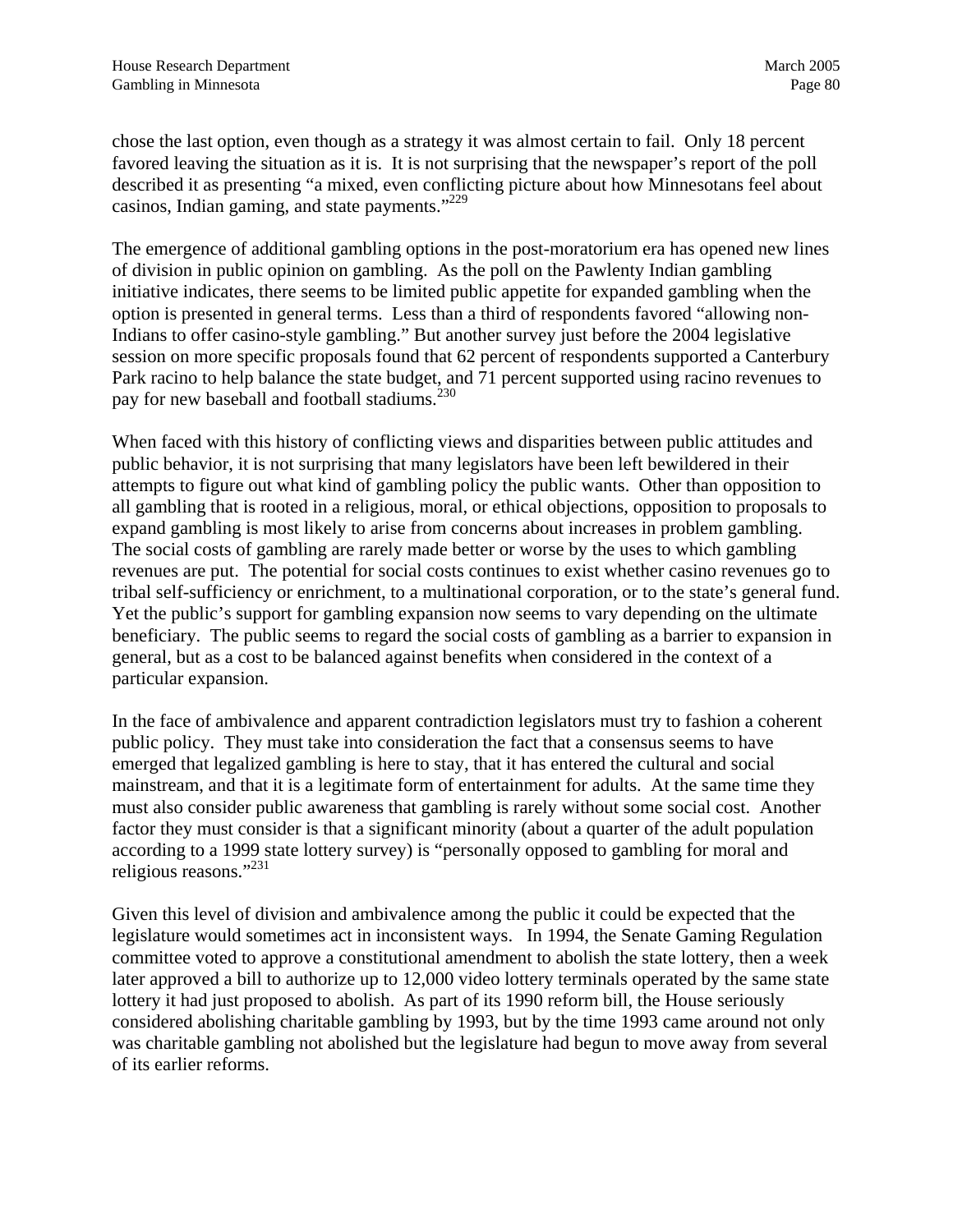<span id="page-84-0"></span>Amid these fits and starts an overall policy can be discerned. In spite of the introduction of occasional bills to eliminate all forms of legal gambling, the legislature has seemingly accepted the permanence of gambling in Minnesota's way of life. It has decided that charitable gambling is an appropriate method of fund-raising for worthy causes as well as a significant source of tax revenues, and that for both reasons it will continue at approximately the same level of regulation. In spite of recent upheavals at the state lottery, it has come to see the lottery as a fixed element in state government, no longer at risk of abolition. It values the horse industry in Minnesota and so accepts some responsibility for the survival and prosperity of Canterbury Park, to the point of rejecting legislation in 2004 that would have helped to create a competing standardbred track in the northern Twin Cities suburbs (a license for the harness track was first rejected but later approved by the racing commission).

Nonetheless, major issues remain unresolved even after Gov. Pawlenty's attempt to set a new course for tribal-state relations. There is no shortage of proposals to expand gambling for one or more public purposes, each with its own built-in constituency. There appears to be no public consensus for expanded gambling in general, but variable and often unpredictable shifts in public opinion with regard to specific expansions for specific purposes. As an alternative to these ventures many legislators will continue to look to Indian tribes for a greater share of their gaming revenues, but tribes are unlikely to agree unless faced with the real possibility of off-reservation expansion, an option about which both the public and the legislature have mixed feelings.

The overall lack of a public consensus on the future direction of gambling policy inevitably affects legislative efforts to create that policy. In this debate, the legislature is not an arbiter deciding between two clearly defined factions but more nearly plays the role of a soothsayer, attempting to divine the public will from sometimes confusing and conflicting evidence. Whatever the fifth phase of the evolution of gambling in Minnesota may be, it will, like the previous four, emerge out of an environment in which the making of public policy is unusually challenging.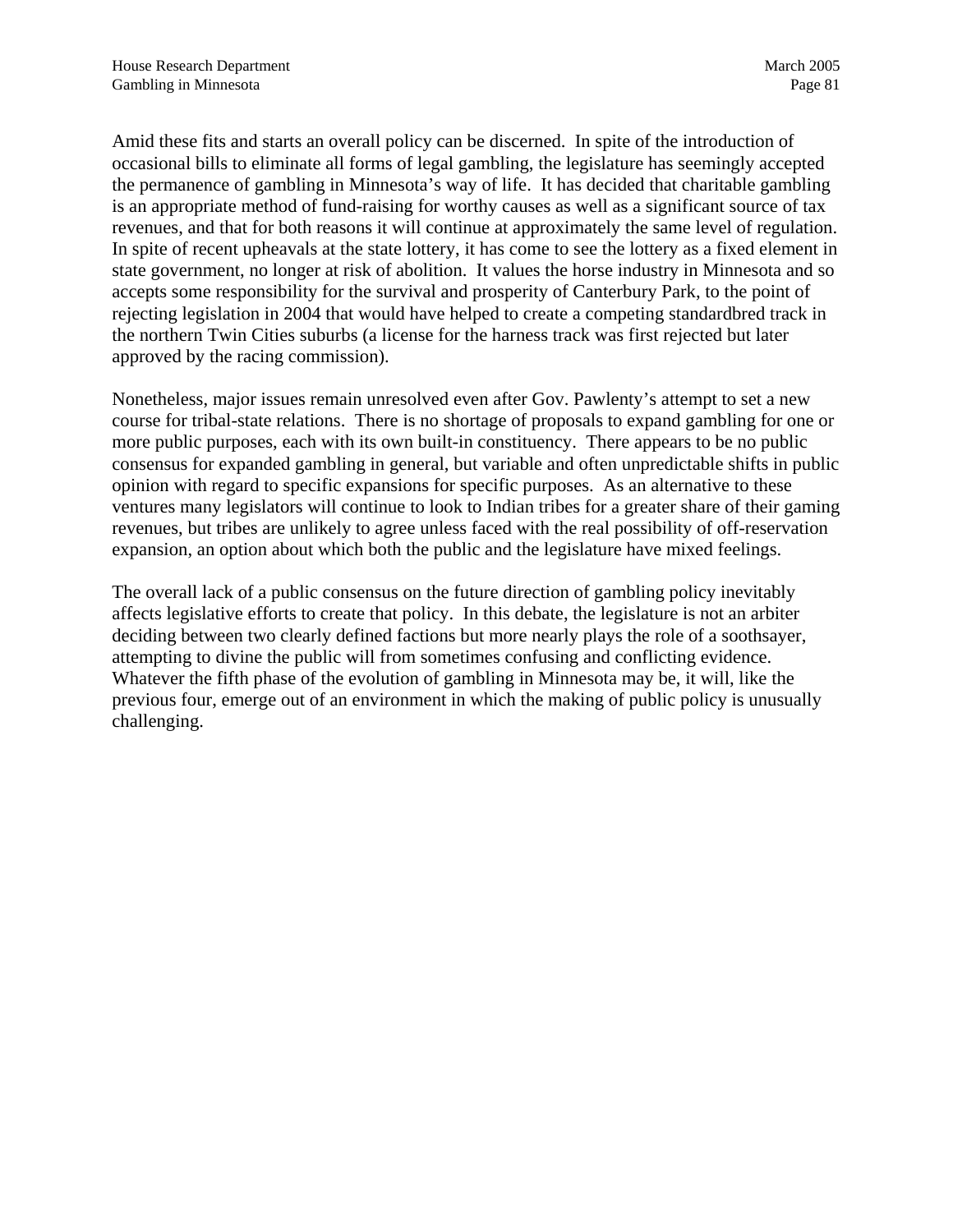# **Endnotes**

- 1 David Weinstein and Lillian Deitch, *The Impact of Legalized Gambling: The Socioeconomic Consequences of Lotteries and Off-Track Betting* (New York: Praeger Publishers, 1974), 7.
- 2 Statutes of Minnesota, 1851, ch. 106.
- 3 Laws 1945, ch. 419.
- 4 Office of the Legislative Auditor, program evaluation division, *Lawful Gambling* (St. Paul, January 1990), 3.
- 5 Theodore C. Blegen, *Minnesota: A History of the State* (Minneapolis: University of Minnesota Press, 1963), 553.
- 6 Laws 1947, ch. 586.
- 7 Laws 1963, ch. 855.
- 8 Laws 1963, ch. 753, § 609.75, subd. 3.
- 9 Laws 1976, ch. 261.
- 10 Laws 1978, ch. 507.
- <sup>11</sup> Office of Gov. Rudy Perpich, press release, October 8, 1984.
- <sup>12</sup> Office of the Attorney General, *Attorney General's Report on Charitable Gambling in Minnesota* (St. Paul, January 11, 1990), 1.
- 13 Laws 1984, ch. 502, art. 12.
- $14$  Laws 1984, ch. 653, art. 3.
- 15 *Attorney General's Report on Charitable Gambling in Minnesota*, 8.
- 16 Laws 1989, ch. 149; ch. 334, art. 6, § 10
- 17 Laws 1990, ch. 590, art. 1, §§ 48, 52; Laws 1991, ch. 336, art. 2, § 44.
- 18 Charitable Gambling Control Board, *1988 Annual Report* (St. Paul), 9.
- 19 Department of Gaming, *Gambling in Minnesota* (St. Paul, December 1990), 19.
- 20 Department of Administration, Management Analysis Division, *Charitable Gambling Control Board: Final Report* (St. Paul, July 1, 1988).
- 21 "State Management of Gambling Shifted to Revenue Department," *Minneapolis Star Tribune*, August 23, 1988, 3B.
- $22$  Laws 1989, ch. 334, art. 2.
- 23 Legislative Auditor, *Lawful Gambling*, 9.
- 24 "Charitable Gambling Picked Up Party Tab," *St. Paul Pioneer Press,* October 31, 1989, 1A; "Charitable Gambling Proceeds Have Gone to Antiabortion Effort," *Minneapolis Star Tribune*, November 29, 1989, 1A; "Gambling Charities Financed Hockey Trip," *St. Paul Pioneer Press*, November 11, 1989, 8A.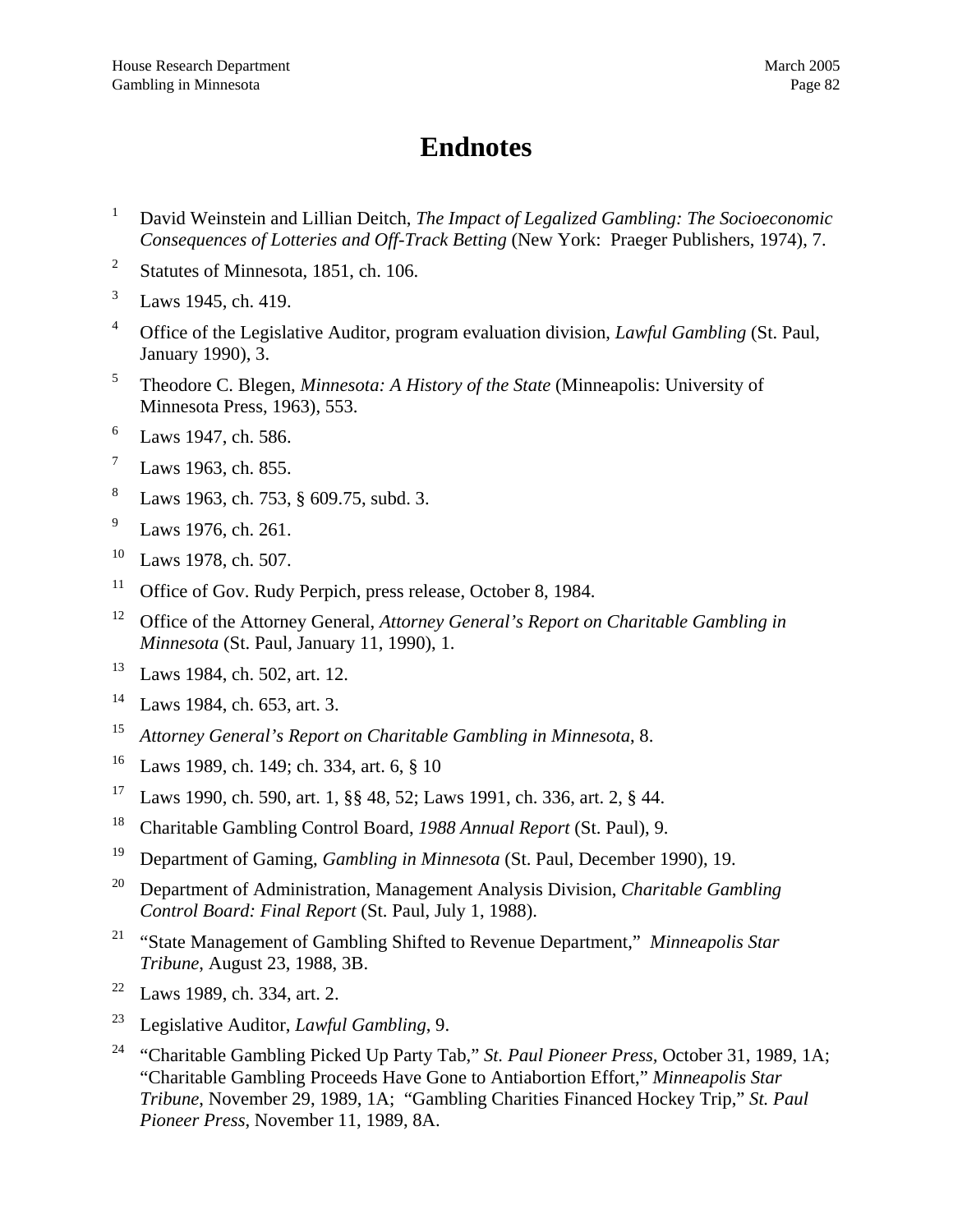- 25 *Attorney General's Report on Charitable Gambling in Minnesota*, 1.
- 26 Legislative Auditor, *Lawful Gambling*, xi-xiv.
- 27 Jim Klobuchar, "Gambling Regulation is a Bad Joke," *Minneapolis Star-Tribune,* October 29, 1989, 1B.
- 28 Department of Gaming, *Gambling in Minnesota*, 32.
- 29 Laws 1990, ch. 590.
- $30$  Laws 1989, 1<sup>st</sup> spec. sess., ch. 1, art. 13, § 17.
- 31 Department of Gaming, *Gambling in Minnesota*, 44.
- 32 Department of Gaming, *Gambling in Minnesota*, 19.
- 33 "Lawmakers Softening Rhetoric on Gambling," Minneapolis Star-Tribune, February 21, 1990, 1B.
- 34 Laws 1988, ch. 596, § 1.
- 35 Laws 1991, ch. 336, art. 2, § 11.
- 36 Laws 1995, ch. 261, § 21.
- <sup>37</sup> Date from annual reports of Gambling Control Board.
- 38 James E. Bassett III, quoted in *Minneapolis Star Tribune*, October 16, 1985, 6D.
- 39 *Minneapolis Star Tribune*, October 16, 1985, 4D.
- $40$  Ibid., 6D.
- 41 Vicki Abt, James F. Smith, and Eugene Martin Christiansen, *The Business of Risk: Commercial Gambling in Mainstream America* (Lawrence: University Press of Kansas, 1985), 84.
- 42 "Questions Remain in the Running at Canterbury Downs," *Minneapolis Star Tribune*, July 7, 1985, 16A.
- 43 "Track's Tax Plea Is Rated Long Shot," *Minneapolis Star Tribune*, January 17, 1988, 1A.
- <sup>44</sup> A 1987 House Research study of the relationship between purses and wagering during the 1986 thoroughbred season found that the relationship was neither strong nor consistent, suggesting that purse levels and the overall quality of racing had little influence on bettor behavior. *Horse Racing Purses, Attendance and Betting: A Study of the 1986 Canterbury Downs Thoroughbred Season*, House Research Department (St. Paul, February 1987). Other analyses had suggested that a more effective way to stimulate attendance and wagering would be a reduction in the takeout rate combined with a tax reduction. W. D. Morgan and J. D. Vasche, "Horseracing Demand, Pari-mutuel Taxation, and State Revenue Potential," *National Tax Journal* 32 (June 1979): 185; Frederick C. Klein, "Horseplayers Could Also Use a Tax Cut," *Wall Street Journal*, May 9, 1978, 16.
- 45 "We Promised Minnesota An Industry And We Delivered," *Minnesota Thoroughbred Journal*, February 1988, 21.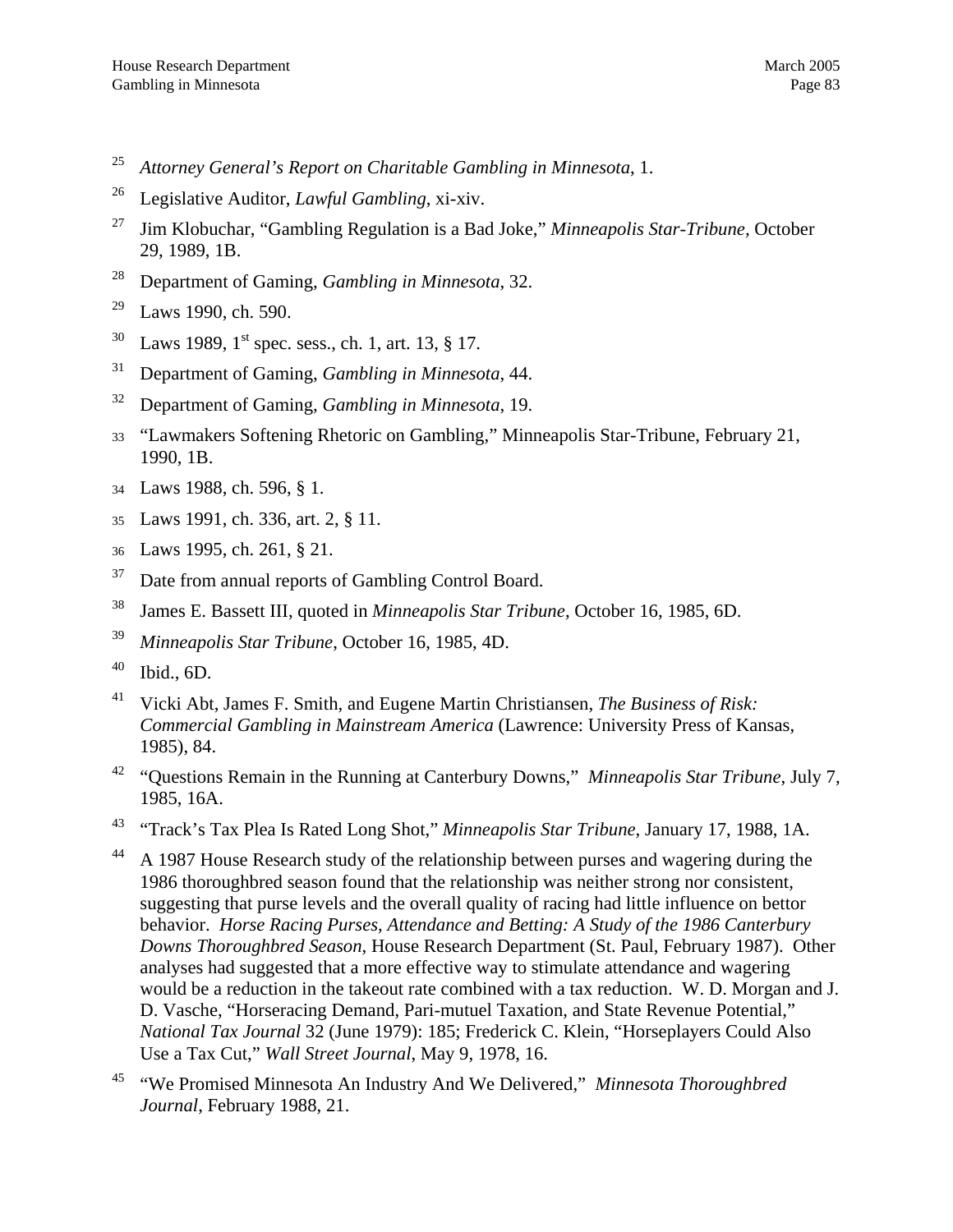- 47 "Tax Bill for Track Sent to Perpich," *Minneapolis Star Tribune*, April 9, 1988, 1A.
- <sup>48</sup> "The real truth... is that Canterbury has turned off the market and most people in the metro area don't care whether the track fails or not." Paul Deblinger, "The Tale End of Canterbury?" *Minnesota Thoroughbred Journal*, October/November 1989, 24.
- 49 Doug Grow, "Some Warned Canterbury Would Be First-Class Failure," *Minneapolis Star Tribune*, March 12, 1989, 1B.
- 50 Laws 1989, ch. 141.
- 51 "Prospective Canterbury Downs Buyers Care Only for Profits, Some Say," *Minneapolis Star Tribune*, November 19, 1989, 1D.
- 52 "Canterbury Downs Sold; Shakopee Track's \$45 Million Mortgage Also Changes Hands," *Minneapolis Star Tribune*, January 17, 1990, 1A.
- 53 "Ladbroke Should Enjoy Grace Period at Canterbury," *Minneapolis Star Tribune*, April 22, 1990, 11C.
- 54 "Canterbury Owners to Get 3 Percent of Handle," *Minneapolis Star Tribune*, April 18, 1990, 2C; "One-Day Simulcasting Experiment Approved," *St. Paul Pioneer Press*, May 18, 1990, 7B.
- 55 "Some Horsemen Feel Deceived by Promises of Healthier Canterbury," *St. Paul Pioneer Press*, June 29, 1990, 7B.
- 56 "Horsemen Threaten to Stop Simulcasts if Canterbury Cuts Purses," *St. Paul Pioneer Press*, June 27, 1990, 1C.
- 57 "Canterbury Says Simulcasting Went Better Than Hoped," *Minneapolis Star Tribune*, April 16, 1991, 6C.
- 58 Laws 1991, ch. 336, art. 1.
- <sup>59</sup> Carolyn Allmon, "The Economic Impact of the Horse Racing and Breeing Industry on the State of Minnesota 1990." *Minnesota Tax Revenue and Policy Review* (April 1991): 7-8.
- 60 "Bill Permitting Off-Track Betting Faces Long Odds," *Minneapolis Star Tribune*, May 7, 1991, 5B.
- 61 "Horsemen: Betting Money Spread Too Thin," *St. Paul Pioneer Press*, August 4, 1991, 13C
- 62 Mike Gelfand, "Ladbroke Breaks Canterbury Down," *St. Paul Pioneer Press*, October 27, 1991.
- 63 Patrick Reusse, "Ladbroke Vows Still Unfulfilled," *Minneapolis Star Tribune*, June 24, 1990, 1C.
- 64 Laws 1991, ch. 336, art. 1, § 5.
- <sup>65</sup> Memo to Sen. Marilyn Lantry, April 5, 1989.
- 66 *Rice v. Connolly*, 488 N.W. 2d 241.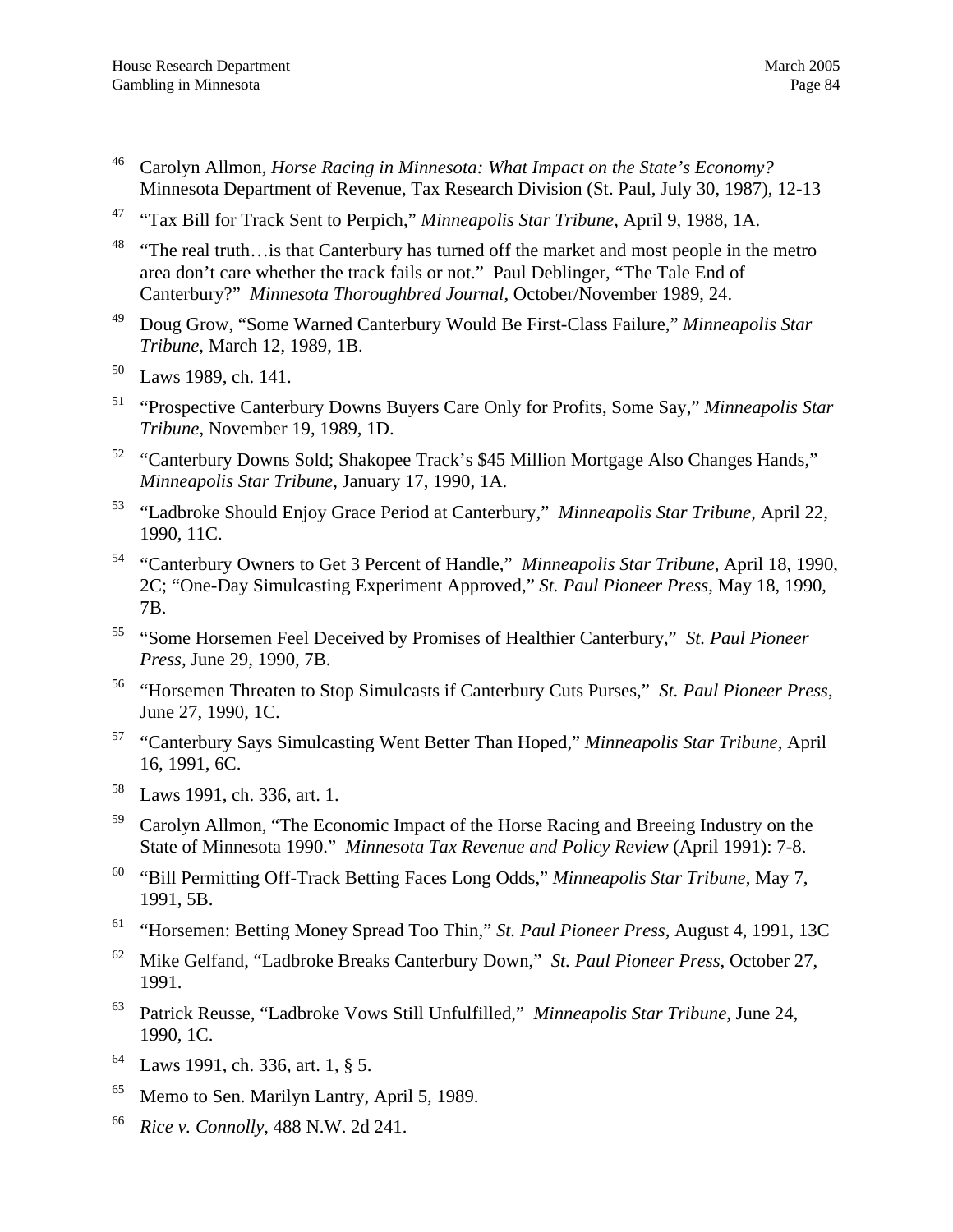- 67 "State's Racing Future Might Be Riding on Canterbury Season," *Minneapolis Star Tribune*, February 18, 1992, 3C.
- 68 Report of the Governor's Commission on Canterbury Downs, September 15, 1992, 13.
- 69 "State Shuts Off Canterbury But Decision May Lead to Return of Live Racing," *St. Paul Pioneer Press*, January 1, 1993, 1C.
- 70 Seminole Tribe v. Butterworth, 658 F. 2d 310 (5th Cir. 1981), *cert. denied*, 455 U. S. 1020 (1982).
- 71 "Legality of 'Bingo-ized Casino' Games In Doubt," *St. Paul Pioneer Press-Dispatch,* May 14, 1986, 1A.
- 72 *California v. Cabazon Band of Mission Indians*, 480 U. S. 202 (1987).
- 73 Gov. Arne Carlson, Attorney General Hubert H. Humphrey III, Tribal-State Compact Negotiating Committee, Report to the Legislature on the Status of Indian Gambling in Minnesota (St. Paul, September 5, 1991), 9.
- 74 Public Law 100-497 (1988).
- 75 Laws 1989, ch. 334, art. 6, §§ 9, 14.
- <sup>76</sup> "Affected by player skill" is a concept that applies to a particular game such as video poker, which allows a player to employ basic elements of poker strategy, but it affects only the play of a single game on that machine. Over the 17,000,000 plays that are the standard measurement under the compact, the game will pay off within the prescribed range regardless of the skill levels of the persons who play it.
- 77 D. J. Tice, "Getting Dealt Back In," St. Paul Pioneer Press, August 6, 1998, 7A.
- 78 Laws 1990, ch. 590, art. 1, § 48.
- Lower Sioux Indian Community v. Minnesota, report and recommendations, U.S. District Court, District of Minnesota, Fourth Division, December 20, 1990.
- 80 Office of Minnesota Attorney General, *Report to the Legislature on the Status of Indian Gaming in Minnesota*, (St. Paul, 1991), 19.
- 81 Minnesota Planning, *High Stakes: Gambling in Minnesota* (St. Paul, March, 1992), 3.
- 82 Journal of the House 1987-88, 856-7.
- <sup>83</sup> "Many Minnesotans Say They Don't Like Gambling, But Lots of Them Gamble," *Minneapolis Star Tribune*, December 28, 1987, 1A.
- 84 Laws 1988, ch. 690.
- 85 *Report of the Governor's Commission on the Lottery* (St. Paul, February 2, 1989).
- 86 Laws 1989, ch. 334, art. 3.
- 87 "Pennsylvania Official Named Lottery Director," *St. Paul Pioneer Press*, September 13, 1989, 1B.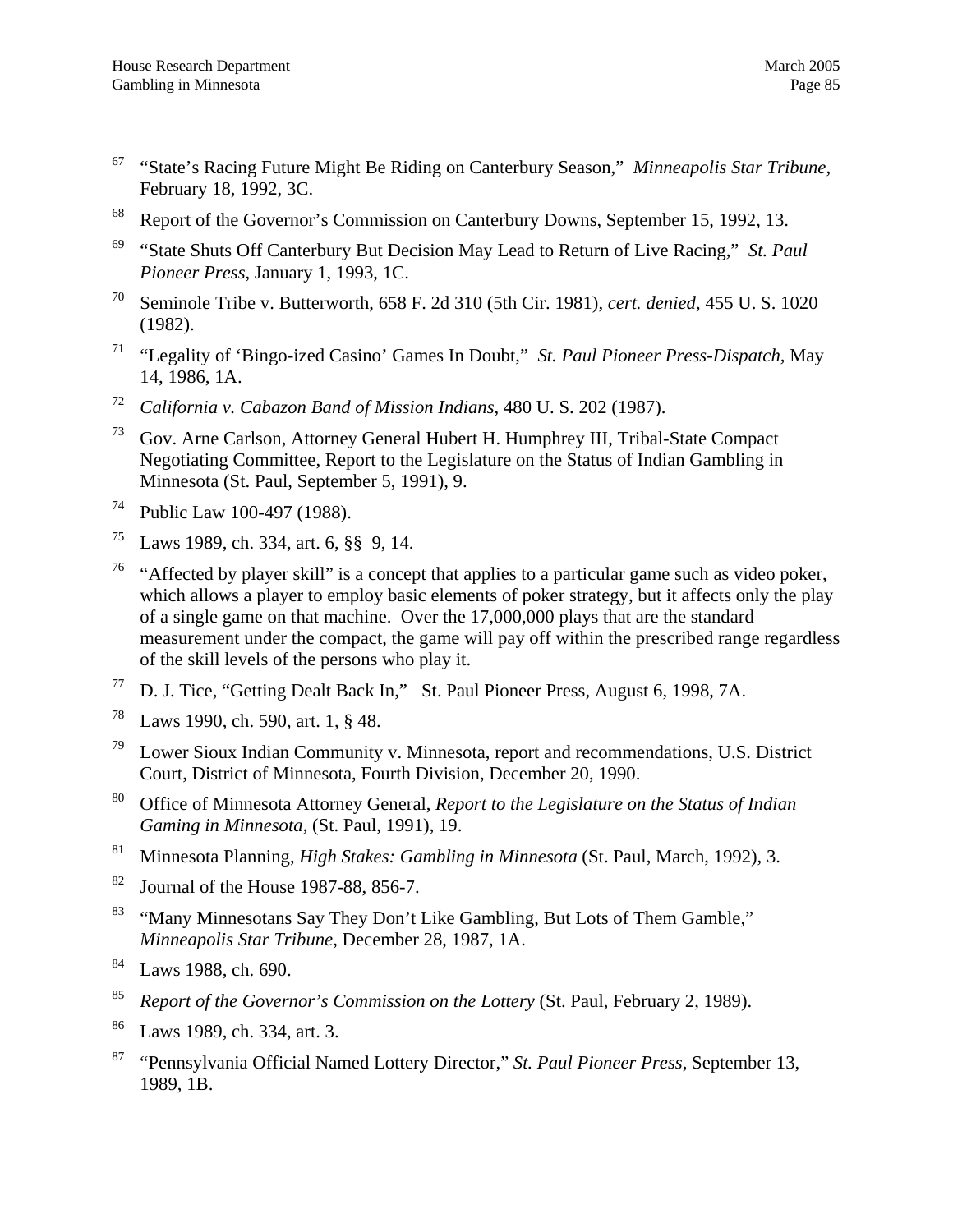- 88 "State Economic Development Funds May Be Put to Other Uses," *Minneapolis Star Tribune*, January 7, 1988, 9C.
- 89 "State Unit's Image Clouded by Those Who've Left," *Minneapolis Star Tribune*, December 13, 1989, 1B.
- 90 Office of the Legislative Auditor, Program Evaluation Division, *Greater Minnesota Corporation: Structure and Accountability* (St. Paul, March 1991), xi.
- 91 Office of the Legislative Auditor, Financial Audit Division, *Greater Minnesota Corporation: Special Review of Expenses Incurred the Former GMC President, October 1, 1987, through December 11, 1989* (St. Paul, August, 1990).
- 92 "Gambling Backers Hit Jackpot in New Minnesota Legislation," *St. Paul Pioneer Press*, May 24, 1989, 11A.
- $93$  The combined receipts tax had been included in the tax bill passed by the legislature in the 1989 regular session, but the bill was later vetoed by Gov. Perpich. It was re-enacted in the September 1989 special session and signed by the governor.
- 94 John Samuel Ezell, *Fortune's Merry Wheel: The Lottery in America* (Boston: Harvard University Press, 1960), 281.
- 95 "Humphrey Proposes Moratorium, New Laws to Keep Gambling Clean," *Minneapolis Star Tribune*, September 6, 1991, 1A.
- <sup>96</sup> The same lack of interest appears to have prevailed in Wisconsin, where three of the six dog tracks that opened after 1990 subsequently closed, including the one in nearby Hudson.
- 97 "Kahn Seeks State Tax on Bookies; Legalize, Regulate Gaming, She Urges," *Minneapolis Star Tribune*, April 11, 1993, 3B.
- 98 28 U.S. Code § 3702.
- 99 Office of the Minnesota Attorney General, *Attorney General's Report to the Legislature on Analysis of Proposed Lawsuit Challenging the Constitutionality of the Professional and Amateur Sports Protection Act* (St. Paul, March 1, 1995), 13.
- <sup>100</sup> "Partnership Pushed Anew to Dock Casino in St. Paul," *Minneapolis Star Tribune*, October 10, 1991, 3B.
- $101$  Ibid.
- 102 "Editorial: Moratorium on Expansion: Take No New Chances on Legal Gambling," *St. Paul Pioneer Press*, October 4, 1991, 10A; "Editorial: Time to Take a Gambling Breather," *Minneapolis Star Tribune*, September 18, 1991, 14A; "Editorial: Nintendo Lottery a Bad Idea," *Fargo Forum*, October 9, 1991.
- 103 Minnesota Planning, *High Stakes: Gambling in Minnesota* (St. Paul, March 1992), 71.
- 104 "78 Law Blamed for Decline in Ely Tourism," *Duluth News Tribune and Herald*, April 1, 1985, 8A.
- <sup>105</sup> Minnesota Indian Affairs Council, resolution of March 28, 1985.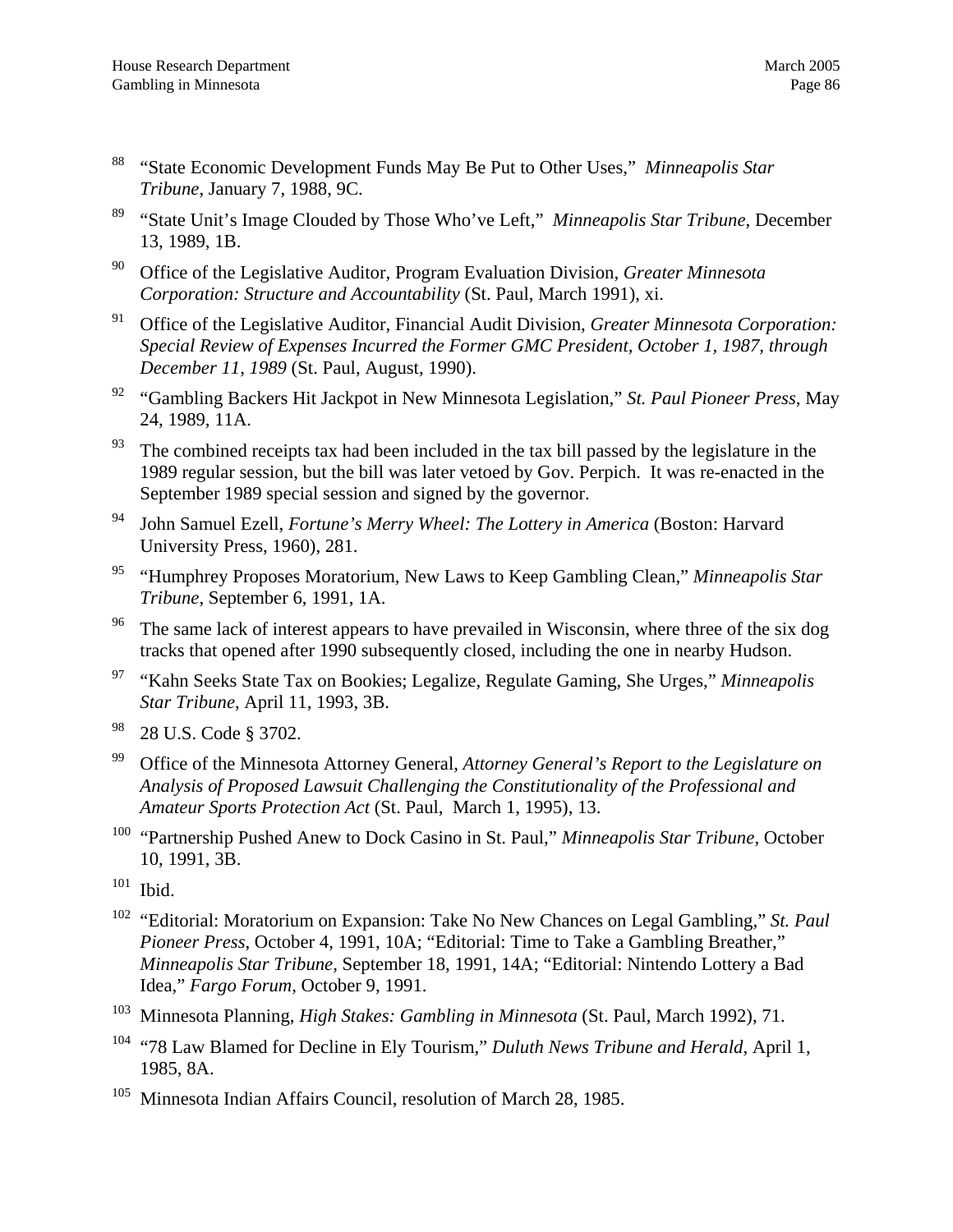- 106 Doug Grow, "Ely Thinks State Missed a Good Bet," *Minneapolis Star Tribune*, April 2, 1991, 1B.
- 107 "92 Legislature's New Deal: It Folds on More Gambling," *Minneapolis Star Tribune*, April 20, 1992, 1B.
- 108 Department of Gaming, *Gambling in Minnesota*, 50.
- 109 "Are Casinos Holding an Unfair Tax Advantage?" *Minneapolis Star Tribune*, December 27, 1992, 1A.
- 110 Joe Soucheray, "Gambling Addict Delivers Drivel," *St. Paul Pioneer Press*, February 12, 1993, 1B.
- <sup>111</sup> Pam Greenberg, *Video Gambling* (Denver: National Conference of State Legislatures, November 1993), 1.
- 112 Minnesota Legislative Reference Library, *Indian Fishing and Hunting Rights*, St. Paul, September, 2003.
- 113 Jim Klobuchar, "Fear, Loathing, Greed, and Some Rather Strange Reasoning," *Minneapolis Star Tribune*, March 31, 1993, 3B.
- 114 "Treaty, Video Gaming Issues Linked Again," *St. Paul Pioneer Press*, April 22, 1993.
- 115 Stephen A. Hoenack and Eric Johnson, *Analysis of the Effects of Casino Gaming on the Sales of Drinking Establishments in Minnesota: Methodological Issues and Credible Evidence*. University of Minnesota, Humphrey Institute and Management Information Division (Minneapolis, May 17, 1994), 1.
- 116 "Video Gambling: No One Wants to Lose," *Minneapolis Star-Tribune*, March 7, 1993, 17A.
- <sup>117</sup> "Video Gambling: Most Oppose the Idea," *Minneapolis Star-Tribune*, March 7, 1993, 1.
- <sup>118</sup> William M. Bulkeley, "Information Age: Video Betting, Called 'Crack of Gambling,' Is Spreading," *Wall Street Journal*, July 14, 1992, 1B.
- <sup>119</sup> D. J. Tice, "If Minnesota, Wisconsin Allow Gambling to Spread, They'll Be No Turning Back," *St. Paul Pioneer Press*, March 31, 1993, 12A.
- 120 Advisory Council on Gambling, *Final Report to the Legislature and Governor* (St. Paul, February 1, 1996), 20.
- 121 "Jacobs Drops Racing-Casino Plan," *Minneapolis Star-Tribune*, January 17, 1994, 1A.
- $122$  Gerry Herringer, president of the state HBPA, suggested, "Maybe he bought it the way the rest of us buy a set of wrenches at a garage sale. We might not need them, but the price is too good to pass up, so we buy them anyway." "Canterbury Tale to Profit Jacobs," *St. Paul Pioneer Press*, January 23, 1994, 15C.
- 123 Quoted in Patrick Reusse, "Track is Back, But For How Long?" *Minneapolis Star Tribun*e, May 17, 1995, 1C.
- 124 "New Buyer Vows to Return Racing to Canterbury Track," *St. Paul Pioneer Press*, March 17, 1994, 1A.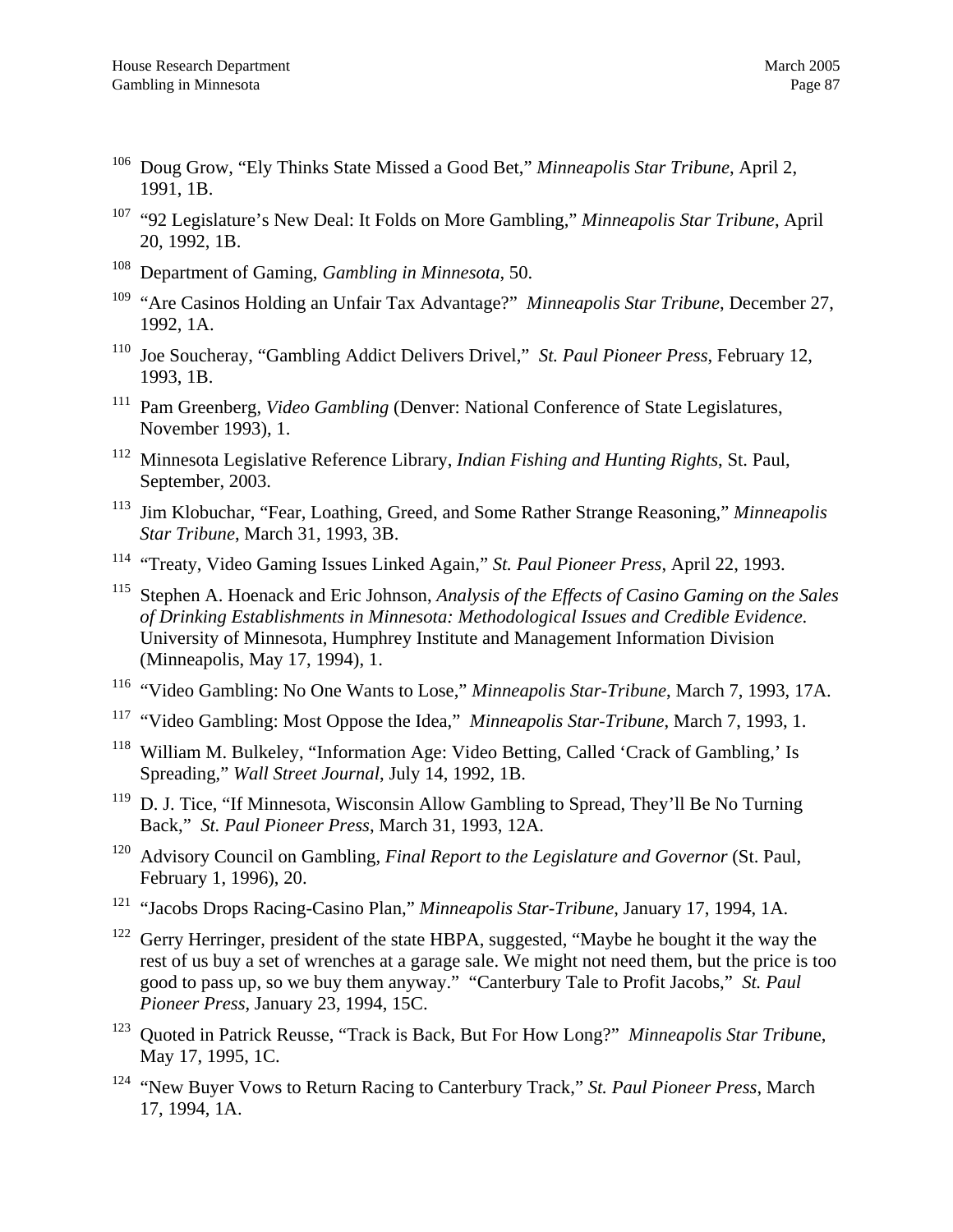- $125$  Laws 1994, ch. 626.
- $126$  Laws 1996, ch. 467, § 1.
- 127 Minnesota Planning, *Minnesota Gambling 1993* (St. Paul), 3.
- $128$  Ibid., 15.
- 129 Douglas Clement, "Milking the New Buffalo," *Fedgazette* (March 2003): 9.
- 130 "Indian Casinos are Jackpot for Minnesota's Economy," *Gaming and Wagering Business*, September 14, 1992, 56.
- 131 Dean A. Bangsund and F. Larry Leistritz, *Casinos in the Upper Midwest: A Discussion of the Impacts,* North Dakota State University, Department of Agricultural Economics (Grand Forks, July 1997), 21.
- 132 David Hanners quoted in, "Minnesota's High-Stakes Game," *St. Paul Pioneer Press*, March 12, 1995, 1A.
- 133 "The Casino Payoff: Tribes Struggling with Unemployment," *Minneapolis Star-Tribune*, November 3, 1997, 1A.
- 134 Marquette Advisors, *Economic Benefits of Indian Gaming in the State of Minnesota,*  Minnesota Indian Gaming Association (Minneapolis, January 1997), 13.
- 135 "Minnesota's High-Stakes Game," *St. Paul Pioneer Press*, March 12, 1995.
- 136 "Compulsive Gamblers Say Casinos Source of Problem," *St. Paul Pioneer Press*, December 9, 1993, 4D.
- 137 "Slots Boost Addiction," *Minneapolis Star Tribune*, May 21, 1994, 1A.
- 138 Data from "North American Gaming Report 1994," supplement to *Gaming and Wagering Business*, July 5, 1994.
- 139 "Guide to Casinos," *St. Paul Pioneer Press*, September 20, 1992, 2F.
- 140 D. J. Tice, "When is Enough Enough? Part 2: The Winners," *St. Paul Pioneer Press*, January 11, 1993, 5A.
- <sup>141</sup> It should be noted that the tribes vigorously dispute the notion that Indian gaming "doesn't pay any taxes." The 1997 MIGA-sponsored study pointed out that in 1995 casino employees paid \$25 million in FICA taxes, \$19.4 million in federal tax withholding, and \$7.6 million in state withholding. The report also noted several instances of voluntary payments in lieu of local taxes for police, fire, and other municipal services. *Economic Benefits of Indian Gaming in the State of Minnesota*, 11.
- 142 Jay Weiner, *Stadium Games* (Minneapolis: University of Minnesota Press, 2000), 335; "Anderson's Plan Links Hockey with Gambling Revenue," *St. Paul Pioneer Press*, May 9, 1995, 3D.
- 143 "Odds Look Better on Slots for Stadium," *St. Paul Pioneer Press*, March 13, 1997, 1A.
- <sup>144</sup> Data from Canterbury Park, Report to the Minnesota Stadium Task Force, August 27, 1997.
- 145 "An Anti-Stadium Double Punch," *Minneapolis Star Tribune*, October 22, 1997, 1A.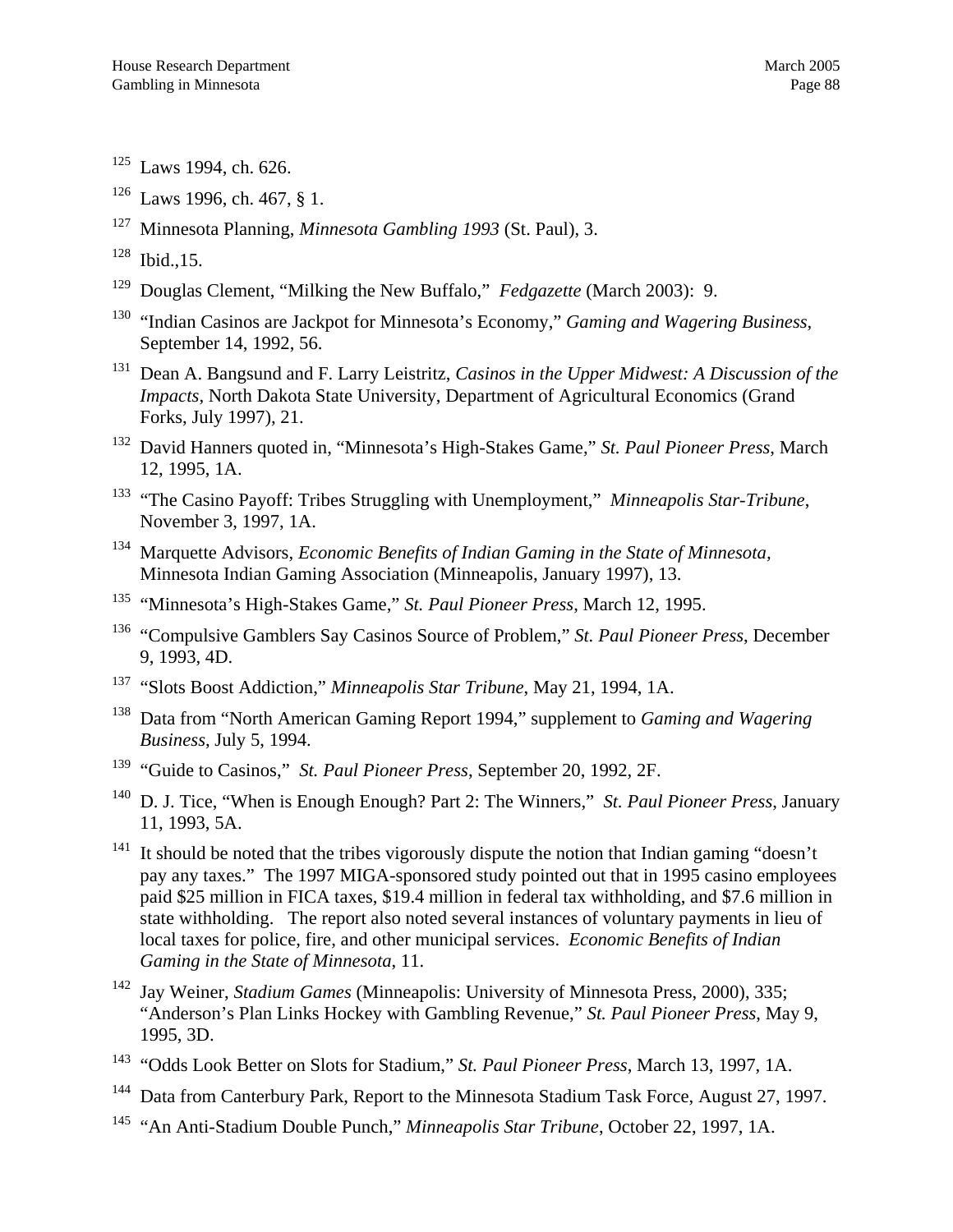- 146 Minnesota Department of Human Services, Mental Health Division, *Legislative Report on the Minnesota Compulsive Gambling Treatment Program* (St. Paul, January 1994), 5.
- 147 "Compulsive Gamblers Say Casinos Source of Problem," *St. Paul Pioneer Press*, December 9, 1993, 4D.
- 148 Much of the information in this section is drawn from Patrick J. McCormack, *Minnesota's Program for Troubled Gamblers*, Office of Senate Counsel and Research, October 17, 1994.
- 149 Advisory Council on Gambling, *First Report to the Governor and Legislature* (St. Paul, February 1, 1995).
- 150 Abt Associates Inc., *Evaluation of the Minnesota State-Funded Compulsive Gambling Treatment Programs: Final Report* (July 21, 1997), iii.
- 151 Randy Stinchfield and Ken C. Winters, *Treatment Effectiveness of Six State-Supported Compulsive Gambling Treatment Programs in Minnesota,* University of Minnesota Medical School (Minneapolis, April 1996), 9.
- 152 Ronald M. Pavelko, "Gambling and Public Policy," *Public Integrity* (Fall, 2004): 337.
- 153 National Gambling Impact Study Commission, *Final Report* (Washington, D.C., June 20, 1999), 1-1.
- 154 Laws 1999, ch. 206.
- 155 "Senate Passes Bill to Raise Gambling Age," *Duluth News Tribun*e, May 11, 1999, 3B.
- 156 "Poker Bill May Up Ante for Gambling," *St. Paul Pioneer Press*, May 19, 1999, 1A.
- 157 "Canterbury's New Card Club Has Been an Instant Hit," *Minneapolis Star Tribune*, May 19, 2000, 1C.
- 158 "Voters Back Cuts, Some Tax Increases," *St. Paul Pioneer Press*, May 3, 2003, A1.
- 159 Minnesota State Lottery and St. Cloud State University Survey, *Gambling Participation Rates in Minnesota* February 2004. http://www.lottery.state.mn.us/gambling/stcloud.html (accessed October 19, 2004).
- 160 Minnesota State Lottery, *Gambling in Minnesota: An Overview*. Report to Gov. Tim Pawlenty (Roseville, September 24, 2004), 9.
- 161 See *State ex rel. Stephan v. Finney*, 254 Kan.632 (1993); *Opinion of the Attorney General*  (Wisconsin) 80 OAG 53 (1991); *State et al. v. Nixon*, 270 Ind 192 (1979); *Bender v. Arundel Arena*, 248 Md 181 (1967).
- 162 "Racino Plan in the Works," *Minneapolis Star Tribune*, February 25, 2003, 3B.
- 163 "Racino Would Prop Up Purses," *St. Paul Pioneer Press*, February 25, 2003, D9.
- 164 Innovation Group, letter to Canterbury Park, included in Canterbury Park, *The New Case for Slots At Canterbury*, February 22, 2002.
- <sup>165</sup> "MIGA Blasts House Committee Action," March 25, 2003. http://www.mnindiangaming.com (accessed October 25, 2004).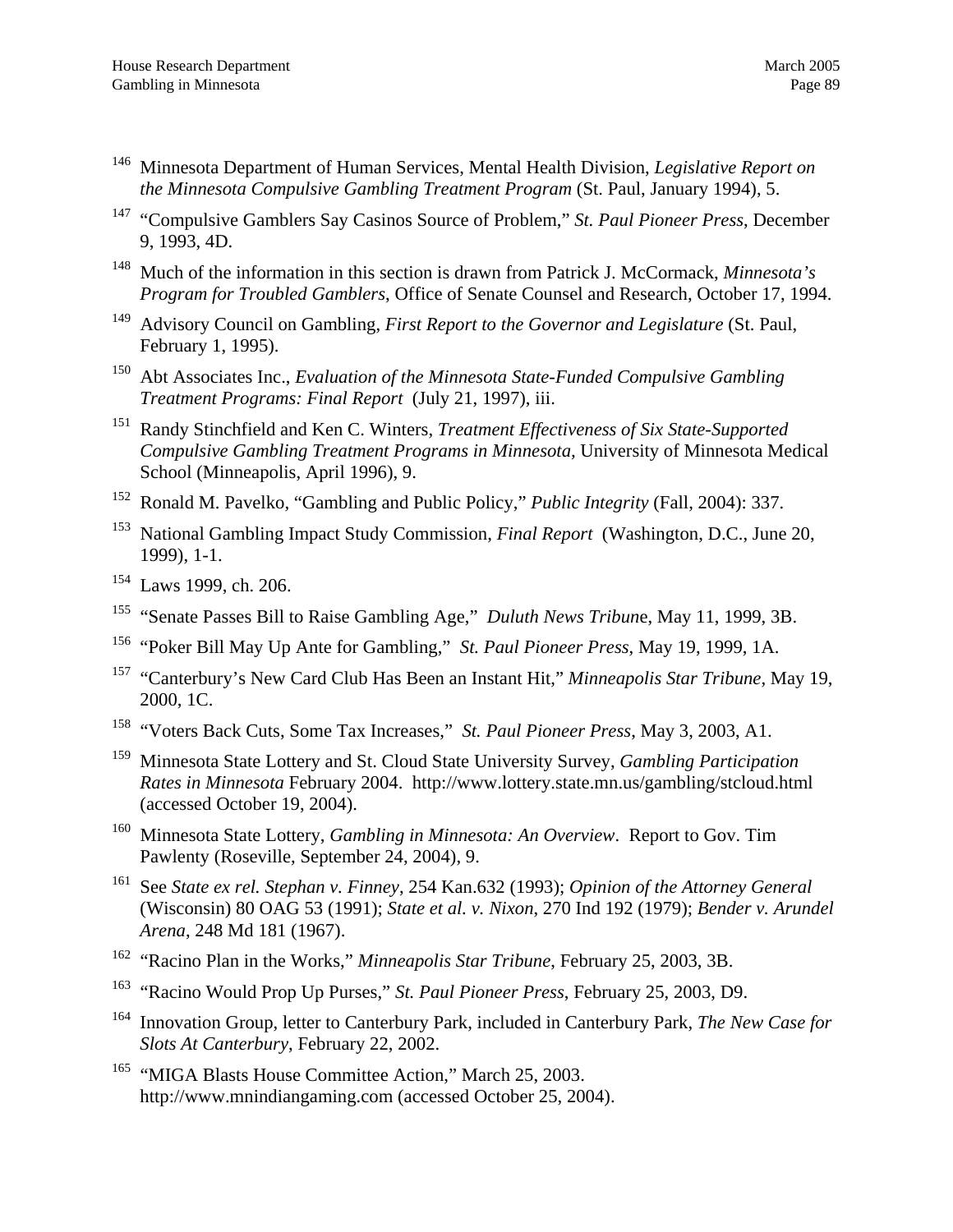- 166 "MIGA Responds to D. J. Tice," March 13, 2003. http://www.mnindiangaming.com (accessed October 25, 2004).
- 167 Journal of the House, 43rd Day, Friday, April 25, 2003, 2819.
- 168 "Session is Turning Point," *Politics in Minnesota*, May 24, 2003. 6
- 169 "Racino Bills Heads to House Floor Vote," *St. Paul Pioneer Press*, April 16, 2003, B1.
- 170 "What's Ahead for Gambling in State?" *Politics in Minnesota*, May 24, 2003, 7
- <sup>171</sup> Red Lake Reservation and White Earth Reservation, "Impact of Metropolitan Casino on Red Lake and White Earth Indian Nations and the State of Minnesota," undated.
- 172 Ibid.
- <sup>173</sup> Department of Finance, House File 2105 fiscal note, April 2, 2004.
- 174 "Minnesota Lawmakers Place Their Bets on a Long Shot," *Duluth News Tribune*, March 26, 2003, 1C.
- $175$  Ibid.
- 176 "Leech Lake Will Push for Casino," http://www.Pokermag.com, September 19, 2004 (accessed October 26, 2004).
- 177 Jim Klobuchar, "Megamall Ponders Ties to Casinos," *Minneapolis Star Tribune*, October 3, 1991, 1B.
- 178 Quoted in "Going Into Hyperspace—Will the Second Phase of the Megamall Take Off?" *St. Paul Pioneer Press*, March 1, 1998, 1D.
- 179 "Casino at Megamall a Long Shot," *St. Paul Pioneer Press*, September 1, 2003, 1A.
- 180 "Use Gambling Taxes for College Scholarships? Don't Bet On It," *St. Paul Pioneer Press*, December 18, 2003, B1.
- 181 "Lobbyists Gamble With a Million for Casinos," *Duluth News Tribune*, June 24, 2004, 10C.
- 182 "Casino Checks Turned Down," *Minneapolis Star Tribune*, April 28, 2004, 1A.
- 183 "Scorn is Rendered Unto Caesar's," *Minneapolis Star Tribune*, May 12, 2004, 4B.
- 184 Minnesota State Lottery, *Legislative Briefing*, January 1995, 17.
- 185 Minnesota State Lottery with assistance from St. Cloud State University, *Gambling in Minnesota: Who, What, Where?* (Roseville, February 1994), 15-16.
- 186 "Lottery Revenue/Expense Analysis," *International Gaming and Wagering Business*, March 2003, 23.
- 187 Minnesota Center for Environmental Advocacy, *Restoring the Trust: A Comparative Analysis of Selected State Lotteries* (St. Paul, April 2003), i.
- 188 "Editorial: Cut Costs of State Lottery," *Duluth News Tribune*, April 17, 2003, 10A.
- 189 Office of the Legislative Auditor, *Evaluation Report Summary 04-01a, Minnesota State Lottery* (St. Paul, February 19, 2004).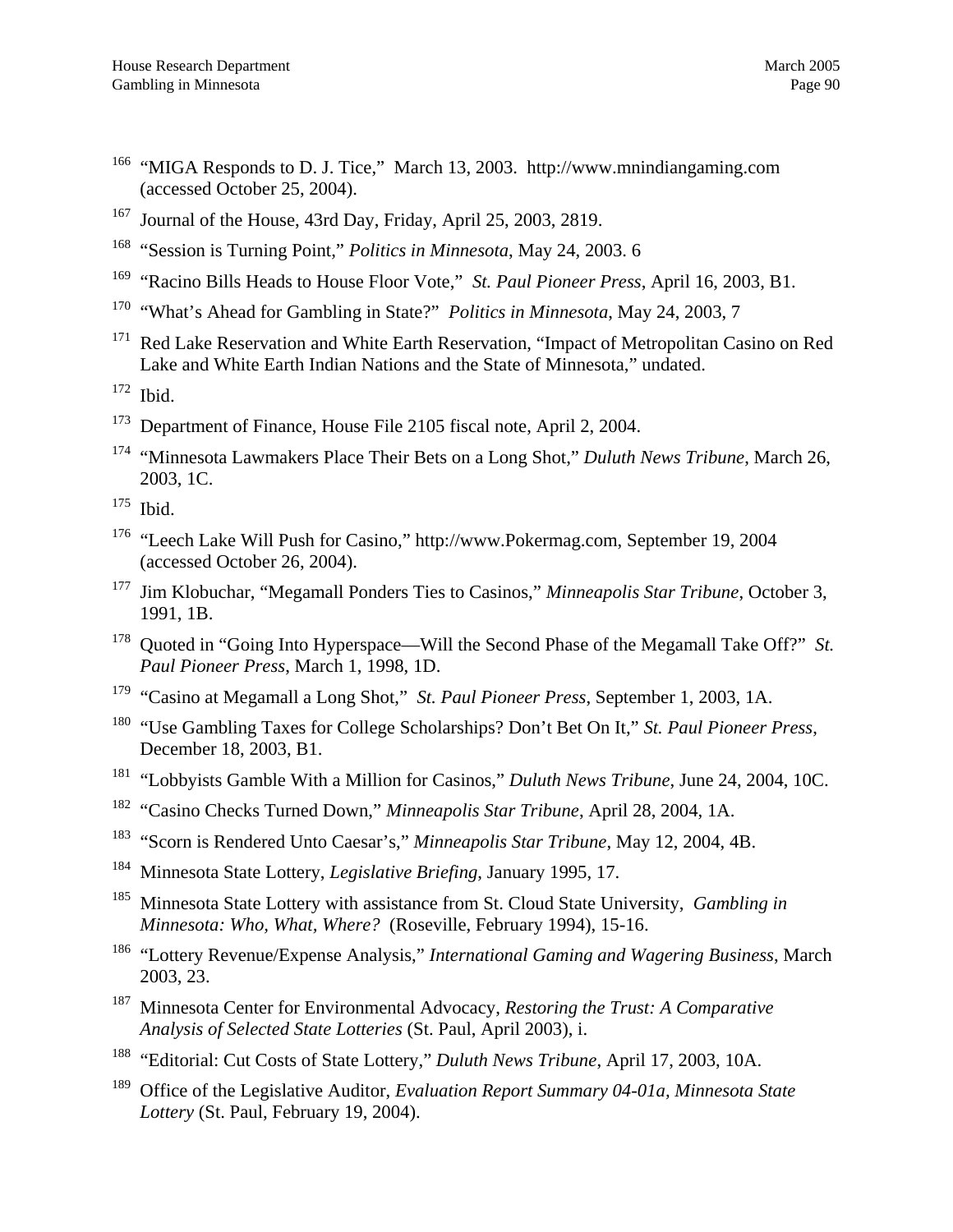190 Laws 2004, ch. 233.

- 191 Minnesota State Lottery, *Building the Future of the Minnesota State Lottery*, report to the governor (Roseville, July 26, 2004).
- 192 "Perpich Signs Gaming Compacts with Seven Indian Bands," *Minneapolis Star Tribune*, October 26, 1989, 4B.
- 193 "Gambling in Minnesota: A New Deal?" *Minneapolis Star Tribun*e, March 28, 2004, 1A.
- <sup>194</sup> House File 2760, introduced March 4, 2004.
- 195 "Knoblach Calls for Ban on Video Slot Machines," *St. Cloud Times*, March 4, 2004, 1A.
- 196 Minnesota Indian Gaming Association, letter to Rep. Knoblach, March 11, 2004.
- $197$  Gov. Tim Pawlenty, State of the State address, February 6, 2004.
- 198 "Pawlenty Puts Gambling on Table," *Minneapolis Star Tribune*, March 17, 2004, 1B.
- 199 "Band Proposes Gaming Talks With State," *Ojibwe Inaajimowin*, October 2004, 1.
- <sup>200</sup> Office of Governor Tim Pawlenty, "Governor Pawlenty: Mille Lacs Band of Ojibwe Letter 'May Set Stage for Productive Talks'," undated press release http://www.governor.state.mn.us/Tpaw\_View\_Article.asp?artid=1083 (accessed November 1, 2004).
- 201 "Pawlenty Wants Tribes to Pay \$350 Million," *Minneapolis Star Tribune*, October 22, 2004, 1A.
- $202$  Ibid.
- 203 "Pawlenty Wants Tribes to Pay Up," *Duluth News Tribune*, October 23, 2004, 1A.
- 204 "Minnesota Casinos Rank Third in U.S.," *Grand Forks Herald*, July 9, 2004, 1B.
- <sup>205</sup> Office of Governor Tim Pawlenty, "Governor Pawlenty Asks Tribal Casinos to Open Their Books," press release, October 8, 2004.
- <sup>206</sup> "Pawlenty Wants Tribes to Pay \$350 Million" (see note 201).
- 207 "State's Take Could be Half of Casino's Profits" *Minneapolis Star Tribune*, October 24, 2004, 1A.
- 208 "Only Two Tribes Show for Casino Talks," *Minneapolis Star Tribune*, October 28, 2004, B4.
- 209 Office of the Legislative Auditor, *Evaluation Report: Gambling Regulation and Oversight* (St. Paul, January 18, 2005).

- $211$  Pavalko, 342.
- 212 Eugene Martin Christensen, "Gross Annual Wager of the United States." *International Gaming and Wagering Business*, August 2001, 32; August 2002, 33; September 2004, 60.
- 213 National Gambling Impact Study Commission, *Final Report*, 2-15.
- 214 "All Bets Are Off," *Economist*, October 2, 2004, 69.

<sup>210</sup> Ibid., 105.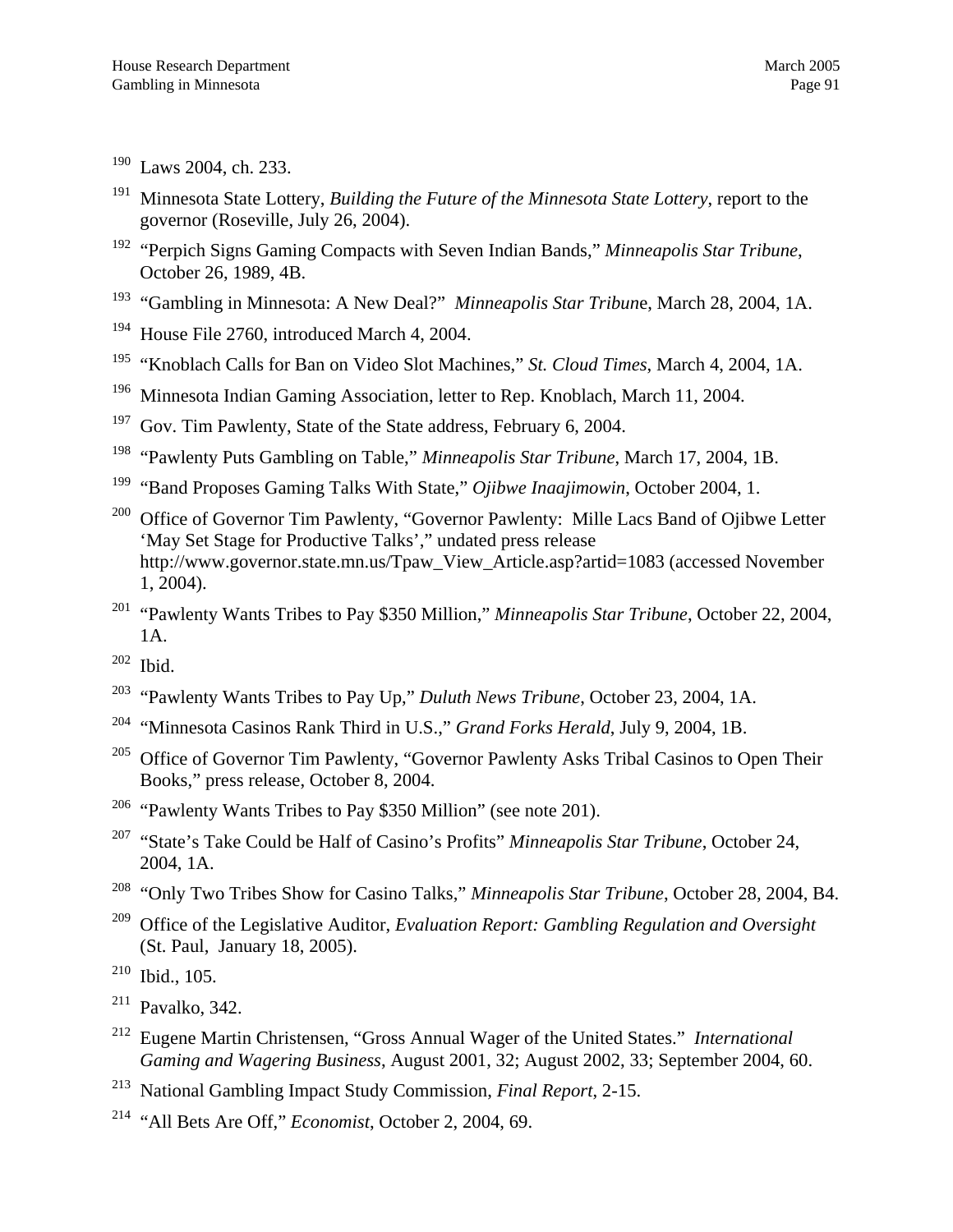<span id="page-95-24"></span><span id="page-95-0"></span><sup>215</sup> "Beyond the PC: Television, Mobile Phones Promise to Redefine the Meaning of Gambling," *International Gaming and Wagering Business*, September 2004, 1.

- <span id="page-95-21"></span><sup>217</sup> Minn. Stat. 2004, § 609.755, cl.  $(1)$ .
- <span id="page-95-6"></span>218 *State of Minnesota v. Granite Gate Resorts*, Court File No. C6-95-7227, December 11, 1996; affirmed, 568 N.W. 2d 715 (Minn. App. 1997).
- <span id="page-95-31"></span><span id="page-95-17"></span>219 "Judge Deals States Upper Hand on Online Gambling," *Wired News*, December 12, 1996. http://www.wired.com/news/politics/0,1283,971,00.html (accessed November 15, 2004).
- <span id="page-95-27"></span><span id="page-95-7"></span><span id="page-95-3"></span>220 Tom W. Bell, "Internet Gambling: Popular, Inexorable, and (Eventually) Legal," *Policy Analysis*, March 8, 1999, 1.
- <span id="page-95-25"></span>221 David Weinstein and Lillian Deitch, *The Impact of Legalized Gambling: The Socioeconomic Consequences of Lotteries and Off-Track Betting* (New York: Praeger Publishers, 1974), 145.
- <span id="page-95-18"></span>222 "Charitable Gambling 'Take' Booms," *St. Paul Pioneer Press*, September 22, 1989, 1B.
- <span id="page-95-10"></span>223 Quoted in David Peterson, "On A Roll: Gambling Fever Sweeps America," *Minneapolis Star Tribune*, September 25, 1990, 1A.
- <span id="page-95-26"></span><sup>224</sup> "Many Minnesotans Say They Don't Like Gambling, But Lots of Them Gamble," *Minneapolis Star-Tribune*, December 28, 1987, 1A.
- <span id="page-95-28"></span><span id="page-95-1"></span>225 "It's a Sure Thing: Minnesotans Like to Gamble," *St. Paul Pioneer Press*, March 21, 1991, 1D.
- <span id="page-95-19"></span><span id="page-95-12"></span><span id="page-95-11"></span>226 "Do Most Minnesota Residents Like to Gamble? You Bet," *Minneapolis Star Tribune*, December 3, 1989.
- <span id="page-95-22"></span>227 Minnesota State Lottery, *Gambling in Minnesota: Attitudes and Behavior* (Roseville, October 18, 1995).
- <span id="page-95-13"></span><span id="page-95-4"></span><sup>228</sup> Gary Dawson, "Reining In a Huge Hairy Animal: Some Minnesotans Want Gambling to Grow, Others Worry It May Already Be Out of Control," *St. Paul Pioneer Press*, March 12, 1995, 17A.
- <span id="page-95-14"></span><span id="page-95-8"></span>229 "Views Mixed on Pawlenty Plan," *St. Paul Pioneer Press*, November 2, 2004, 1B.
- <span id="page-95-33"></span><span id="page-95-32"></span>230 "62% Favor Gambling as State Aid; Governor Unlikely to Agree," *Minneapolis Star Tribun*e, January 27, 2004, 1A.
- <span id="page-95-29"></span><span id="page-95-23"></span><span id="page-95-20"></span><span id="page-95-16"></span><span id="page-95-15"></span><span id="page-95-9"></span><span id="page-95-5"></span><sup>231</sup> Minnesota State Lottery, presentation to House Government Operations and Veterans Affairs Committee, January 25, 1999.

<span id="page-95-30"></span><span id="page-95-2"></span> $216$  Pavalko, 345.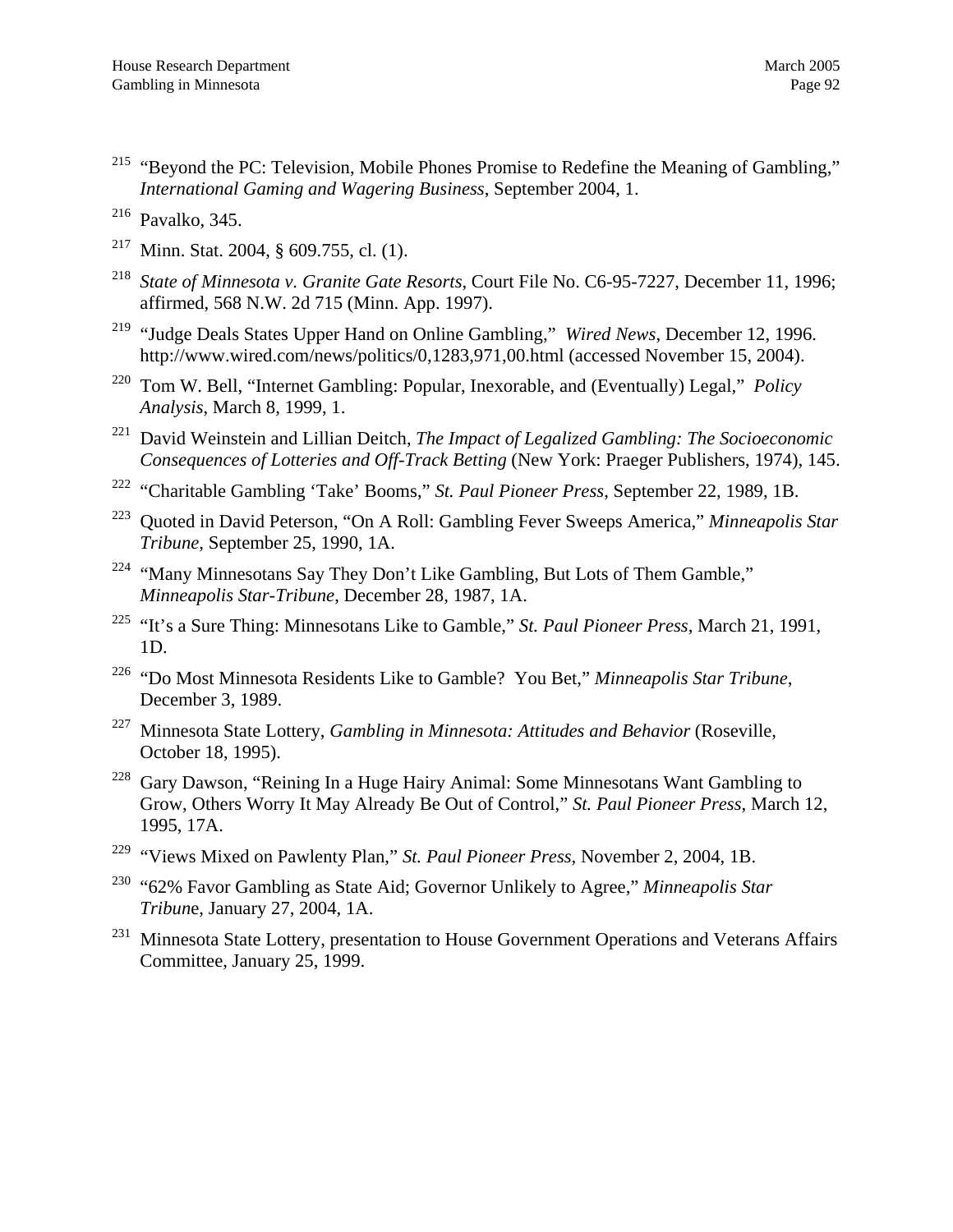# **Index**

# **A**

| Advisory Council on Gambling 47, 57, 79     |  |
|---------------------------------------------|--|
|                                             |  |
| Airport, Minneapolis-St. Paul, casino 61    |  |
| Allied Charities of Minnesota 55            |  |
| Andersen, George (lottery director) 37, 42, |  |
| 43, 65, 68                                  |  |
| Anderson, Rep. Irv (House Speaker) 53       |  |
| Anzelc, Tom (director, Gambling)            |  |
|                                             |  |

# **B**

| Baltzer, Harry (director, Gambling |
|------------------------------------|
|                                    |
|                                    |
|                                    |
|                                    |
| bingo                              |
|                                    |
|                                    |
|                                    |
|                                    |
|                                    |
|                                    |
|                                    |
| blackjack                          |
|                                    |
|                                    |
| Bouza, Tony (Commissioner of       |
|                                    |
|                                    |

# **C**

| Caesar's Entertainment                |  |
|---------------------------------------|--|
|                                       |  |
| Canterbury Downs/Canterbury Park (see |  |
| <i>also</i> pari-mutuel betting)      |  |
|                                       |  |
|                                       |  |
|                                       |  |

| ownership 24–25, 47–49                     |
|--------------------------------------------|
|                                            |
|                                            |
|                                            |
| simulcasting  25, 27, 28, 49               |
| Carlson, Gov. Arne  28, 32, 38, 41, 46, 53 |
| Carruthers, Rep. Phil (House Speaker) 54   |
| casinosSee Indian gaming                   |
| charitable (lawful) gambling               |
|                                            |
| illegal gambling on premises56             |
|                                            |
| proceeds, expenditure  9, 17, 19–21, 56    |
|                                            |
|                                            |
|                                            |
|                                            |
| Charitable Gambling Control BoardSee       |
| <b>Gambling Control Board</b>              |
|                                            |
| Constitution, Minnesota                    |
|                                            |
| pari-mutuel betting 11–12, 28, 49          |

# **D**

| Department of Human Services 56–57 |  |
|------------------------------------|--|
|                                    |  |
|                                    |  |

#### **E**

|--|--|--|--|

# **F**

| Franke, Roger (director, Gambling) |  |
|------------------------------------|--|
|                                    |  |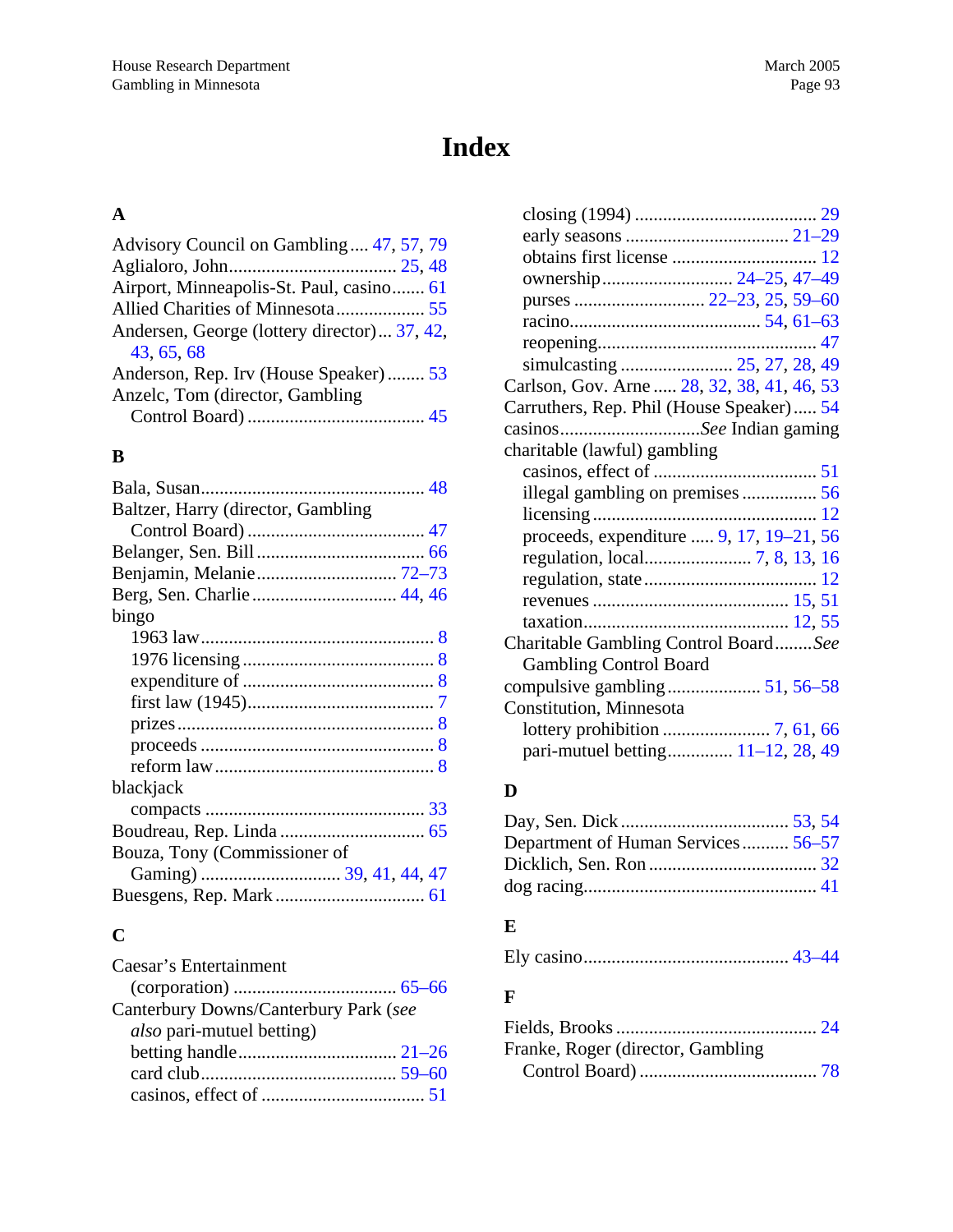# **G**

| Gambling Control Board (also Charitable |  |
|-----------------------------------------|--|
| <b>Gambling Control Board)</b>          |  |
|                                         |  |
|                                         |  |
|                                         |  |
|                                         |  |
|                                         |  |
| Gambling Enforcement, Division of       |  |
| (Department of Public Safety)  39       |  |
| gambling                                |  |
| moratorium 41–44, 46, 49, 59–60         |  |
|                                         |  |
|                                         |  |

# **H**

# **I**

| Indian gaming (see also video gaming    |  |
|-----------------------------------------|--|
| machines, blackjack)                    |  |
|                                         |  |
|                                         |  |
|                                         |  |
| compacts, legal challenges to 71–72     |  |
|                                         |  |
|                                         |  |
| economic effects  32–33, 46, 50, 62     |  |
|                                         |  |
| Minnesota Indian Gaming                 |  |
| Association (MIGA)  50, 64, 71, 73      |  |
| Pawlenty, Gov. Tim, responses to  72–73 |  |
|                                         |  |
|                                         |  |
| tribal-state casino  63–65, 73–74       |  |
|                                         |  |
|                                         |  |

| <b>Indian Gaming Regulatory Act</b> |  |
|-------------------------------------|--|
|                                     |  |
|                                     |  |

# **J**

## **K**

# **L**

| legislative auditor 16, 17, 67, 74 |
|------------------------------------|
|                                    |
|                                    |
|                                    |
| constitutional amendment 34-35     |
|                                    |
|                                    |
|                                    |
| legislative auditor report  67, 74 |
|                                    |
|                                    |
|                                    |
|                                    |

#### **M**

| Mall of America                       |  |
|---------------------------------------|--|
|                                       |  |
| McCarthy, John (MIGA executive        |  |
|                                       |  |
|                                       |  |
| Mille Lacs treaty (legislation) 45–46 |  |
| Minnesota Indian Gaming               |  |
| Association (MIGA)  50, 64, 71, 73    |  |
|                                       |  |

# **N**

|--|--|--|--|